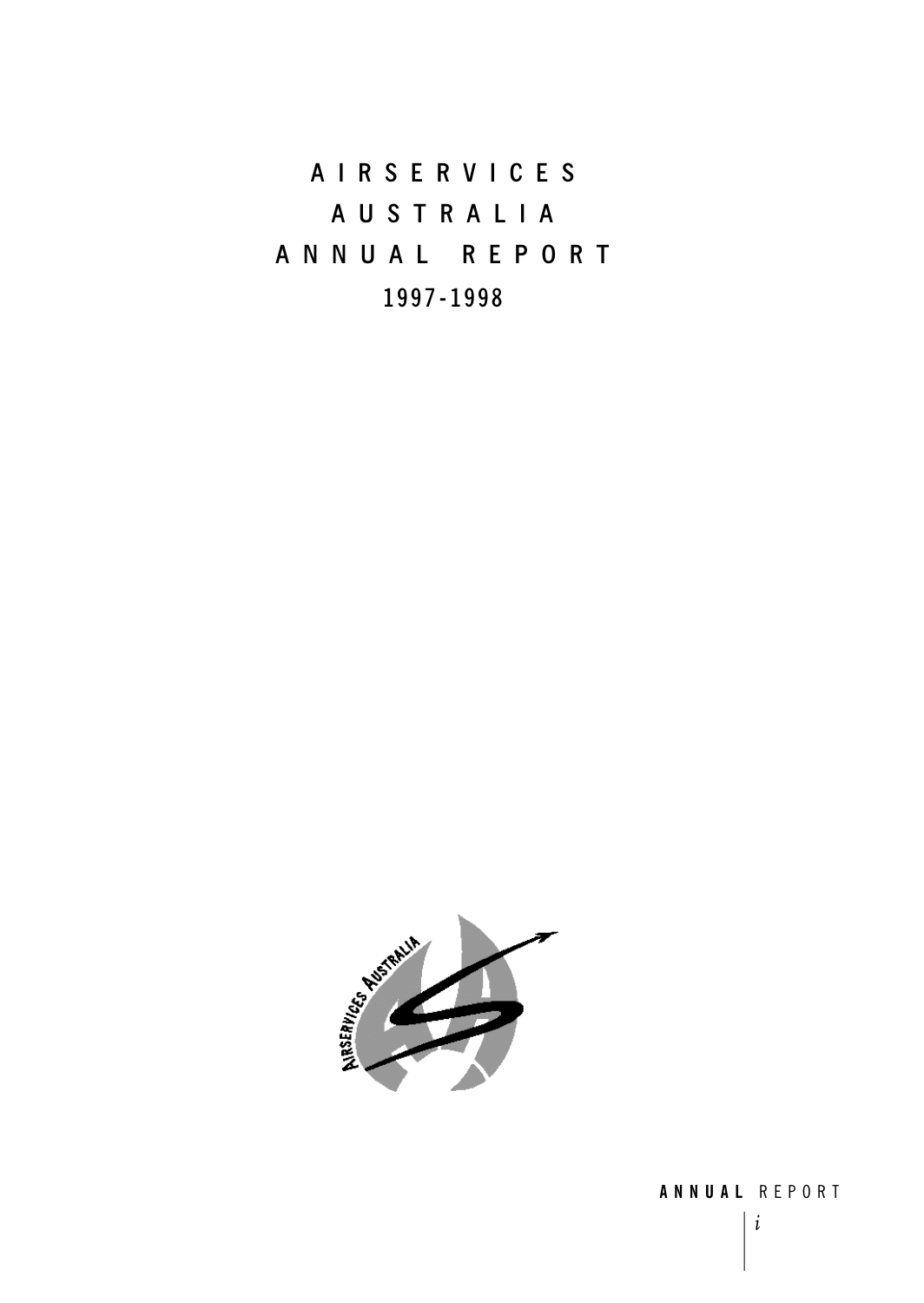(c) Commonwealth of Australia 1998

#### ISSN - 1327 - 6980

This work is copyright. Apart from any use under the *Copyright Act 1968* no part may be reproduced by any process without permission from Airservices Australia. Requests and inquiries concerning reproduction and rights should be addressed to the Manager, Corporate and Industry Affairs, Airservices Australia, GPO BOX 367, Canberra City, ACT 2601. Telephone: (02) 6268 4111 Fax: (02) 6268 5688.

Produced by Corporate and Industry Affairs, Airservices Australia

Printed by Goanna Print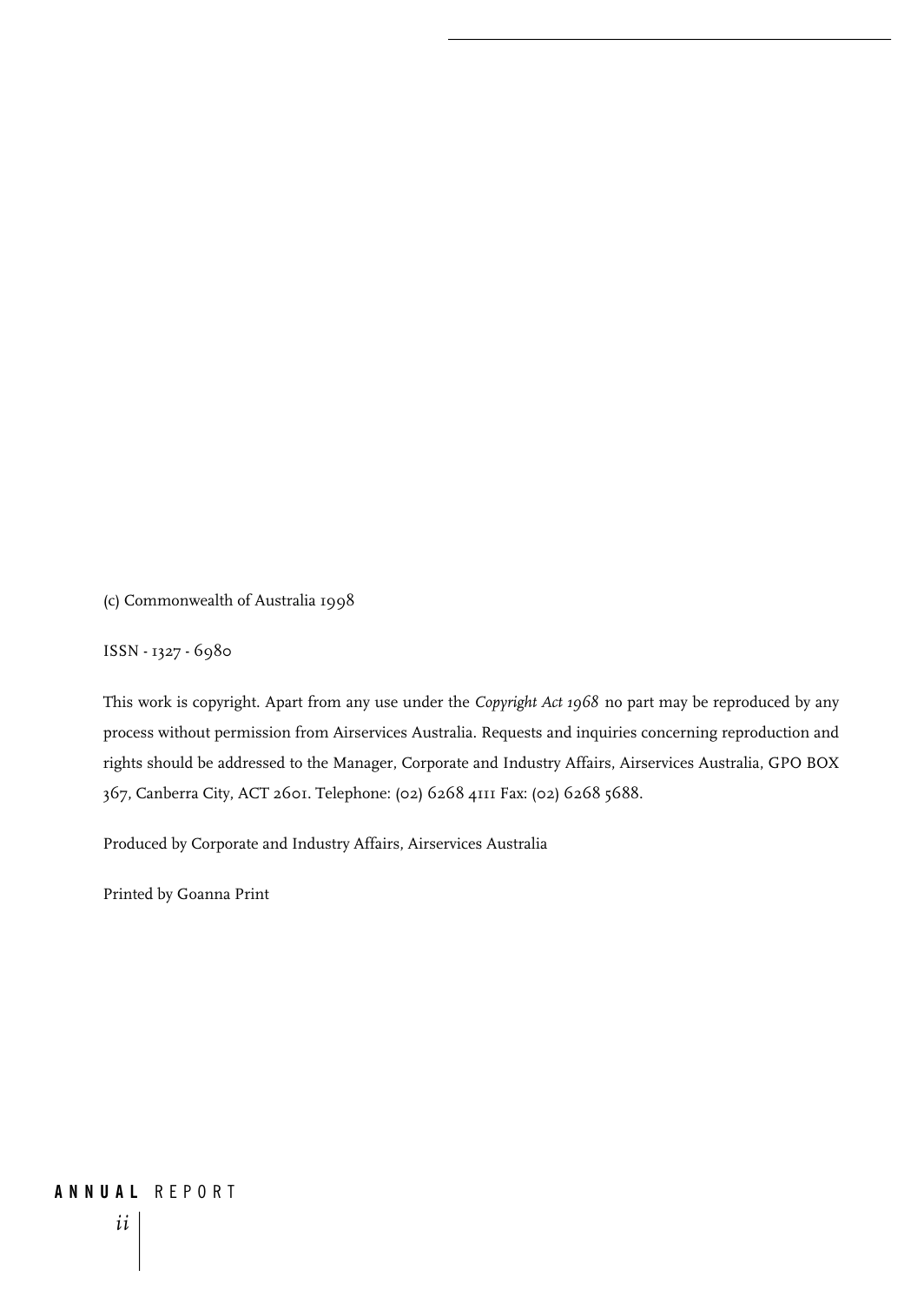# **C o n t e n t s**

| Section                                   | Page           |
|-------------------------------------------|----------------|
| Letter of transmittal                     | V              |
| Introduction                              | 1              |
| Chairman's year in review                 | $\overline{2}$ |
| <b>Corporate overview</b>                 | $\overline{3}$ |
| <b>Report</b> from the Chief Executive    | 5              |
| Financial performance                     | 8              |
| Staff resources and statutory information | 10             |
| Staff by category table                   | 14             |
| Corporate structure                       | 16             |
| Report of operations                      | 17             |
| <b>Objective 1 "Stakeholders"</b>         | 17             |
| <b>Objective 2 "Competitiveness"</b>      | 25             |
| Objective 3 "Business development"        | 31             |
| Objective 4 "Safety and environment"      | 33             |
| <b>Objective 5 "Staff"</b>                | 37             |
| Objective 6 "Globalisation"               | 40             |
| <b>Business outlook</b>                   | 43             |
| List of publications                      | 45             |
| <b>Compliance</b> index                   | 49             |
| <b>Appendices</b>                         | 51             |
| Appendix 1-Project summaries              | 51             |
| Appendix 2-Ministerial directive          | 65             |
| Appendix 3-Airservices Board              | 71             |
| Appendix 4-Board biographies              | 72             |
| <b>Appendix 5-Glossary</b>                | 74             |
| General index                             | 76             |
| <b>Financial statements</b>               | 85             |
|                                           | ANNUAL REPORT  |
|                                           | iii            |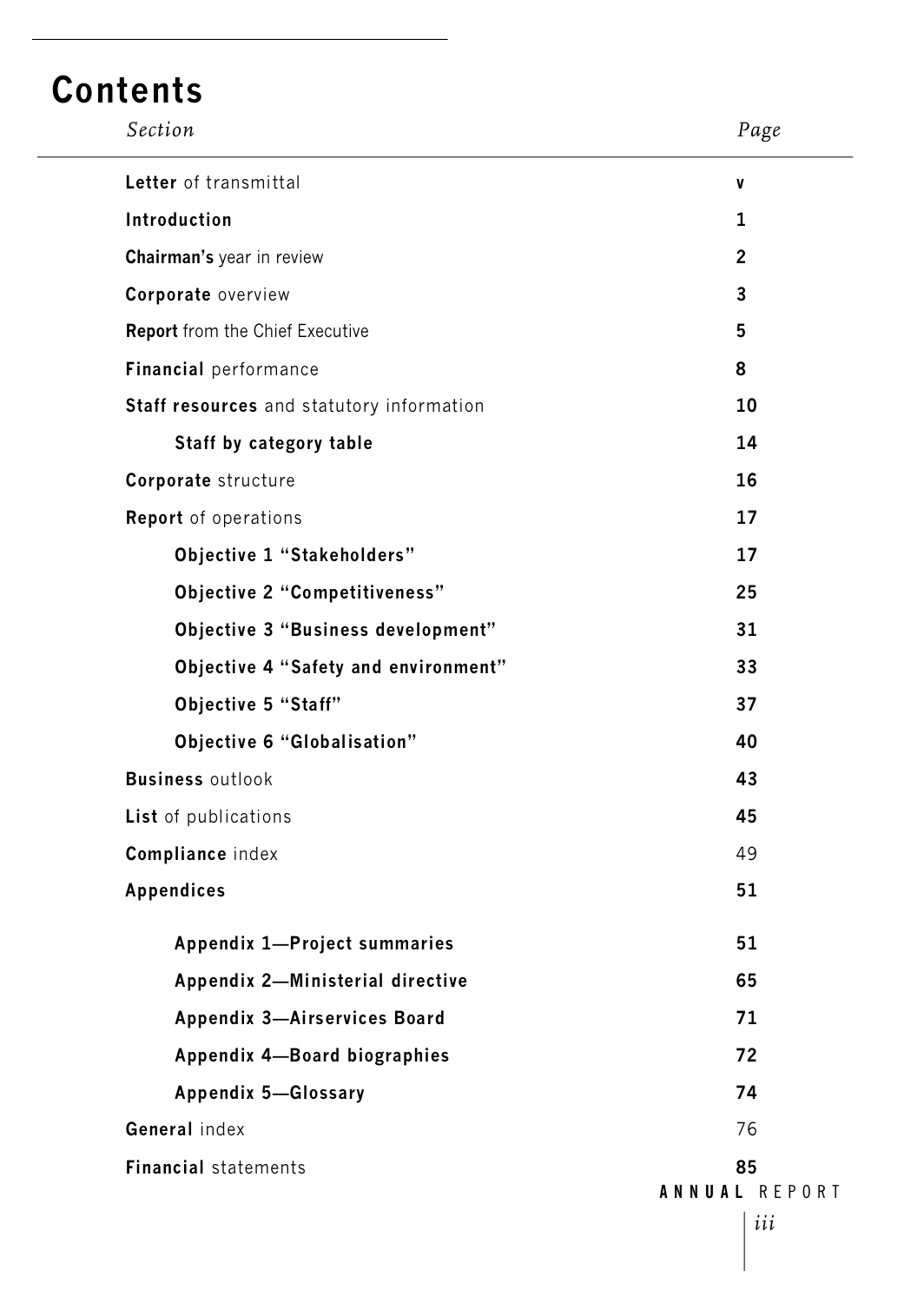## **A i rs e rvices Au s t ra l i a Mission**

"To provide a safe, efficient and effective air traffic system"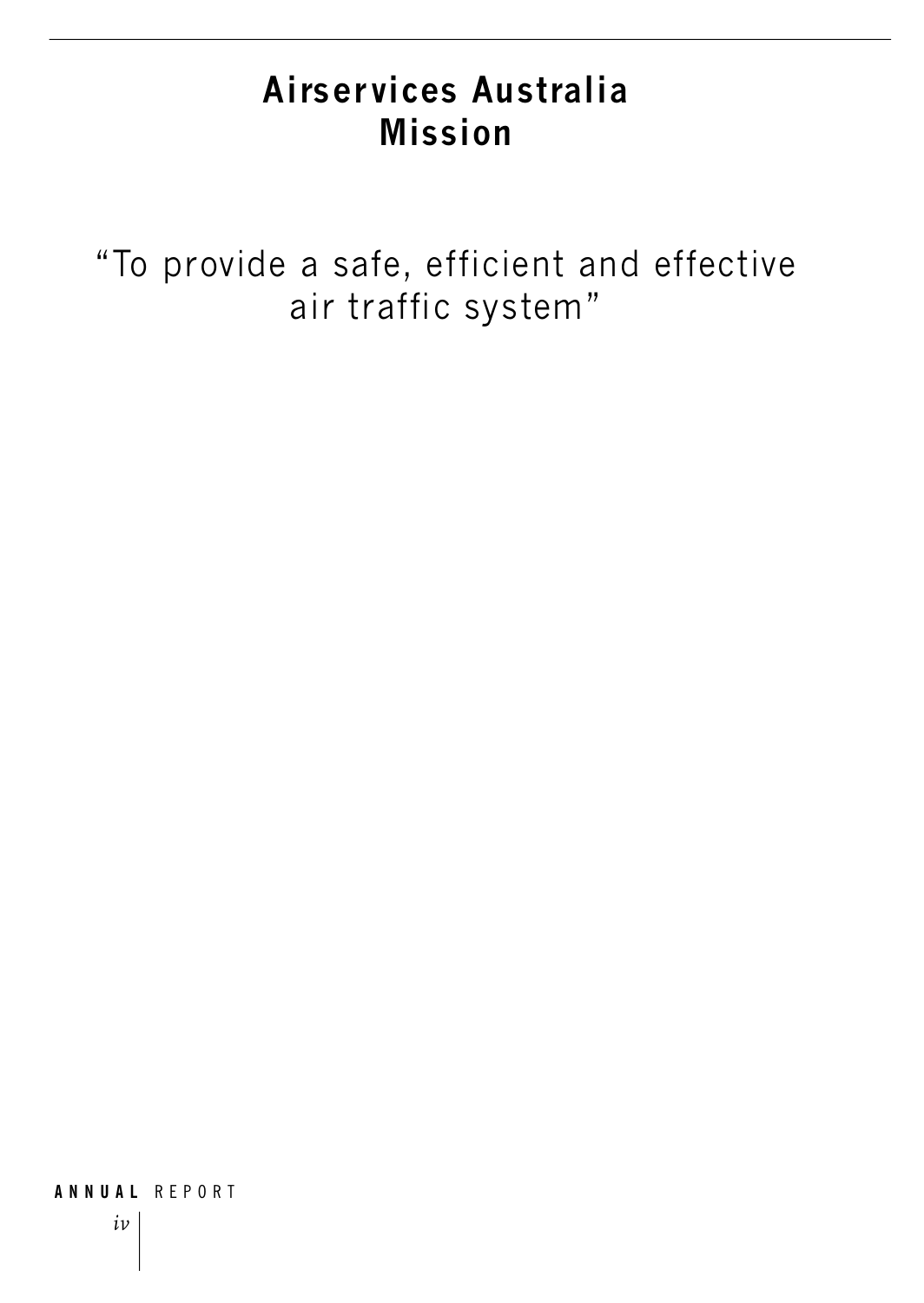## Letter of transmittal

Date 15 September 1998

The Hon Mark Vaile MP

Minister for Transport and Regional Development

Parliament House

CANBERRA ACT 2600

Dear Minister

I have pleasure in submitting to you the Airservices Australia Annual Report for the period 1 July 1997 to 30 June 1998.

The report of operations and financial statements have been prepared in accordance with the *Air Services Act 1995*, division 2 of Part XI of the *Audit Act 1901* and division 2 of Part 3 of the *Commonwealth Authorities and Companies Act*, except for compliance with paragraph 1(a) of Schedule 1 to the CAC Act exempted under the *Audit (Transitional and Miscellaneous) Regulations, 18 December 1997*.

Yours sincerely

Welt Pollar

William H Pollard

Chief Executive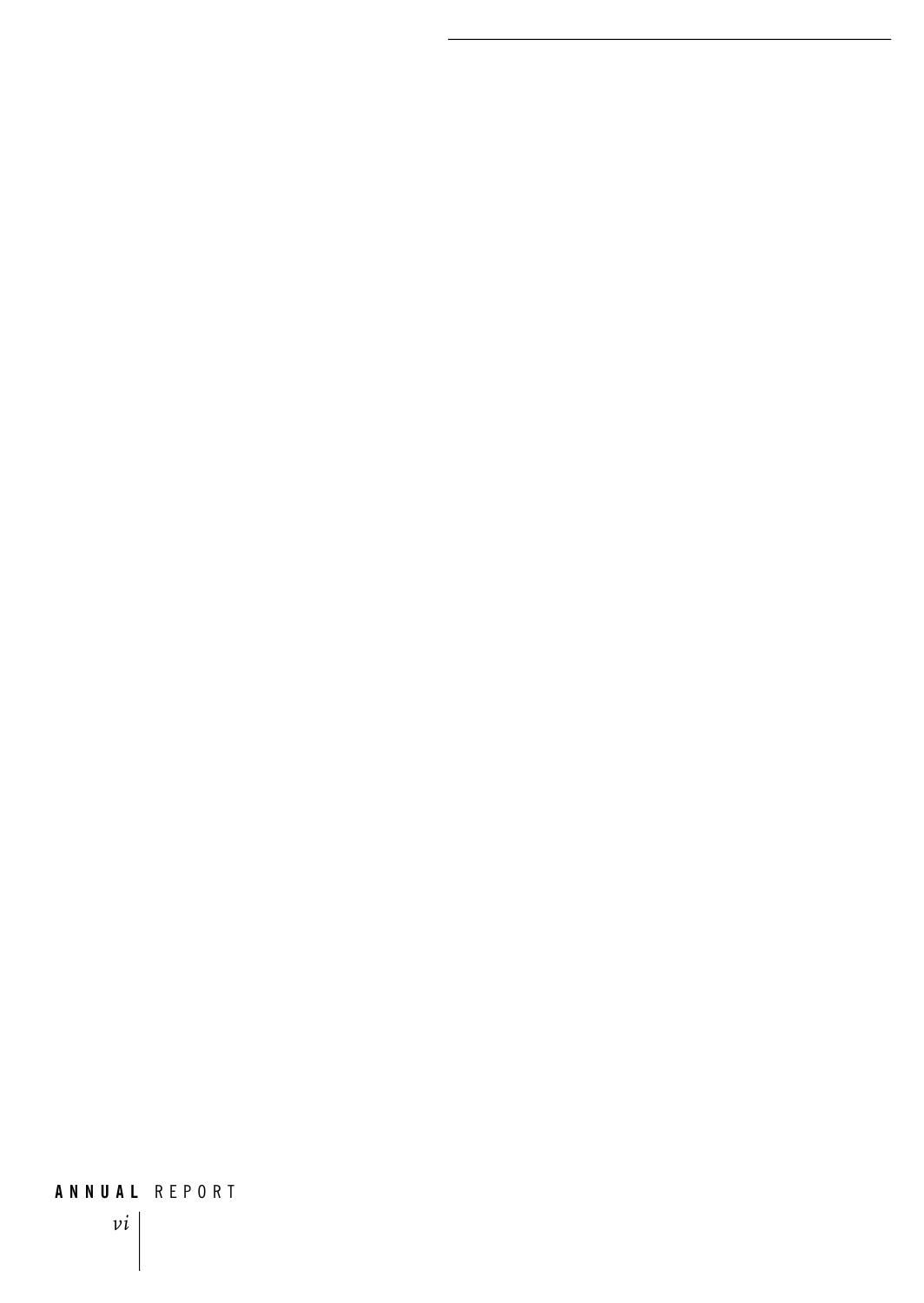## **I n t ro d u c t i o n**

## **Annual Report compliance**

The Airservices Australia Annual Report 1997-98 complies with the requirements of the *Air Services Act 1995* and the *Guidelines for the Content, Preparation and Presentation of Annual Reports by Statutory Authorities, November 1982* and is in accordance with division 2 of Part 3 of the *Commonwealth Authorities and Companies Act (CAC) 1997*, except for compliance with paragraph  $I(a)$  of Schedule I to the Act, exempted under Part 4 of the *Audit (Transitional and Miscellaneous) Regulations*, 18 December 1997, "*Application of Commonwealth Authorities and Companies Act 1997"*.

The Report of Operations contains the performance report and is structured around the corporate objectives of the *Airservices Australia Corporate Plan July 1997 - June 2002*. It does not refer to Airservices' individual operational and support divisions except to indicate the contribution of specific divisions to the objectives where necessary.

### **Powers, functions and objects**

Airservices Australia (hereafter called Airservices) was established on 6 July 1995 as a Government Business Enterprise under the *Air Services Act 1995* with reporting and accountability arrangements in accordance with the *Commonwealth Authorities and Companies Act 1997.*

In 1997, Airservices' status was amended to that of a Commercial Authority, which had some minor

implications regarding the application of the *Commonwealth Authorities and Companies Act 1997,* but none for Airservices' ownership or governance.

Airservices is responsible for the provision of safe and efficient air traffic services in the Australian Flight Information Region (FIR), which covers 11% of the earth's surface. Specific responsibilities include airspace management, air traffic flow management, traffic and flight information, navigation services, search and rescue alerting, aeronautical information and rescue and firefighting services.

## **Directorship and staff**

Airservices is governed by a Board appointed by the responsible Federal Government Minister. The Board members are responsible for determining Airservices' objectives, strategies and policies, and ensuring that functions are performed in a proper, efficient and effective manner.

During 1997-98 the business structure comprised of three operational divisions, four support divisions and two specialist advisory units, which report to the Chief Executive (see corporate structure on page 16).

Approximately 4350 staff are employed Australia-wide. The workforce is composed of stream specialists in air traffic control, rescue and firefighting, engineering and is supported by management and administrative staff. Staff numbers for 1997-98 appear in the table on page 14.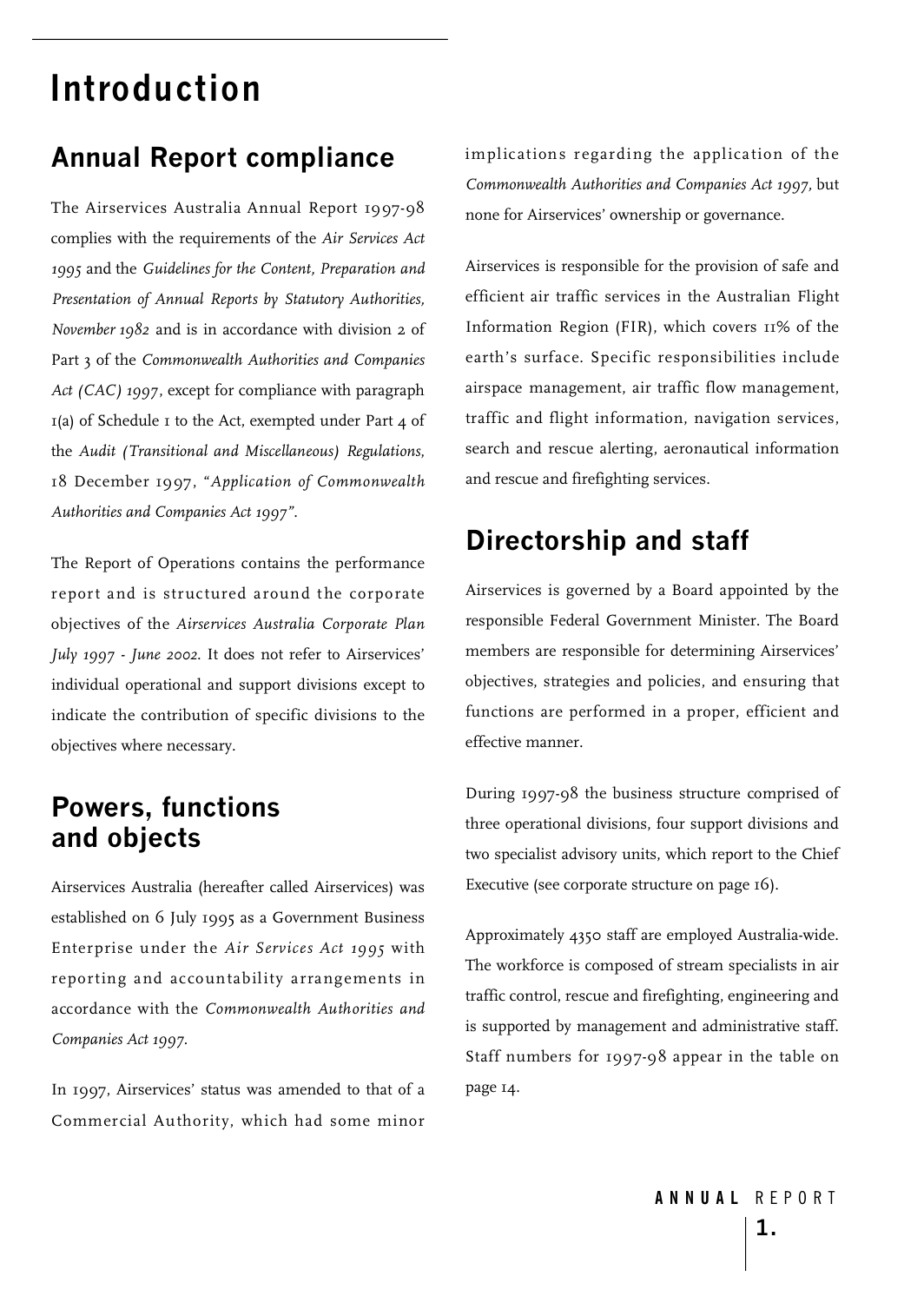## **Chairman's** year in review

This time last year I reported that this financial year would be immensely challenging, with an ambitious program of change and structural realignment, which would embark upon the Board and management's shared vision for the future of Airservices Australia.

I am delighted and pleased to report that Airservices is indeed an organisation which is becoming increasingly regarded as a world leader; that continues to improve its responsiveness to the needs of clients and the shareholder; and is maintaining a leading edge in the provision of professional services in a business environment for the benefit of the aviation sector.

1997–98 provided the most challenging and difficult trading environment in recent times with depressed aviation activity trends resulting from major economic downturns in Asia and flow-on effects from these events. Despite this environment, Airservices pursued planned restructuring activities, new charging initiatives and technology implementation. The underlying business remained sound despite those external and internal pressures. Airservices' operating profit before abnormal items and taxation for the year ended 30 June 1998 was \$32.7m after meeting Community Service Obligations such as the development of the Long Term Operating Plan for Sydney Airport, provision of noise inquiry functions, noise and flight path monitoring systems, and transfer of aviation search and rescue functions, totalling a direct cost of \$6.2m. This profit compared with \$35.9m for the year ended 30 June 1997. The operating profit was reduced by abnormal costs totalling \$80.7m resulting in an operating loss after abnormal items and taxation of \$33.0m. The abnormal costs largely arose from a combination of events which

occurred prior to the formation of Airservices and provisions for major organisational restructuring currently taking place which, when completed, will position Airservices to meet future challenges as a highly competitive service provider. Full details of the financial position are reported in detail in the following pages.

Given the difficult economic conditions, the achievements of Airservices this financial year are impressive by any measure.

Airservices has started transitioning to the world's first fully integrated air traffic system known as The Australian Advanced Air Traffic System. When completed after a phased introduction across Australia by late 1999, Australia will be the first country in the world to have this type of technology on such a scale, delivering the increases in safety, efficiency and effectiveness promised at the start of the project. With successful pre-commissioning of Stage I in Cairns in June 1998, Airservices is further advanced in the provision of this new technology than nearly any nation.

On 1 July 1998 Airservices will introduce locationspecific charging for terminal navigation services after extensive consultation with customers and the Australian Government. This will complete the second phase of our financial restructuring, which is designed to be more customer focused and in keeping with user-pays principles. A significant component of this move was the Government's agreement to remove the inequitable financial burden of the Excise Tax on Aviation Gasoline, thereby saving General Aviation \$17m per annum.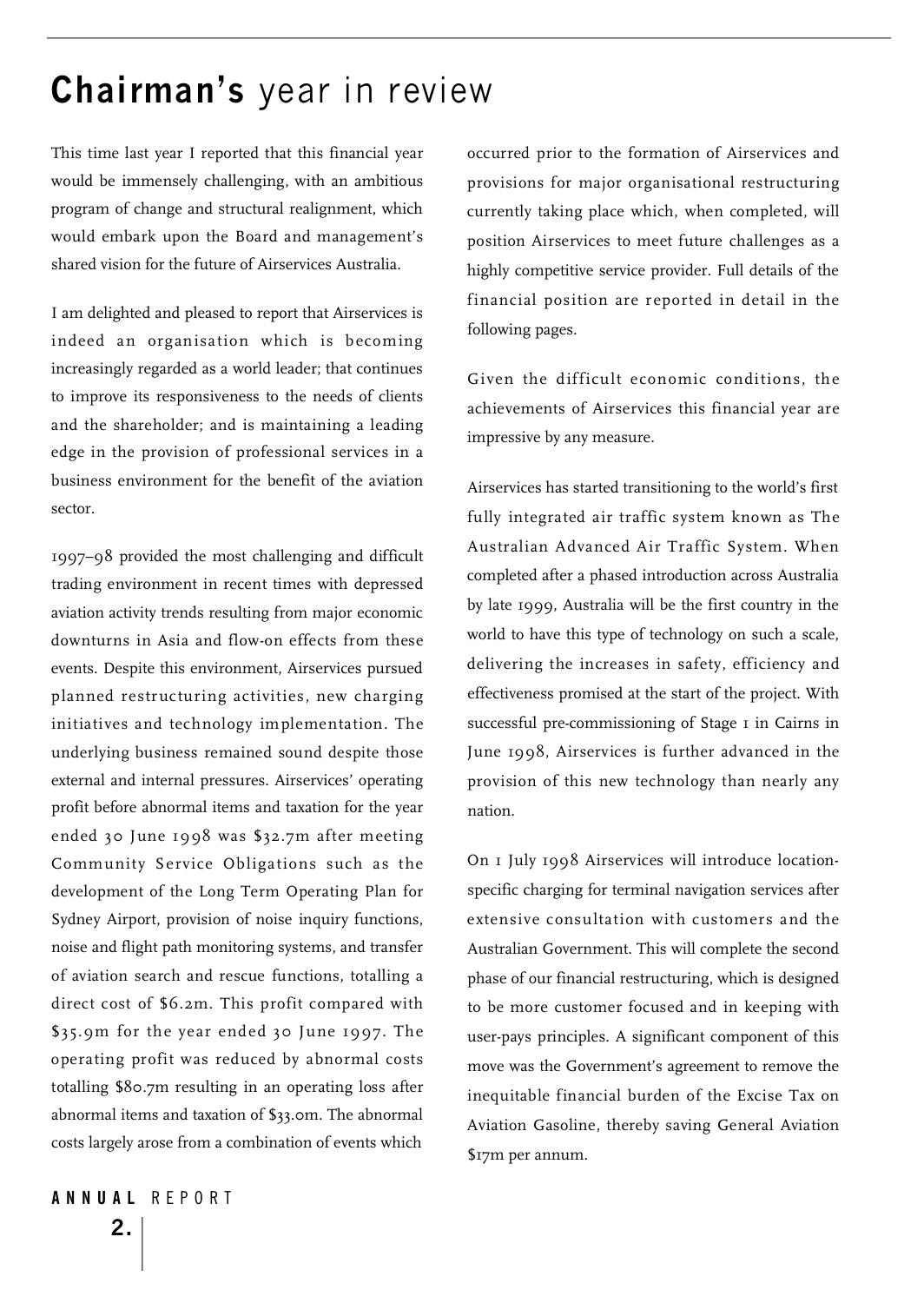A program of Business Transformation commenced and a critical analysis of each section of the businesses was completed. We are now moving to a vital stage of this process with new structures, processes and businesses to be established in the first half of next financial year. This will greatly enhance the organisation's ability to meet challenges in a future competitive environment, while simultaneously improving safety.

The Long Term Operating Plan (LTOP) for Sydney Airport and associated airspace was a major focus in response to the Minister's Direction. Airservices introduced additional modes of runway operations and enhanced the availability of overwater operations, which in part allowed significant progress towards achieving LTOP noise sharing targets.

A number of initiatives have been established to reduce the organisation's costs including a review of navigation aids, costs associated with operations and maintenance at GAAP (General Aviation Airport Procedures) and regional air traffic control towers, rationalisation of communications infrastructure and ongoing rationalisation of property assets.

Airservices targeted existing and emerging markets in pursuit of commercial business opportunities including the establishment of an agreement with the Government of the Solomon Islands for Airservices to manage the upper Airspace in the Honiara Flight Information Region for the next five years. Provision of air traffic management, facilities management, and rescue and fire fighting consultancy services to Papua New Guinea, Japan and Mauritius were also undertaken by Airservices during the year..

The Board, management and staff have worked together in an atmosphere of shared vision and

commitment, which has made the many achievements listed in the following pages possible. The integration of experience, skills and knowledge of all players has been a significant component of Airservices' progress as a world leader in air traffic service provision.

On behalf of the Board I thank the staff and management of Airservices for their dedication and commitment in striving to achieve our shared vision for the future and the immediate goals of the past year. To be able to produce such milestones in particularly difficult circumstances is testament to the attributes of our people.

The Directors of Airservices continued to provide clear leadership and support. I personally thank each member for their dedication to the task of reshaping Airservices. In particular, I acknowledge the contributions made by Norman Correy and Graham Maguire whose terms expire on 30 June 1998. Their service greatly assisted the governance of Airservices during its formative years.

Airservices is now positioned to achieve what no other nation has been able to do in the provision of state-ofthe-art air traffic system technology in an integrated and automated environment that maximises safety and efficiency.

I recommend the following 1997–98 Annual Report for a more detailed analysis of our achievements and future outlook.

JOHN PC FORSYTH

 $-$  fangth

Chairman 30 June 1998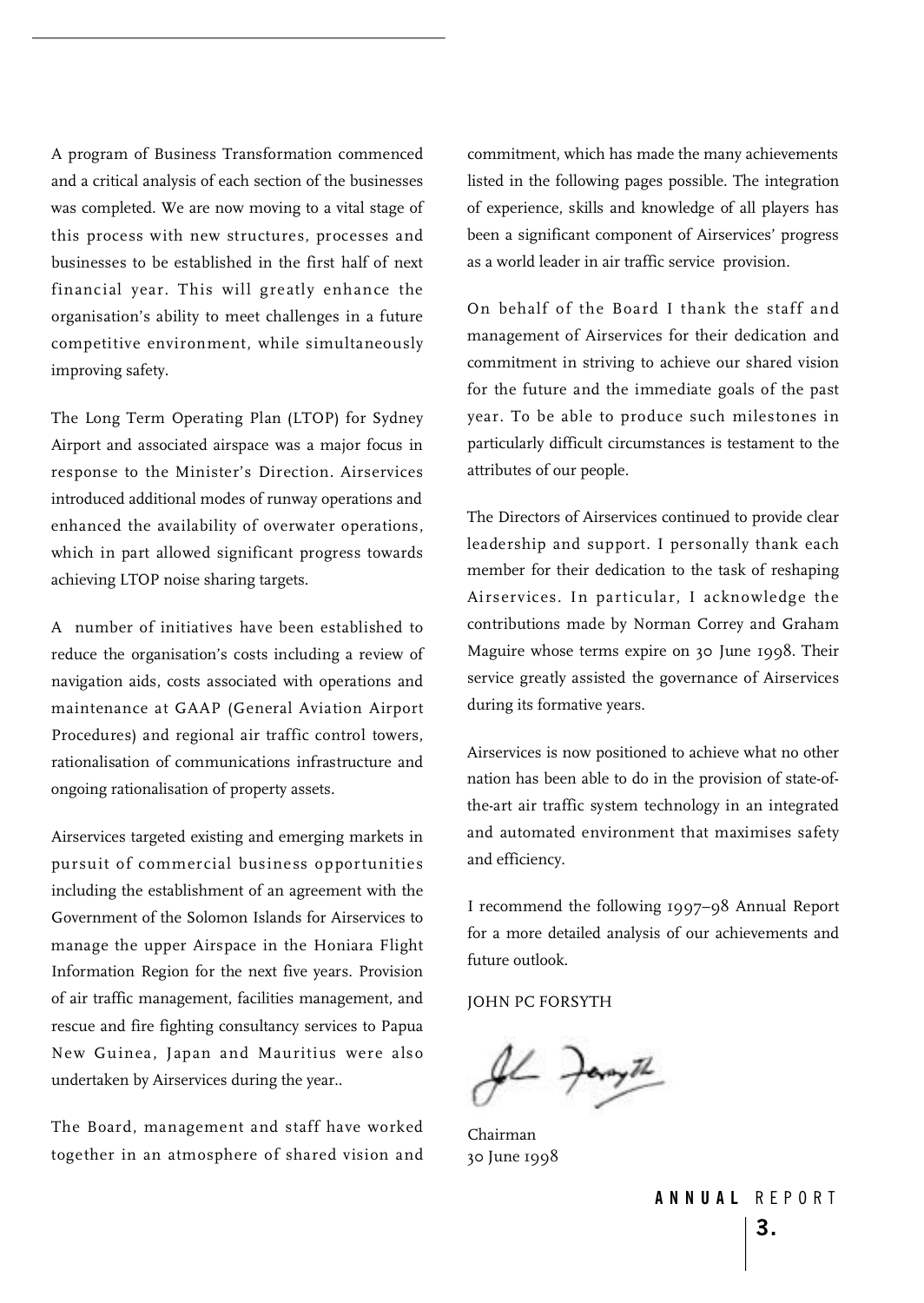## **Corporate** overview

Airservices is a Government-owned authority responsible for the management of air traffic over 11 per cent of the world's surface. It provides air traffic control, airspace management, aeronautical information, radar and communications, radio navigation aids, search and rescue alerting, and airport rescue and firefighting services.

To provide these services to about 3.8 million aircraft movements annually, Airservices maintains a \$610 million asset base in facilities at different locations around Australia.

Airservices' workforce, comprising 4350 staff around Australia, is highly skilled in air traffic control, a number of aviation technical and engineering fields, rescue and firefighting and supporting professions.

Air traffic controllers, located in centres around Australia and in control towers at certain airports, assist the safe passage of aircraft in en route controlled airspace and at the destination or departure airport, by ensuring separation from other traffic.

En route and airport-located navigation aids assist with pilot navigation. This equipment, often located in remote areas, is installed and maintained by Airservices' technical staff 24 hours a day and to a high standard of accuracy.

A 24-hour pilot briefing service for all domestic and international flights provides the latest operational and aerodrome information, a range of weather forecasts and alerts, and a flight notification lodgment service.

In the unlikely event that an aircraft needs emergency assistance, Rescue and Fire Fighting Services (RFFS) are provided at 16 aerodromes, including all capital city airports. Competent in aviation firefighting, the RFFS maintains high standards of training and skills to cope with disasters and emergencies on any scale.

Airservices earns 96 per cent of its income from revenue collected through charges which are based on the type of aviation operation and the service used. Of this income, about 97 per cent is derived from airline operations and the remainder from general aviation, which includes all other types of aircraft operations.

Australian aviation is a dynamic industry subject to changes in the political, social and economic environment and is closely linked to the fortunes of the Asia-Pacific region. Airservices' work continues to research and provide new services, and improve current services to meet the needs of its customers.

As a world leader in the technological development of advanced satellite-based communication, navigation and surveillance systems, Airservices works in conjunction with a range of partners and customers.

Together with the International Civil Aviation Organization (ICAO) and its counterparts in the Asia-Pacific region, Airservices strives to ensure the maintenance of appropriate global safety standards and the sharing of information or advances in aviation technology.

Airservices works with other Government organisations concerned with aviation safety and regulation in Australia. These are: the Department of Transport and Regional Development (DoTRD), Civil Aviation Safety Authority Australia, (CASA) and the Bureau of Air Safety Investigation (BASI).

Further information about Airservices can be found on the web site at http://www.airservices.gov.au and in the industry publication, *The Airservices Bulletin.*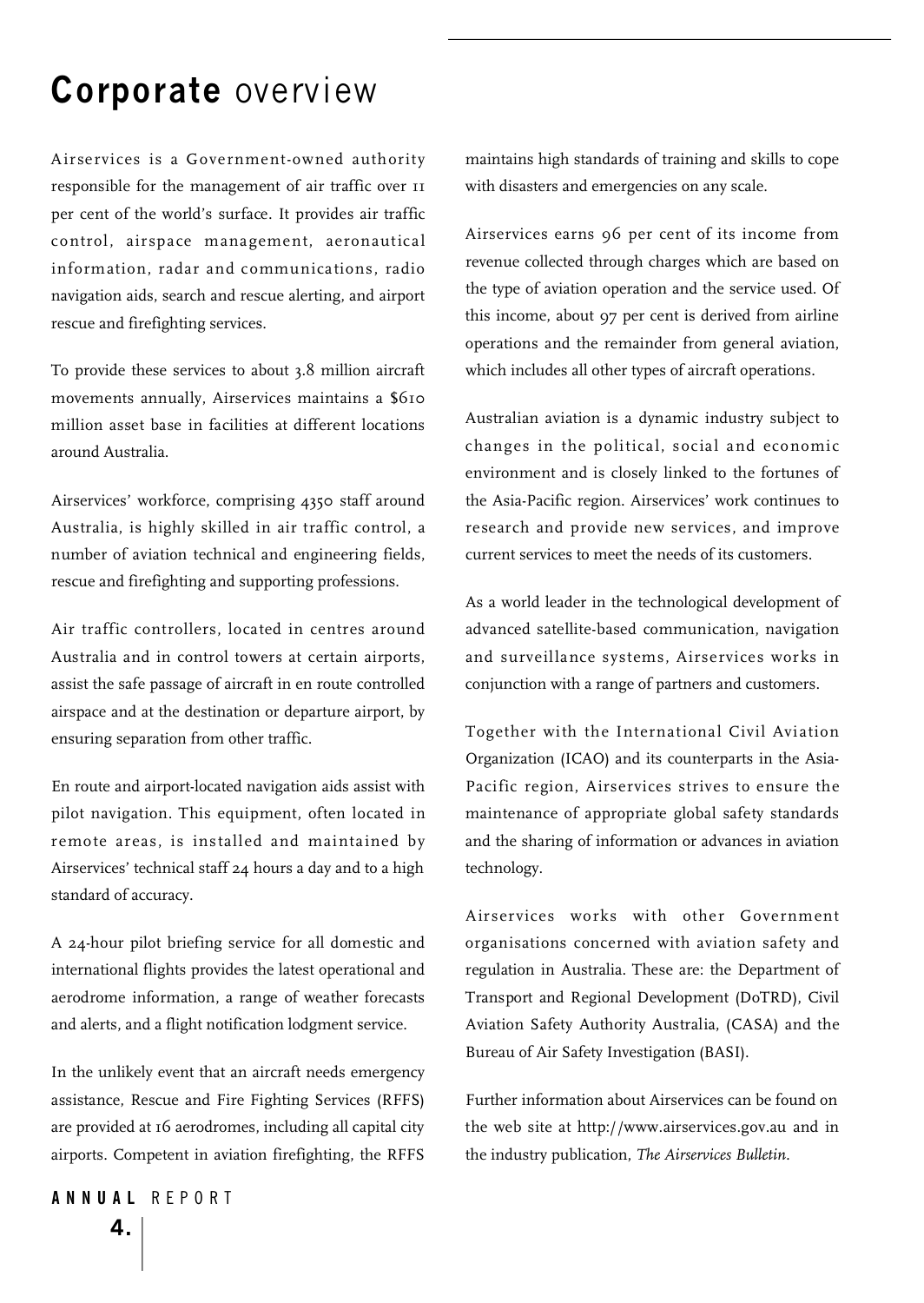## **Report** from the Chief Executive

As outlined by the Chairman, 1997–98 was not only a year marked by consolidation and change, but significant achievement as Airservices continued the change program begun in 1996 and discussed in my report of last year.

I am very pleased to announce that after seven years in the making, the first step in the transition to The Australian Advanced Air Traffic System (TAAATS) has been taken. As we approach financial year end the Cairns Terminal Control Unit and surrounding Reef Air Traffic Control sectors have commenced the enormous task involved in transition from our existing air traffic control system. When completed in 1999, we will have achieved full operational status of one of the world's first fully automated, integrated airspace management and traffic control systems.

We have worked steadily towards a timetable for the progressive introduction of TAAATS throughout Australia over the remainder of this year and into 1999. The work will be completed in time for the expected demands on Australian air traffic during the Sydney 2000 Olympic Games.

This work has required the combined efforts of staff across the support and operational divisions to ensure that all systems are compliant with TAAATS. We are

justly proud of this outstanding achievement which confirms Australia's standing as a world leader in safe, efficient and cost-effective airspace management and air traffic control.

Earlier this year we began the first phase of an ambitious change program, Business Transformation, to help us formalise a business approach to the impact of the political, technological and economic factors which we have identified as significant factors bearing on our business.

Up to now, our position has traditionally reflected that of a government monopoly. We know that Airservices is respected as a technologically and operationally advanced provider of air traffic and fire fighting services, and we want to transform Airservices into an organisation that will be the preferred, competitive supplier of these services, respected throughout the world.

Consequently the Board adopted a new vision during the year: "To be the global leader in the provision of safe and efficient air traffic services by keeping safety first, operating the new Airservices way, winning in the marketplace, enriching the skills of our people, focusing on our customers and earning the respect of our stakeholders".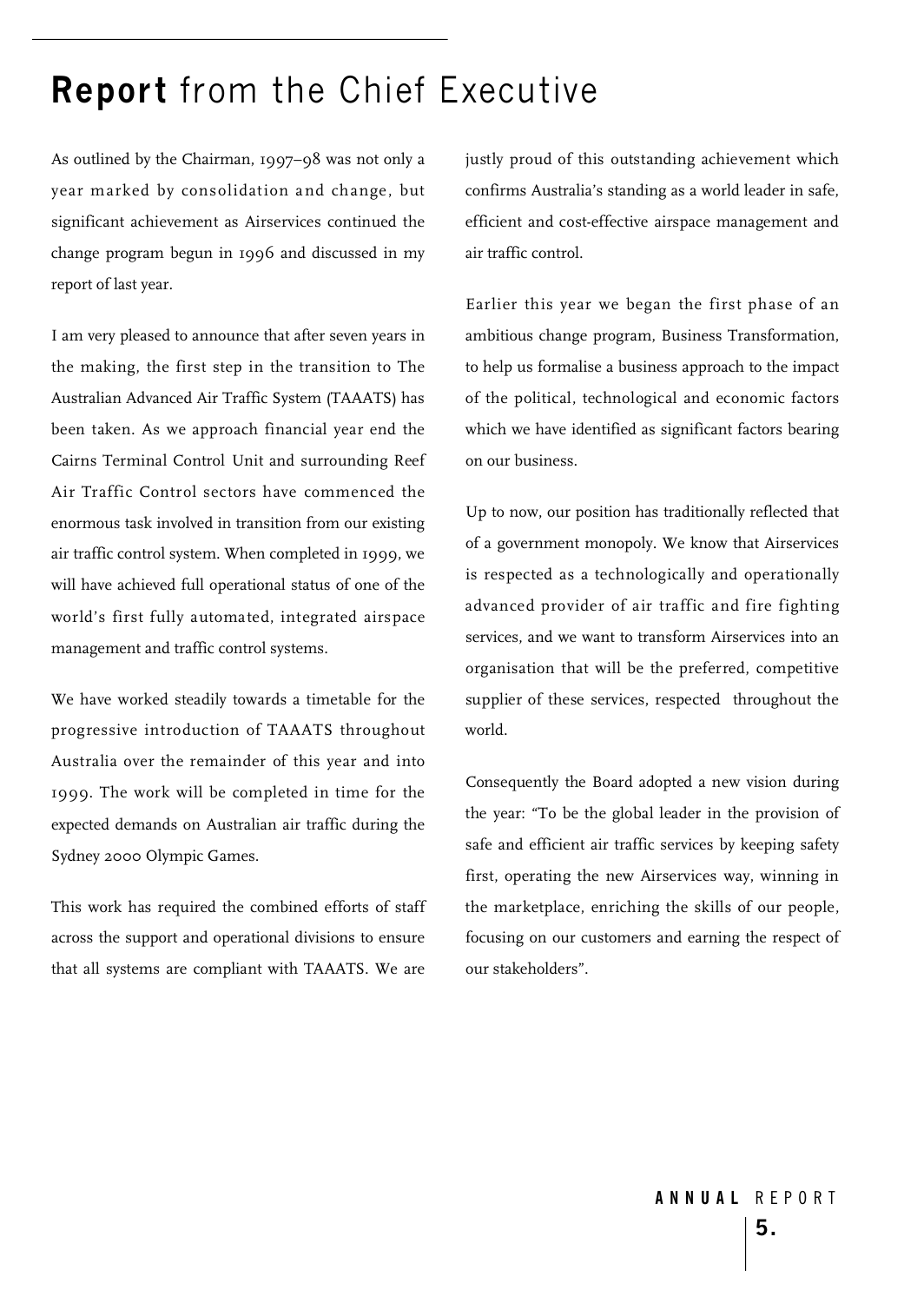This vision was developed in consultation with an interested cross-section of employees. The first phase of Business Transformation has set out to achieve this vision.

I am personally committed to this program which will take two years to complete. It will establish us as a sustainable market-focused government authority that can deliver value to its customers and shareholder.

Our charging regime has undergone significant changes this year, starting with the introduction of location-specific pricing for the Rescue and Fire Fighting Service (RFFS) on 1 July 1997.

After much industry consultation and planning, the introduction of location-specific pricing for terminal navigation services will be implemented on 1 July 1998.

We are now more than two years into a comprehensive Year 2000 compliance program which started in 1996. We have increased our commitment and participation in aviation sector groups that are together ensuring that all critical and ancillary services will be compliant by the roll-over date of 1 January 2000.

A Safety Management System was implemented during the year. It acknowledges that safety lies in the hands of all Airservices staff. Key components of the system include promulgated safety accountabilities, and incorporation of risk management in the design, operation and maintenance of facilities and processes.

Our commitment to the environment has always been a priority. In December 1997 Airservices pledged to improve its environmental performance with the establishment of a formal environmental policy. Environmental performance will be a critical factor in our success as a business and relies on the support of everyone in Airservices. I have given my total support to the policy and the development of the Environment Management System, which is aligned with the ISO 14001 standard.

Airservices continues to implement the recommendations and noise-sharing targets of the Sydney Long Term Operating Plan (LTOP) following a direction on 30 July 1997 from the Minister for Transport and Regional Development.

Airservices negotiated the *Airservices Australia*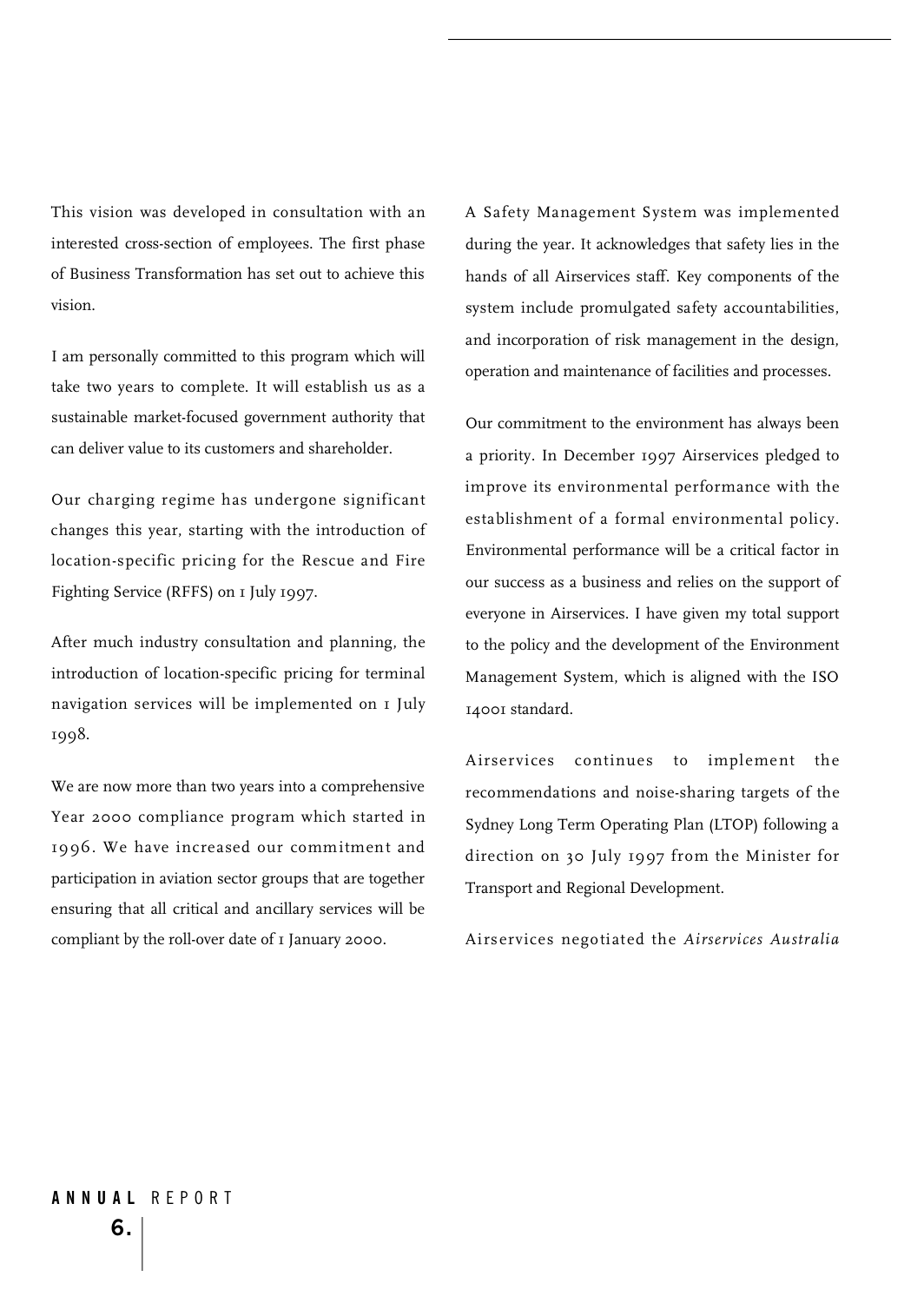*Enterprise Agreement 1998-2001*. This agreement provides a framework for ensuring that employment conditions and human resource management processes can be adapted to the competitive environment expected to face Airservices in the future.

At the beginning of the reporting period the Federal Government transferred responsibility for Aviation Search and Rescue to the Australian Maritime Safety Authority (AMSA). Our flight inspection and calibration of navigation aids functions were contracted to the private company, Pearl Aviation. Airservices' two Fokker 28 and G1000 aircraft were sold as part of a rationalisation of this service providing cheaper operational costs and increased efficiency.

In conclusion I would like to acknowledge the work and commitment of all Airservices' staff in the transition to TAAATS and in the Business Transformation process. There will be many more challenges ahead of us and I am confident that Airservices will come to the very best arrangement for providing services to our customers. I would also acknowledge that the dedication, experience and skill of our workforce has been the backbone of the performance achievements reported in this 1997–98 Annual Report.

I would like to thank the Chairman, John Forsyth, and the Board of Directors, for their guidance and valuable input this last year. A special thanks to the two retiring Board members, Norman Correy and Graham Maguire, for their work and commitment during their terms

#### WILLIAM H POLLARD

 $10011$   $-0$ 

Chief Executive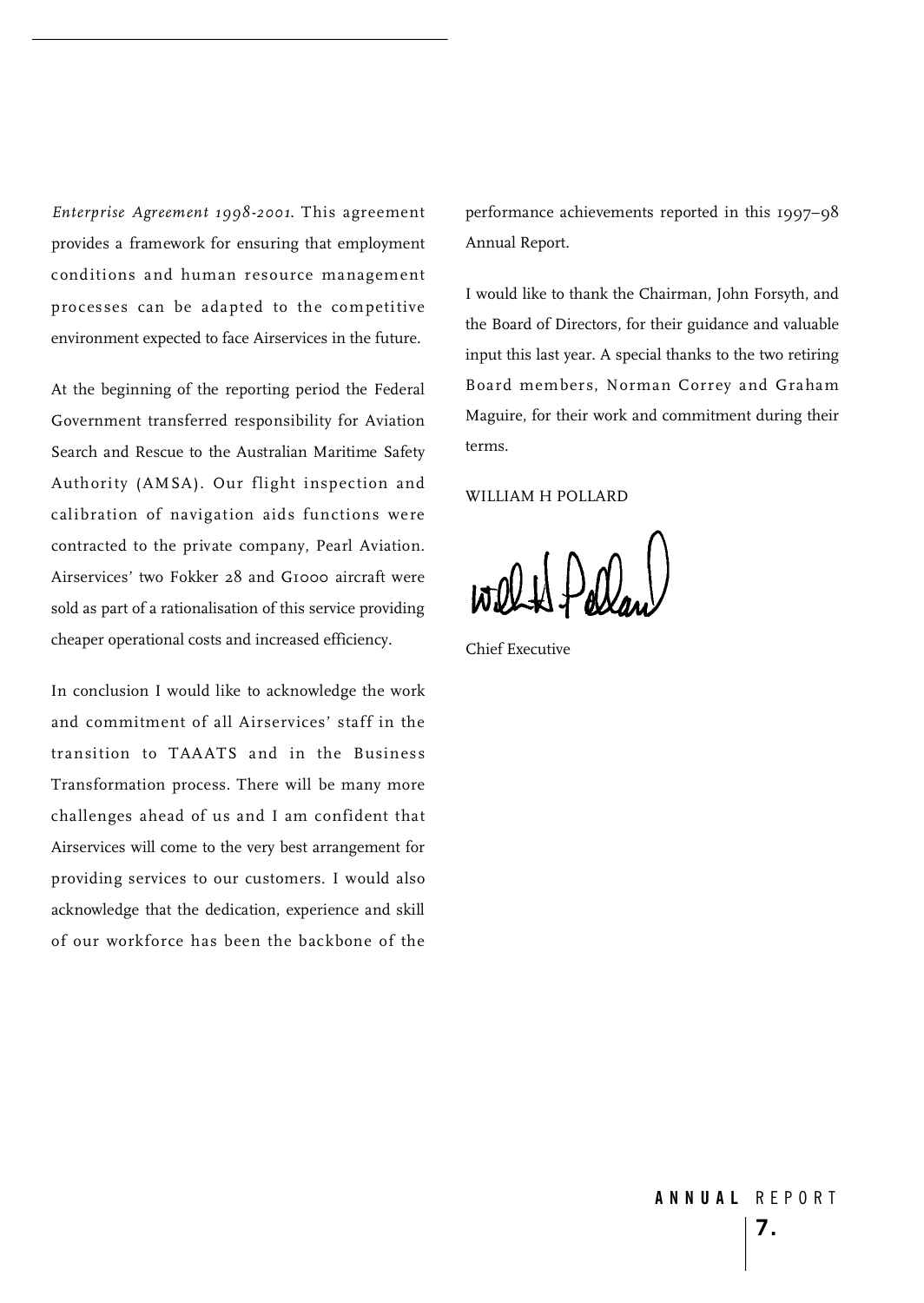## **Financial** performance

The Operating Profit before abnormal items and taxation for the year ended 30 June 1998 was \$32.7m, which compared with \$35.9m for the year ended 30 June 1997. The operating profit was reduced by abnormal costs totalling \$80.7m resulting in an Operating Loss after abnormal items and taxation of \$33.0m

Growth in aviation revenue was planned at 7.6 per cent however, trends in activity growth worsened markedly at the end of the previous financial year resulting in reduced growth expectations of 3.8 per cent and a revised budgeted operating profit before abnormal items of \$27.2m. The actual growth in airways revenue was just 1.3 per cent with all service lines exhibiting substantial reductions in growth over previous years.

Operating expenses were tightly controlled during the year and totalled \$574.3m which was 1.3% higher than the prior year and \$9.8m below plan.

### **Revenue**

Total Revenue earned from the provision of all services per cent was \$606.9m which was 0.7% higher than the previous year and \$25.7m lower than planned.

Revenue from the provision of air traffic and rescue and firefighting services contributed \$580.1m, or 96 per cent of total revenue and was \$36.3m below plan. Annual growth of Airways Revenue of 6.2 per cent in 1996–97 reduced dramatically to 1.3% in 1997–98 with international en route activity increasing by 5.9 per cent and all other service lines remaining flat compared to the previous year.

Activity by general aviation operators remained in line with the previous year after a 9.2 per cent decline in 1996–97. Search and Rescue services were transferred to the Australian Maritime Safety Authority in July 1997 resulting in a reduction in revenue of \$8.1m compared to 1996–97 Other revenues at \$26.8m were \$5.1m higher than previous year and \$10.6m above plan.

### **Operating expenses**

Total operating expenses before abnormal items were \$574.3m, 1.3 per cent higher than the previous year and \$9.8m less than planned.

A range of productivity and efficiency initiatives were realised during the year which resulted in a net reduction of 243 staff and held staff costs at 1996–97 levels despite the deferral of Airspace 2000 and the resultant retention of Directed Traffic Information Services at a cost of \$4.1m for the year.

Project expenditure increased by \$10.9m over the previous year as work on transititioning to TAAATS intensified. Other general and administrative costs reduced in the year including travel expenses 10.1 per cent, materials and equipments 15.4 per cent and administrative expenses 8.1 per cent.

A number of non-commercial activities costing a total of \$6.2m are included in operating expenses and were necessary to meet the specific requirements of the Federal Government.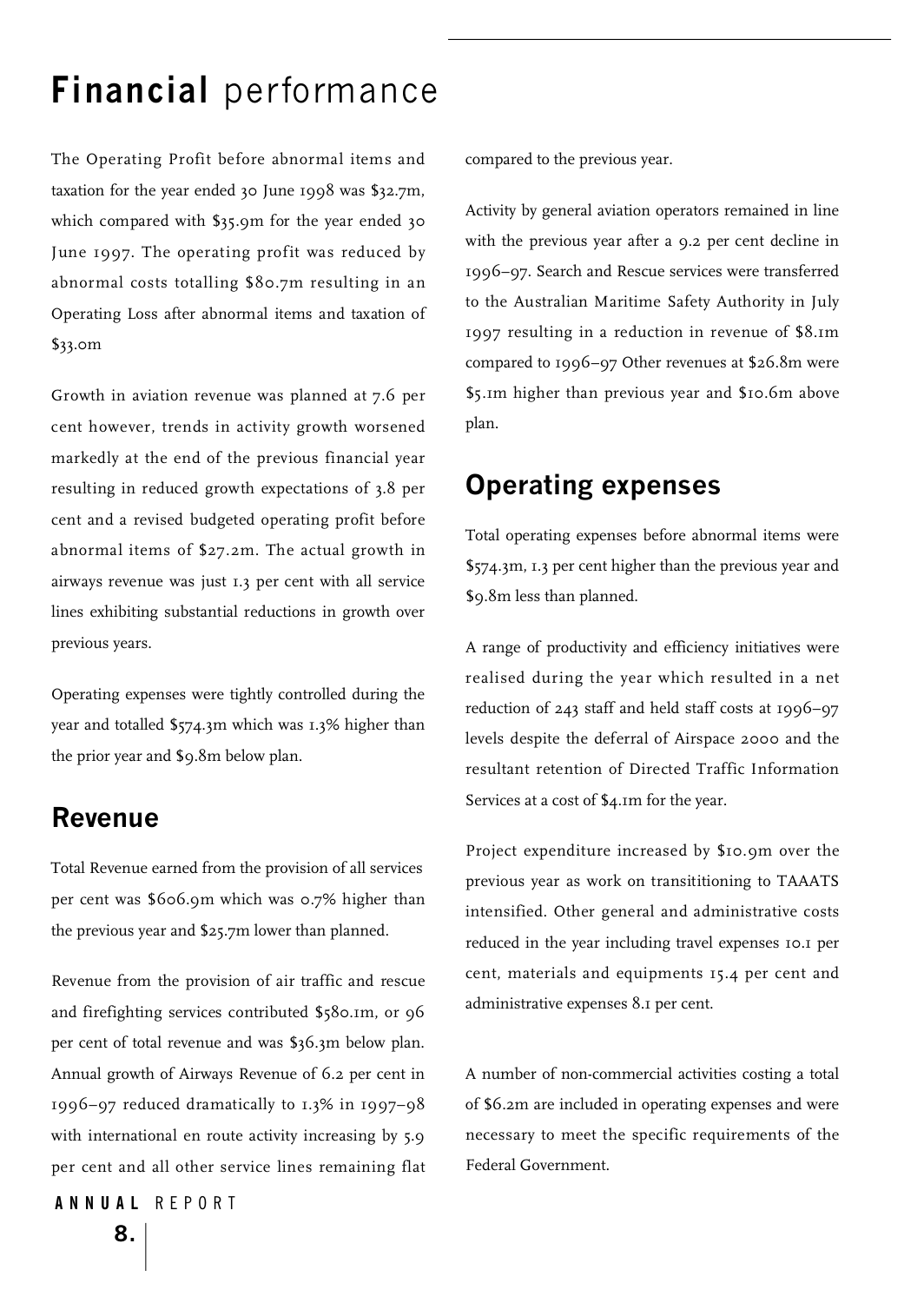## **Abnormals**

Abnormal costs for the year totalled \$80.7m. These costs arose from a combination of events which occurred prior to the formation of Airservices and provision for major organisational restructuring currently taking place to position Airservices to meet future challenges as a fully competitive service provider.

Provisions totalling \$29.0m have been made covering potential adverse outcomes and associated legal costs relating to litigation initiated by Compass Airlines some some years ago. A further \$13.9m has been provided in respect of entitlements by Air Traffic Controllers and Flight Service Officers to Early Retirement Benefits. The remaining \$37.8m relates to reductions in asset values and separation and redundancy payments arising from the Business Transformation and other major reforms currently

being pursued by Airservices.

## **Capital**

The outcome for the 1997–98 project expenditure program is \$111.5m which is \$13.4m less than the planned program of \$124.9m.

Expenditure on the TAAATS project of \$66.6m accounted for almost 60 per cent of the total program.

Other significant project outlays during the year included Airways Transition Project Phase 2 (\$2.7m), Darwin Relocation (\$3.6m), Alan Woods Building Refurbishment (\$4.5m), Asset Management and Maintenance System (\$2.2m), Fire Vehicles (\$3.8m), Flight Inspection (\$8.5m) and ASIA Telecommunication Network Validation Platform  $($  $\sqrt{$1,8m}$ ).

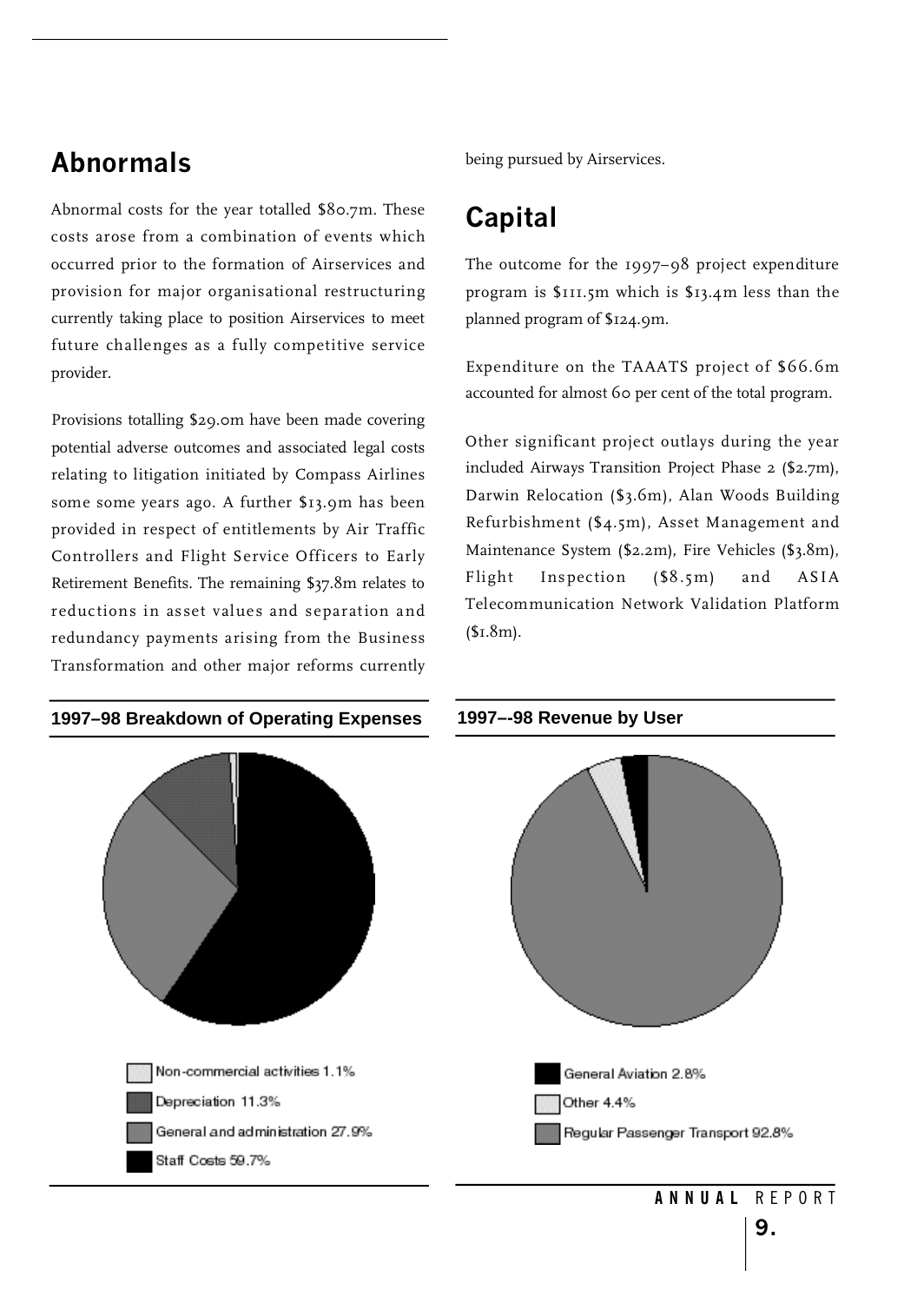## Staff resources and statutory information

#### *Occupational health and safety*

#### **Workplace arrangements**

As required by the *1996–1998 Airservices OH&S* Agreement, elections for health and safety representatives and deputies were scheduled for May 1998. All unions were advised that representatives and deputies were required to stand for re-election and nominations were called for these positions. Elections will take place where required by mid-July 1998.

A review of health and safety committees was conducted by the OH&S Unit, Corporate and Employee Relations (CER). The unit visited, or received minutes from, committees at a number of locations throughout Australia. A report recommending the terms of reference for all health and safety committees was being prepared at year end.

#### **Policy development**

Working groups have been convened to revise Airservices' policy and procedures relating to the following:

- Workers' compensation: claims management and return-to-work strategies
- Notification, reporting and recording of accidents and dangerous occurrences
- The use, inspection and maintenance of microwave ovens

• Contractor management

• Eyesight testing and optical correction for visually demanding tasks and radiation workers.

Brochures on the OH&S Plan and the OH&S Agreement were made available to all employees in December 1997.

#### **Investigations and notices**

Comcare conducted three investigations under Section 41(3) of the *Occupational Health and Safety (Commonwealth Employment) Act 1991* under the Planned Investigation Program during 1997–1998. These investigations were held at the Facilities Management Division (FMD) facilities at Strawberry Hills and the Maintenance Section at Kingsford Smith Airport, Sydney in August 1997; FMD Operations, Melbourne Airport in May 1998; and the RFFS unit at Brisbane Airport in June-July 1998.

By 30 June the report on Sydney FMD operations had been received. Comcare found that Airservices had complied with the requirements of most categories. The Comcare investigator considered that Airservices had taken steps towards meeting its legislative requirements associated with OH&S training and the regulations relating to plant, manual handling and confined spaces.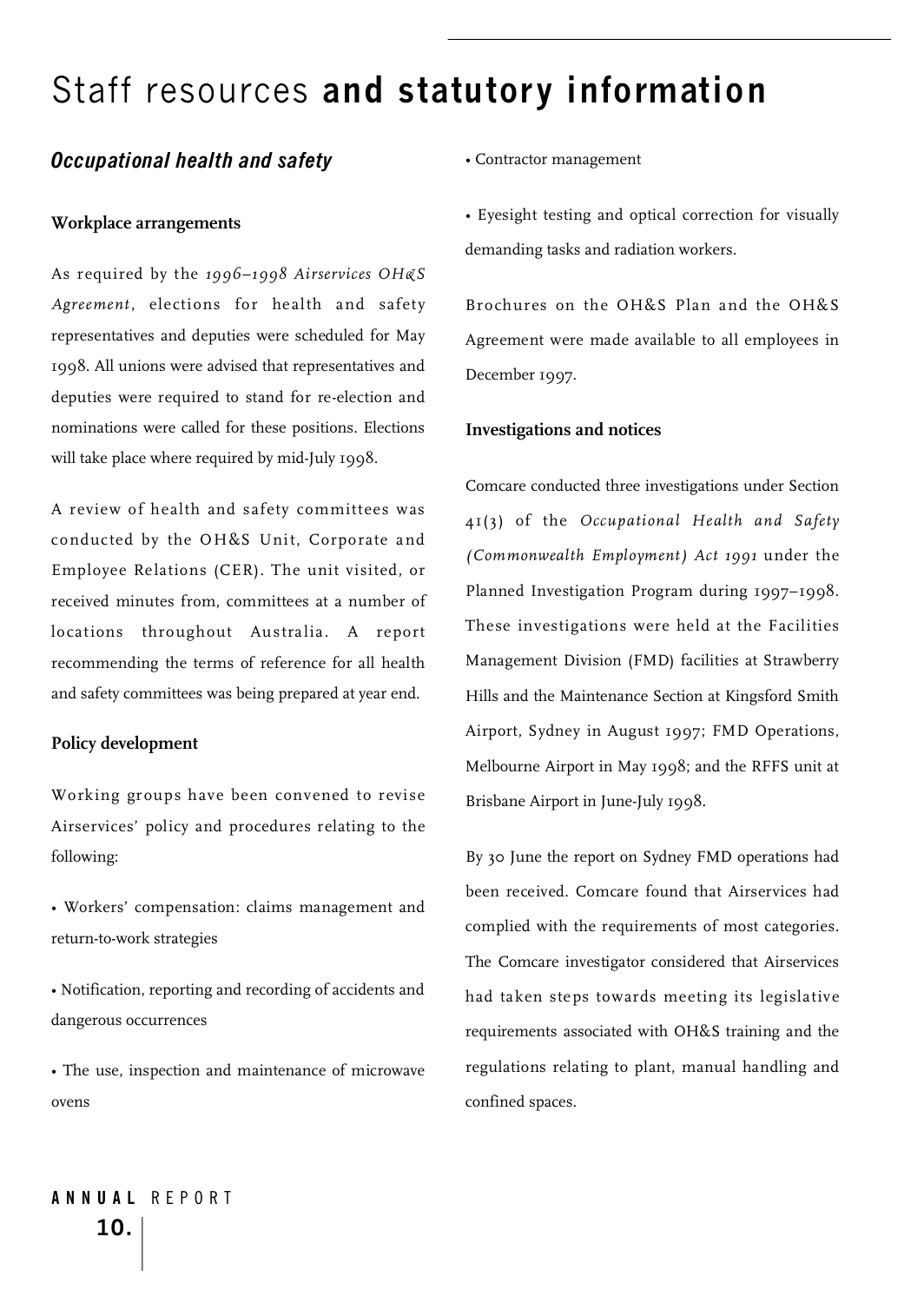Verbal advice, following the FMD Melbourne Airport investigation, indicated that Comcare rated the section highly, demonstrating that standards had been maintained since the last investigation in May 1996. Accordingly, the section is approaching best practice in OH&S management. At the March 1998 National Consultative Meeting (NCC) meeting, the Chief Executive awarded Best Practice in Occupational Health and Safety Achievement Award in recognition of its 1996 rating of 4.59 out of five, covering approximately 50 elements of the OH&S legislation.

Comcare commenced a program of random investigations to assess compliance with the Plant Regulations; one such investigation was conducted at the FMD site, Adelaide Airport. The subsequent report concluded that although plant at the facility covered a broad range, including load-shifting equipment, air conditioning installations, compressors, workshop equipment, hand tools and electrical equipment, all appeared to be well-maintained and all documentation demonstrated that risk assessment and the control of risk is well advanced.

No provisional improvement, prohibition or improvement notices were issued during 1997–98.

#### **Accident and incident reporting**

In the six months to December 1997, Airservices notified 33 serious personal injuries, resulting in absence from duty of five or more days or shifts, and dangerous occurrences. In only two cases was there

failure to provide follow-up written reports to Comcare within the required time. This represents a compliance rate of 94 per cent.

#### *Fraud control*

During 1997-98 the need for effective fraud control measures continued to be emphasised as part of the management awareness program. Several fraudrelated issues needed to be investigated and appropriate management action was subsequently taken. During 1998–99 the Fraud Control Plan will be reviewed and the Internal Investigations Manual prepared.

#### *Corporate security*

During 1997–98 a new incident reporting system was implemented, several risk assessments were finalised and compliance reviews were completed at selected locations. As a result a number of new security management plans were issued and a review of site security plans commenced.

#### *Privacy Commissioner*

During 1997–98 the Privacy Contact Officer provided assistance to managers and staff as required and conducted an extensive program of national awareness seminars. Several privacy-related inquiries were conducted. The results were reviewed and finalised in consultation with the Office of the Privacy Commissioner.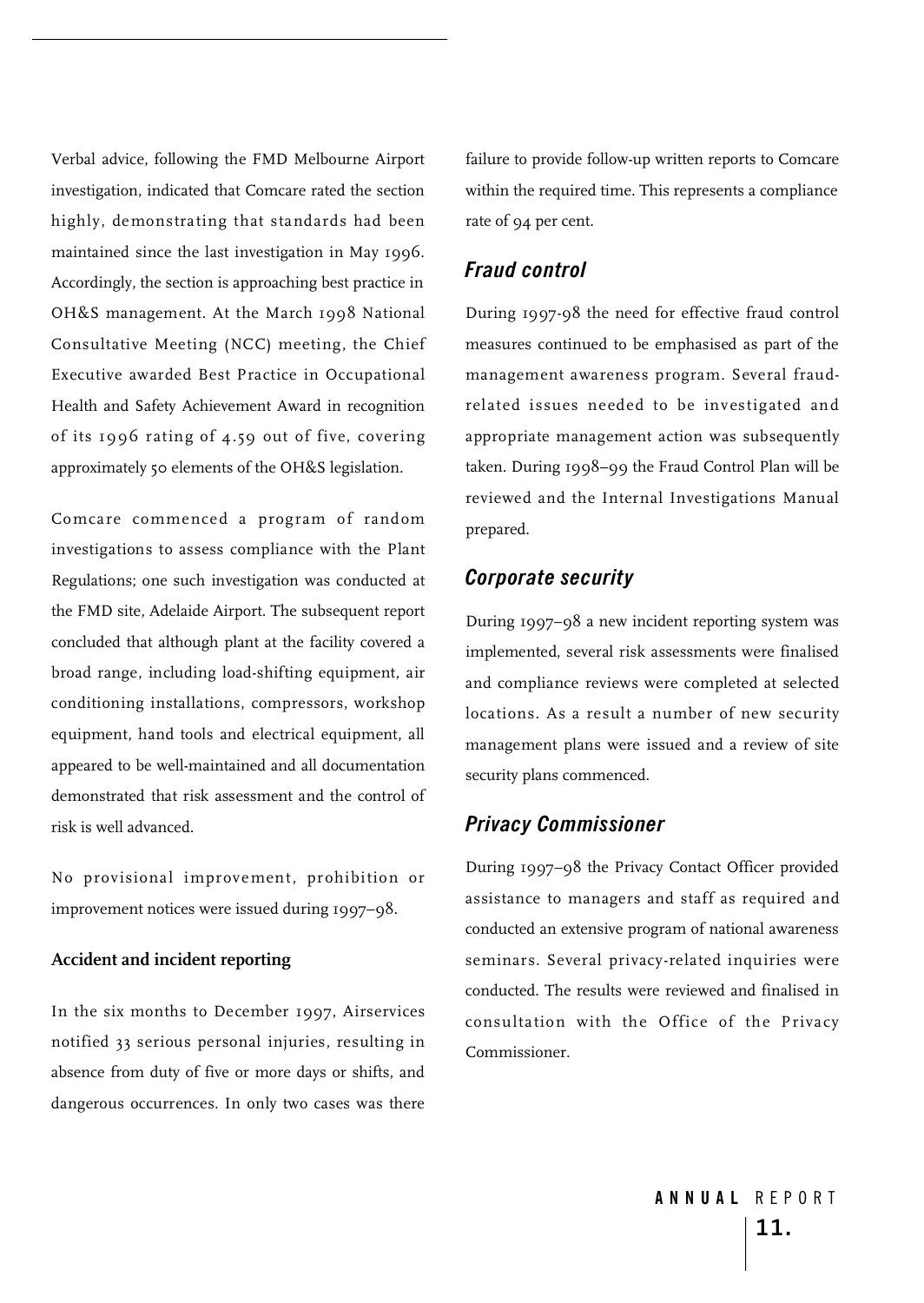#### *Equity and diversity*

Airservices has continued the successful implementation of its National E&D program. Significant progress was made under the six key result areas of the program. The highlights included:

• Development of the next *National Equity and Diversity Program 1998–2001* in line with the Business Transformation process

• The appointment of Dr Clare Burton as independent chair of Airservices' Grievance and Appeal Board to hear cases of discrimination or harassment

• A successful fourth annual E&D Conference for Contact Officers and human resource managers

- The acceptance of home-based work provisions
- Greater staff participation in Airservices' Flexible Unpaid Leave Scheme

• Continued support and training for members of the E&D Contact Officer and Mediator Networks

• Additional mediators were trained and used internally to help resolve harassment cases and other areas of workplace conflict

• Regular communication with Airservices' staff through articles published in the staff newsletter *Airspace*

• Ongoing support for the regional E&D Contact Officer networks

• The alignment of E&D training with corporate training programs, such as the *Certificate in Workplace L e a d e r s h i p* and *Business Awareness Part Two HR Management*

• Statistics maintained on the number of harassment and discrimination complaints and inquiries

• The publication of a fifth pamphlet in the E&D series, A*irservices' Family Friendly Policies, Revised Guidelines for the Elimination of Workplace Harassment* and *Equity and Diversity: A Guide for Managers and Supervisors.*

#### *Freedom of information*

There were 39 requests for access to documents under the *Freedom of Information Act 1982*. Five requests were withdrawn, none were transferred to other agencies and access was refused on two occasions. In all other cases access was granted to the documents sought, either in full or in part.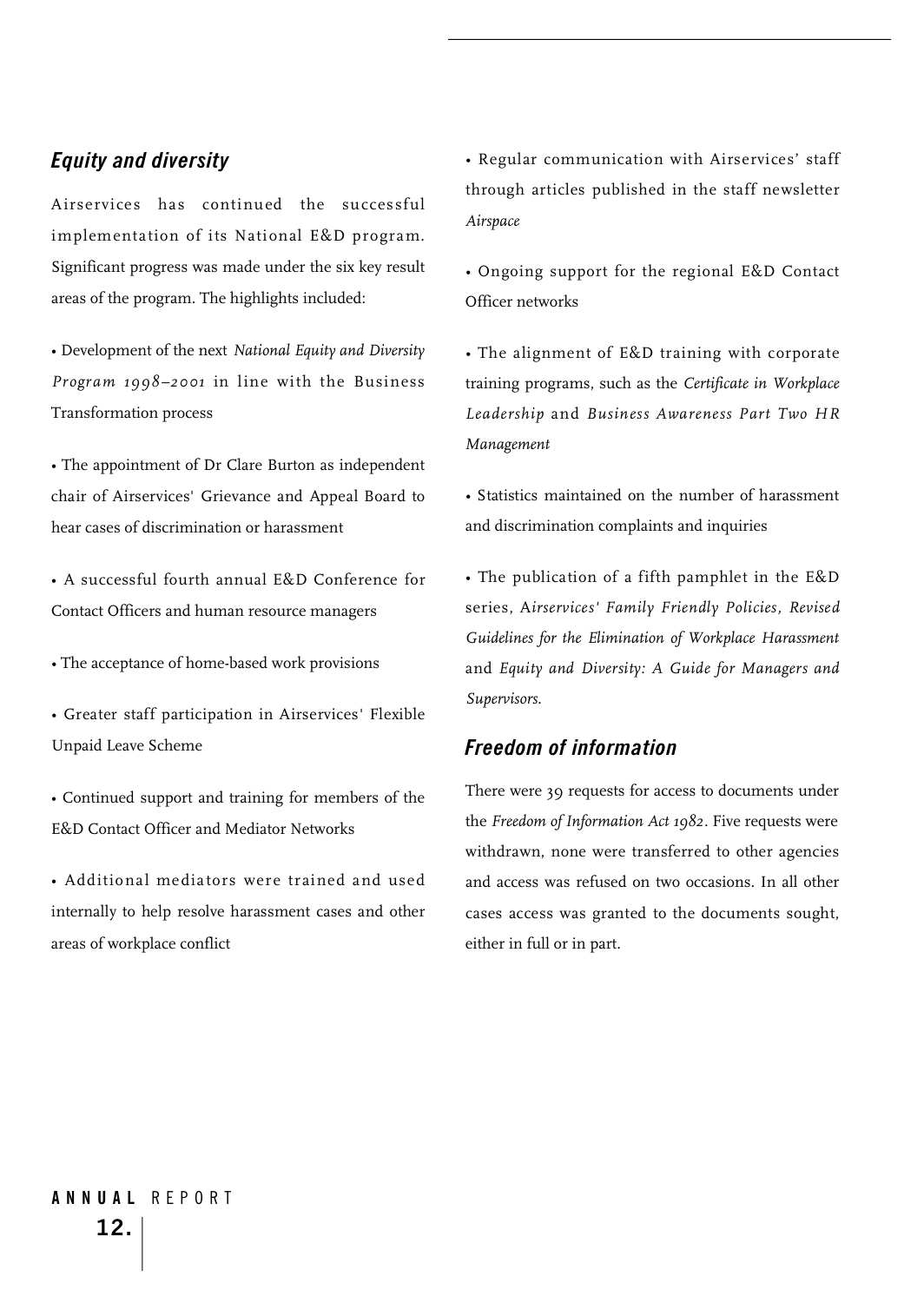#### *O m b u d s m a n*

Airservices responded to four formal requests from the Commonwealth Ombudsman in relation to matters being investigated by that office.

#### *S u p e r a n n u a t i o n*

Employer superannuation arrangements complied with the requirements of the *Superannuation Benefits (Supervisory Mechanisms) Act 1990* as prescribed by the Minister for Finance in Determination No 1 of 1994, made under the Act dated 30 June 1994. An accumulated superannuation option was introduced in November 1997 to complement the defined benefit scheme offered by AvSuper Pty Ltd.

#### *S t a f f i n g*

There was a turnover of 689 staff during 1997–98 of which 223 were commencements and 466 were cessations.

(Staffing details are shown in the chart on pages 14 and  $15$ )

### *Standards of Service Charter*

In accordance with Government policy, Airservices commenced the development and implementation of a Standards of Service Charter for its clients, stakeholders and interested parties. At 30 June the charter had been approved and was due to be printed in July and distributed to staff, major clients, stakeholders and government. It will be posted on the Airservices web site. In developing the charter, customers were consulted in 1997 through a survey of information needs, other charters were analysed and communication with staff and customers was undertaken. Processes have been established for reporting Airservices' compliance with the charter.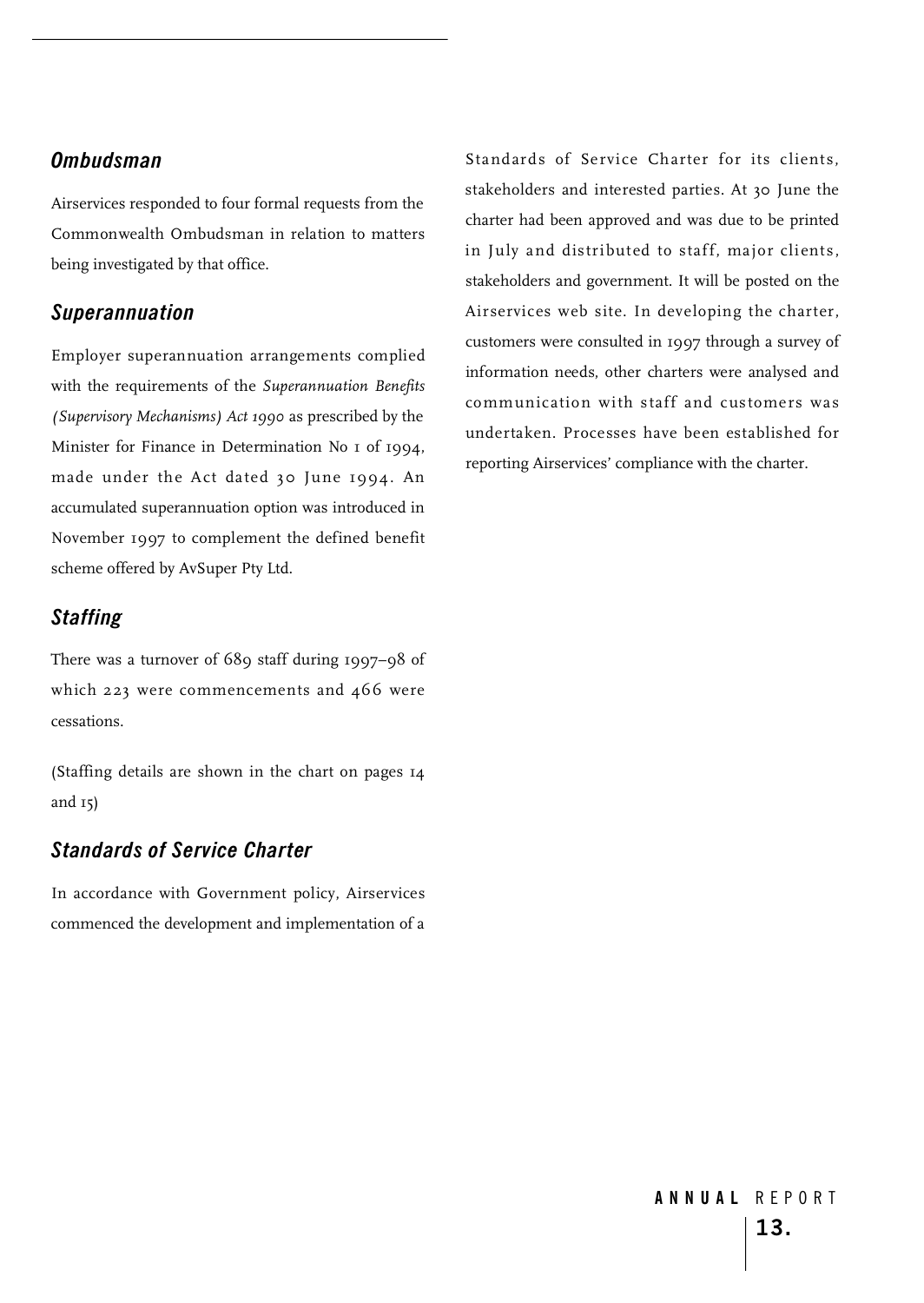## Staff by major staff category

#### (headcount as at 30 June 1998)

| <b>Majorstaffcategory</b>             | <b>ACT</b>     |                  |              | <b>THAT</b> |          | N.S.            |         |              | NT           |    |         |
|---------------------------------------|----------------|------------------|--------------|-------------|----------|-----------------|---------|--------------|--------------|----|---------|
|                                       | F              | мI               | Total        |             | MITotall | F               | мI      | Total        | F            |    | M Total |
| Air Traffic Controller                |                | 18 <sup>18</sup> | 18           |             |          | 19 <sup>1</sup> | 168     | 187          |              | б  | б       |
| Air Traffic Controller Trainee        |                |                  |              |             |          |                 |         |              |              |    |         |
| Air Traffic Services Mgret            | $\mathbf{r}$   | 29               | 31           |             |          | 2               | 19      | 21           |              |    |         |
| Airways Data Systems Officer          |                | 1                | $\mathbf{1}$ |             |          | 15 <sup>°</sup> | 60      | 75           |              |    |         |
| Classed/Administrative Officer        | 128            | 52               | 180          |             |          | 41              | $^{22}$ | ø.           | 1            |    | 1       |
| Contract Manager                      | 10             | 76               | 86           |             |          |                 | 7       | Ÿ,           |              |    |         |
| Flight Data Coordinator (TAAATS)      |                |                  |              |             |          |                 |         |              |              |    |         |
| Flight Information Service Officer    |                |                  |              |             |          |                 |         |              |              |    |         |
| Flight Service Officer                |                |                  |              |             |          | $\overline{4}$  | 19      | 23           |              |    |         |
| GeneralService Officer                | 1              | 3                | 4            |             |          |                 | 24      | 24           |              | 3  | 3       |
| Information Technology Officer        | $\mathbf 2$    | 14               | 16           |             |          |                 |         |              |              |    |         |
| Licensed Aimsuft Mtoe Engineer        |                |                  |              |             |          |                 |         |              |              |    |         |
| Middle Mgr/Sen Spec - Administrative  | 16             | 34               | 50           |             |          | 2               | 5       | Ÿ,           |              |    |         |
| Middle Mgr/Sen Spec - Info Technology | s              | 29               | 34           |             |          |                 |         |              |              |    |         |
| Middle Mgr/Sen Spec - Professional    | $\overline{2}$ | 43.              | 45           |             |          |                 | 7       | Ÿ,           |              |    |         |
| Middle Mgr/Sen Spec - Technical       | 1              | 27               | 28           |             |          |                 | 26      | 27           |              | 4  | 4       |
| ProfessionalOfficer                   | 4              | 11               | 15           |             |          |                 | 1       | 1            |              |    |         |
| Public Affairs Officer                | 4              | 2                | 6            |             |          |                 | 1       | $\mathbf{1}$ |              |    |         |
| Resous & Fire Fighting Staff          |                | 27               | 27           |             |          | 1               | 61      | 62           |              | 56 | 56      |
| Senior Management                     | 2              | 34               | 36           | 1           | 1        |                 | 3       | з            |              |    |         |
| Technical Officer                     |                | 32               | 32           |             |          | $\mathbf{r}$    | 86      | 88           |              | 19 | 20      |
| Transe                                |                |                  |              |             |          |                 |         |              |              |    |         |
| Grand Total                           | 177            | 432              | 609          | 1           | 1        | 87              | 509     | 596          | $\mathbf{r}$ | 88 | 90      |

Note: Numbers include 22 inoperative staff Inoperative staff are those staff identified as being on leave for a period greater than 84 days.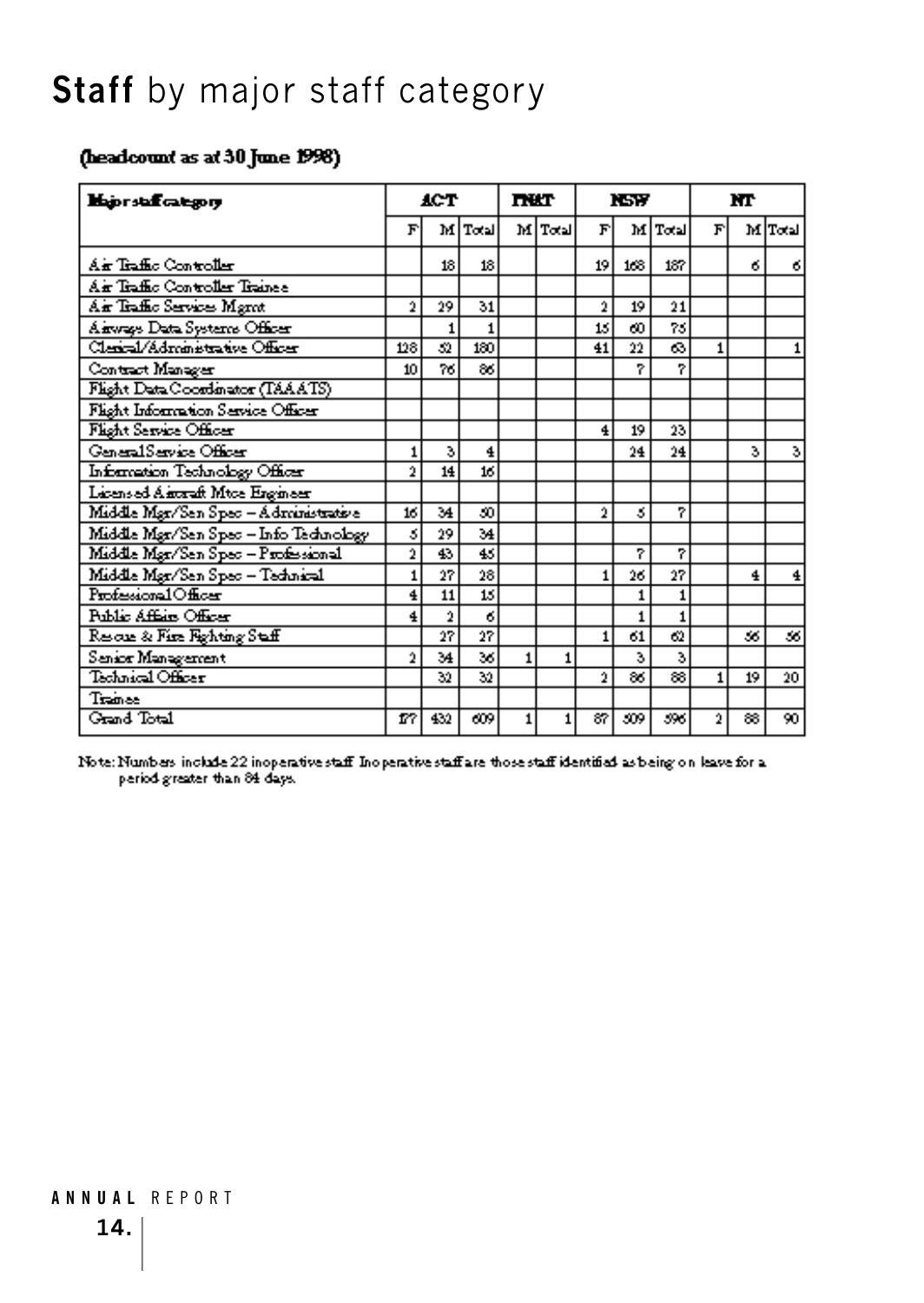|      | QШ   |       |                  | S.  |       |   | <b>ns</b> |                  | w   |     |               | m                |     |       | Gaad Toal |      |        |        |
|------|------|-------|------------------|-----|-------|---|-----------|------------------|-----|-----|---------------|------------------|-----|-------|-----------|------|--------|--------|
| F    | м    | Total | F                | м   | Total | F | м         | Total            | F   | м   | $T$ otal $\,$ | F                | мI  | Total | Fi        |      | MTotal |        |
| 35   | 398  | 433   | 1                | 82  | 83    |   | 10        | 10 <sub>10</sub> | 31  | 294 | 325           | 10               | 102 | 112   | 96        | 1078 | 1174   | 8.18%  |
| 2    | 8    | 10    |                  |     |       |   |           |                  | 2   | 27  | 29            |                  | 5   | 5     | 4         | 40   | 44     | 9.09%  |
| 4    | 20   | 24    |                  | 2   | 2     |   |           |                  | 5   | 15  | 20            |                  | 1   | 1     | 13        | 86   | 99     | 13.13% |
| 24   | 107  | 131   | 6                | 25  | 31    |   |           |                  | 39  | 85  | 124           | 10 <sub>10</sub> | 31  | 41    | 94        | 309  | 403    | 23,33% |
| బ    | 42   | 105   | 10 <sup>10</sup> | 7   | I.    | 1 |           | 1                | 43  | 44  | 87            | 9                | Ÿ,  | 16    | 296       | 174  | 470    | 62.98% |
| з    | 23   | 26    |                  | з   | э     |   |           |                  | 2   | 20  | 22            |                  | з   | 3     | 15        | 132  | 147    | 10.20% |
| 3    | 8    | 13    |                  |     |       |   |           |                  | з   | 12  | 15            |                  |     |       | 8         | 20   | 28     | 28.57% |
| 8    | 69   | 77    |                  |     |       |   |           |                  | 5   | 30  | 35            |                  |     |       | 13        | 99   | 112    | 1161%  |
| \$   | 31   | 36    |                  | 30  | 30    |   |           |                  | б   | 28  | 34            | 5                | 35  | 40    | 20        | 143  | 163    | 12.27% |
|      | 33   | 33    |                  | 7   | 7     |   | 2         | 2                | 1   | 23  | 24            |                  | 11  | 11    | 2         | 106  | 108    | 1856   |
|      | 2    | 2     |                  | 1   | 1     |   |           |                  | 1   | 2   | 3             |                  |     |       | з         | 19   | 22     | 13.64% |
|      |      |       |                  |     |       |   |           |                  |     | 1   | 1             |                  |     |       |           | 1    | 1      |        |
| 1    | 15   | 16    |                  | з   | з     |   |           |                  | 1   | 11  | 12            |                  | з   | з     | 20        | 71   | 91     | 2198%  |
|      | 1    | 1     |                  |     |       |   |           |                  |     | 2   | 2             |                  |     |       | 5         | 32   | 37     | 13.51% |
|      | 12   | 12    |                  | 4   | 4     |   |           |                  |     | 8   | 8             |                  | 5   | 5     | 2         | 79   | 81     | 2.47%  |
|      | 32   | 32    |                  | 16  | 16    |   | 1         | 1                | 1   | 26  | 27            |                  | T   | R     | з         | 149  | 152    | 1976   |
|      | 1    | 1     |                  |     |       |   |           |                  |     |     |               |                  | 1   | 1     | 4         | 14   | 18     | 22.22% |
|      | 1    | 1     |                  |     |       |   |           |                  | 1   |     | 1             |                  |     |       | 5         | 4    | 9      | 55.59% |
|      | 194  | 194   |                  | 40  | 40    | 1 | 42        | 43               |     | 70  | 70            |                  | 74  | 74    | 2         | 564  | 566    | 0.356  |
|      | з    | з     |                  | 1   | 1     |   |           |                  |     | з   | З             |                  |     |       | 2         | 45   | 47     | 4.26%  |
| 1    | 166  | 167   | 1                | 52  | s     |   | 9         | 9                | 1   | 123 | 124           |                  | 57  | 57    | б         | 544  | 880    | 109%   |
| 7    | 8    | 15    | 1                | 1   | 2     |   |           |                  | 1   | 9   | 10            | 1                |     | 1     | 10        | 18   | 28     | 33.71% |
| 1.38 | 1174 | 1332  | 19               | 274 | 298   | 2 | 64        | 66               | 143 | 833 | 976           | 35               | 332 | 387   | 623       | 3727 | 43.90  | 14.32% |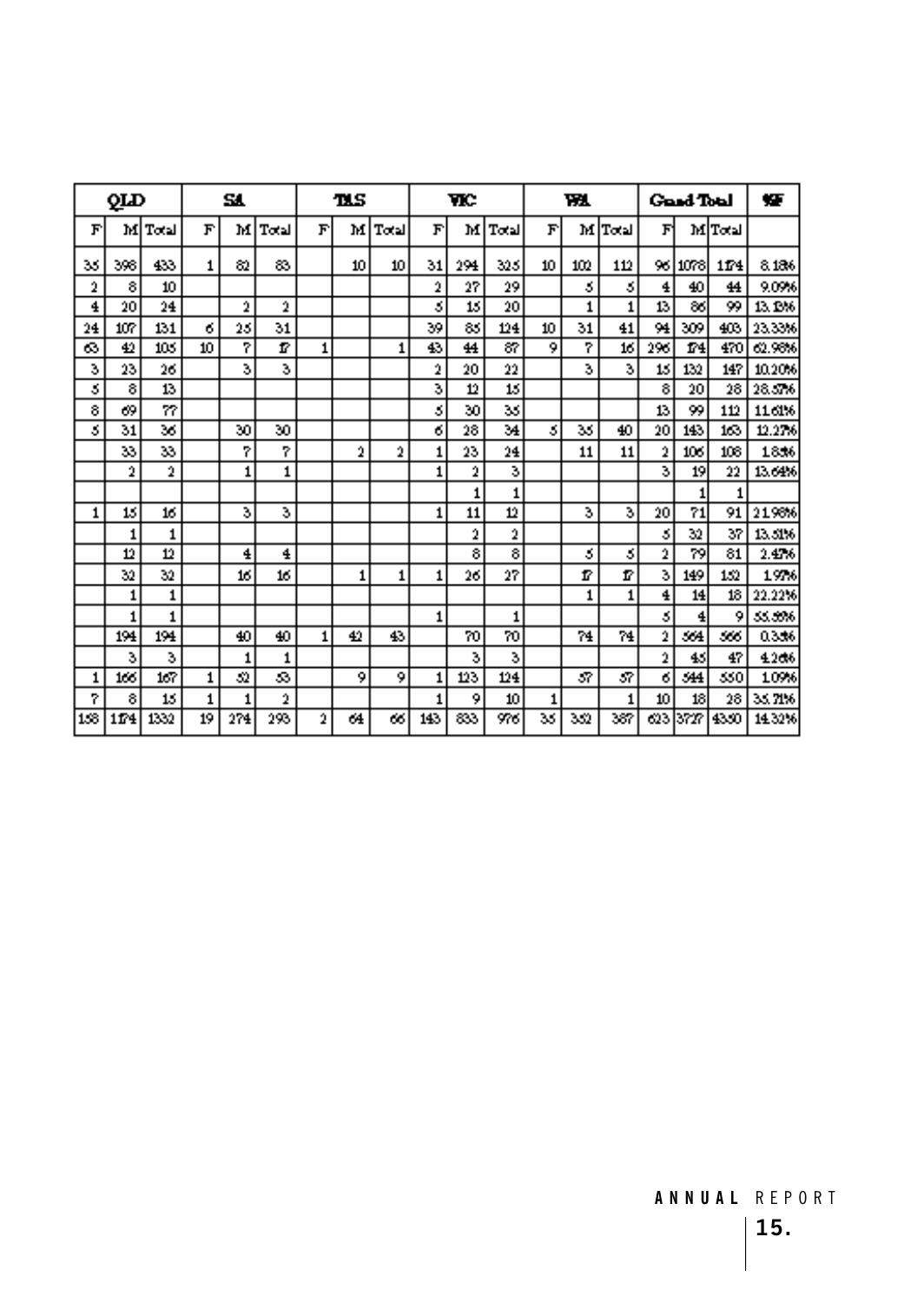## Corporate structure



Total 4360 FTE

**A N N U A L** R E P O R T

**1 6.**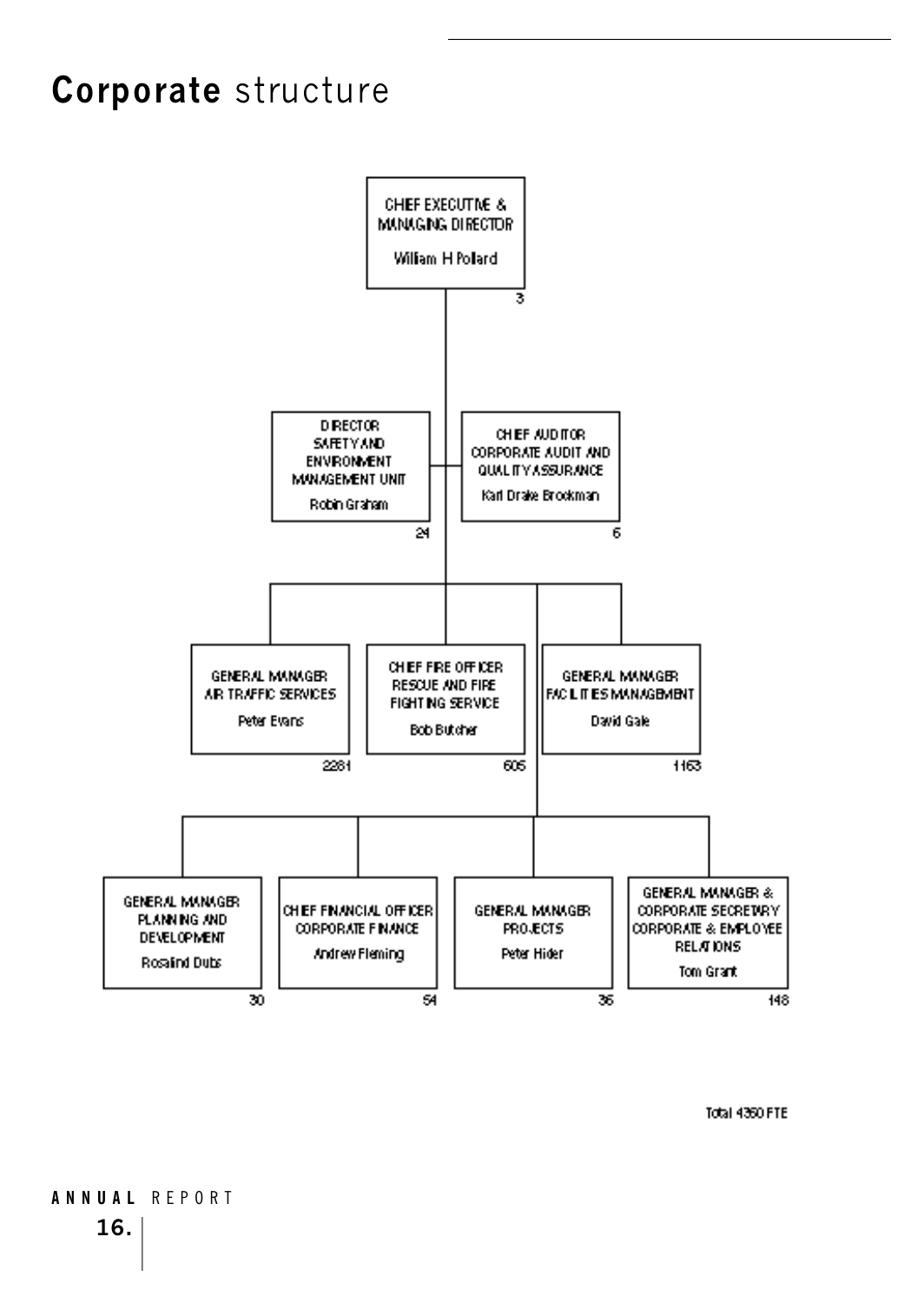## **Report** of Operations

This chapter reports the major achievements by Airservices against the Corporate Objectives and Strategies set out in the *Airservices Australia Corporate Plan July 1997 - June 2002.*

## **Objective 1 - Stakeholders**

To provide air traffic services that are aligned with the clearly identified and prioritised needs of Airservices' stakeholders.

#### *Business strategies*

• Review and revise commercial relations with Airservices' stakeholders.

• Continue to monitor and respond to customers' needs for air traffic services.

• Enhance the public image of Airservices through promotion of the safety, efficiency and effectiveness of the business.

• Support Australian industry in the export of Australian goods and services.

• Review and, wherever necessary, adjust the alignment of Airservices' functions, information flows and facilities management.

• Formalise and regularly review Airservices' quality management system.

## **Aligning services with customer needs**

Many activities were conducted during the year to ensure that air traffic services were aligned with the needs of Airservices' stakeholders. These activities included the review of services and equipment provided in the National Airways System (NAS) and the provision of air traffic control tower and rescue and firefighting services at major airports. Extensive consultation with the aviation industry on costs and services occurred during the reviews.

A review of remote navigational aids commenced with the intention of decommissioning facilities no longer required by the aviation industry in order to reduce the costs to the industry. A number of navigational aids across Australia were identified for decommissioning and consultation is continuing with the relevant local aviation industry representatives.

A three-year pricing reform process began with the introduction of location-specific pricing for rescue and firefighting services in 1997-98. This will be followed by location-specific pricing for terminal navigation services in 1998-99 and will culminate in the disaggregation of a range of specific services in 1999- 2000 that are currently included within the en route services.

The move to location-specific pricing is expected to encourage Airservices' stakeholders to participate in a review of costs and service levels on a location by location basis. In recognition of this, Airservices established an internal working group, with the objective of identifying the services and facilities required to support a commercially viable operation under a location-specific pricing framework.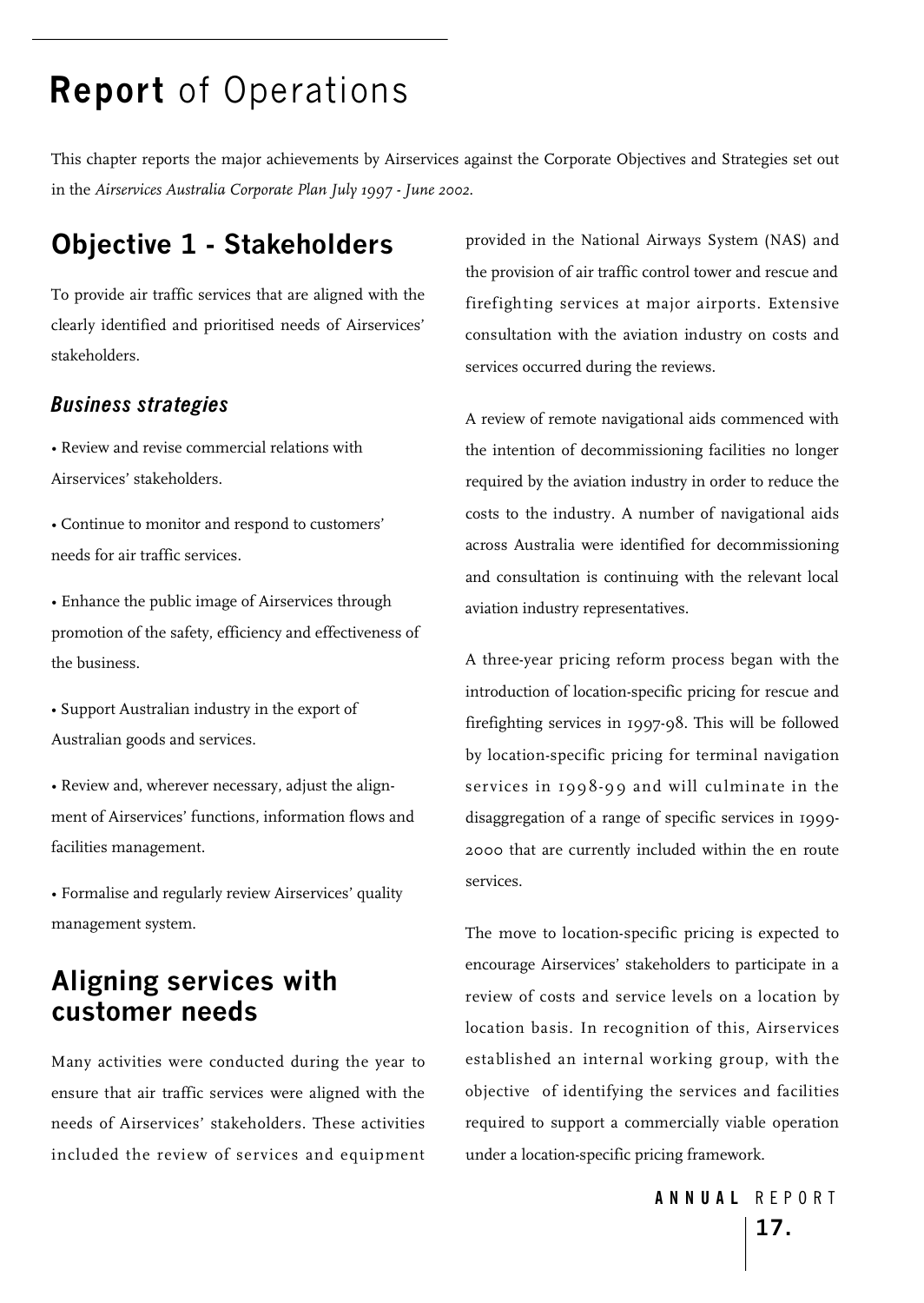Work proceeded on the review of sustainable and commercially viable operation of regional and GAAP air traffic control towers, including consideration of operational safety requirements and user needs for particular services. Extensive consultation with customers and staff was undertaken during the review. A report has been prepared and its recommendations will be considered during the next financial year.

Airservices is responsible for the provision of a Search and Rescue (SAR) alerting and in-flight emergency response service. The conduct of SAR for missing aircraft, reported aircraft crashes and Emergency Locator Transmitter (ELT) searches within the Australian SAR region, was transferred to AusSAR, an AMSA organisation, on 1 July 1997. Airservices continued to provide technical support until November 1997 due to the complexities involved in the handover.

AusSAR established its aviation Rescue Coordination Centre in Canberra. All of Airservices Air Traffic Services (ATS) units have been designated as SAR alerting posts and are responsible for the declaration of the appropriate emergency phase.

Flight Inspection Australia was closed towards the end of 1997 after many years of providing a dedicated flight inspection and calibration service to the Australian aviation industry. Three aircraft were sold. New aircraft were purchased, and their operation and maintenance, including survey equipment, and the conduct of flight inspection and calibration of navigation aids, were outsourced to Pearl Aviation Australia Pty Ltd. The transfer of this function is expected to save \$1.5 million a year, with a continual improvement process expected to yield additional savings in future years.

Consultation on air traffic management issues with the civil aviation industry and the Department of Defence (DoD) took place throughout the year, with the involvement of Airservices' representatives on various industry forums such as the Regional Airspace Users Advisory Committees (RAPACs) and the Regional Airspace Committee (RAC). The Global Navigation Satellite System (GNSS) Implementation Team (GIT) continued as a major industry consultative forum for providing advice and recommendations on a GNSS.

Airservices' provision of maintenance services for private owners of navigation aids was formalised and service contracts were being developed by the end of the year. The formalisation of these arrangements became necessary as most navigation aids are listed in publications and are consequently available for use to all aviation users.

Following industry consultation, additional services and facilities were provided in response to customers' needs for air traffic services. Additional Instrument Flight Rules (IFR) Global Positioning System (GPS) approvals for non-precision approaches and en route oceanic and remote areas were implemented in conjunction with the Civil Aviation Safety Authority (CASA) and the aviation industry.

**1 8.**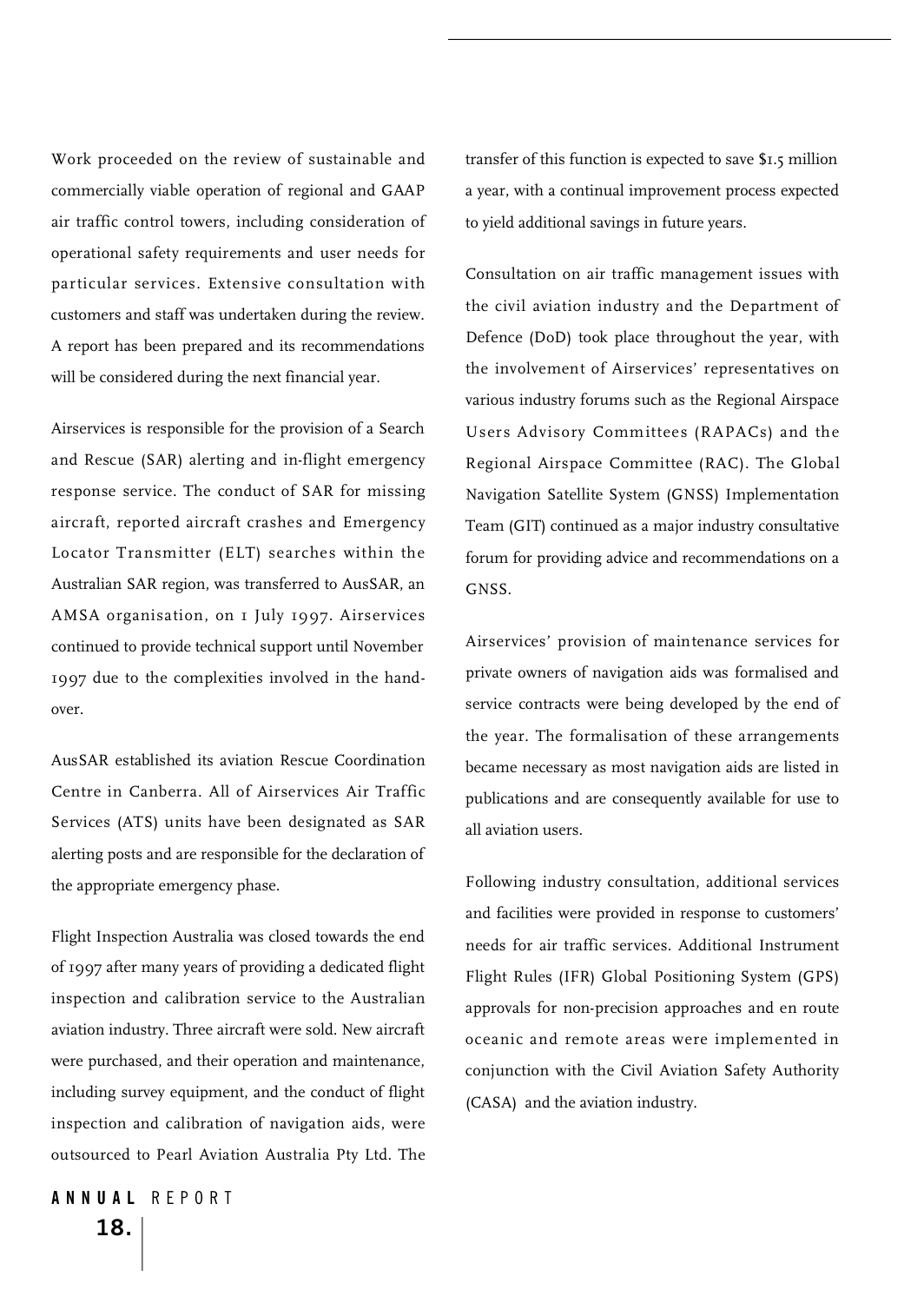A GPS Receiver Autonomous Integrity Monitoring (RAIM) prediction service was developed and installed at Brisbane Airport in June 1998 for commissioning early in the new financial year. The system will provide aerodrome-specific GPS outages (loss of signal) to pilots for pre-flight planning purposes. This is the second such system in the world.

Facilities and equipment of the national airways system were upgraded and modified. The program focused predominantly on modifying the existing Australian airways system to interface with new systems and TAAATS.

New flight paths and procedures were introduced at Sydney, Perth, Coolangatta and Cairns airports, and were preceded by intensive technical and operational review, and extensive consultation with the aviation industry, the Department of Defence, general aviation operators and the community.

A new air traffic control procedure, Auto Release, was introduced for the first time in Australia at Brisbane Airport on 28 April following consultation with the industry and local operators. The procedure has reduced the need for telephone coordination between tower and approach controllers for successive departures on known and commonly used tracks, and will maximise efficiency and reduce departure delays.

A satellite link was established with Indonesia, improving safety with better communication and coordination. The satellite link replaced a highly unreliable combination of landline, microwave and sub-ocean cables.

Airservices has continued to implement its Information Systems Development Strategy to coordinate business information requirements.

Airservices' quality management system is subject to implementation at the divisional level. During the year, FMD and ATS divisions and the RFFS continued to provide services at their respective quality assurance levels. FMD maintained its quality certification to ISO 9001 standard. The Environment Management Branch developed Airservices' environment management system to ISO 14001 standard.

Under this objective, Airservices also continued to review its structural and planning processes. This included:

• Participation in and support of the DoTRD structural review of Airservices. The review addressed the scope for introducing competition to Airservices' business and the greater efficiency, within existing standards, which might be obtained from structural change.

• Revision and republishing of the Industry Development Plan following consultation with industry peak groups and the Department of Industry Science and Technology.

• Development of an Operational Concept of Services through an organisation-wide consultative process. The Concept of Services analyses the Air Traffic Management services market; identifies customer segments, service issues and needs by customer group; and provides the context for the development of future services and service delivery systems.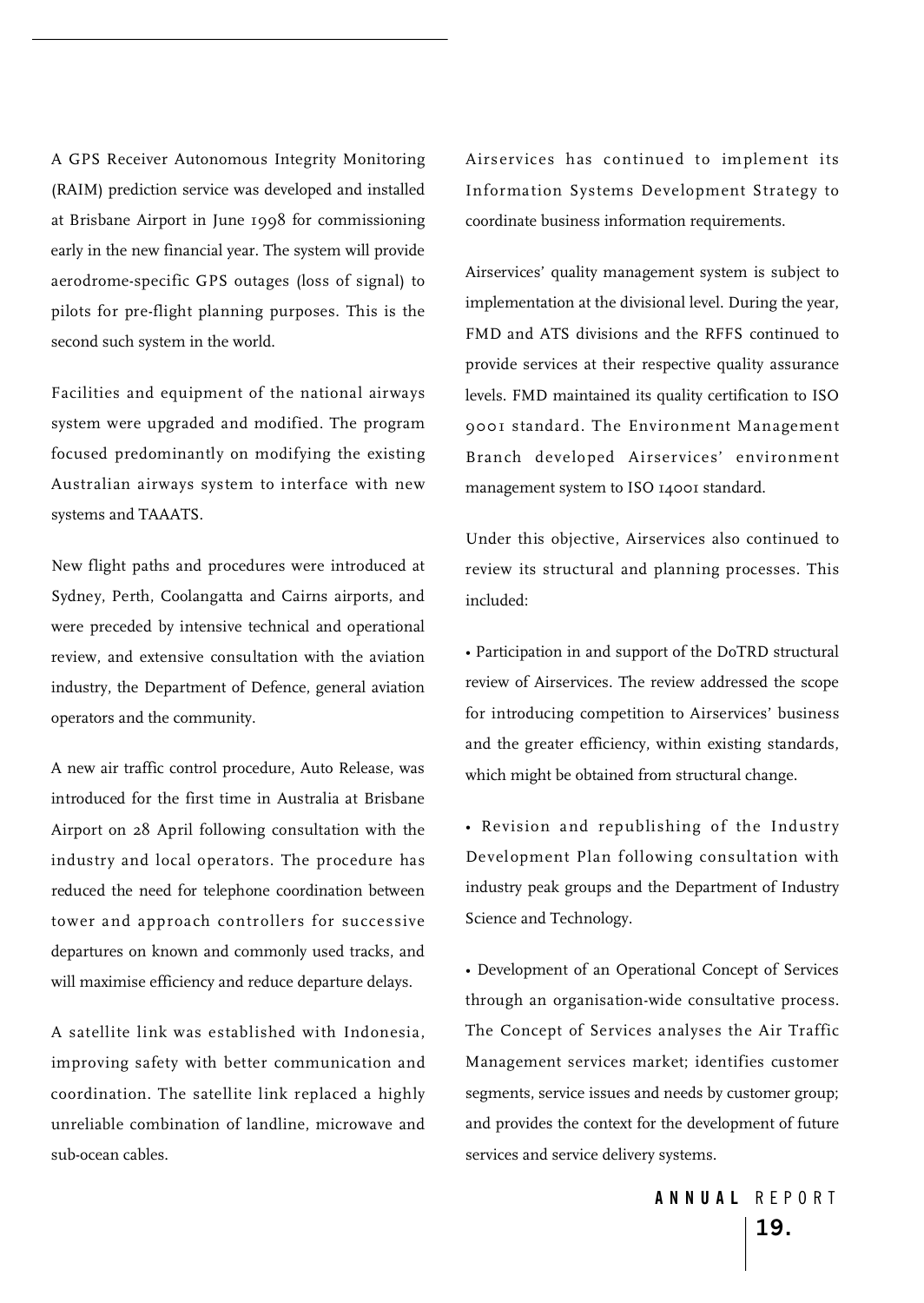### **Meeting the Sydney basin requirements**

On 30 July 1997 the Minister for Transport and Regional Development directed Airservices to implement the recommendations detailed in the *Long Term Operating Plan for Sydney Airport (Kingsford Smith) and Associated Airspace* and to pursue the specified noise sharing targets. (See Ministerial directive, appendix 2 on page 65).

In this context, Airservices introduced two additional modes of runway operations, enhanced the availability of over-water operations, and modified a major portion of the departure flight paths within the Sydney basin.

By the year end, the noise sharing targets (percentage movements per day) detailed in the LTOP (see figure 1) had not been achieved. However, progress towards the nominated targets was made during 1997-98, as depicted at 1 May 1998 in Figure 3. Figure 2 shows the levels that were achieved prior to implementation of the LTOP.

It is anticipated that, with continued application of the current measures, significant progress towards the targets will be achieved in the next year.

During the year a project to provide a better solution to the demand and capacity issues at Sydney Airport began. The Central Traffic Management System project utilises projected airport runway configurations at key Australian airports, together with airline schedules and key reference data to determine a program of arrivals for Sydney Airport. This program is interactive as it will allow for program revision when there are changes to any of the system inputs. The project is expected to be implemented by the end of 1998.

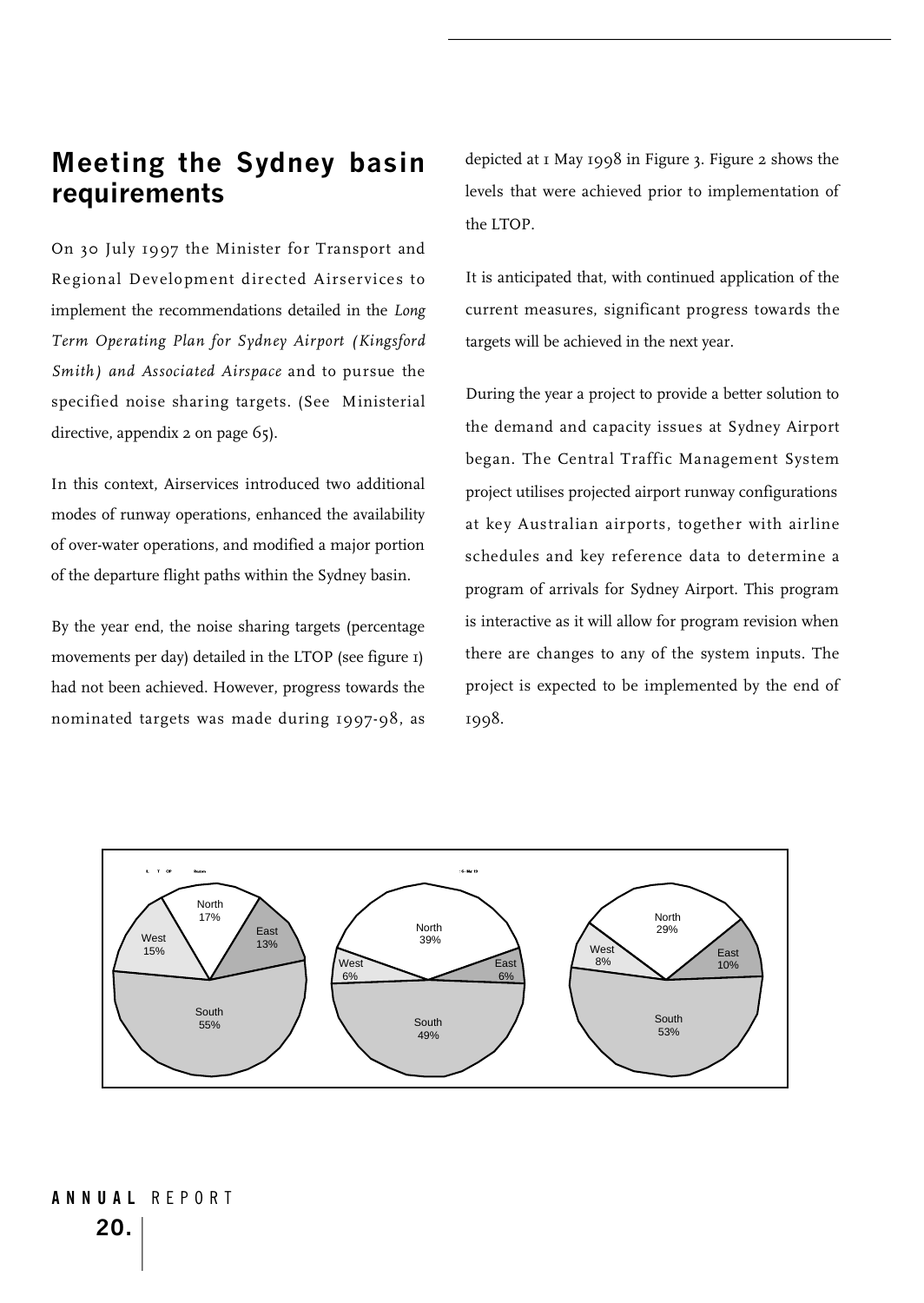### **Planning for the Sydney 2000 Olympic Games**

Planning for the 2000 Olympic Games to be held in Sydney continued during the year. The Games, and the associated Paralympic Games, are expected to generate extra air traffic and airspace management demands at Sydney Airport and in the Sydney basin airspace for a limited period.

In 1997–98 Airservices appointed a senior manager to coordinate activities with the aviation industry, Sydney Organising Committee for the Olympic Games (SOCOG), State, and Commonwealth Government agencies. Airservices took part in the planning of Australia's management of the expected air traffic demand, the management of airspace over Games' venues and aviation security matters. By year end, identification of resources and procedures for the task was well under way.

## **Promotion**

Various communication channels were used to promote Airservices' business activities and its commitment to safety.

## **Media**

Various media organisations were utilised to raise awareness of Airservices' activities and business operations through specific targeted initiatives during the 1997–98 fiscal year. These initiatives included:

• Chief Executive interviews were organised with specifically targeted print media. Articles were published in the following print media: *Australian Financial Review*; *Air Traffic Management News*; *Australian Aviation*; *Business Review Weekly*; *The Bulletin*; *Flight International; Courier Mai*l, Brisbane; *AOPA Magazine*; and *Orient Aviation.*

• The briefing of the print media, particularly computer writers, on TAAATS at the Melbourne facility resulting in articles in the following publications: *The Australian*; *The Age; The Canberra Times*; *The Bulletin*; *Computer World;* and *The Daily Telegraph*.

• The Chief Executive appeared as the guest speaker on 28 April 1998 at the Aviation Press Club.

• The media inquiry service dealt with more than 1000 calls, providing assistance and direction to other Government organisations, private agencies and companies.

(See List of Publications on page 45 for a list of media releases issued in 1997–98).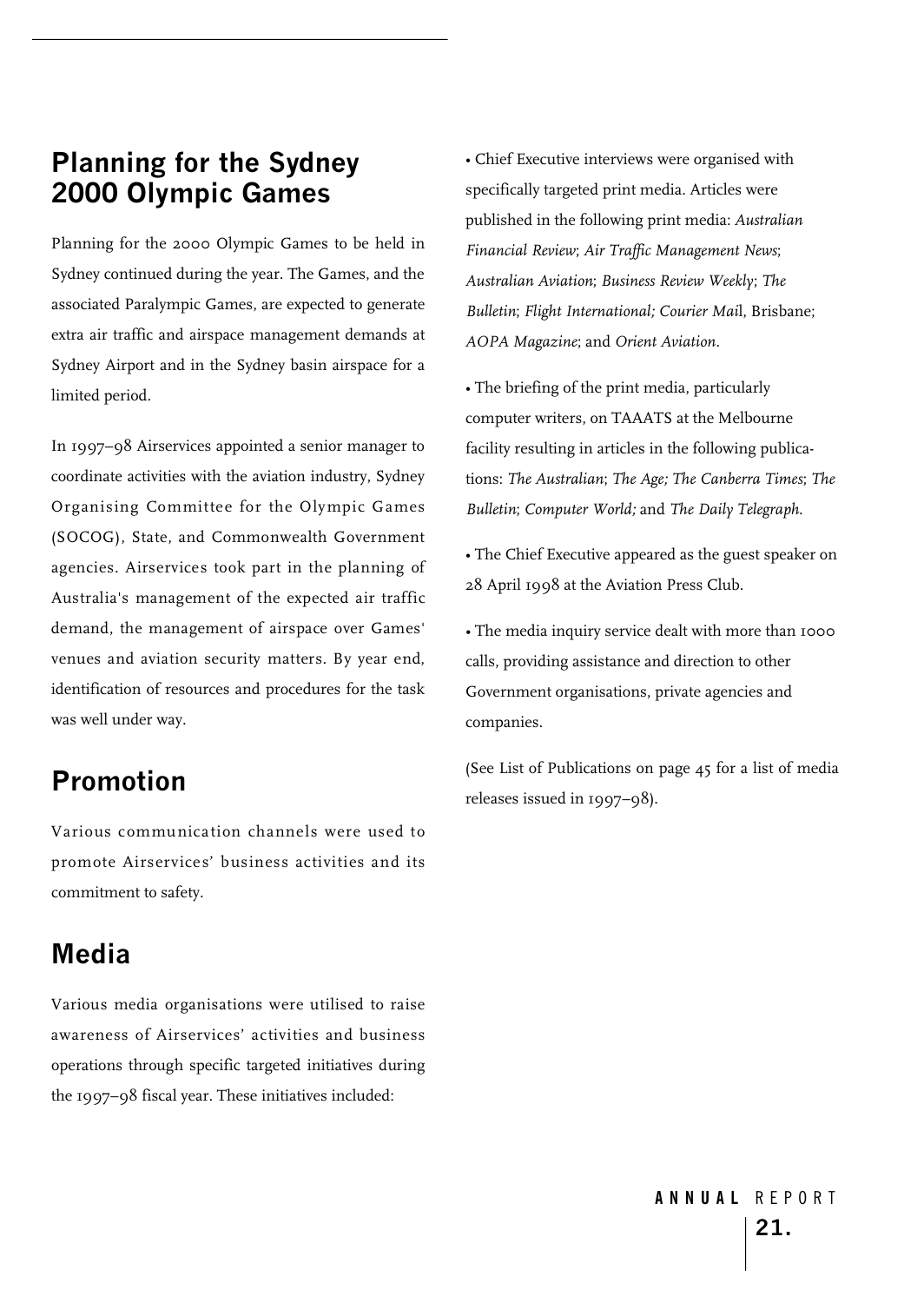### **Communication programs**

A number of communication programs were investigated, developed and implemented to raise awareness of, and to promote and educate customers about Airservices' business operations and activities. Some of these programs and elements were:

1. The TAAATS Marketing Communications and Industry Education program at Cairns, Brisbane, Sydney, Melbourne, Adelaide and Perth:

• the industry education component, which required seminar preparation and presentation

• the media component, which involved media briefings, event preparation and stage management

• staff communications, event preparation and stage management

• support material including presentations and media kits, and catering, audio visual and facility hire

• TAAATS brochure, including specialist photography and design layout.

2. The introduction of location-specific pricing:

• development and implementation of a communications strategy to assist with the implementation of Airservices' new pricing regime on 1 July 1998

• preparation, printing and distribution of a Standard Terms of Contract information booklet and major client contracts

• use of media, including advertising, to raise awareness of the new pricing regime.

3. Implementation of the Business Transformation program:

• development and implementation of a communication strategy to assist with the implementation of Airservices' Business Transformation Program

• preparation, printing and distribution of information, including arrangements for Senior Executive management communications with staff and regular coverage of Business Transformation progress in internal staff communication.

4. A Year 2000 communications strategy extending into 1998–99 was developed and implemented.

5. A Perth and Pearce airspace communications strategy was developed and implemented, including a media conference, Members of Parliament briefings and community consultation.

6. Management of Sydney Basin issues including extensive media coverage of the implementation of the LTOP, noise-related and operational issues at Sydney Airport, and the provision of a noise inquiry hotline staffed from Monday to Friday between 8am and 4pm.

**A N N U A L** R E P O R T

**2 2.**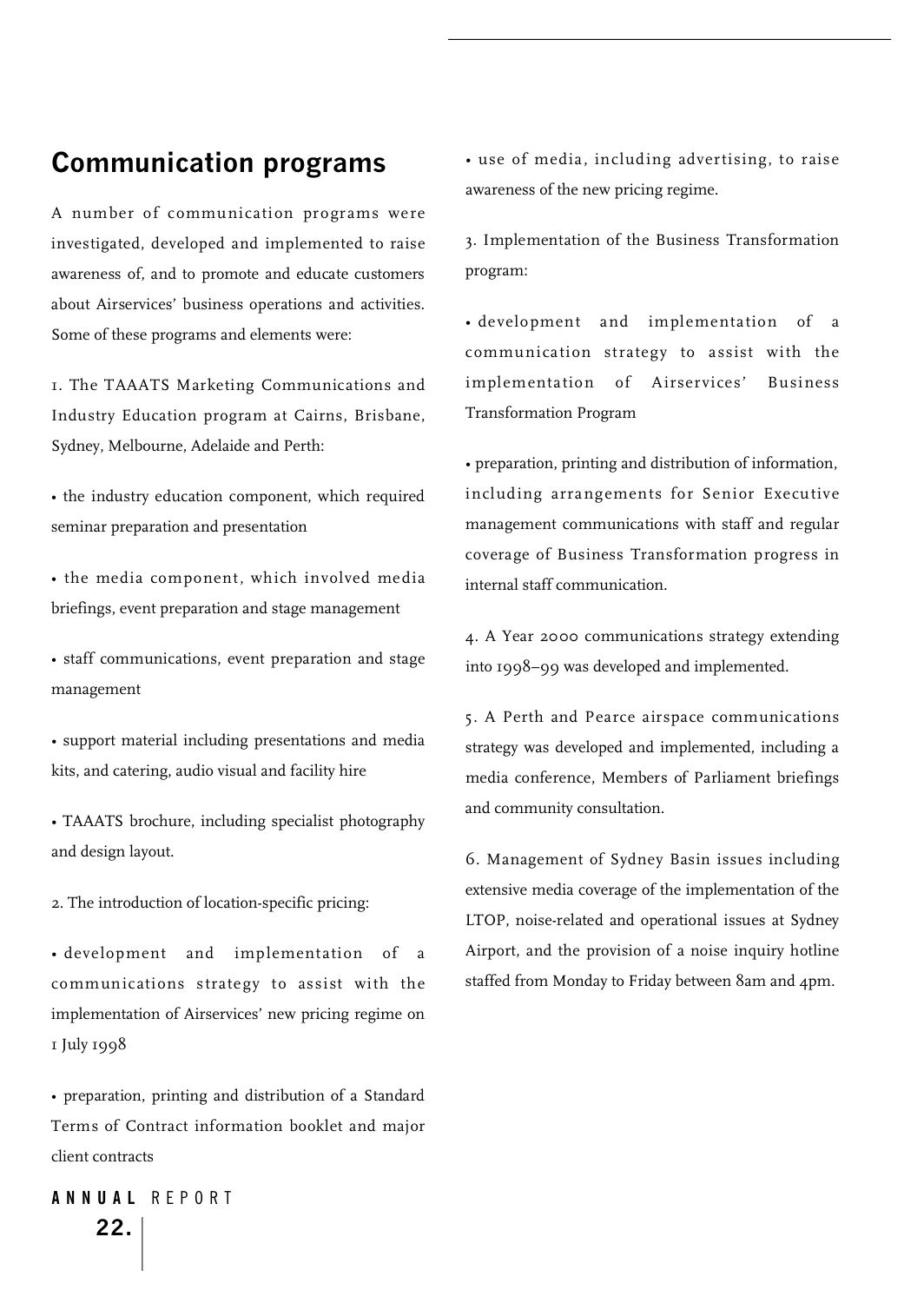### **Industry education and awareness**

Many activities were undertaken to increase awareness of Airservices' business activities and operations with pilots in the aviation industry. The principal external communication tool, *The Airservices Bulletin* was internally produced every two months throughout the reporting period in a 36-page, full-colour format. The magazine, on average, is distributed to about 17,000 clients free of charge, and reports on Airservices' major operational areas, and changes to pilot procedures and operations.

Specific industry education campaigns were undertaken in the following areas:

• Class G airspace industry education program, including the preparation of instructor, pilot and general information packages, and presentation material including seminars to clients and stakeholders

• radar Class E industry education and awareness program, including presentations and the preparation, printing and distribution of client-specific information and procedures

• industry education program on phraseology

A telephone assistance line was staffed throughout the year to take inquiries from the aviation industry about operational procedures. This assisted ATS in the development of industry education material on operational policy matters.

### **Rescue and firefighting services at major airports**

In the support of air traffic service provision, the RFFS continued to review and monitor its services and industry requirements at major airports.

During the year Ansett and Qantas airlines were actively involved in RFFS strategic business planning and the future of the RFFS. Implementation of RFFS site-specific charging started on 1 July 1997. As a result of the work performed with customers on alignment of services and rationalisation of costs the RFFS has achieved an average 5 per cent reduction in the price of its services for 1998–99.

In response to increased aircraft movements in certain categories at Darwin, Perth and Coolangatta airports, category upgrades were implemented in May 1998. Perth Airport was upgraded from a category eight to nine, and Coolangatta and Darwin Airports were upgraded from category seven to eight.

Aircraft curfew times at Sydney Airport justified a roster review with subsequent reduced staffing during curfew hours.

A 12-month program of Aircrew Combined Emergency Rescue Training for Qantas was completed. A similar program with Ansett was in progress at year end, with some regional airlines expressing interest for future involvement.

In streamlining its cost of operations, RFFS training was decentralised from one location in Melbourne and dispersed across the units throughout Australia.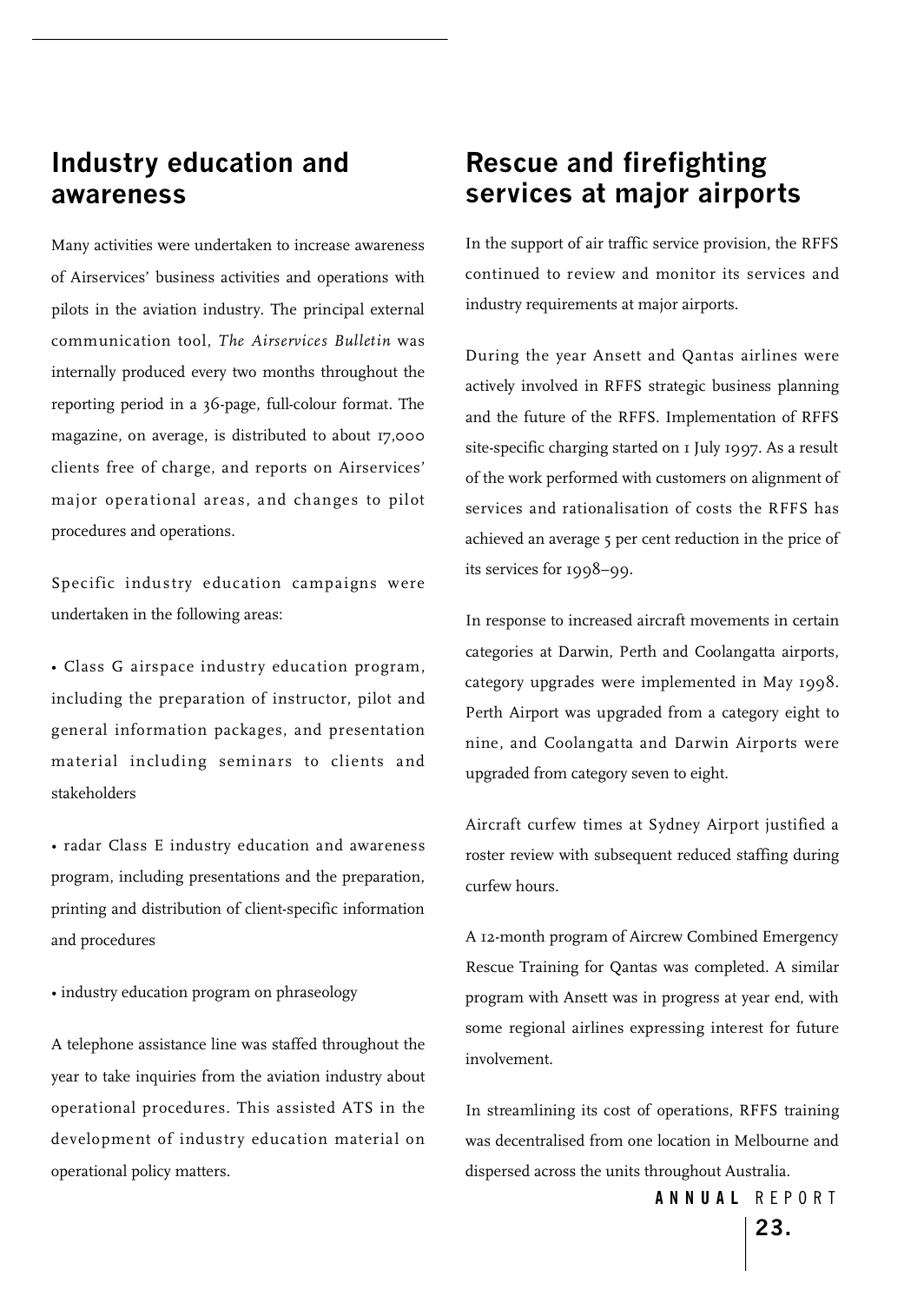The training school officially closed at the end of the financial year. It is expected that the cost of training will be reduced.

The RFFS quality assurance section continued to align RFFS activities to the ISO 9000 standard. Internal audits were performed at each RFFS location on a rotational basis in addition to external audits conducted by CASA.

The RFFS attended 3694 incidents Australia-wide. The following is a breakdown of the incidents attended by the RFFS during 1997–98:

| Bomb warnings           |     |
|-------------------------|-----|
| Water rescue services   | 5   |
| Mutual aid calls        | TΟ  |
| Hazardous materials     | 2.0 |
| Motor vehicle accidents |     |

| Special services     | TO <sub>2</sub> |
|----------------------|-----------------|
| Fires (non aircraft) | 125             |
| Fuel spills          | 285             |
| Aircraft             | 365             |
| First aid            | 6то             |
| Fire alarm           | 2077            |
| Other                | 60              |
| TOTAL                | 3694            |

Note: 'Mutual aid' refers to incidents where the RFFS provides support to other brigades when they require specialised RFFS equipment and expertise. Fires (non aircraft) refers to grass or bush fires, house or building fires etc.

#### **A N N U A L** R E P O R T

**2 4.**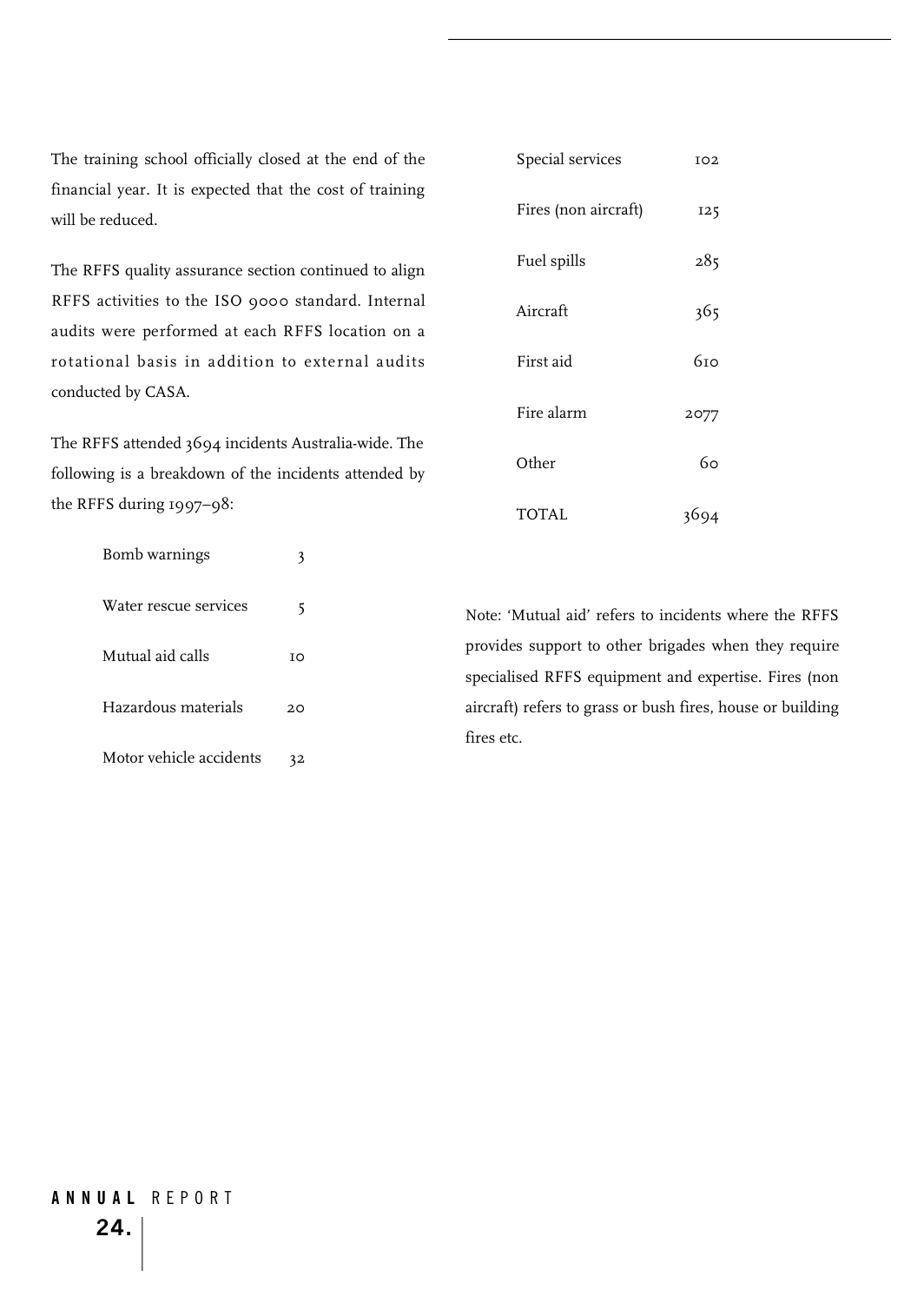## **Objective 2 - Competitiveness**

To provide safe and commercially competitive air navigation and rescue and firefighting services that are market-based and customer-driven.

#### *Business strategies*

• Develop and implement a concept of operations for the future Australian air traffic system based on the ICAO Communications, Navigation, Surveillance/Air Traffic Management (CNS/ATM) concept.

• Operate, maintain and support the Australian air traffic system capability while transitioning to the ICAO CNS/ATM concept.

• Establish and maintain an integrated corporate strategic planning system.

• Develop and implement plans that enable the provision of profitable, competitive and customer-driven air traffic and rescue and firefighting services.

• Prepare Airservices for the introduction of competition in the provision of air traffic services.

• Develop, implement and regularly review a world best practice program for the provision of all services.

## **Maintaining Australia's air traffic system**

During 1997–98 Airservices maintained and supported the existing air traffic management and control system while commencing the transition to TAAATS. In this period there were no significant technical outages of the national airways system that would cause disruptions to the aviation industry.

Project management consequently focused on the implementation of TAAATS within a structured program, and the integration of its implementation with associated projects.

The implementation of TAAATS will be a significant step forward in air traffic management. It will provide Australia with an integrated, software-driven system which is capable of maximising the use of satellitebased navigation and ground-based navigation systems. It places Australia at the forefront of air traffic management development, and is a major strategic advantage for Airservices in the provision of services to the Asia-Pacific region.

Airservices undertook training and testing programs to commence the commissioning of TAAATS for operational use in the Brisbane FIR. In the first phase, separation services will be provided for air traffic into and out of Cairns and its surrounding airspace. Commissioning of the Cairns-Reef sectors is expected in early August 1998.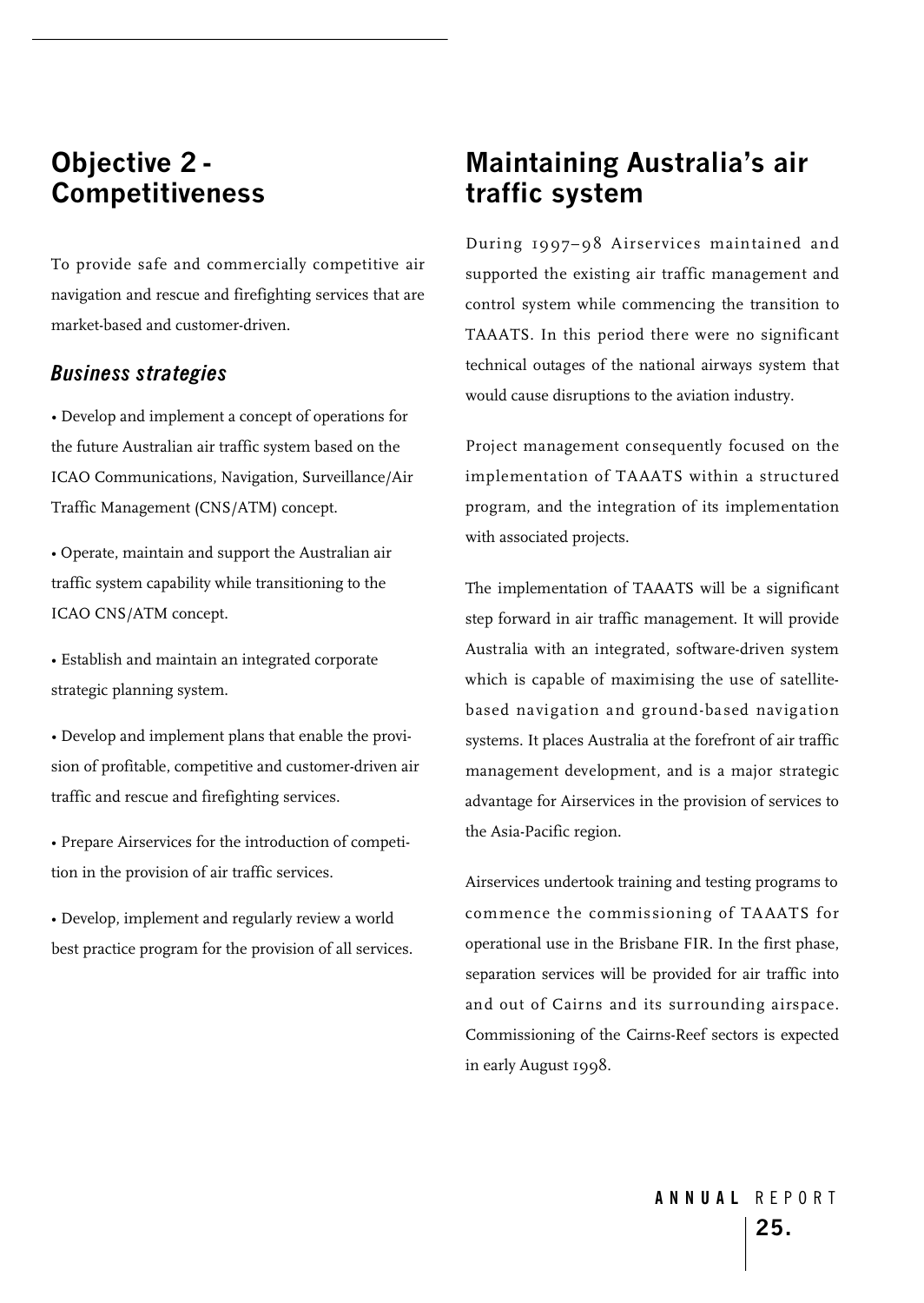The transition has been planned carefully to ensure that there will be minimal impact on aircraft operations during the changeover. Final training and system testing took several months, more than originally estimated, but this was necessary to ensure that all the elements were in place for a smooth transition.

The commissioning of TAAATS in the Melbourne FIR, and the extension of its use for separating aircraft, will proceed from late 1998. The implementation program will take place during 1999 and will complete the transfer of all air traffic management to TAAATS.

Flight Information Region managers, Operational Systems Supervisors, and TAAATS Flight Data Correction staff were selected, trained, rated and licensed as appropriate to their relative duties in the transition to TAAATS operations.

A new ICAO-based flight notification form was introduced in July 1997 as a precursor to the implementation and transition to TAAATS. The National Aeronautical Information Processing System (NAIPS) was further developed to accommodate the flight notification arrangements. Improved pilot access was provided to the pre-flight briefing and flight notification system.

During the year, enhancements were made to the management of SARTIMES (pilot-nominated Search and Rescue times). The Centralised SARTIME (CENSAR) database was commissioned on 20 January 1998 in Brisbane.

Work continued, in conjunction with CASA, Department of Defence (DoD) and the industry, on a program to develop and introduce a new airspace structure to improve the efficiency of ATS operations without reducing overall system safety. Class E airspace was introduced as a trial on 26 February 1998, in an area between Canberra (Australian Capital Territory) and Ballina (New South Wales) between 8,500 feet and 12,500 feet altitude. Several elements of the program will be introduced during 1998-99, including a demonstration of Class G reforms in October 1998, changes to upper airspace classification in December 1998 and the implementation of Class G airspace along the east coast of Australia by June 1999.

The standard of navigation chart production improved during the year. Automatic chart production was introduced with an increase in quality control and error reporting. This led to a higher level of accuracy of the information displayed on the charts. Chart amendments will be more easily accommodated with a consequent reduction in extraneous documentation. At year end, new chart types were being developed to meet customer demand.

In the development of new CNS/ATM technologies for its customers, Airservices evaluated the GNSS localand wide-area augmentation options. The technology was installed and tested, and at year end testing continued, including the analysis of the collected test data.

**2 6.**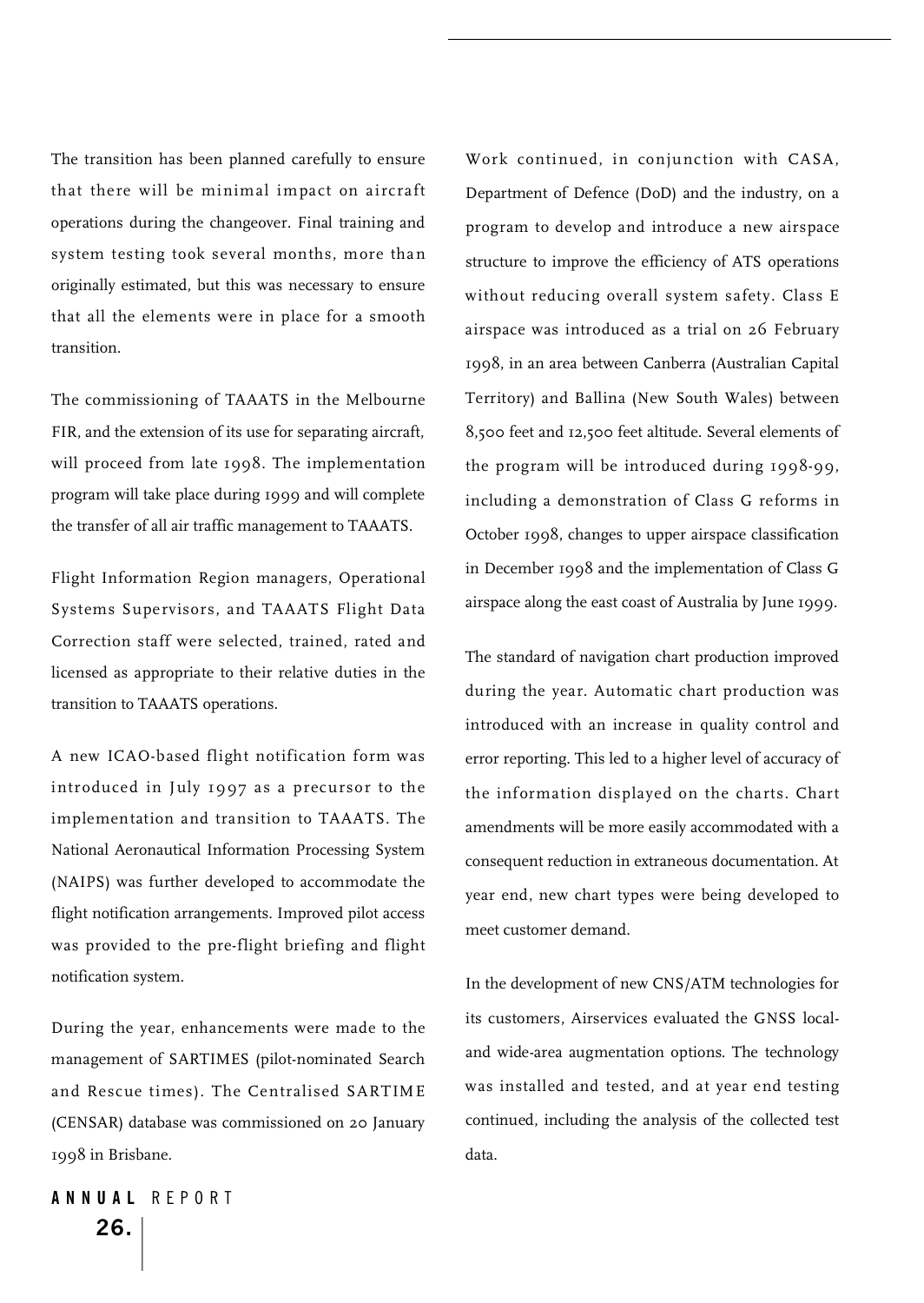A GNSS Transition Plan was initiated and developed by a team of representatives from Airservices, CASA, Department of Defence and the industry.

The ASIATN Telecommunications Network Validation Project developed an Aeronautical Telecommunications Network Validation Platform for trials of the Aeronautical Telecommunications Network. The platform will contribute to the validation of technology which is emerging as a likely key factor in future air traffic management. The development of experience in these technologies will assist Airservices in planning for the introduction of this new environment. The ASIATN project will be completed in July 1998.

The new Oceanic Air Traffic Control (ATC) separation standard, RNP-10, was introduced in Brisbane in late April 1998, offering operational benefits to Future Air Navigation (FANS)-equipped aircraft.

Provision of outstation air traffic control tower services was maintained, with a reduction of staff numbers at regional towers at Albury, Archerfield, Alice Springs, Hobart, Launceston, Rockhampton, and Tamworth.

Staffing and hours of service at GAAP air traffic control towers were reduced to lower the cost of service in the context of the new location-specific pricing environment. Further rationalisation of GAAP tower operations is planned for 1998–99.

Location-specific pricing was introduced by the RFFS on 1 July 1997 and a proposed framework for the introduction of location-specific pricing for terminal

navigation services was developed in consultation with the Minister and DoTRD and approved by the Airservices Board in January 1998. Consultation with the industry followed during the latter part of the year and its introduction was expected on 1 July 1998.

### **Managing Year 2000 issues**

Airservices' Year 2000 Project has been running since mid-1996. It refers to the ability of date functions in computer systems and embedded processors to recognise the roll-over from the 31 December 1999 to 1 January 2000.

The Year 2000 Project has sought to identify and rectify internal systems problems, develop measures to avoid disruption of services provided by Airservices to the aviation industry and ensure that other critical service providers also comply.

Throughout 1997–98 Airservices continued to address the main areas of concern as follows:

- internal systems, including all Information Technology (IT) and non-IT systems
- systems affecting customers and business partners
- supplier issues, such as communications and utilities.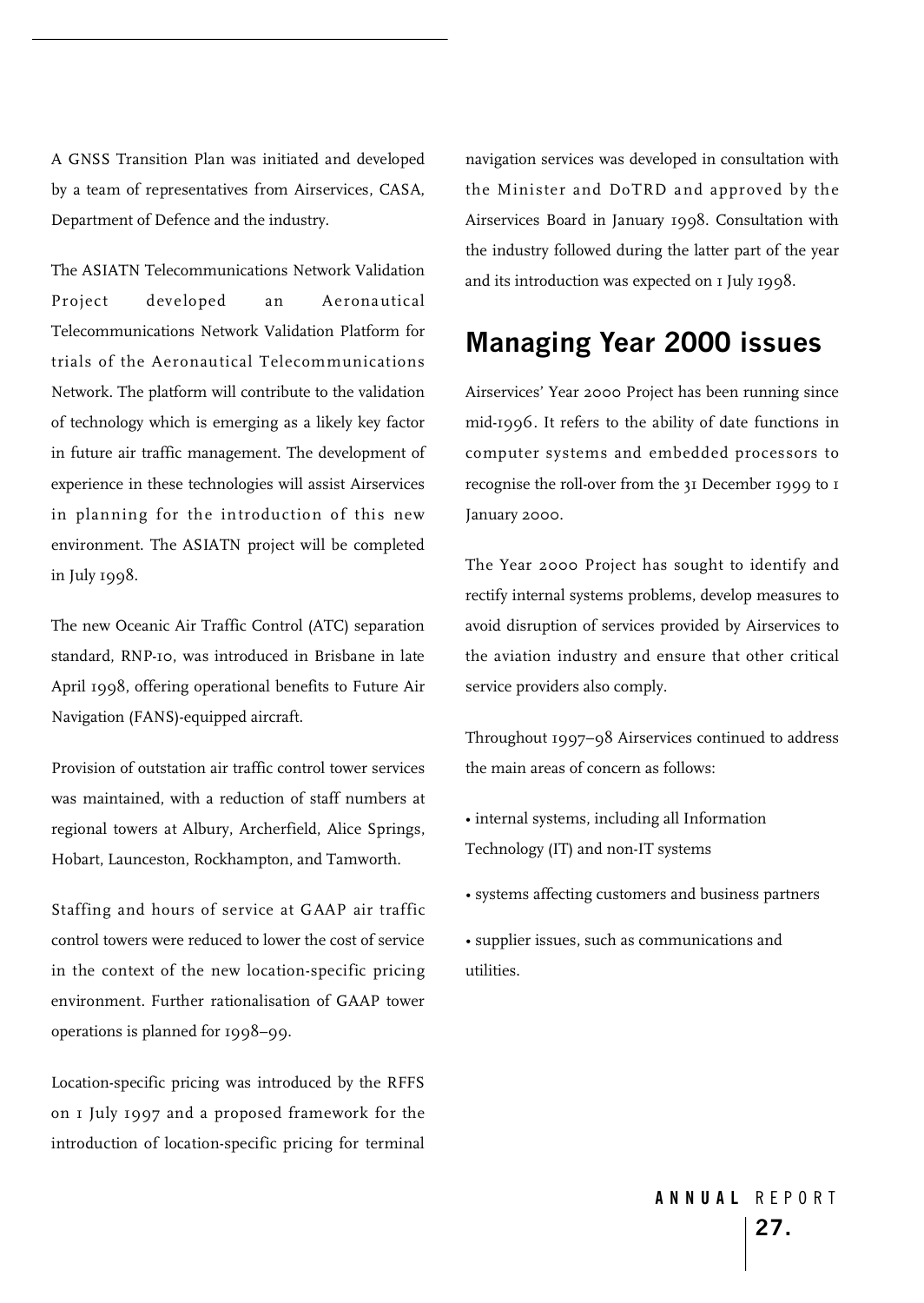During the last three to five years, Airservices has moved to replace many of the older and potentially non compliant systems in response to business needs.

Airservices has also worked to ensure that its suppliers address the Year 2000 issue, and at 30 June was in the process of establishing contingency procedures to ensure that any possible disruptions from suppliers would not affect Airservices' customers.

Airservices anticipates that it will be fully operational before, during and after the roll-over to I January 2000.

### **Towards profitable and competitive services**

During 1997–98 Airservices recognised the need to change its approach to business in order to remain competitive in the future commercial operating environment. A two-phase Business Transformation project was developed. The project would develop a new vision and begin planning for the implementation of necessary changes to transform Airservices into a sustainable, market-focused business enterprise, delivering high customer and shareholder value.

Phase one of the project commenced during 1997–98 and a new corporate vision was developed. It identified a number of possible future business scenarios and corresponding possible business responses. Following this, the Board and management elected to position Airservices as an aggressive competitor for all of the services and products that make up its business.

A three-year pricing reform program was pursued in 1997–98. The key objective of reform is to improve the alignment of charges and services, allow greater choice of services, and improve equity for all users. Locationspecific pricing will provide a commercial framework for improving the efficiency of service delivery in potentially contestable areas of service provision, such as the services provided by the RFFS at airports.

The commissioning of and transition to TAAATS will realise major savings. Staff reductions and associated savings are likely to reduce costs by many millions.

Airservices examined avenues for reducing the overall cost of its communication infrastructure, which included rationalisation of services, negotiation of better discounts on vendor tariffs, consolidation of leased lines across a range of operational systems, and consolidation of the management and operation of communication services.

Communications infrastructure and facility upgrades were implemented to reduce overall costs to Airservices. Corporate information systems costs have also been significantly reduced by the introduction of more cost-effective systems, which require reduced labour and costs.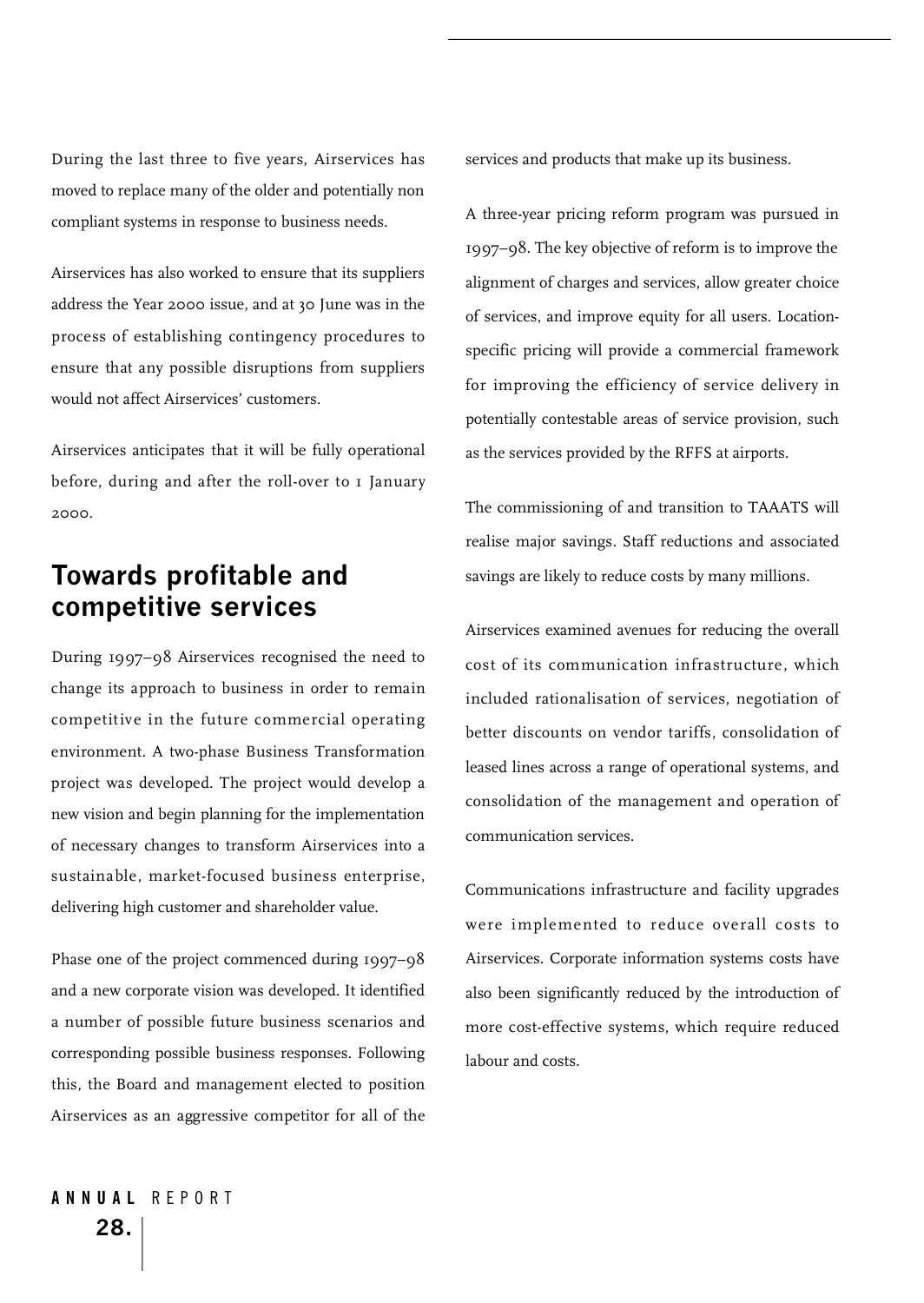Electricity supply contracts for the Australian Capital Territory, New South Wales, Victoria, Queensland and South Australia were renegotiated which will result in a total projected saving to Airservices of \$1.7 million.

Two F28 and a Gulfstream G1000B Turbo Commander flight inspection aircraft and equipment were sold. Two new aircraft, an Astra Jet 1125 SP and Beech 350 Super King Air, and equipment were purchased. The flight inspection and calibration of navigation aids, and the operation of the aircraft, were contracted out to Pearl Aviation Pty Ltd.

The Aviation Information Centre was established (previously called the Airservices Library) as a commercial business centre in March 1998.

Airservices reduced its net building occupancy costs during the year, through leasing 4468 square metres of space in the Alan Woods Building in Canberra to AMSA.

## **Integrated strategic planning**

A more disciplined and coordinated approach to business planning was introduced in October 1997, through better definition of planning processes and schedules, and the promulgation of annually updated Airservices Business Planning Guidance.

During the year progress was made in redefining Airservices' Key Performance Indicators (KPIs) from a commercial and customer perspective. Airservices'

Executive Group received regular corporate performance reports based on these KPIs.

A national management plan for maintenance of the NAS was completed. The plan will consolidate the management and administration of projects, property and information technology support to Melbourne, Brisbane and Sydney and consolidate technical training into a single college with small outposted campuses. Further rationalisation of the property, IT and projects areas has commenced, with cost savings expected.

A draft Human Resource Strategic Plan was completed and will be revised following the outcomes of the Business Transformation program.

A definition of the principles underlying the cost allocation of corporate resources across the organisation was undertaken, to show the level of commitment to resources in meeting Airservices' corporate obligations.

### **Towards profitable rescue and firefighting services**

The RFFS was active during 1997–98 in the pursuit of plans that would enable the profitable and competitive provision of its services.

It participated in the Corporate Business Planning Peer Review Group. Implementation of RFFS locationspecific pricing commenced on 1 July 1997.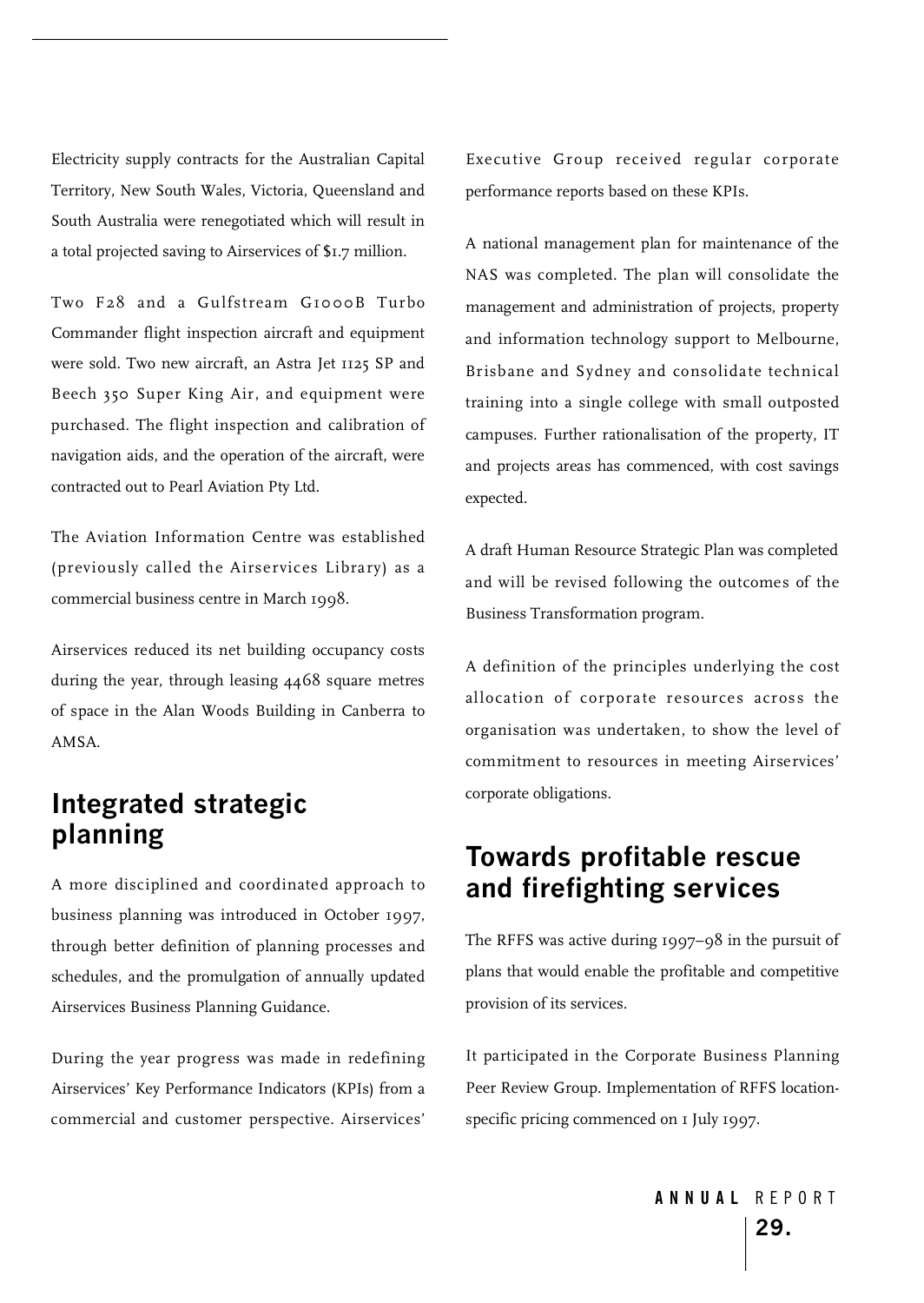In May 1998 a Certified Agreement for the RFFS was implemented. The agreement promotes more flexible working conditions and operations which allows the RFFS to readily respond to customer needs. A significant outcome from the agreement, which was endorsed by the airlines and CASA, has been the downsizing and streamlining of staff numbers in key locations.

Each of the 16 RFFS Fire Stations was established as a discrete business unit through devolution, and was made responsible for operational performance, finance, compliance to standards and taking action to reduce and eliminate waste where identified.

The RFFS has worked proactively towards World Best Practice since 1995. In November 1997 the RFFS received the coveted Achievement in Business Excellence award from the Australian Quality Council.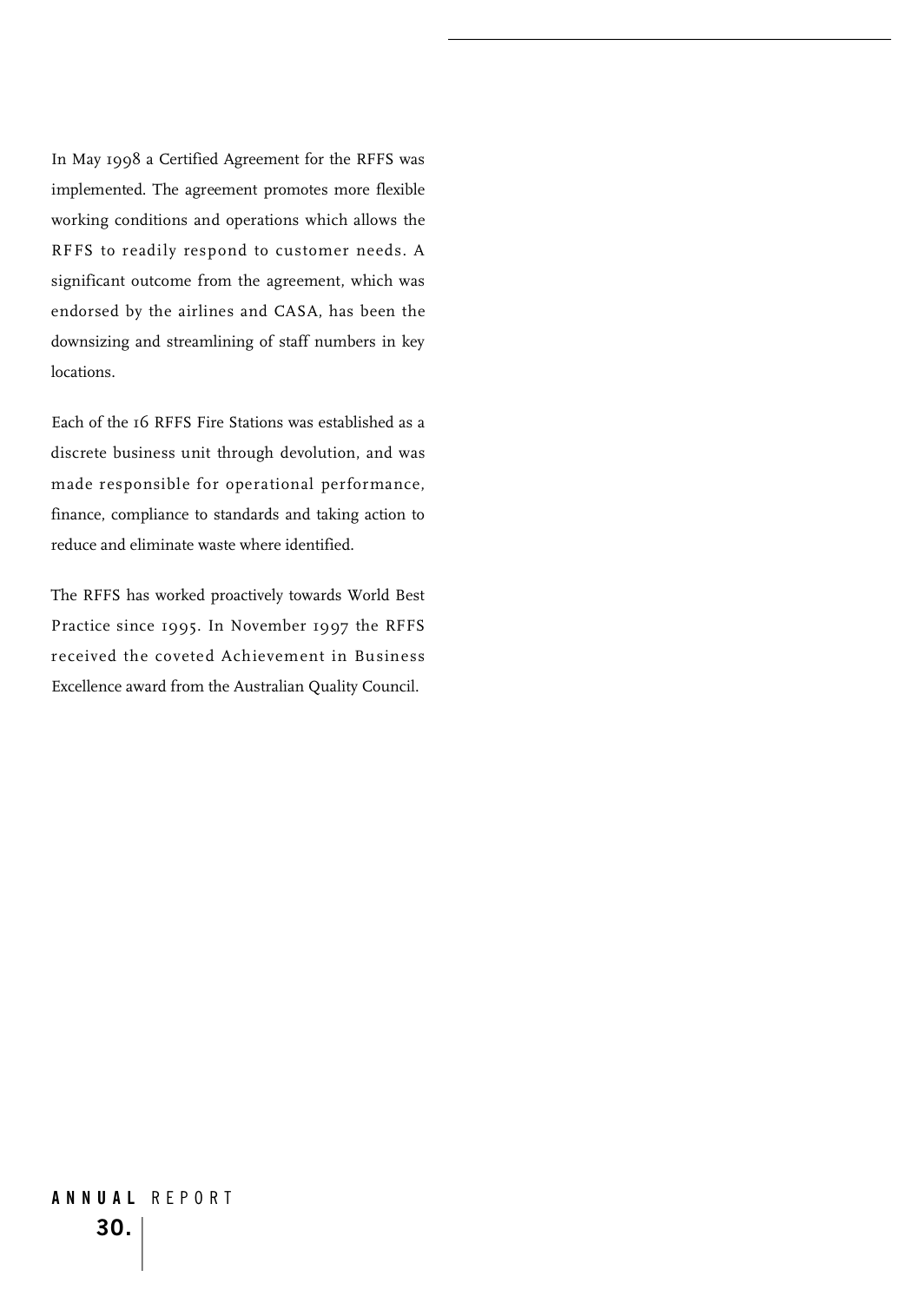## **Objective 3 - Business development**

To identify and exploit business opportunities that exhibit long-term, sustainable and profitable growth.

### *Business strategies*

- Redevelop and publish Airservices' business development policy.
- Develop and publish a Business Development Plan.
- Pursue commercial business opportunities, particularly in the Asia-Pacific region.

## **Targeting new opportunities**

Airservices maintained a significant influence on activities sponsored by ICAO throughout 1997–98 and strengthened its involvement in Asia-Pacific multi- and bi-lateral planning and coordination activities towards early implementation of CNS/ATM systems. Existing and emerging markets were targeted in the pursuit of new commercial business opportunities.

The following activities took place during the year:

• An agreement was signed with the Solomon Islands Government for Airservices to manage the upper airspace in the Honiara FIR on a commercial basis for five years from 1 June 1998.

• Contracts were awarded to Airservices by AusAID to assist the Office of Civil Aviation (OCA) of Papua New Guinea with transition planning for the move to a new ATS Centre at Jackson Airport in Port Moresby. This work included the production of operational charts and the establishment of an operational charting capability within the OCA.

• Assistance was provided by AusAID to Airservices to help the Civil Aviation Administration of China develop plans for a new en route air traffic control system.

• Long-term contracts were signed with an Australian company for the use of Airservices' sites which included the provision of project management and engineering services as part of a commercial microwave communications network.

• A commercial agreement was signed with the Japan Civil Aviation Bureau for their use of an Airservices site and the provision of project management and engineering services for the establishment of a monitoring and ranging station for the Japanese satellite, MTSAT, scheduled for launch in 1999.

• Consultancy services were provided to a number of clients on airport and airspace capacity modelling projects.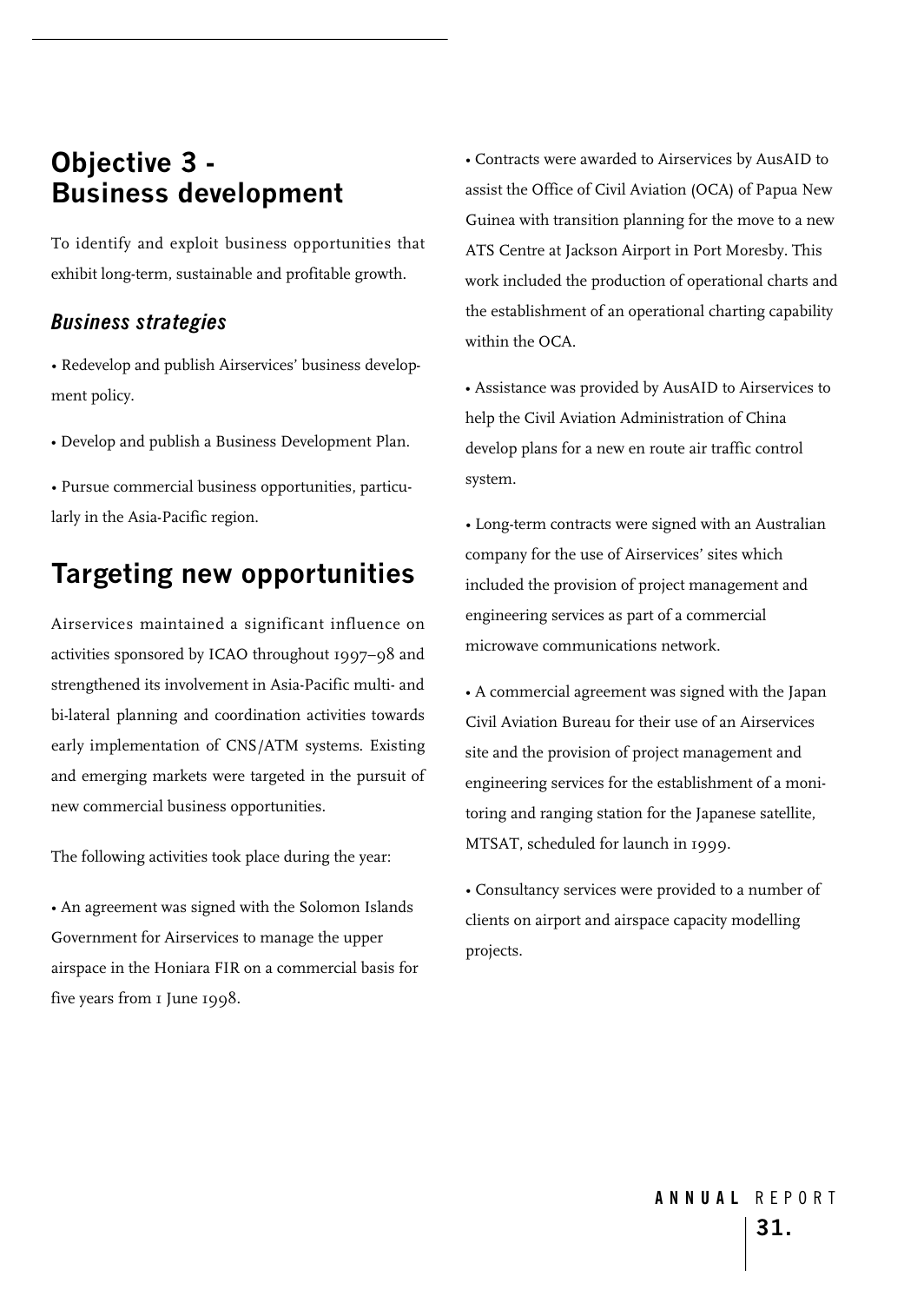• Commercial training for the Mauritius and Papua New Guinea aviation fire services was successfully completed and similar arrangements were being developed with Taiwan and the Solomon Island aviation fire services.

• The RFFS is bidding for the supply of RFFS at DoD facilities.

• Maintenance contracts were established with the DoD at various DoD airports and facilities.

• A maintenance contract was established with Telstra for its communications facilities on the Cocos Island.

• The Publications Centre improved its financial performance, achieving a 9 per cent increase in sales compared to 1996–97 without a price increase.

• The Aviation Information Centre was established as a commercial business centre and in March 1998 feebased information services for external customers were launched.

The Business Development Policy was revised to provide additional guidance on how opportunities should be progressed and at 30 June was ready for reissue.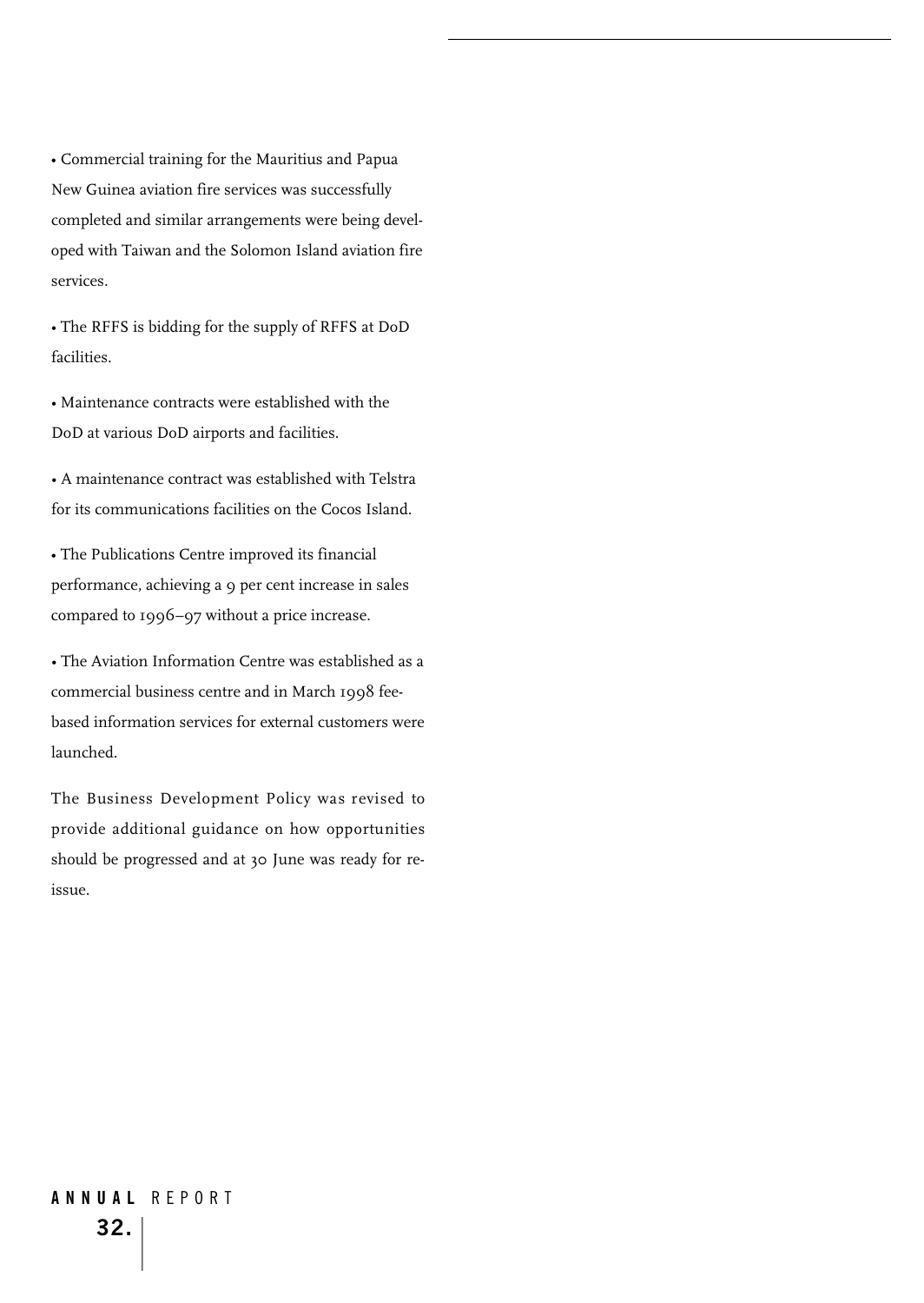## **Objective 4 - Safety and environment**

To ensure all Airservices' safety, environmental and other regulatory obligations are met and seen to be met.

### *Business strategies*

- Reaffirm Airservices' safety management plan.
- Formalise Airservices' safety management plan.
- Regularly review and refine Airservices' safety management system.

• Formalise and regularly review Airservices' environmental management system.

## **Monitoring safety and the environment**

At the corporate level, safety and environment issues are monitored by a specific unit within Airservices which reports directly to the CEO and the Board's Safety and Environment Committee. The daily management of safety and environment issues is the responsibility of individual operational and support divisions. During the year a greater effort to raise awareness of safety and environmental issues was made. Communications strategies were developed and implemented for the Safety Management System and Environment Management System. The newsletter

*Safety Net* was published and distributed for staff and a regular segment on safety appeared in two-monthly issues of the industry publication, *The Airservices Bulletin*.

### *S a f e t y*

#### **Safety Management Policy**

Airservices Safety Management Policy was reaffirmed by its promulgation in the Airservices Safety Management Manual on 9 September 1997. The manual, which documents the major elements of the Airservices Safety Management System, was endorsed by the Chief Executive and Chairman of the Board, Safety and Environment Committee. The Safety Management System is modelled on an approach used by other major air traffic service providers.

#### **Safety Management Plan**

The Airservices Safety Management Plan was formalised and promulgated on I January 1998 following approval by the Chief Executive.

#### **Safety Management System**

By year end, in accordance with the Safety Management Plan, the major elements of the Airservices Safety Management System were in place, demonstrating substantial compliance with CASA Regulatory Arrangements and Standards.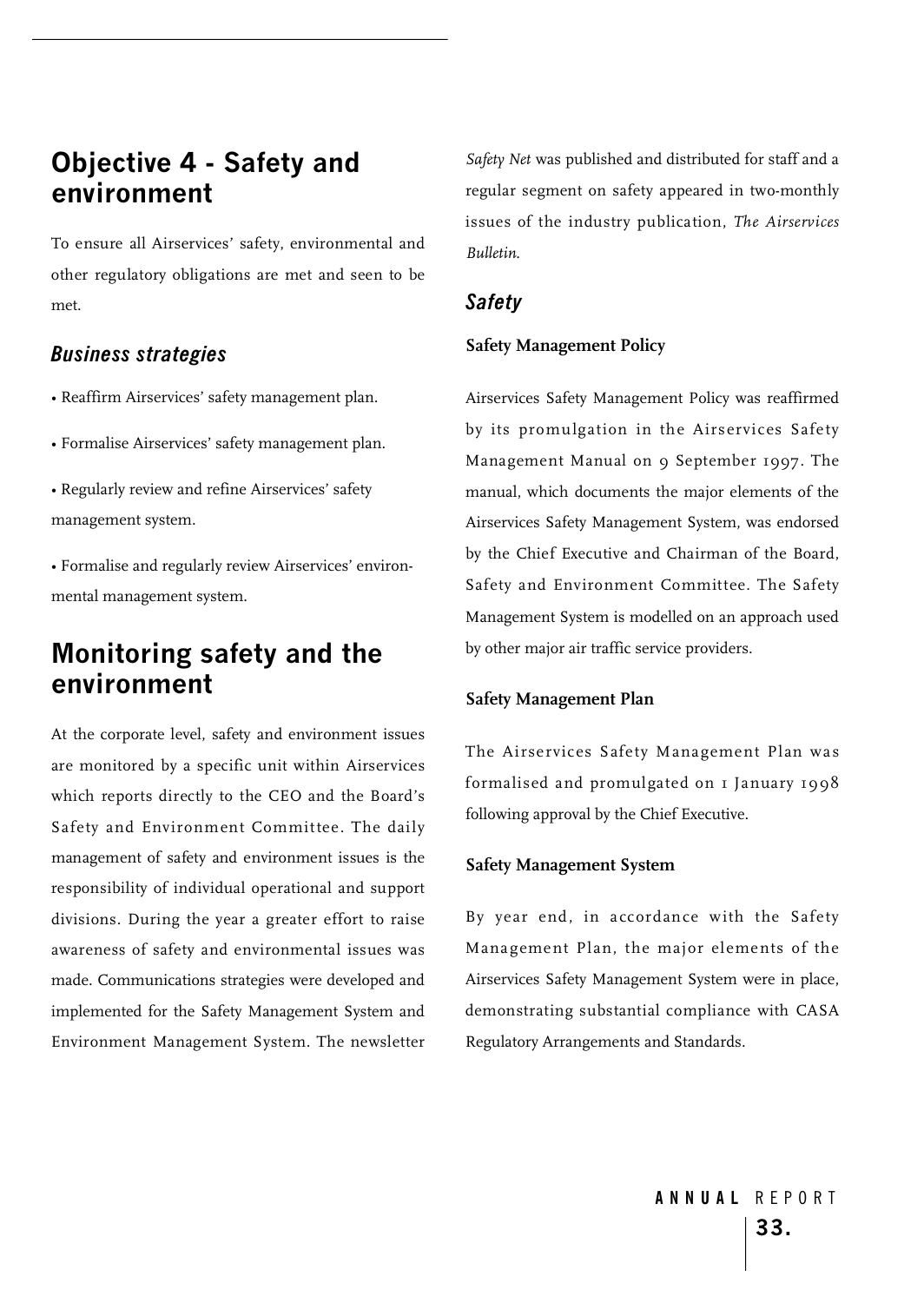Key aspects of the Safety Management System include promulgated safety accountabilities, and incorporation of risk management in the design, operation and maintenance of facilities and processes.

The Safety Management System acknowledges that safety lies not only in the hands of personnel at the customer interface, but is also a responsibility of the whole organisation. Accordingly, a comprehensive safety management training program for staff was developed and was being implemented by year end. This program develops safety awareness and equips staff with the knowledge, skills and tools with which to contribute to the overall safety management process.

Regular consultation with CASA on safety matters continued throughout the year. The Director of Safety and Environment regularly liaised with other aviation safety organisations within Australia and overseas to monitor other risk management systems and developments.

Included in the Safety Management Manual is a description of the elements of Airservices' business which address the requirements of the Safety Management System. This description resulted from a review of divisional compliance with Airservices' safety management system requirements. Having established a baseline Safety Management System, Airservices commenced a process of continuous improvement to upgrade and enhance the application of safety management processes within the organisation.

### *E n v i r o n m e n t*

#### **Environment policy**

The Airservices' environment policy was signed by the Chief Executive in December 1997 following input from the Board and management.

#### **Environment Management Plan**

The Environment Management Plan was developed and prepared for consideration by the Board. The plan outlines the responsibilities of line managers for the implementation of Airservices' environment policy.

#### **Environment Management System**

During 1997–98 an Environment Management System was developed in accordance with International Standard 14001. The system was trialed at Perth Airport during the year.

The system is designed to identify environmentallybased business risks and to facilitate the establishment of programs to minimise the identified risks. The system is unique in that it is entirely based on electronic data entry. Training for senior managers began in June and training for data input staff will begin early next financial year. The system will be reviewed internally every six months and a major review will be undertaken every two years.

An environmental awareness program was also developed during the year to support the implementation of the Environment Management System.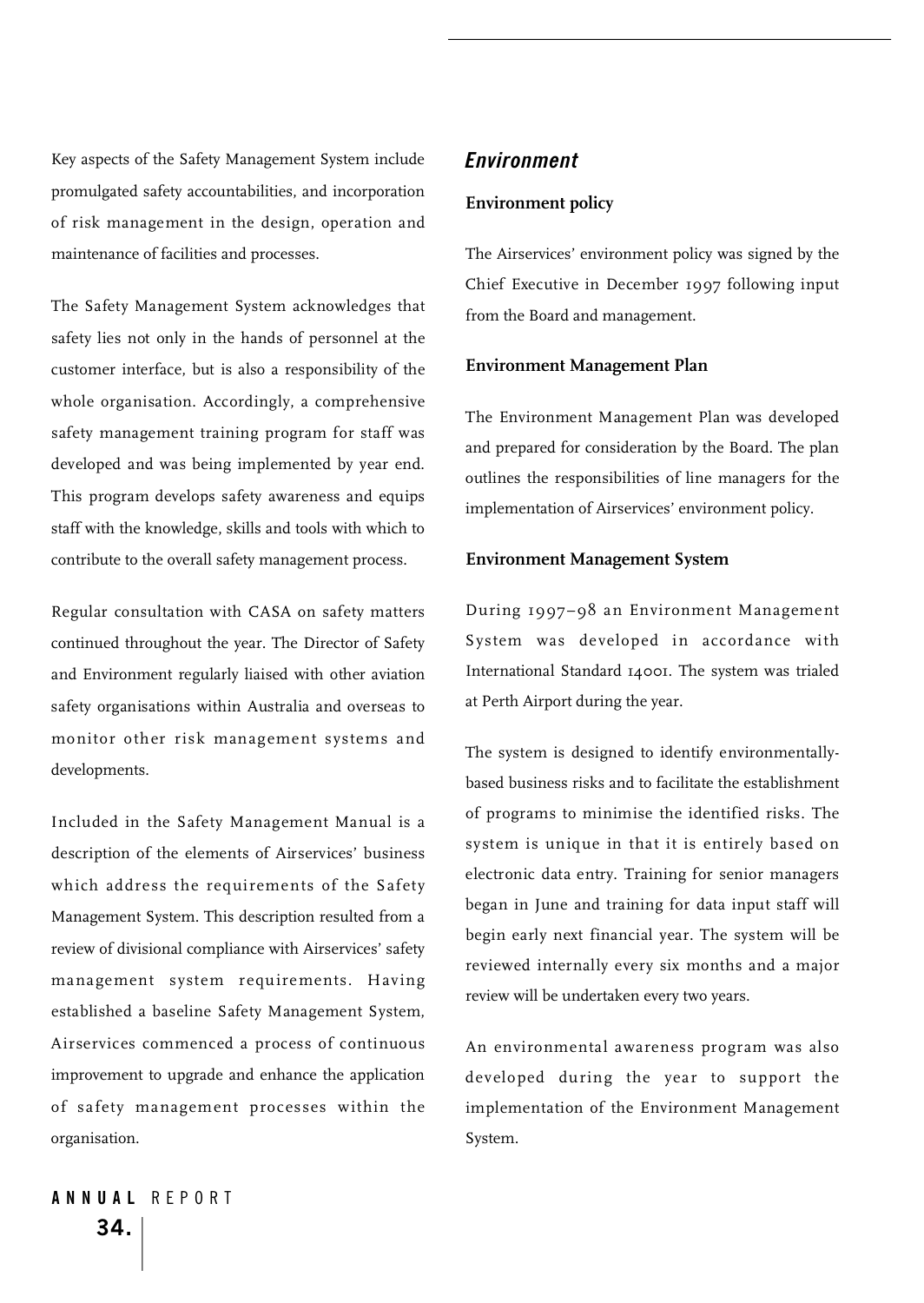#### **Environment monitoring**

There was a heavy demand for information about aircraft noise levels during the year. Monthly, quarterly and regular curfew reports were provided to airport environment committees and parliamentary and local government representatives associated with the airports equipped with Noise and Flight Path Monitoring Systems (Cairns, Brisbane, Coolangatta, Sydney, Melbourne/Essendon, Adelaide and Perth). In addition, specifically-requested studies using portable noise measuring equipment were undertaken at Kalamunda (WA) and Jerrabomberra (ACT), and a number of portable noise measurement units were installed in Sydney for the purpose of monitoring the process of noise sharing under the LTOP and to investigate the noise benefits resulting from the introduction for a trial period of ICAO 'A' noise abatement departure procedures from runway 34R in Sydney.

#### **Noise Certification**

A Noise Certification test program on the Eagle X-TS aircraft was conducted. Noise level data on individual jet aircraft were collected for the purpose of determining the noise levy which is charged on jet aircraft landings at Sydney Airport in accordance with the Aircraft Noise Levy Act.

### **ICAO activities**

The Steering Group of the ICAO Committee on Aviation Environmental Protection (CAEP) held a meeting in Canberra, convened by the Airservices member who represents Australia on CAEP. The meeting was the precursor to the formal meeting of CAEP in Montreal, and developed consensus positions on more stringent standards for aircraft noise and engine emissions, which were subsequently endorsed at the CAEP meeting. An Airservices staff member also continues to chair the CAEP Working Group on Airports and Operations Environmental issues, which is particularly concerned with aircraft noise modelling and monitoring, and noise abatement operational procedures.

#### **Environment operations assessments**

During the year Airservices completed environmental assessments and investigations, compliance audits and environmental reviews in accordance with the *Environment Protection (Impact of Proposals) Act 1974* and the *Air Services Act 1995*. Impact assessments were made on proposed changes to airspace procedures at Cairns, Coolangatta, Bankstown, Canberra, Melbourne, Adelaide, Perth and Jandakot. Noise audits were completed at Melbourne Airport. The latter audit recommended that the noise reduction guidelines developed by Airservices be adopted into new flight path designs. Australian Noise Exposure Indices were prepared for Brisbane airport.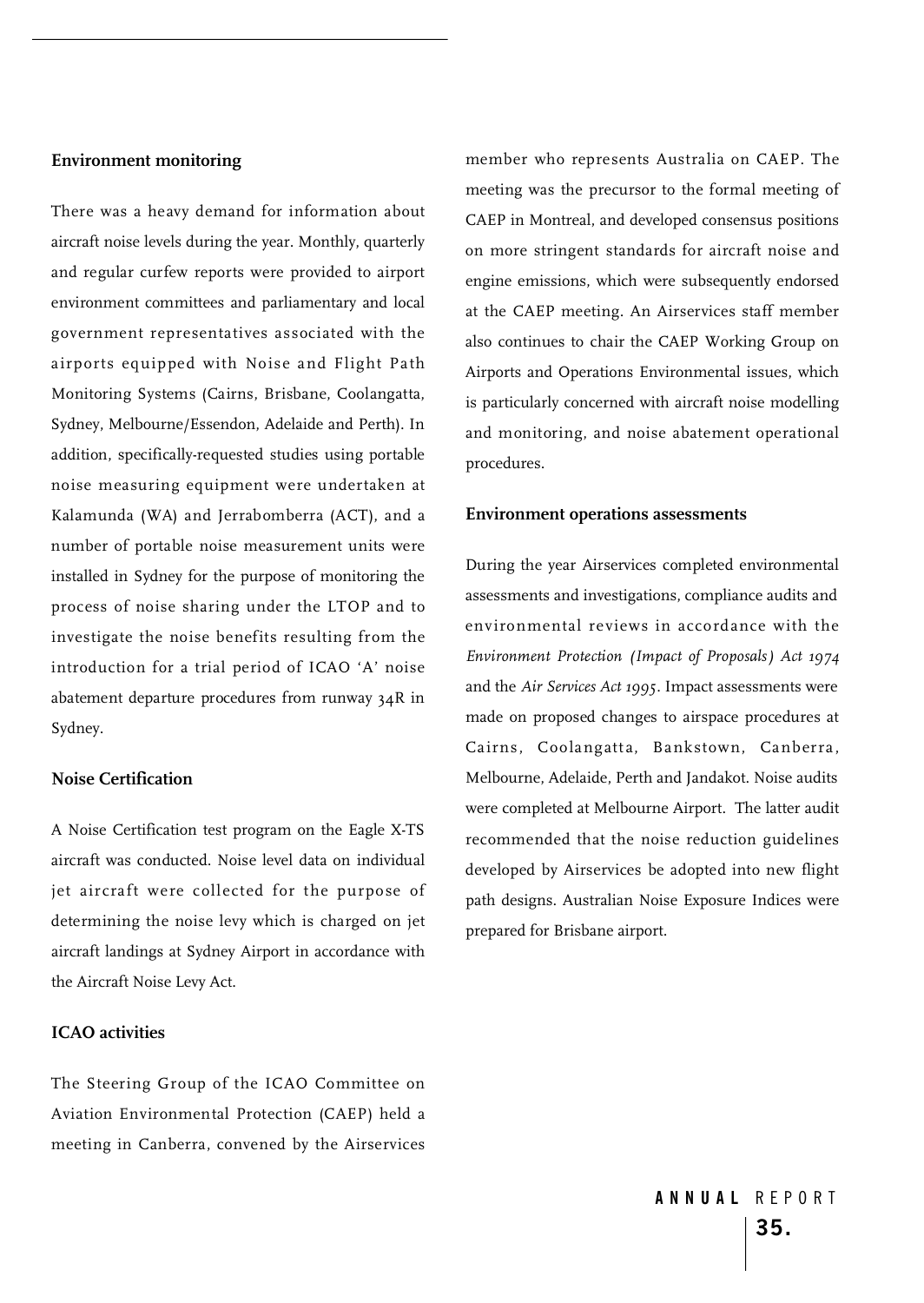#### **Sydney Airport Long Term Operating Plan**

In response to a direction from the Minister, Airservices invested considerable resources in monitoring the implementation of the Sydney Airport LTOP. The LTOP developed runway configuration options designed to minimise the environmental impact on residential areas of Sydney. Australian Noise Exposure Concepts were prepared in association with the implementation of the various options contained in the LTOP and Australian Noise Exposure Indices, to examine the actual effects of the options.

#### **Integrated Noise Model**

Selected Airservices staff completed a course on the use of the US Federal Aviation Administration Integrated Noise Model.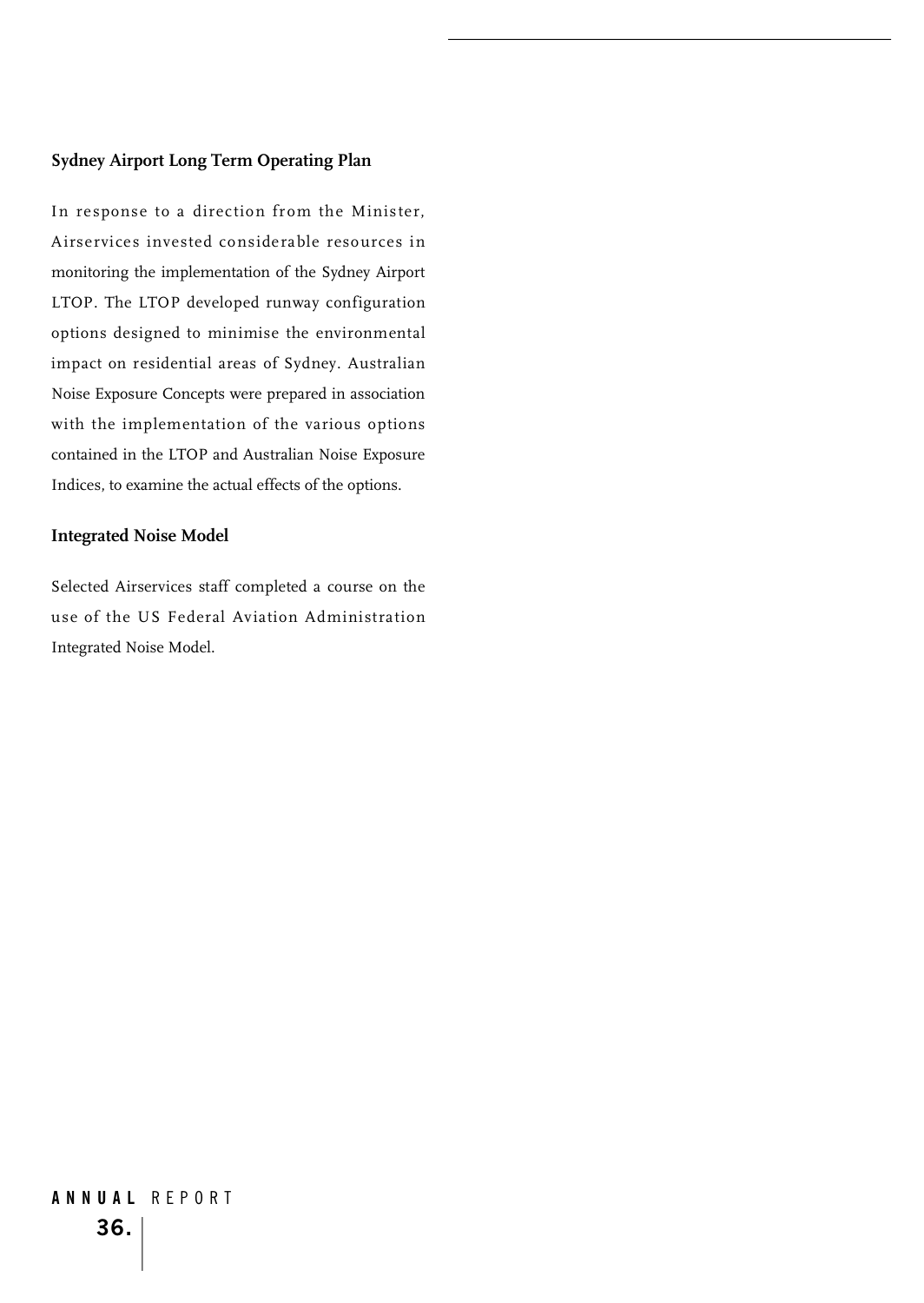## **Objective 5 - Staff**

To achieve and maintain a highly competent, customer-focused and motivated workforce.

### *Business strategies*

• Ensure management practices and conditions of employment are consistent with community and business standards.

• Develop and have endorsed a human resource management plan to support transition to the ICAO CNS/ATM concept.

• Enhance and maintain effective communications with staff and unions.

## **Ensuring consistent practices**

During 1997-98 Airservices worked to ensure that employment conditions, human resources and administrative and management processes were consistent with the competitive environment facing Airservices.

As part of the award simplification process required under the *Workplace Relations Act 1996*, Airservices is developing a new Airservices Award, which was before the Australian Industrial Relations Commission at 30 June 1998.

Airservices completed the implementation of about 150 individual employment contracts for selected middle managers during the year.

New Enterprise Bargaining Agrements (EBAs) were successfully negotiated covering all award employees. The agreements provide for continued significant productivity improvements and sharing of benefits with employees. The agreements also provide for Australian Workplace Agreements to operate in their place at the discretion of management.

Two meetings of the National Consultative Council (NCC) were held in September 1997 and March 1998. The meetings were attended by the Chief Executive, divisional general managers and representatives of five registered unions covering Airservices' employees. Staff were encouraged to participate in the meetings and to observe the council in action.

Discussions covered a wide range of issues such as staff employment conditions, the implementation of the 1996 Corporate and Air Traffic Services (ATS) Enterprise Bargaining Agreements (EBA), the Business Transformation, and the Facilities Management Division (FMD) Business Restructure.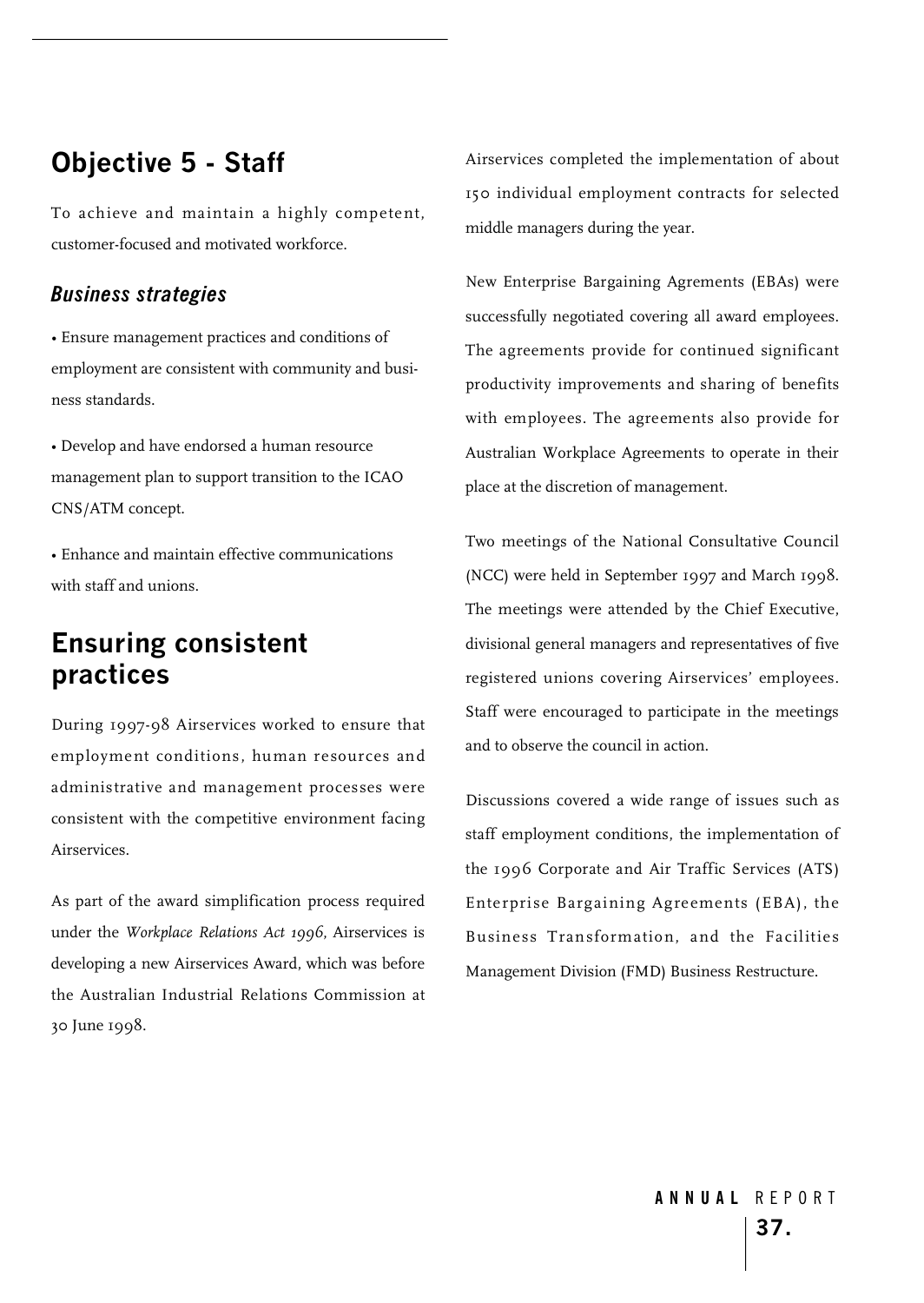The three Standing Committees of the Council undertook detailed work on issues such as Occupational Health and Safety (OH&S), Equity and Diversity (E&D) and the Grievance and Appeal Board. The Airservices Enterprise Agreement 1998-2001 was certified in late June 1998. Consequently, a fourth Standing Committee of the NCC will be formed. The committee will provide an ongoing forum to monitor Airservices' Business Transformation process.

## **Developing competencies and skills**

Under this objective, Airservices established a competency framework for the development and acquisition of the skills necessary to accomplish corporate objectives. A strategy and methodology have been developed to assess Airservices' competency needs.

The next phase of assessment will be incorporated in the Business Transformation program. It is envisaged that implementation of a competency program will occur in conjunction with the Business Transformation programs.

RFFS training was made more accessible to staff and subsequently its costs reduced during the year. The Melbourne training centre was closed and training was made available at fire unit locations across Australia.

The RFFS continued its arrangement with the Queensland Open Learning Institute to provide fire services staff with qualifications that are recognised both nationally and industry-wide. The RFFS subscribes to the Australian Fire Competencies (AFCs) which are aligned to the Australian Qualifications Framework. The AFCs give RFFS staff a clearly defined career path and a recognised qualification.

A draft Human Resources Strategic Plan was completed and will be revised following the outcomes of the business transformation program.

Business Awareness programs were conducted to educate managers and staff on the impact of their decision making on the financial and operational performance of Airservices.

A Certificate in Workplace Leadership training program was offered to staff who were new to supervisory positions, staff requiring development of supervisory skills to attain promotion or advancement, and staff who hold supervisory positions and require development of their skills. Success of the program was measured by the increase in participant skill level and the nomination of additional participants for the program.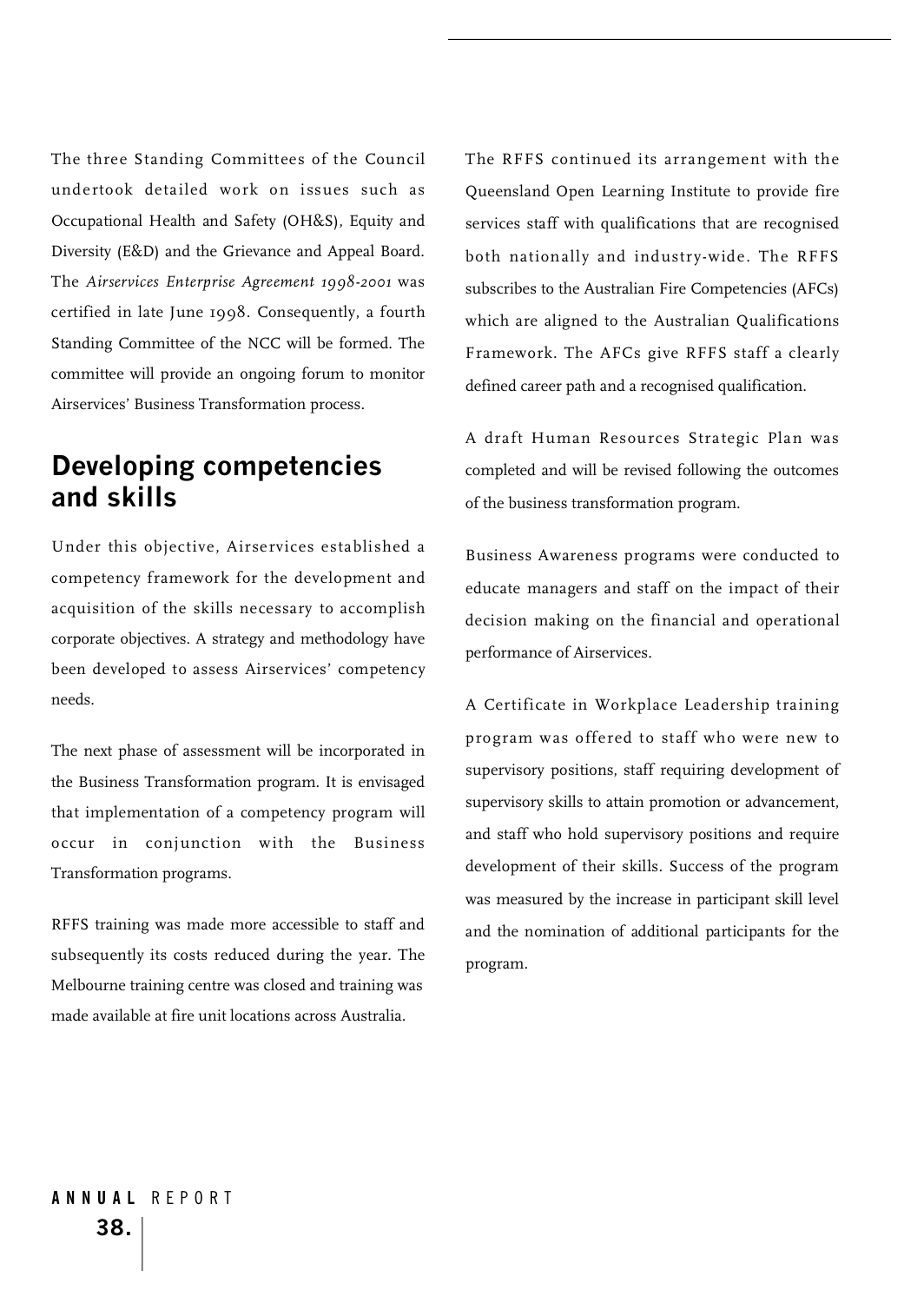## **Communication with staff**

Extensive staff consultation and communication took place throughout the year on a range of corporate issues and business initiatives. A communication strategy was developed to support the needs of the business transformation program. Work commenced on the development of an intranet facility across the organisation which is expected to provide faster, more comprehensive communications to and from staff. It is anticipated that the Intranet will be commissioned in early 1998–99.

Other staff communication activities included:

• monthly publication of the staff newsletter, *Airspace*

• the awarding of certificates of service and achievement to staff

• the design of new staff service pins and a new system of recognising staff achievement and service, developed under a new policy endorsed by the executive management

• publication of strategic planning issues and the distribution of information material to staff.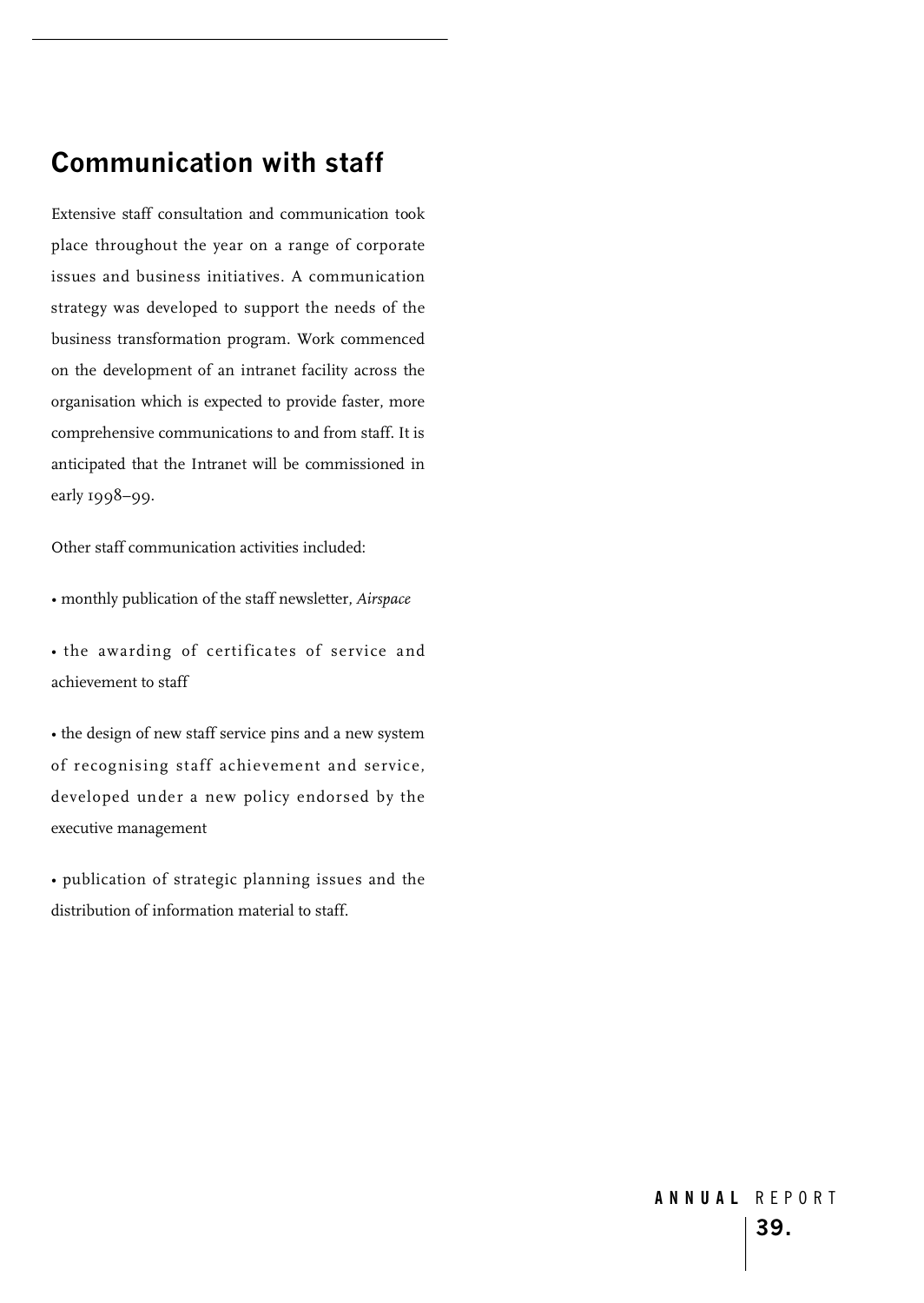## **Objective 6 - Globalisation**

To influence the development of policy and plans for the implementation of an effective global air traffic system.

### *Business strategies*

• Maintain effective participation in ICAO and other international aviation forums.

• Develop umbrella agreements to initiate formal operational and technical cooperation in the fields of civil aviation.

## **ICAO participation**

During the year Airservices continued to devote considerable effort to fostering international relationships in the interest of increasingly global air transport industry and Australia's domestic aviation activities. In particular, activities under the auspices of ICAO were maintained with an emphasis on regional implementation of satellite-based systems associated with the CNS/ATM concept.

Airservices continued to play a key role in the ICAO Asia-Pacific Air Navigation Planning and Implementation Regional Group (APANPIRG) and in

regional ATS Coordination Groups, including the Informal South Pacific Air Traffic Services Coordination Group (ISPACG).

Airservices participated in the following forums related to ICAO activities:

• the 16th ICAO All Weather Operations Panel Meeting in July 1997

• APANPIRG/8 Meeting in Bangkok in September 1997

• ICAO Committee on Aviation Environment Protection Panel Meeting in July 1997

• second Meeting of All the Planning and Implementation Regional Groups (ALLPIRG) in February 1998

• ICAO Aeronautical Information Service/Aeronautical Charts divisional Meeting in March 1998

• various GNSS Panel Working Groups

• ICAO World-wide CNS/ATM Systems Implementation Conference in Rio de Janeiro in May 1998.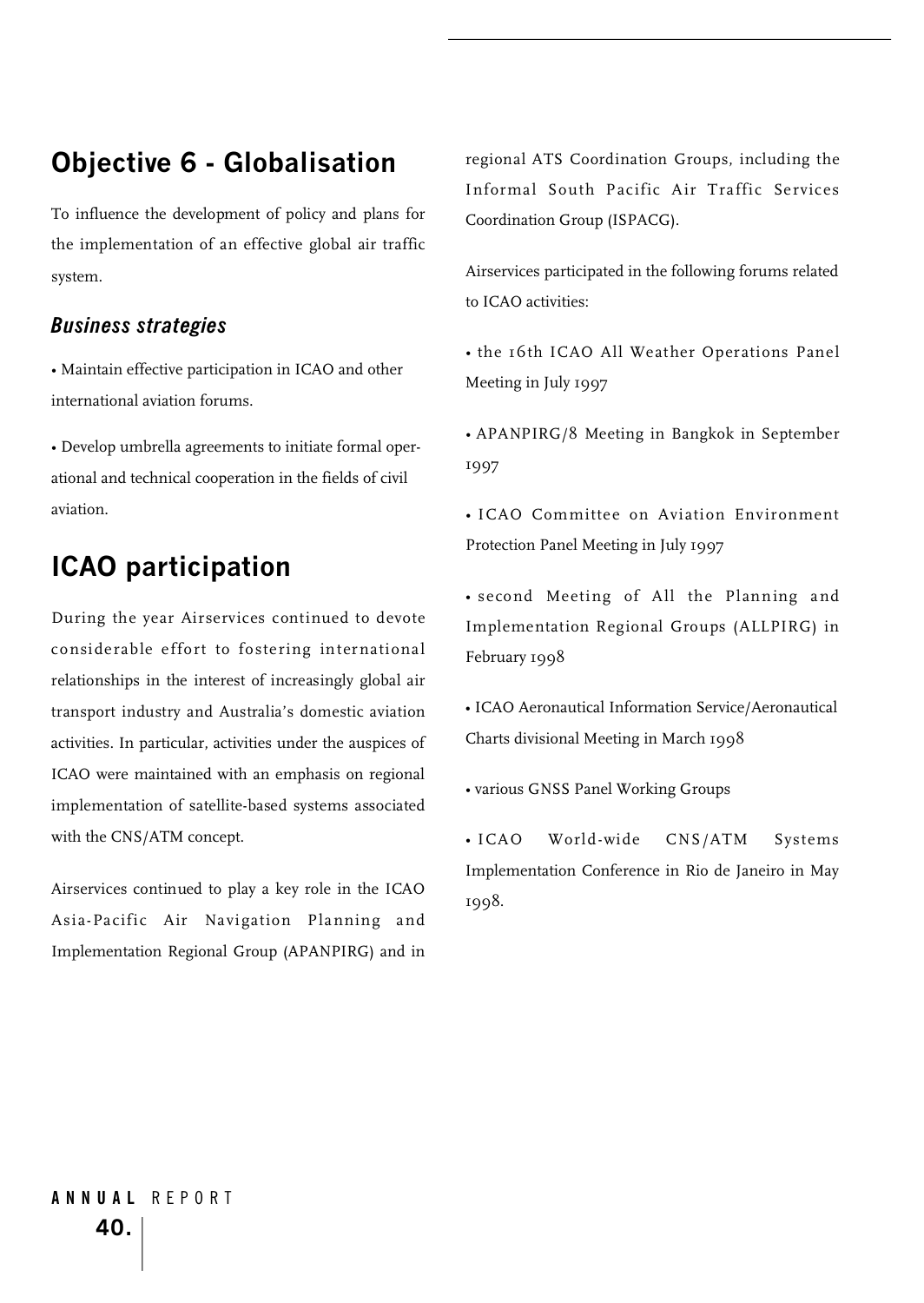## **Air traffic management**

During 1997-98, Airservices maintained a high level of involvement in a number of regional and international forums relating to the provision of ICAO CNS/ATM. In particular, Airservices, in concert with the Airways Corporation of New Zealand, became the first State to introduce Required Navigation Performance airspace, which is a key enabling activity for CNS/ATM.

This change was accompanied by the introduction of the world's first CNS-based separation minima in the same airspace. Australia, through the cooperative efforts of CASA and Airservices, has also led the world in the development of CNS standards for the use of Automatic Dependent Surveillance and GNSS.

Activities toward regional and global standardisation of ATM were progressed through participation in regional planning and implementation forums in the Asia-Pacific region. Specific activities included:

• Airservices' pursuit of the seamless development of air traffic management across the Asia-Pacific for the benefit of the Australian aviation industry, through participation in the ICAO APANPIRG and its contributory bodies. Limited participation in ICAO technical panels was maintained.

• A meeting between the Chief Executives and senior

management of Airservices and the Airway s Corporation of New Zealand, in December 1997 which paved the way for an ongoing exchange of ideas between two like-minded air traffic service providers. There was an exchange of information related to benchmarking, aviation safety, technological developments, employment and training practices and other management and business issues.

• Airservices' continued involvement in Civil Air Navigation Services Organisation (CANSO) through participation in a performance benchmarking program designed to develop performance measures for the delivery of air traffic services that are comparable across national and cultural boundaries.

## **International relationships**

Throughout the year Airservices maintained its bilateral alliances with international partners, in particular in the Asia-Pacific Region.

Memoranda of Cooperation (MoCs) were maintained with the USA, Canada, New Zealand, Singapore, France, Japan, Indonesia, India, Sri Lanka, Fiji, Solomon Islands and China.

MoC negotiations were under consideration with the Republic of Maldives, the Russian Federation, Papua New Guinea, Malaysia and Taiwan.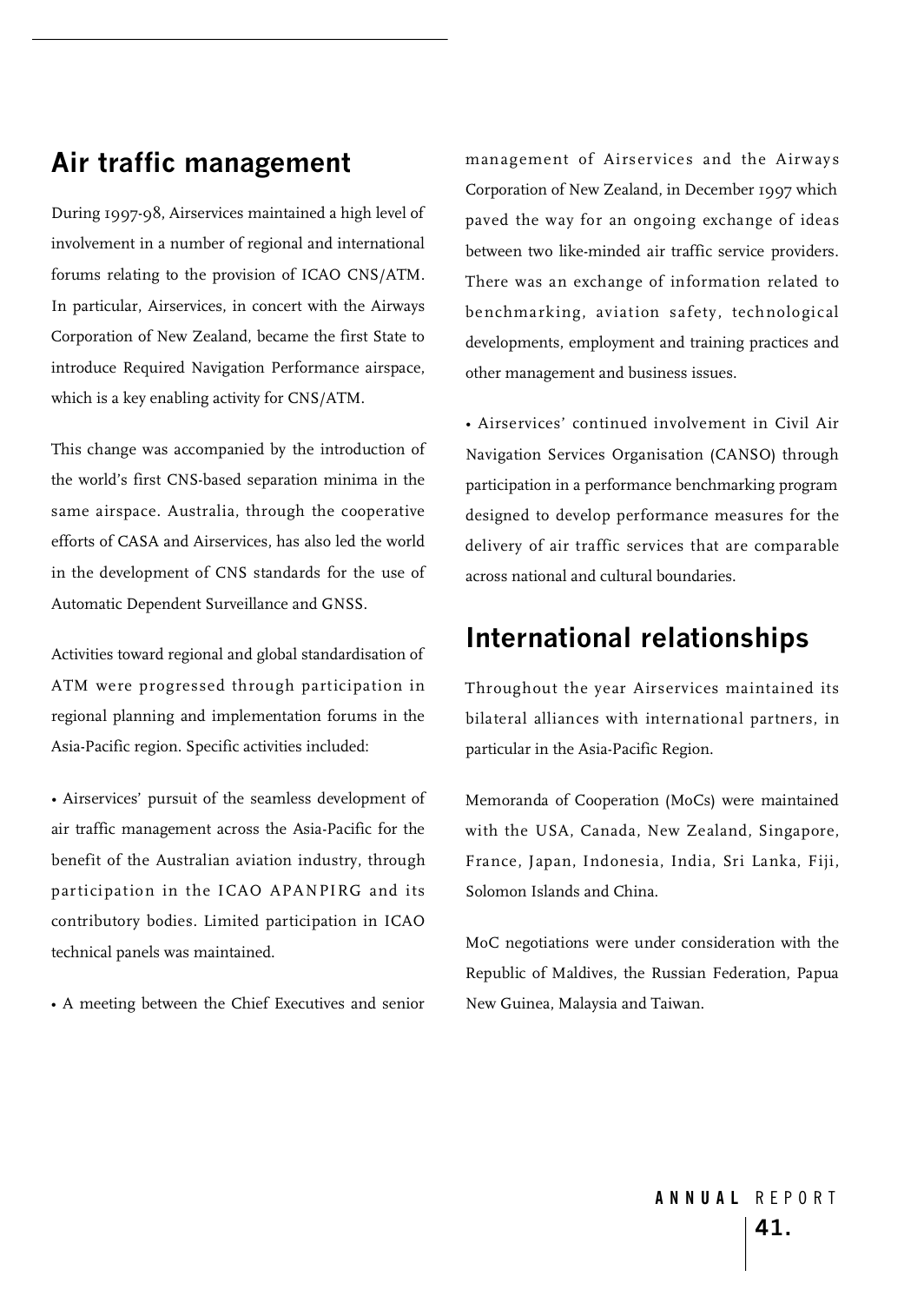Other international activities throughout the year included Airservices' participation in:

• CANSO meetings in London and Prague

• Air Traffic Control Association's international technical conferences in Hong Kong

• the 8th Annual International Aircraft Rescue and Fire Fighting Conference in Dallas, Texas

• Asia-Pacific Economic Cooperation (APEC) Satellite Navigation and Communication Systems Advisory committee meetings in Taipei and Singapore

• the 32nd Conference of Directors General of Civil Aviation, Asia-Pacific in New Delhi.

As part of its ongoing program to foster international relationships, Airservices hosted visiting delegations from the following countries and organisations:

• Civil Aviation Administration of China

- Civil Aviation Authority of Singapore
- Civil Aeronautics Administration of Taiwan
- Federal Aviation Administration of the United States of America.

Airservices participated in the South Pacific Forum's Ministerial Aviation Policy Meeting which was held in Fiji in May 1998. A key issue discussed by Forum Ministers was the management of the upper airspace. It was agreed that Pacific airspace of the Forum region would be managed cooperatively, efficiently and safely as a unified airspace consistent with the ICAO approach to homogeneous air traffic management regions. Airservices also held bilateral discussions on airspace management with Fiji, Cook Islands, Vanuatu, New Caledonia, Solomon Islands and Papua New Guinea.

### **A N N U A L** R E P O R T

**4 2.**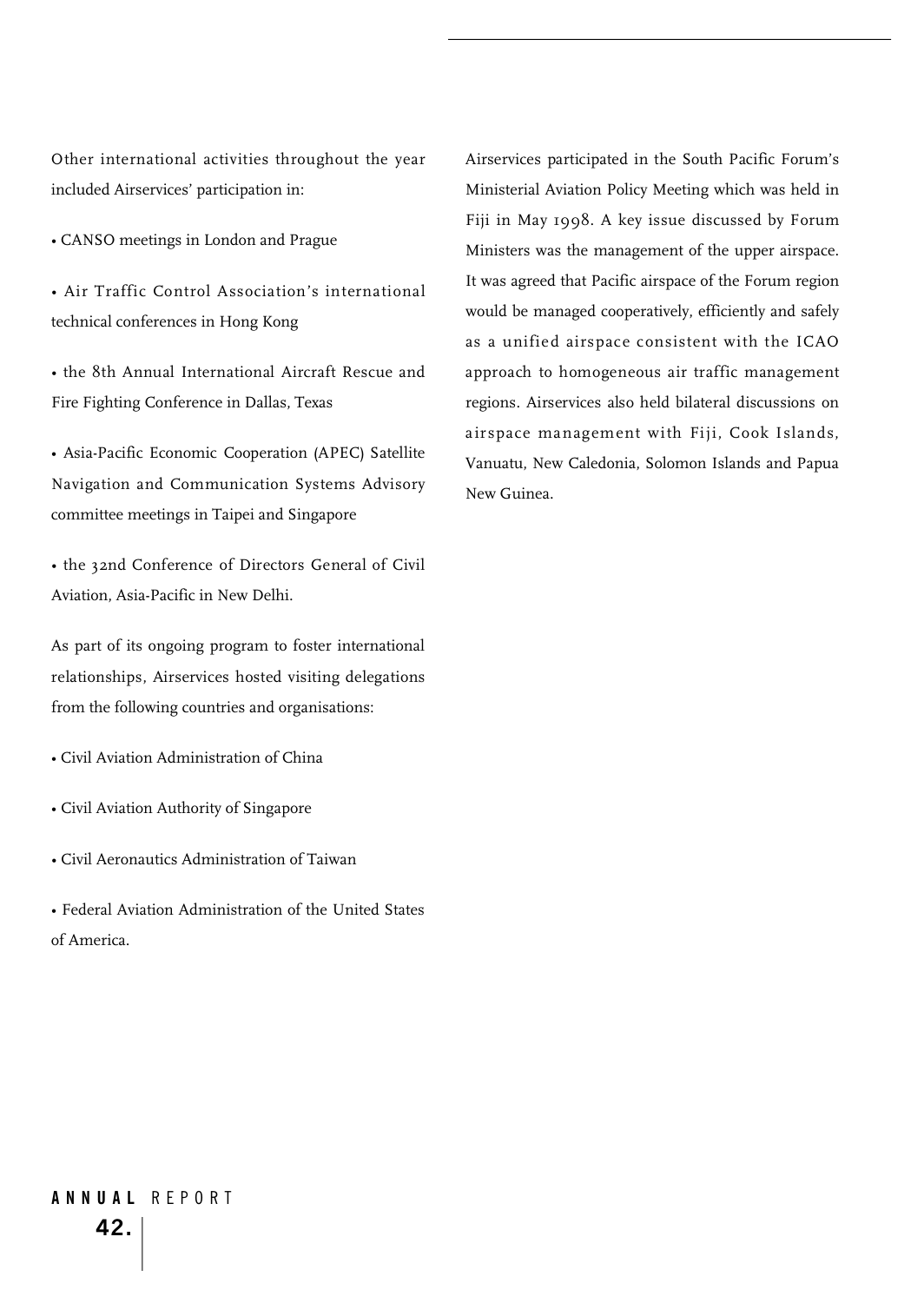# **Business outlook**

## **Industry activity**

In overall terms, Airservices' planning anticipates average growth in airways activity across all aviation industry segments of around 0.5 per cent. This continues the downward trend experienced in 1997–98 which saw a slow down in activity growth to 2.1 per cent from the higher levels of around 10% experienced in previous years. The revenue forecasts have been developed in a climate of uncertainty associated with the economic difficulties facing Australia's Asian neighbours. Commercial pressures within the aviation industry itself are also expected to contribute to the slowdown in activity as major carriers continue to reduce costs through increasing code share and strategic alliances and rationalisation of low yield routes. Estimates also take into account the changes in demand that may be generated on a location basis with the introduction of new terminal pricing arrangements.

## **Revenue**

Total revenue for 1998–99 is estimated to be \$607.9 million, of which 93 per cent will come from direct charges to customers for the provision of air traffic and rescue and firefighting services. The small increase in terminal navigation revenue is a result of the new proposal to charge all aircraft at all locations. This is offset by the elimination of some \$17 million in Avgas Excise revenue, the full impact of which has been reduced by the Government's transitional subsidy of \$11 million aimed at mitigating the adverse financial impact of the pricing changes on operators using high cost locations.

Other revenue sources are expected to increase slightly as Airservices seeks additional commercial opportunities which utilise existing capabilities.

## **Operating and capital expenses**

Total operating expenditure in 1998–99 is expected to be \$556.9 million and is some \$17.3 million less than the actual outcome achieved in 1997–98. This amount excludes \$21.7 million which relates to the costs of implementing a range of efficiency and business restructure initiatives, to help position the organisation for improved service delivery at a reduced cost in future years. This rationalisation is a vital part of significant restructuring planned under Airservices' Business Transformation over the next two-three years. The full results of these reforms and the financial impacts in 1998–99 and future years, both in terms of benefits and costs, are currently being estimated.

The expected reduction in operating expenses will be achieved after the organisation has absorbed more than \$13 million in EBA salary increases, almost \$2 million in additional depreciation charges related to the commissioning of the remaining TAAATS assets, the full-year effect of the new flight inspection aircraft, an increase in material and equipment costs of some \$2 million associated with the maintenance of TAAATS displays and additional software maintenance licence costs of more than \$1 million for new systems including the Asset Management and Maintenance System (AMMS).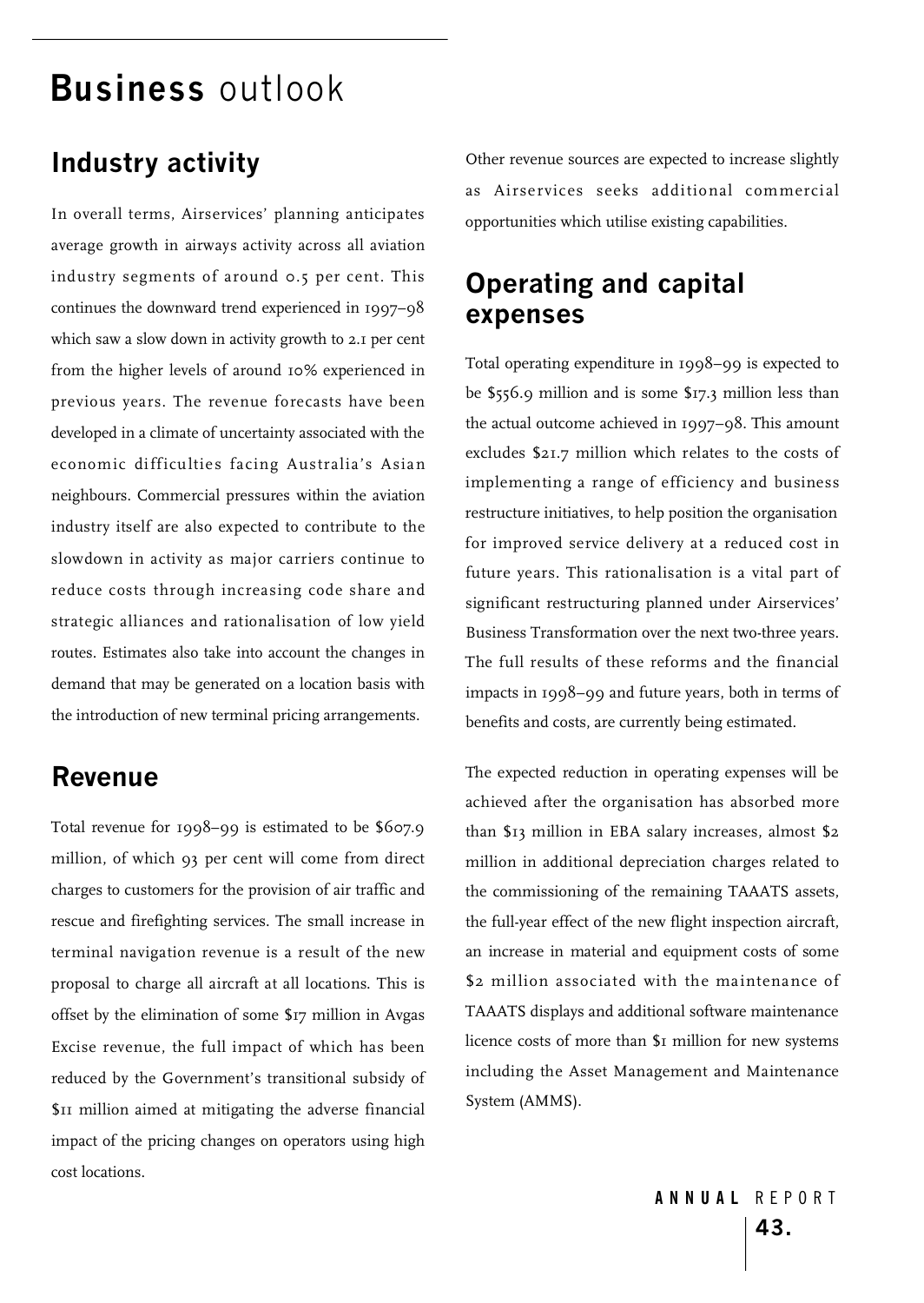The most significant cost savings however, will be achieved through an anticipated net reduction of more than 260 staff during the year yielding gross savings of about \$15 million, when combined with a decrease in project operating expenses flowing from a reduced project expenditure program.

Currently approved projects account for some 64 per cent of the proposed project expenditure program of \$95.1 million for 1998–99. Finalisation of the TAAATS project continues to dominate the program, accounting for nearly 45 per cent of total planned expenditure. New initiatives include a total of \$6 million relating to expenditure on research and development projects primarily associated with the examination of GNSS augmentation options, and evaluation of other future CNS/ATM technologies including communications and automatic dependent surveillance.

## **Pricing**

As part of Airservices' three year pricing reform initiative which began with the location-specific pricing of rescue and firefighting services in 1997–98, terminal navigation services will now also be priced on this basis in 1998–99. Fundamental to this approach is that customers will be charged for the services they use rather than according to the type of fuel used. This removes the previous distinction between Avtur and Avgas aircraft for charging purposes and improves the degree of equity in the system for all users. From 1 July 1998, avgas aircraft will be charged directly for terminal navigation, en route and rescue and firefighting services (where appropriate) and Airservices' component of the Avgas Excise Levy will be removed. This change is consistent with Government policy objectives, aimed at introducing a fairer system for funding general aviation's contribution to aviation, and is in support of calls from within the wider aviation industry for reform of airways pricing.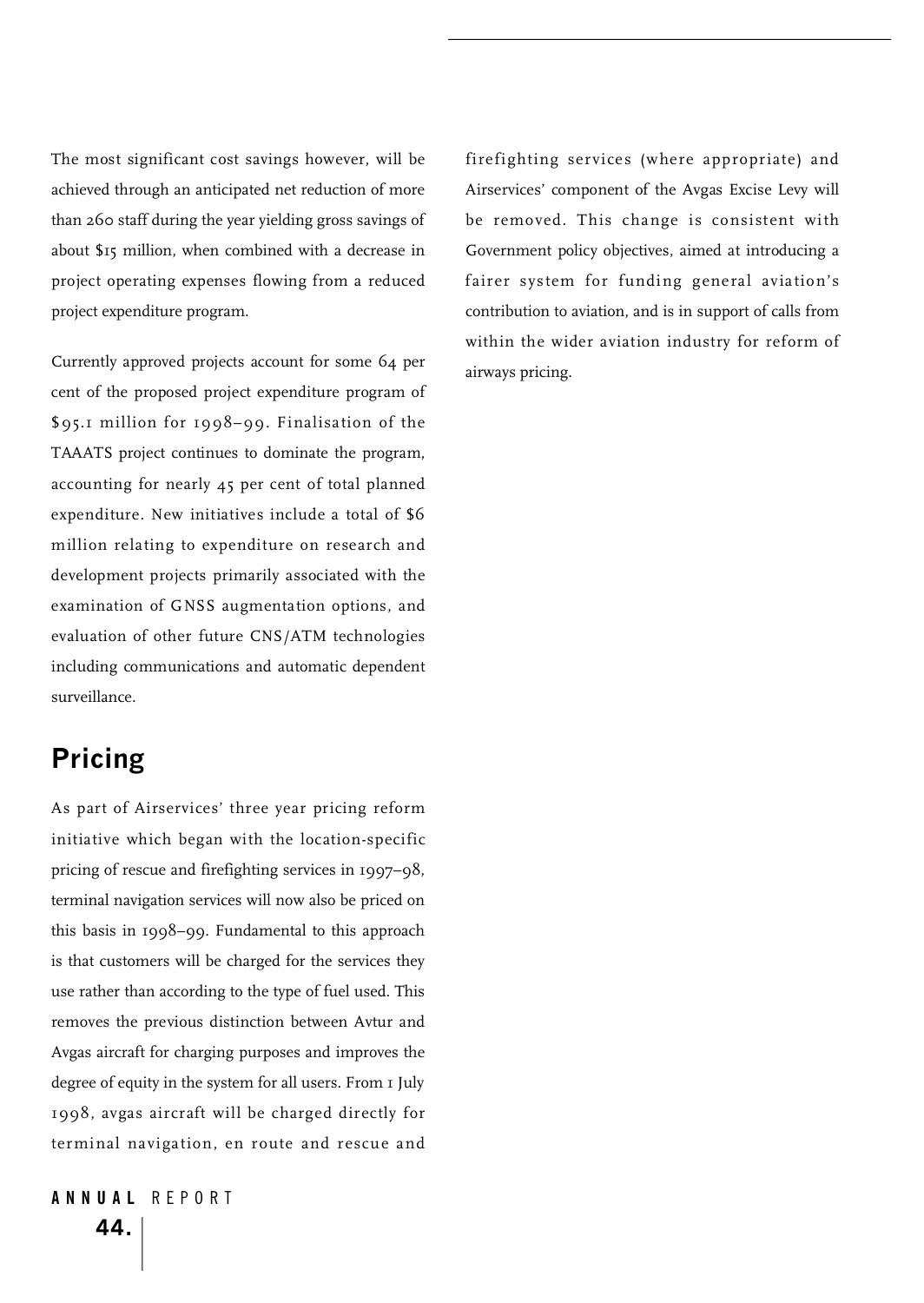# **List** of publications

Airservices produces and publishes a wide range of operational documents and charts for pilot navigation and flight planning, including an amendment service; internal and external publications, and media and public affairs material including the web site; pilot education material to support operational changes and new procedures; and a range of corporate and promotional material. The list below classifies Airservices' publications under activities.

## **Corporate**

*Airservices Annual Report 1996/97*

*Airservices Corporate Plan July 1997–June 2002*

*Airservices Environment Management Policy*

*Airservices Safety Management Policy*

*Airservices Strategic Plan 1997–2012*

*Airservices Equity and Diversity Program July 1994–June 1998 Progress Report 1996/97*

Draft Standards of Services Charter

*Charges for Facilities and Services: Standard Contract Terms 1998–1999*

## **Community**

- *Fair Share: The Sydney Flight Plan* (produced by Airservices, Sydney Airport Community Forum, DoTRD, and Sydney Airport)
- *Sydney Air Traffic Services: Sydney Airport Operational Statistics (*produced monthly)
- Briefing notes on Sydney Airport (published fortnightly)

## **Media and Public Affairs**

### *Internal publications*

Staff newsletter *Airspace* (produced monthly)

- *Year 2000 Project newsletter* (produced by the Year 2000 Project office)
- *SafetyNet* (produced by Safety and Quality Management branch of Air Traffic Services)
- *TAAATS News (*produced by The Australian Advanced Air Traffic System project office)
- Business transformation presentation kit for senior management
- *Corporate Imperatives: Must do, Should do, Nice to do, Priorities for Airservices*

Corporate Sponsorship Policy

*Airservices Strategic Plan 1997–2012 (*brochure)

*An Equity and Diversity Guide for Management and Supervisors Guidelines for Eliminating Workplace Harassment*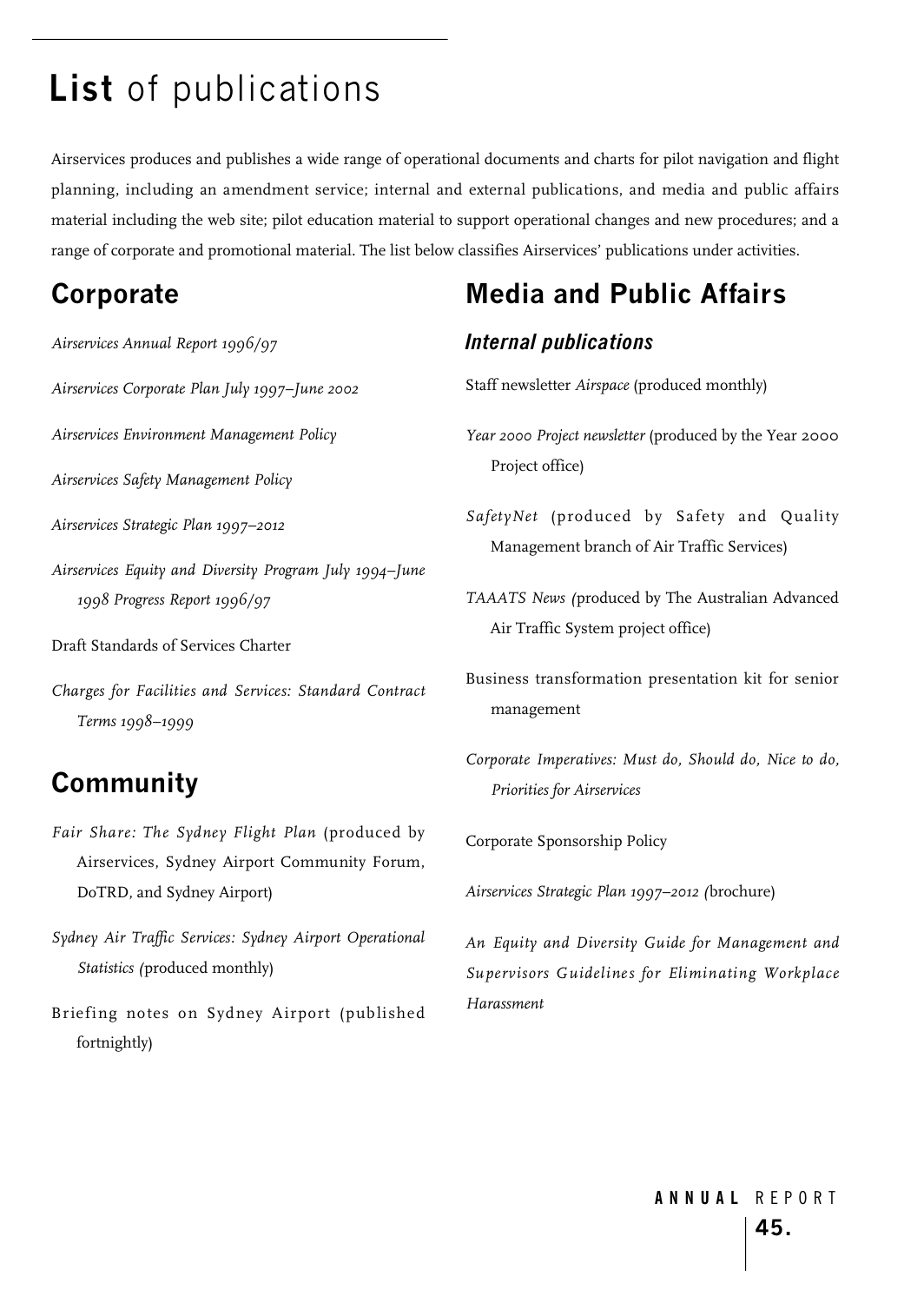## **External publications**

1. Media releases

- 16/7/97 Cairns space-age air traffic control system on view during Airport Open Day
- 17/7/97 Reappointment to Airservices Board (Faulkner)
- 15/8/98 Airservices welcomes final CASA process on Airspace 2000
- 22/8/97 Milestone in Australian Aviation
- 25/8/98 Airspace 2000 concerns addressed
- 30/10/97 Airservices introduces Radar Class E airspace
- 4/11//97 Contract for new fire vehicles signed with Mills-Tui Limited
- 6/11/97 Agreement reached on Perth airspace
- 26/11/97 Temporary delay for Jandakot changes
- 27/11/97 RFFS wins Australian Quality Council Award
- 9/12/97 Kalamunda monitoring data released
- 16/12/97 Union action violates agreement
- 18/12/97 Airservices applauds committee on reaching Coolangatta flight paths outcome
- 16/4/98 Major pricing reform announced for Australian aviation industry

**A N N U A L** R E P O R T **4 6.**

- 12/6/98 Airservices welcomes removal of Avgas tax
- 2. *The Airservices Bulletin* (published two-monthly)
- 3. Airservices web site

## **Industry education**

The Industry Affairs Unit is responsible for the delivery of pilot education material to support new procedures and programs. During the year it produced:

- Australian Domestic Flight Notification Instructor Pack, Pilot Guide and Poster
- *Class E Airspace Pilot Guide Mandatory Transponders*
- *Class E Airspace Pilot Guide Optional Transponders (VFR)*
- *Pilot/ATC Radio Communications* (Pilot Guide)
- *NAIPS National Aeronautical Information Processing System (*brochure)
- *NAIPS Pilot Guide and NAIPS Pilot Access User Manual*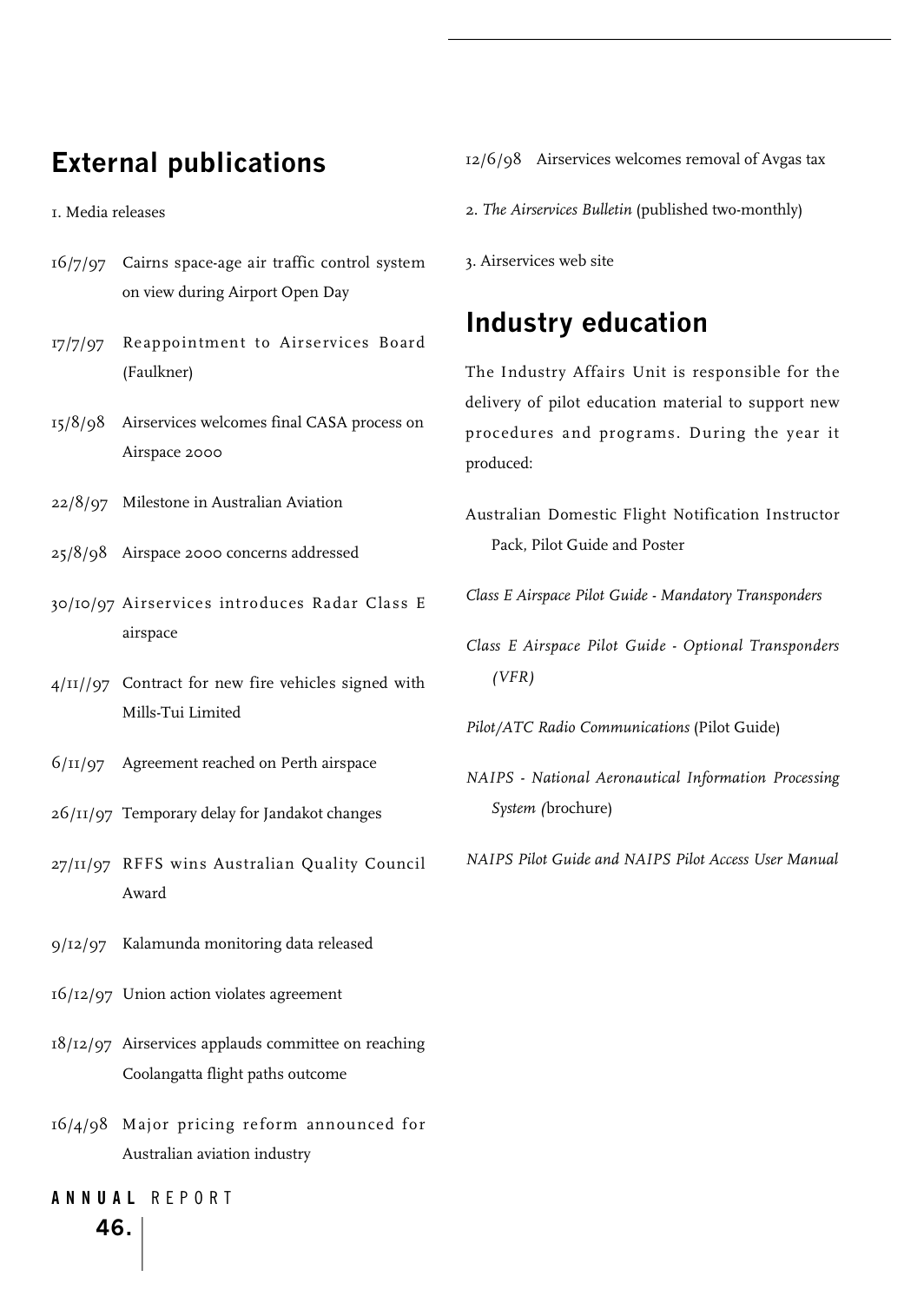## **Aeronautical Information Services (AIS)**

The AIS organises the collection, collation, dissemination and the instructions relating to the conduct of safe and efficient air navigation within the Australian Flight Information Areas. An extensive list of operational documents and charts is produced each year. In 1997-98 these were:

### *Operational Documents*

#### **Aeronautical Information Publication package**

Aeronautical Information Publication (AIP) and amendment service (Amended: Aug, Dec, Feb, July)

Aeronautical Information Publication International Section and amendment service (Amended: Aug, Dec, Feb, July)

Aeronautical Information Circular/Aeronautical Information Publication (AIC/AIP) Supplement and amendment service (Amended: every 28 days)

AIP Departure & Approach Procedures (DAP) East and amendment service (Amended: July, Oct, Dec, Feb, May)

AIP Departure & Approach Procedures (DAP) West and amendment service (Amended: July, Oct, Dec, Feb, May)

AIP En route Supplement Australia (ERSA) and amendment service (Amended: Sept, Feb, July)

AIP Runway Distance Supplement (RDS) and

amendment service (Amended: Sept, Feb, July)

### *AIP charts*

Visual Terminal Charts (VTCs)

Adelaide/Melbourne

Alice Springs/Darwin

Brisbane:Maroochydore/Coolangatta

Cairns/Townsville

Canberra/Albury

Coffs Harbour/Tamworth

Hobart/Launceston

Mackay/Whitsunday

Rockhampton/Oakey/Brisbane

Port Hedland/Perth

Sydney/Newcastle:Williamtown

### *En route charts High and Low*

ERC(L)  $1/2$ ,  $3/4$ ,  $5/6$ ,  $7/8$ 

 $RC(H)$   $1/2$ ,  $3/4$  & 5

Terminal Area Charts (TAC)

TAC 1/2, 3/4

Planning Chart Australia (Amended: Feb, July)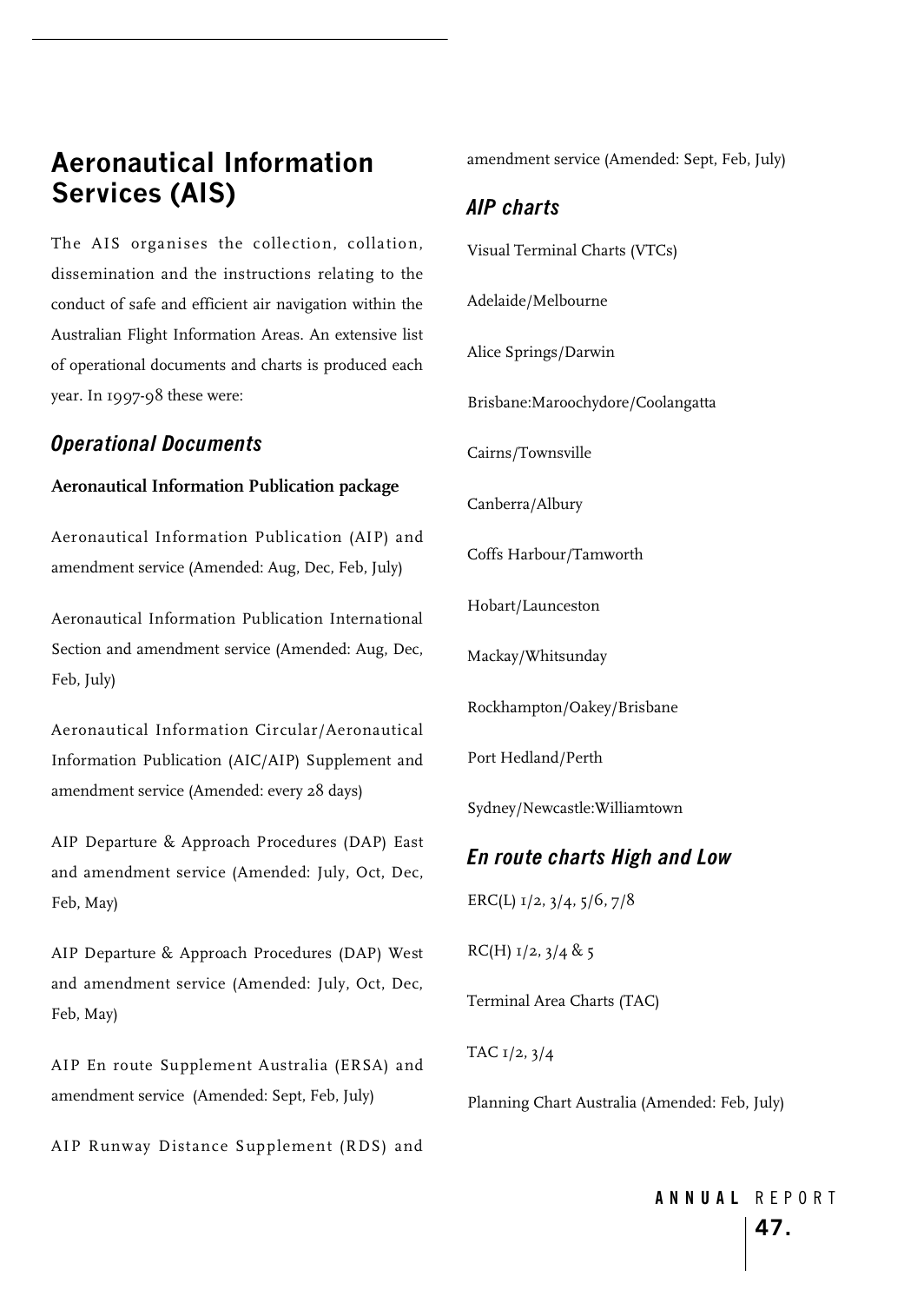### *Other operational documents*

Designated Airspace Handbook (DAH) and amendment service (Amended: July, Feb)

Manual of Air Traffic Services and amendment service (Amended: July, Aug, Dec, Feb)

## *Joint Airservices and Civil Aviation Safety Authority Publications*

*GPS for IFR Navigation in Australia* CD-ROM

*Global Positioning System Non Precision Approache*s Instructor Pack

*Global Positioning System Non Precision Approaches* Video

### *World Aeronautical Charts (WAC)*

A total of 43 charts are produced at a scale of 1:1 000 000 to cover Australia and surrounding islands.

### *Operational charts*

The Operations Charting Section of ATS produced a wide range of high quality aeronautical charts during 1997–98 for Airservices' needs and a range of clients.

Products included support and overhead aeronautical charts developed on a commercial basis for the major airlines, the DoD, international aviation agencies; and charts for internal use by Airservices personnel. More than 1300 individual aeronautical charts were produced to meet Airservices' charting requirements. Commercial charting projects to a value of more than \$300 000 were under way at year end for international clients, such as Papua New Guinea and Laos.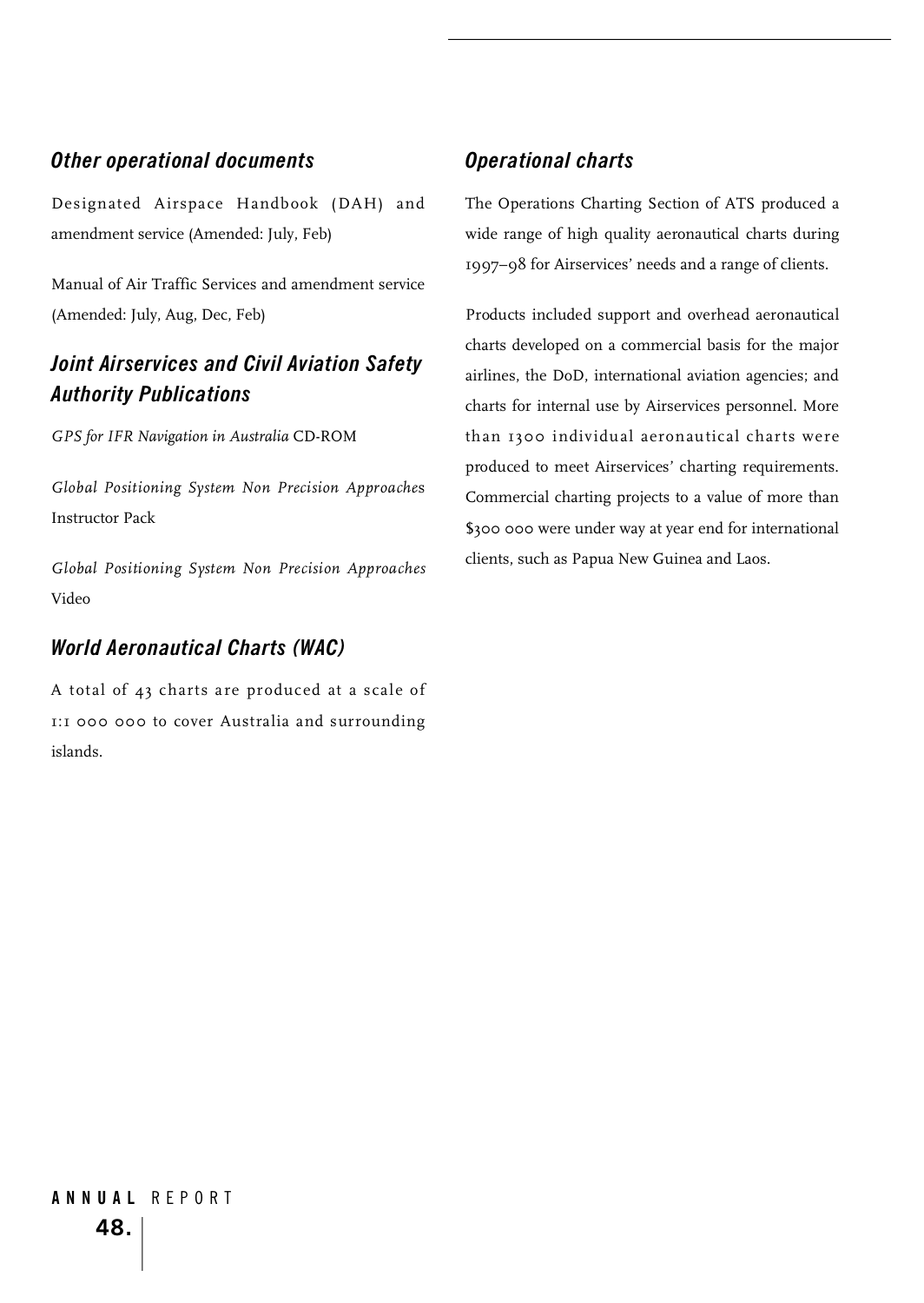# **Compliance** index

This list shows compliance with the *Guidelines for the Content, Preparation and Presentation of Annual Reports by Statutory Authorities, Annual Reports of Departments and Authorities, 11 November 1982*.

The Joint Committee of Public Accounts completed an inquiry into *Annual Reporting Guidelines for Statutory Authorities in May 1991 (Report No. 309)*.

| TITL E                        | PAGE         |
|-------------------------------|--------------|
| Enabling legislation          | I            |
| Responsible minister          | $\mathbf I$  |
| Powers, functions and objects | $\mathbf I$  |
| Directorship and staff        | $\mathbf{I}$ |
| Financial statements          | 85           |
| Activities and reports        | $3 - 40$     |
| List of publications          | 45           |

Operational problems

Any operational problems are addressed within the text of the performance report and in Project Summaries where appropriate.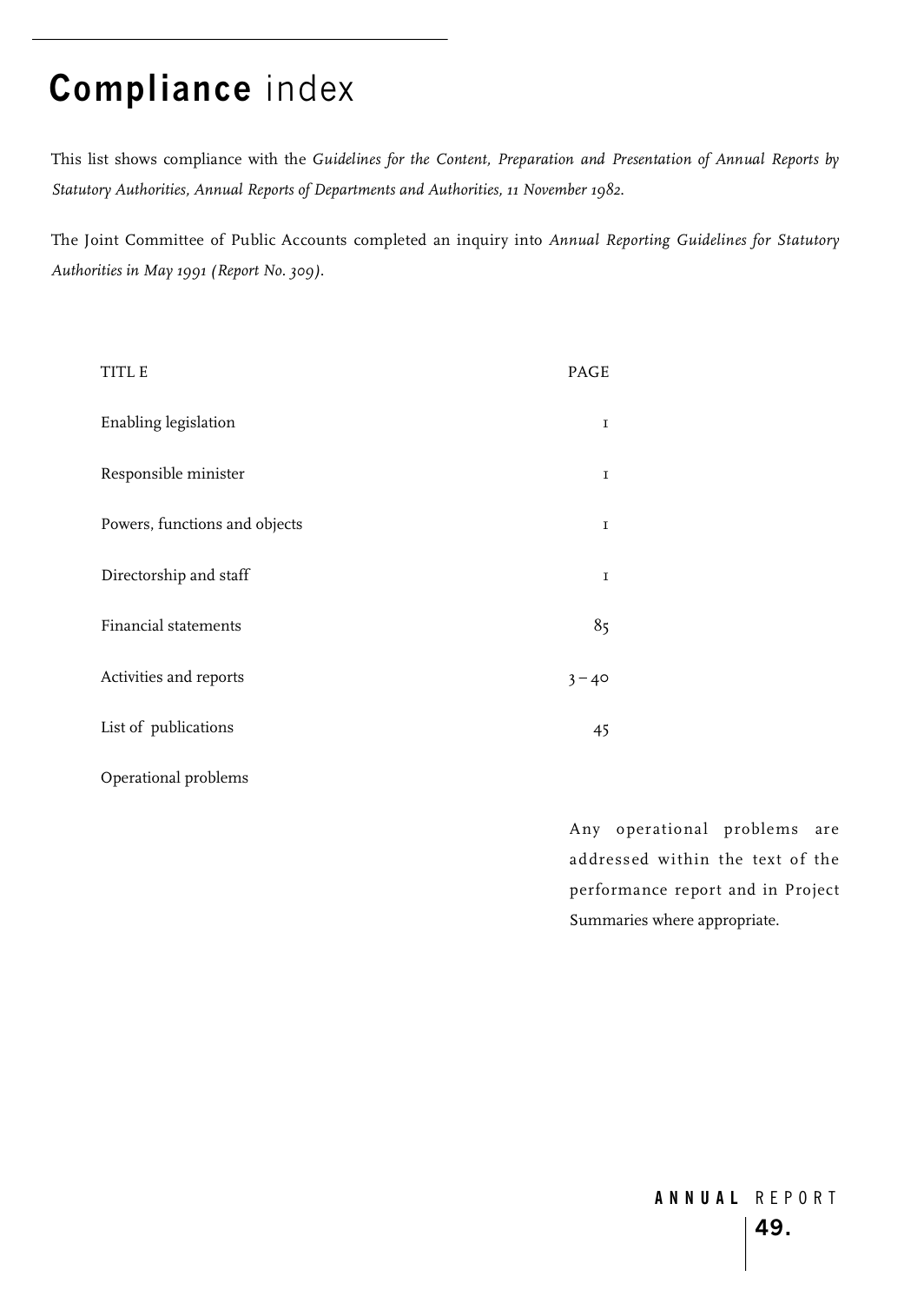## **A N N U A L** R E P O R T

**5 0.**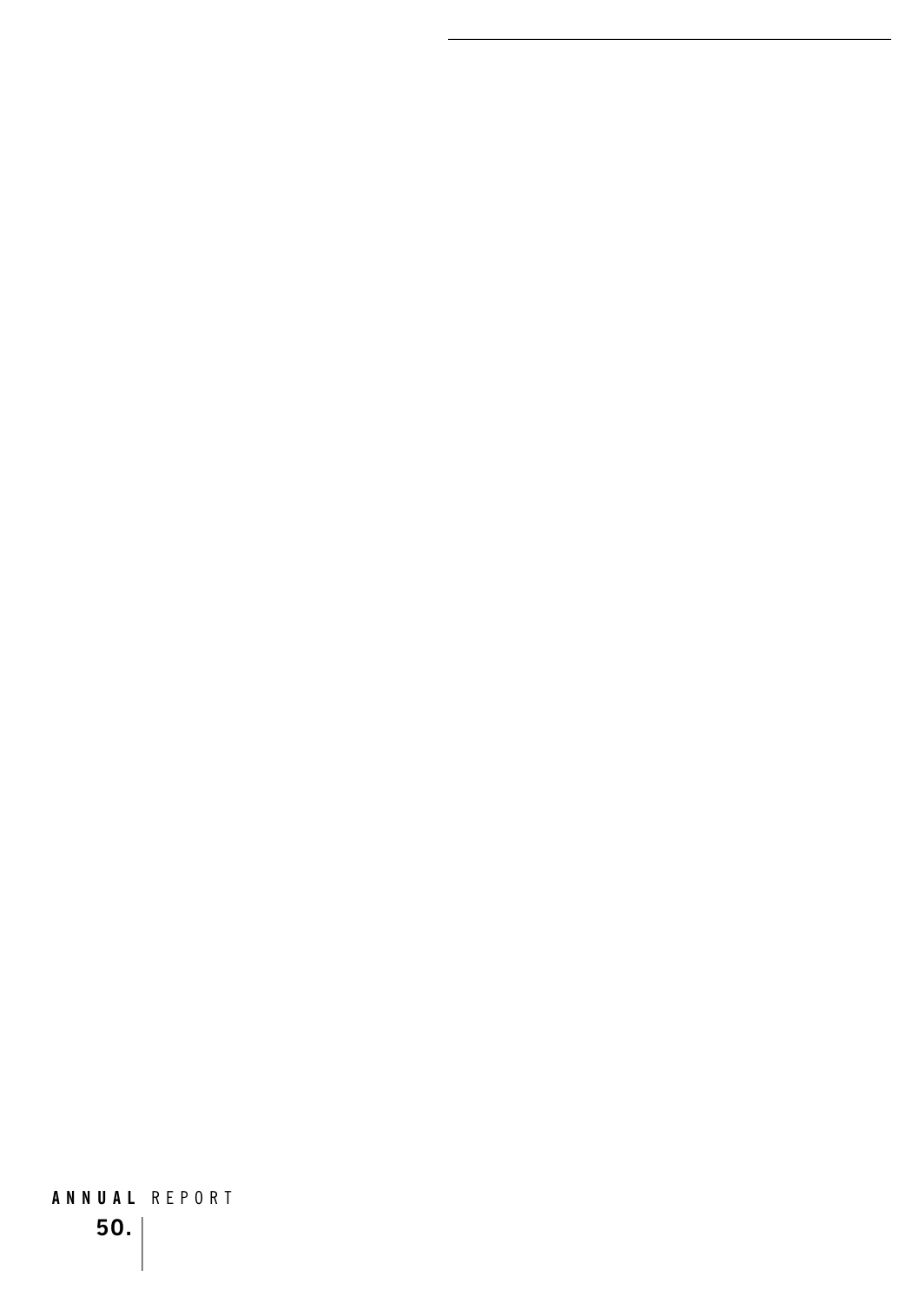# **Appendix one** 1997–98 project summary

## *Existing projects*

### **The Australian Advanced Air Traffic System (TAAATS)**

Approved budget: \$274.31 million Estimated completion: September 1999

Airservices is implementing TAAATS to provide a safe and efficient service to its customers into the 21st century. This project completely modernises Australia's air traffic control system by constructing and equipping two major new Air Traffic Services Centres, located in Brisbane and Melbourne, and refurbishing and re-equipping four Terminal Control Units, in Perth, Adelaide, Sydney and Cairns.

All six TAAATS sites successfully passed a Site Acceptance Test before the end of 1997. Transition to operational service commenced in June 1998 at Brisbane and Cairns. Transition involves running the new and old systems in parallel for an extended period, and moving control of specified sectors of airspace from old to new centres in a series of carefully managed steps. It is expected to take about 12 months to complete the transition for the whole country.

#### **Airways Transition Project Phase 2**

Approved budget: \$11.88 million Estimated completion: July 1999

The ATP2 project is to reconfigure the control of airspace down the Queensland coast as a necessary precursor to TAAATS operational transitioning. This includes the introduction of Class E airspace between Canberra and Ballina.

The control of airspace along the Queensland coast has been reconfigured as a precursor to TAAATS. The option to create a separate low level sector and flight information service was deleted under the Airspace 2000 airspace management proposal. The facility reconfiguration for the Class E airspace trial was completed on 26 February 1998. The Centralised Sartime (CENSAR) database was commissioned 20 January 1998 in Brisbane.

This project is a necessary prerequisite to TAAATS, in line with the corporate objective to provide a safe and commercially competitive air navigation service.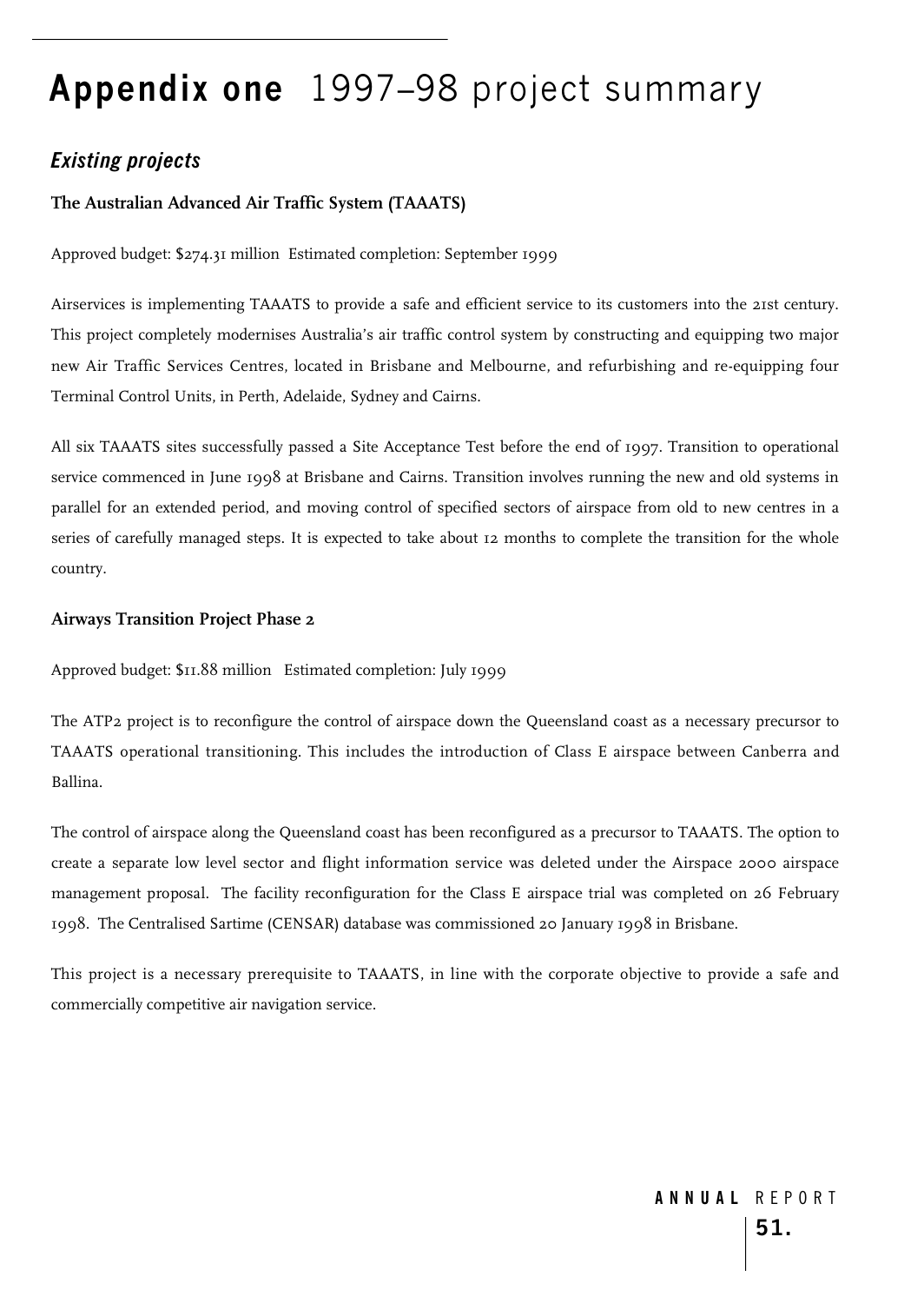#### **Darwin Facilities Relocation Project**

Approved budget: \$5.5 million Estimated completion: December 1998

Airservices is relocating facilities to allow the Royal Australian Air Force (RAAF) to develop an ordnance loading area on the Southern side of the Darwin International Airport. Phase 1 of this project is to relocate Airservices' technical equipment and accommodation facilities from the RAAF base on the southern side of Darwin Airport to the northern civil aviation area. Phase 2 is to relocate and construct new RFFS facilities which will be funded by the DoD. Phase 2 is expected to be completed in December 1998, with follow-up relocation of equipment and workshop facilities.

Airservices' new office and workshop facilities have been completed and are now occupied. UHF links, satellite ground station, fit-out of new equipment room and installation of optical fibre network completed. Relocation of existing facilities from the RAAF base to the new facilities is is to be completed by end December 1998.

#### **Fire Vehicle Replacement Project**

Approved budget: \$10.67 million Estimated completion: December 1999

This project is to procure eleven new fire vehicles for the RFFS to replace 16 obsolescent vehicles. This will satisfy new ICAO requirements and CASA regulatory standards for RFFS levels of protection beyond the year 2000.

An option to procure a further four vehicles to meet possible requirements for the second Sydney airport has been removed from the scope of this project, resulting in a reduction in the approved budget from \$14.6 million to \$10.7 million.

The first vehicle will be delivered in October 1998 and the 11th vehicle in November 1999.

#### **ASIATN Telecommunication Network Validation Platform**

Approved budget: \$2.8 million Estimated completion: July 1998

This project aims to establish an Aeronautical Telecommunication Network (ATN) Validation Platform within Australia to contribute to the validation of the technology which is emerging as a likely key factor in the future ATM environment. The development of experience in these technologies will assist Airservices in planning for the introduction of this new environment. It is a collaborative research and development project with contributions from Airservices, Airsys ATM Pty Ltd (formerly Thomson Radar Australia Corporation) and Telstra Corporation.

**A N N U A L** R E P O R T **5 2.**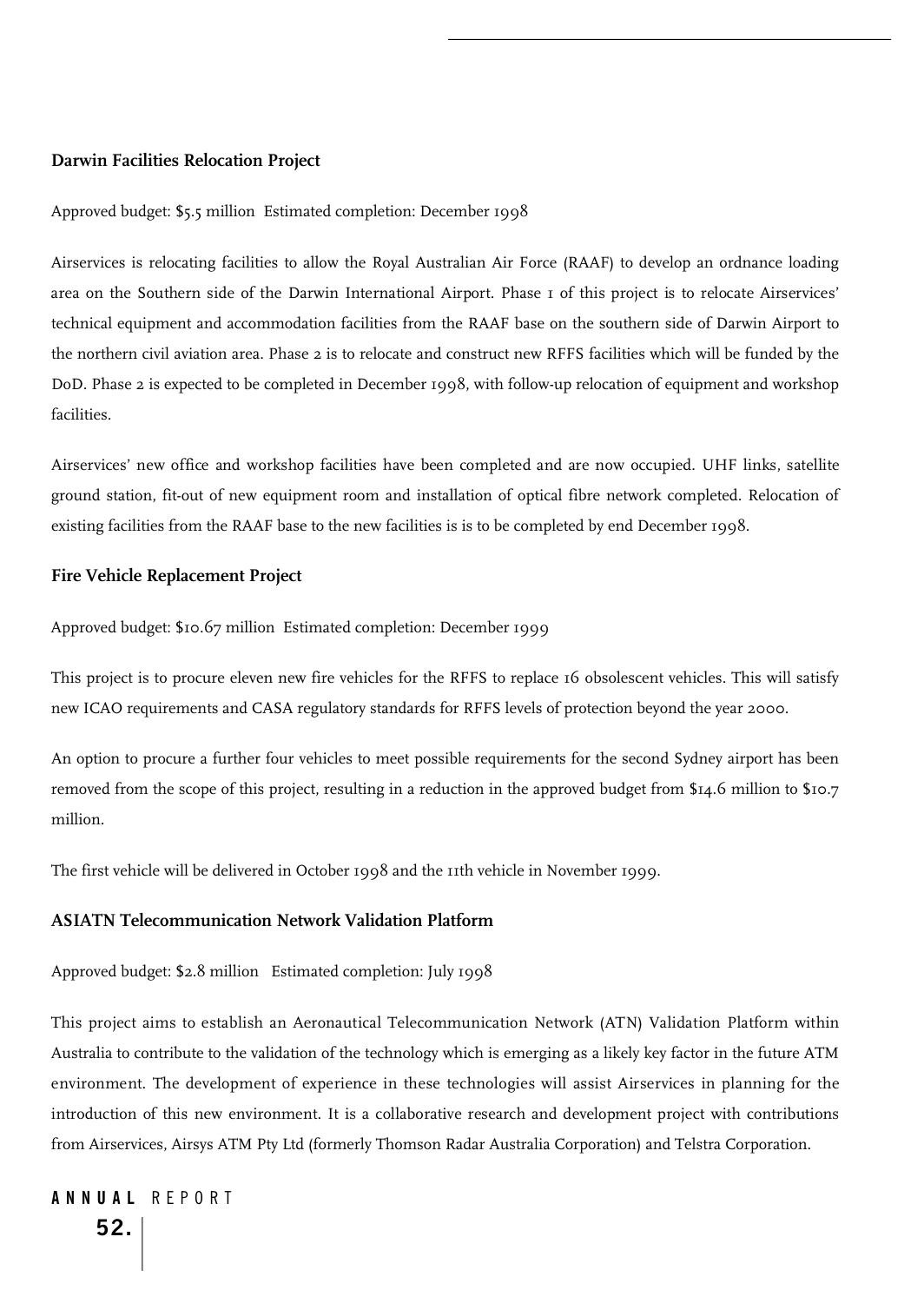The ASIATN Platform will be completed on schedule in July 1998, providing an evaluation tool to be used in the ongoing investigation of future aeronautical telecommunications options (refer to New Project: 'Investigation of Networked CNS/ATM Applications' Project).

#### **1.8 GHz Microwave Link Replacement Project**

Approved budget: \$17.7 million Estimated completion: December 2000

Airservices owns and operates many radio links which connect remote radar and air ground communications facilities to air traffic control centres. In 1993 Airservices and other authorities were directed by a Government regulation to remove all fixed links from the 1.8 GHz band in certain areas. Accordingly, this project will use new microwave links to replace 30 links currently operating in the 1.8 GHz frequency band and two other links nearing the end of their economical life. Eighteen links operating in the vicinity of capital cities have to be replaced by 31 December 1999 and the remaining links by 31 December 2000.

Tenders for the supply of equipment operating in other frequency bands were sought in May 1998.

#### **FMD Desktop Systems Project**

Approved budget: \$4.2 million Estimated completion: 2001-02

This project will ensure appropriate management and visibility over the purchase and operation of PCs and other IT desktop services, by consolidating all capital expenditure on the purchase and operation of personal computers into a single program item.

The \$4.2 million budget included in the *Airservices Australia July 1997 - June 2002 Corporate Plan* related to three years expenditure. The 1997–98 budgeted amount of \$674 000 was spent during the year.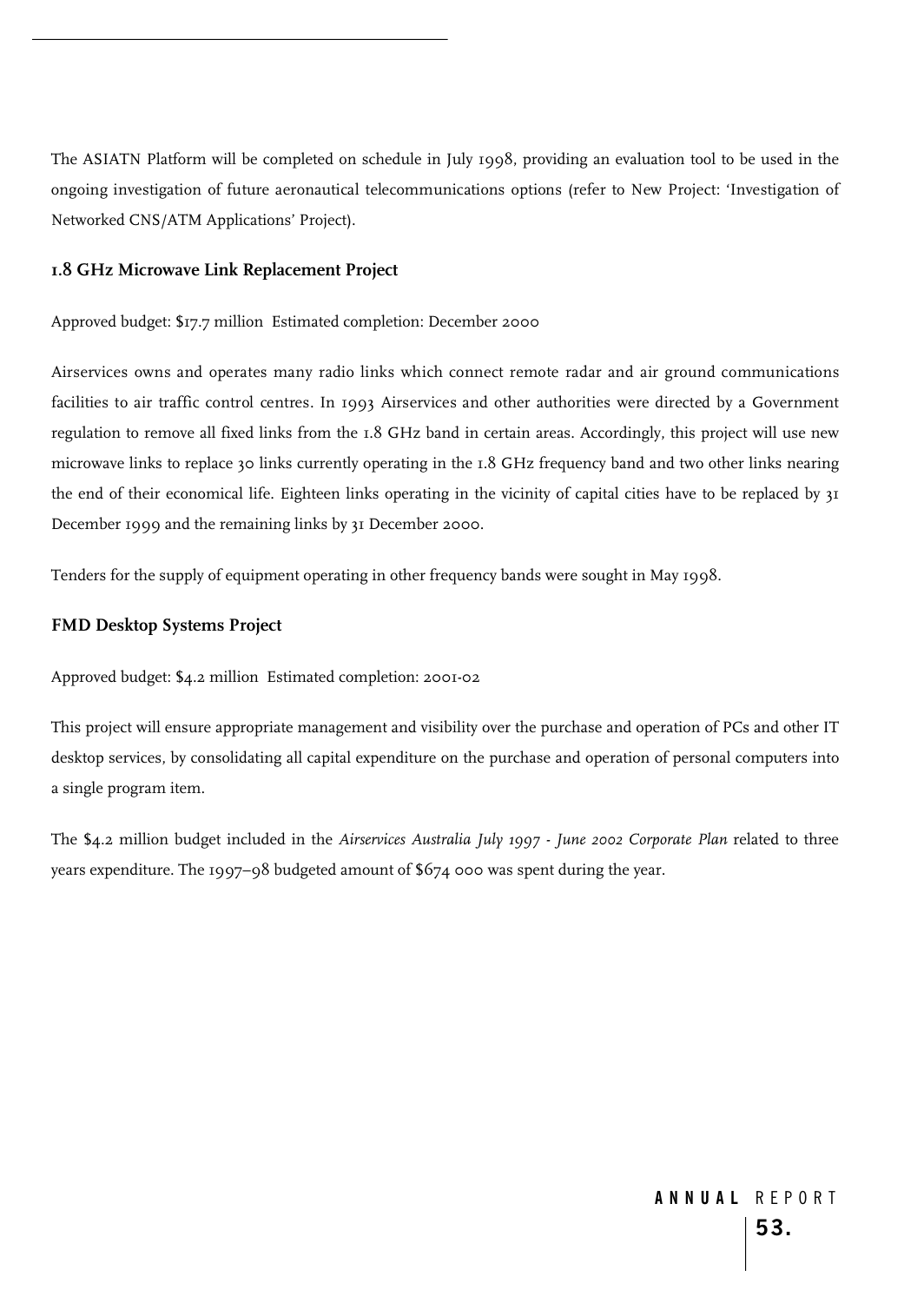#### **FMD Information Systems Development Strategy (ISDS)**

#### Approved budget: \$3.1 million Estimated completion: 2001-02

The ISDS project brought together a number of individual initiatives to enhance Airservices' General Computing Network. It is maintained as the Corporate vehicle to coordinate and consolidate proposals to update Airservices' information systems and information technology. The ISDS is used to ensure that current information systems are relevant to present and emerging business needs of Airservices.

During 1997–98, significant ISDS program items included evaluations of a Geographic Information System for airways information, improved access to the corporate information systems by staff from mobile and remote locations, online documentation and an improved aviation incident reporting system.

The \$3.1 million budget included in the *Airservices Australia July 1997 - June 2002 Corporate Plan* related to three years' expenditure. This is no longer relevant as the funding is adjusted annually to meet project requirements. Expenditure during the 1997–98 financial year was \$617 095 against planned expenditure of \$885 139.

#### **Alan Woods Building Refurbishment**

#### Approved budget: \$5.9 million Estimated completion: July 1998

This project is to upgrade part of Airservices' Head Office, the Alan Woods building in Canberra, to meet current environmental and OH&S requirements and to facilitate the leasing of the space vacated by CASA in July 1997. The resultant income stream and reduced outgoing will minimise Airservices' net building occupancy costs and protect the capital value of the investment. Theis stage of the refurbishment of the Alan Woods building will be complete in July 1998.

AMSA now occupies 4468 square metres of office space in the Alan Woods building. The accommodation has been subleased to AMSA with 30 car parks and 37 square metres of storage space.

## **A N N U A L** R E P O R T

**5 4.**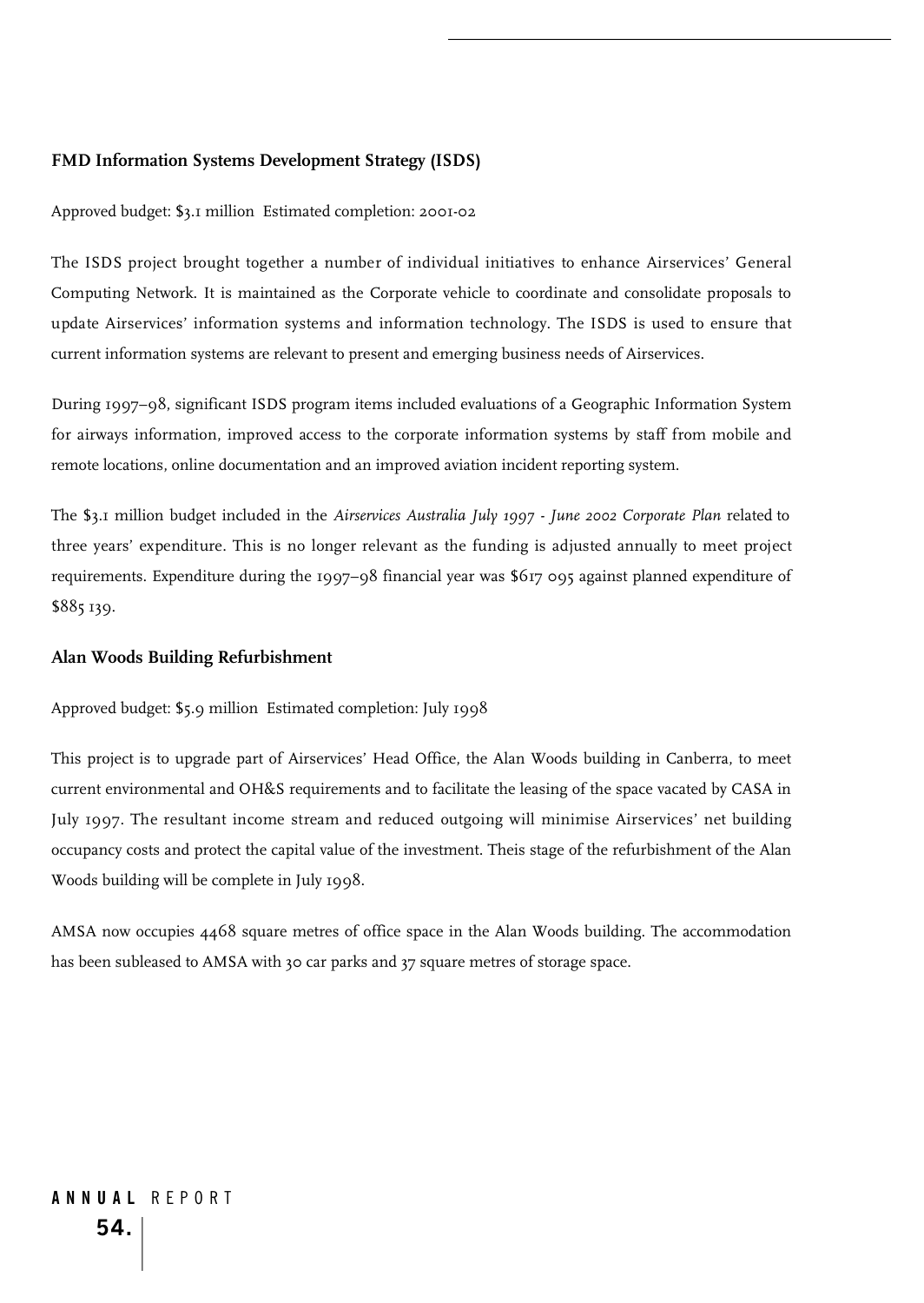#### **Consolidated National Aeronautical Information Processing System (NAIPS) works**

#### Proposed budget: \$1.238 million Estimated completion: 1998-99

The aim of this project was to implement functional improvements to the NAIPS software needed after closure of the primary NAIPS implementation project. While some of the more urgent remedial changes were implemented in 1997–98, it was not possible to proceed with the bulk of the proposed improvements due to the software contractor completing other warranty work associated with the primary NAIPS project.

It is now planned to complete the remainder of the functional software improvements under a new project called the Aeronautical Information Service Data System (AISDS). In addition to making the system Year 2000 compliant, the project will include a software development testbed and other software enhancements which will ensure the minimum possible disruption to the service in the event of a computer system failure.

### **Consolidated High Frequency (HF) works**

Proposed Budget: \$3.248 million Estimated completion: 1999-2000

The aim of this project is to improve the operational performance of the Australia-wide HF radio network by replacing equipment that is obsolete and uneconomic to maintain, rationalisation of existing sites and establishment of some new HF receiver sites in locations with low background noise.

Some urgent remedial works were undertaken in 1997–98 to improve areas of known poor HF radio coverage and to replace badly deteriorated equipment. Any similar minor remedial works will be undertaken in 1998–99 to ensure safety of aircraft operations. In the interim, it is planned to defer the start of this project to 1999–2000 to enable a more detailed examination of industry's future HF communication requirements to be undertaken and to assess the cost benefit to industry of any future HF proposals.

#### **Asset Management and Maintenance System (AMMS)**

Approved budget: \$4.8 million Estimated completion: August 1998 (Stage 1) December 1998 (Stage 2)

The project will allow more effective management and maintenance of the Airservices asset base by providing more accurate and timely information on their technical, operational and financial performance. The project will provide a centralised database for the NAS equipment with a direct graphical user interface. Maintenance and fault management, component management, management reporting, time management and financial management will also be included. Expenditure on the project to date is \$3.358 million.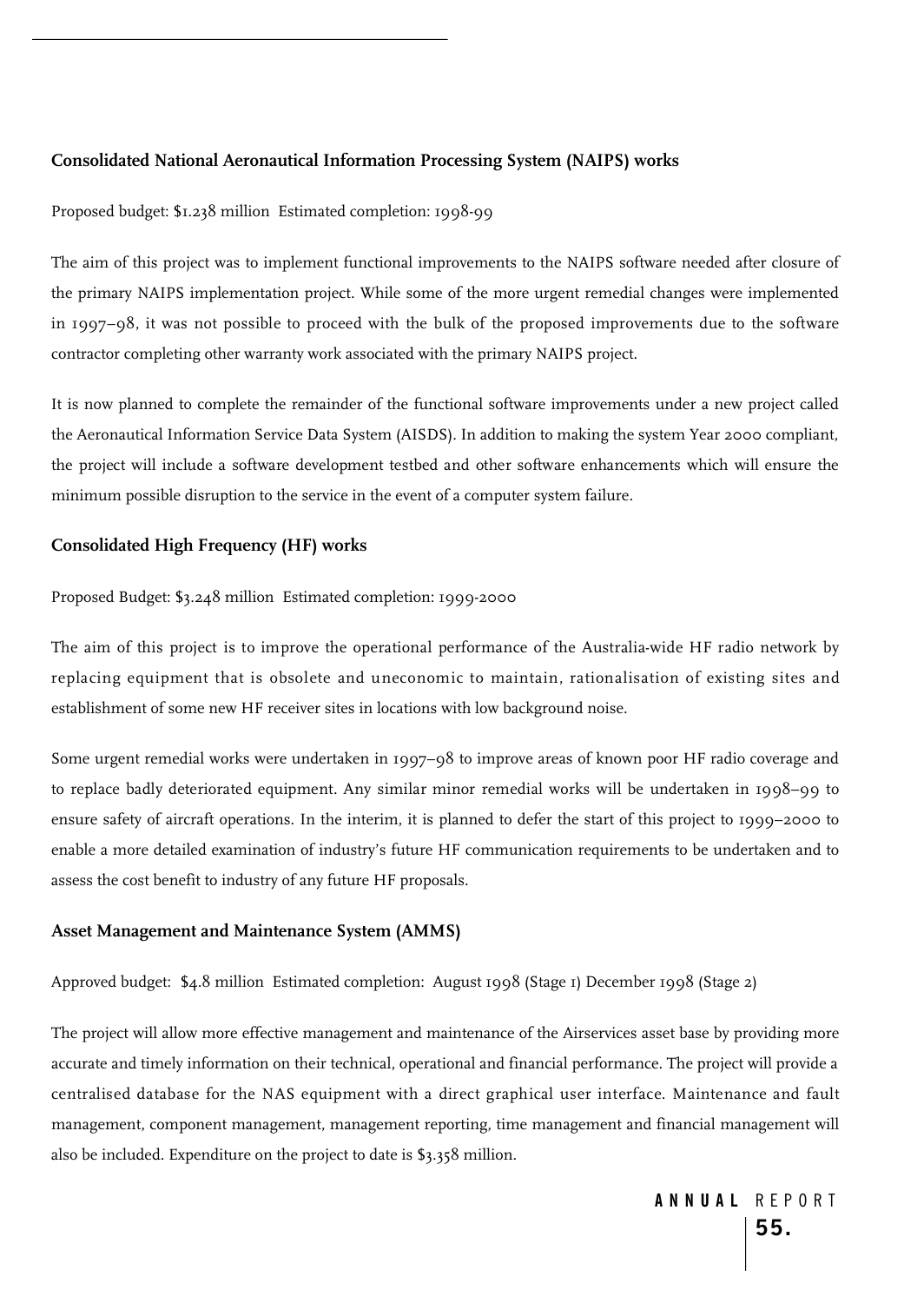Significant activities remaining include finalising data purification and input to AMMS, rollout of desktop and communications equipment to support the system, and the training of users. Stage 2 will provide additional data to the system, with the effect of reducing dependence upon legacy systems.

#### **Replace Doppler Very High Frequency Omnidirectional Range (DVOR) Beacon at Sydney Airport**

Approved budget: \$1.06 million Estimated completion: December 1998

This project involves the replacement and resiting of the existing DVOR at Sydney Airport. The DVOR is badly corroded, due to the marine environment at Sydney Airport and is also located on a site earmarked for further taxiway development by the airport owners. The change of site facilitates the owners' and ATS developments which will create greater options for traffic management as required under the LTOP.

This project was a medium priority project in the 1996–97 financial year. The project could not be progressed due to siting difficulties and has required considerable redefinition. It is now a major project. Interim seed funding of \$50 000 was approved in 1997–98 with carry-forward expenditure of \$1.02 million into 1998–99.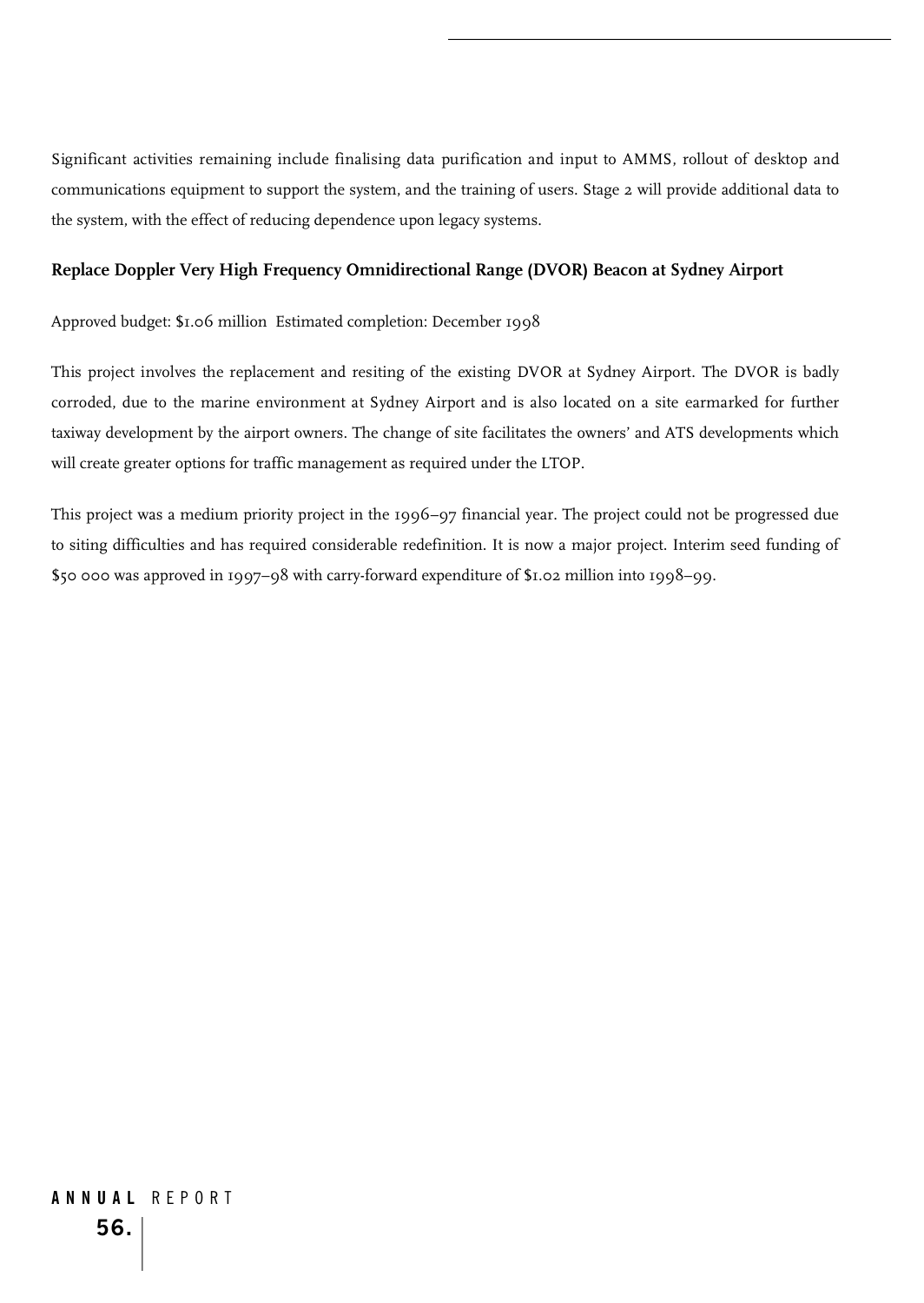### *Completed projects*

#### **Mini HT Replacement**

Approved budget: \$1.650 million Cost at completion: \$1.119 million Completed: August 1997

This project replaced twenty-four 2000 volt mini high tension power systems at 18 sites in Western Australia, South Australia, Northern Territory and Queensland with new low tension power systems and the upgrade of five standard 11 000 volt high tension power systems at two sites in South Australia. The project was completed with total cost savings of \$0.531 million.

#### **Melbourne Satellite Diversity**

Approved budget:\$1.46 million Cost at completion:\$1.56 million Completed:June 1998

This project involved establishing a new site at Mt. Cottrell, south-west of Melbourne Airport, to provide geographic diversity for the Melbourne satellite system. The A side of the current Melbourne satellite ground station has been relocated to this site and the site has been leased and rezoned for use by Airservices. The project was commissioned in June 1998.

#### **GNSS Augmentation System Test Bed (ASTB)**

Approved budget:\$1.5 million Cost at completion: \$1.502 million Completed on: 30 June 1998

This project implemented a research and development ASTB to evaluate the continuity of service, accuracy, integrity and availability of satellite navigation signals. The wide-area augmentation system component of the ASTB installed remote GPS monitoring stations at Darwin, Alice Springs, Ceduna, Hobart, Canberra and Brisbane. A master control station at Canberra generated wide area correction messages to eliminate errors caused by selective availability, ionospheric and tropospheric delays to the GPS satellite signals. The master control station also transmitted the corrections to a test aircraft via Very High Frequency (VHF). Test flying was conducted from March to June 1998. The results provided accuracies of less than six metres. The Local Area Augmentation System (LAAS) component of the project comprised equipment which provided precision landing information to Special Category One at Melbourne Airport. The accuracy of the system was less than one metre in three dimensions. Test flying was completed in November 1997. The test bed has proven that the evaluated technologies can provide improved capabilities when using the US Government's Navigation Satellite Timing and Ranging (NAVSTAR) GPS for en route navigation and precision approaches to airports.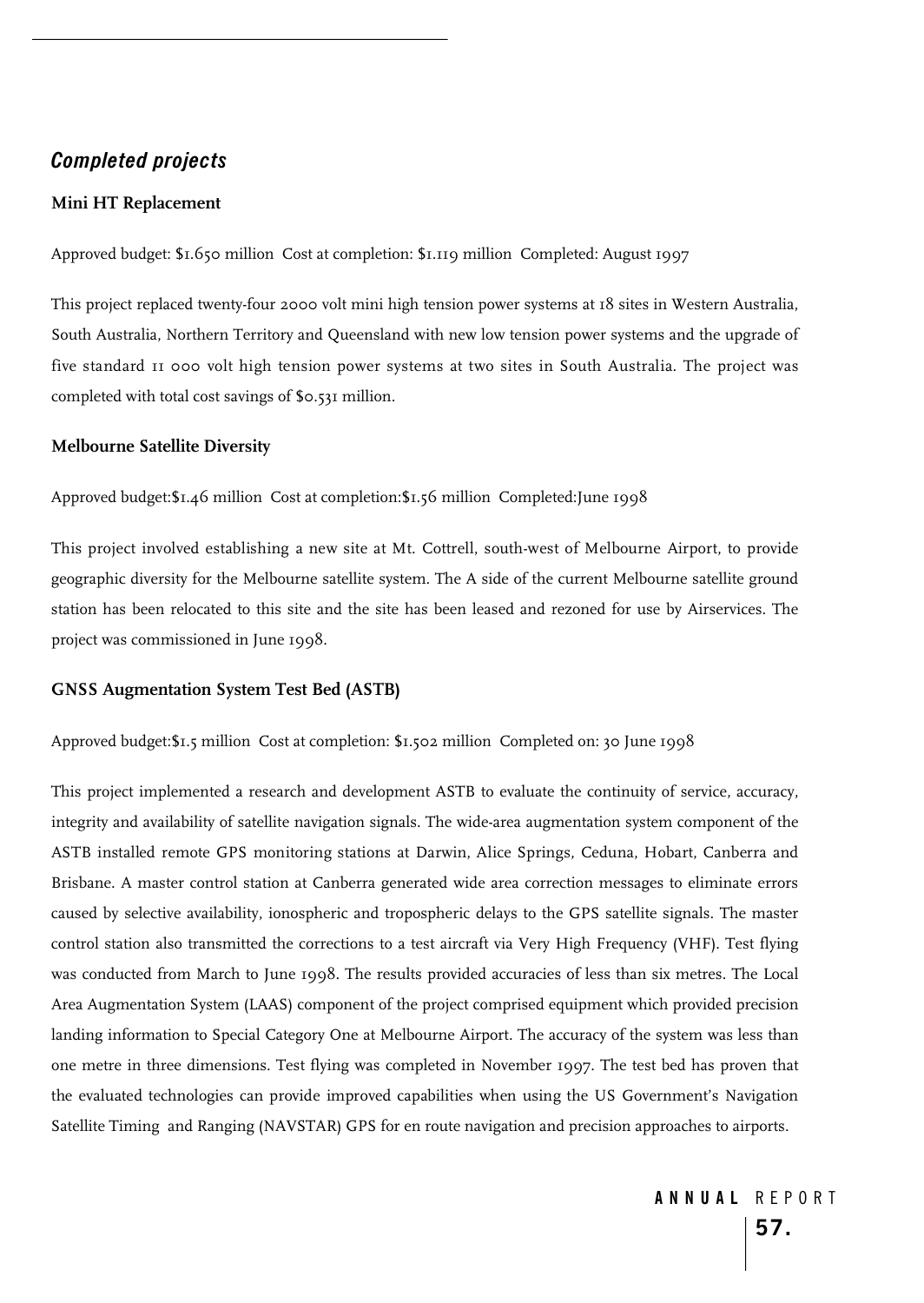#### **National Aeronautical Information Processing System (NAIPS)**

Approved budget: \$28.2 million Cost at completion: \$28.4 million Completed on: 30 December 1997

NAIPS is a modern computerised system which automates the Notice to Airmen (NOTAM) system, preflight briefing and flight notification lodgement.

The Briefing Office and Pilot PC Access functions were commissioned in July and September 1997 respectively, which allowed Airservices to provide the aviation industry with better pre-flight briefing and flight notification services.

The NAIPS functionality was also one of the prerequisites to enable TAAATS to be introduced.

#### **Genset Replacement**

Approved budget: \$2.620 million Cost at completion: \$1.971 million Completed:December 1997

This project replaced 16 existing diesel generator sets with modern, smaller capacity units in New South Wales, South Australia, Northern Territory and Western Australia. The work at 11 sites was completed over three years up to June 1998. The remaining five sites were canceled and withdrawn from the scope of the project in May 1998, primarily as a result of new technology which will permit the equipment at these sites to be provided with lower cost battery backup power rather than a diesel generator. The approved budget was reduced accordingly from \$2.62 million to \$1.973 million.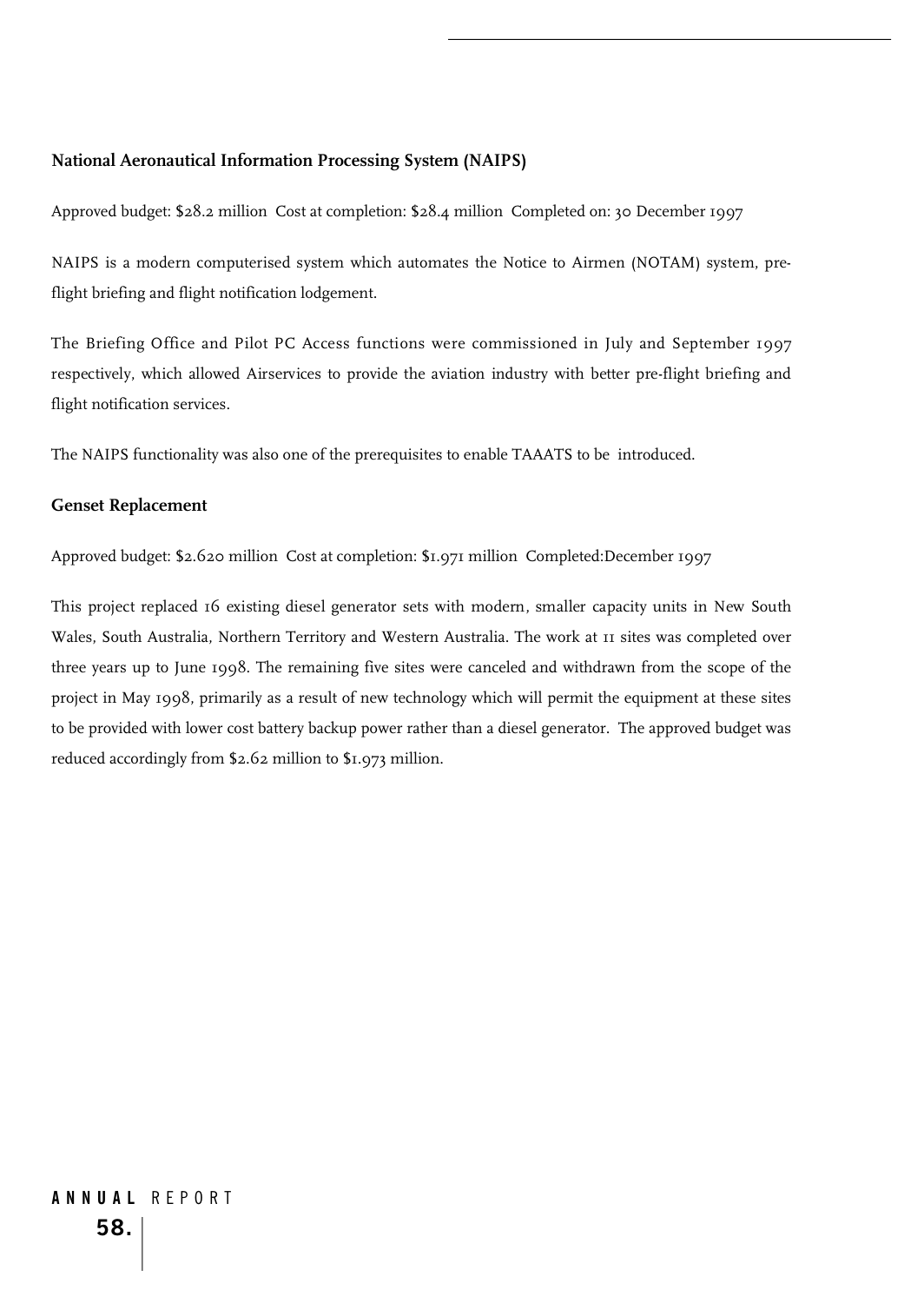#### **Airways Transition Project Phase 1 (ATP 1)**

Approved budget: \$28 million Cost at completion: \$22.04 million Completed on: 30 June 1998

This project consolidated 19 air traffic control sectors to Melbourne and Brisbane in preparation for, and to minimise the risk associated with, the transition to TAAATS.

Two flight service workstations from each of Sydney and Adelaide were relocated to Melbourne and the remainder, together with those in Perth, were relocated within their respective ATS Centres to provide building space for TAAATS Terminal Control Units.

Commissioning of the international coordination circuit between Brisbane and Port Moresby in April 1998 represented the final phase of this project.

This project was a necessary prerequisite to TAAATS in accordance with the corporate objective to provide a safe and commercially competitive air navigation service.

#### **Flight Inspection Project**

Approved budget: \$31 million Cost at completion: \$29.916 million Completed on: 31 March 1998

This project replaced Airservices existing flight inspection aircraft and its flight inspection equipment, and put the flight inspection services out to public tender.

An Astra 1125 SP and a Beechcraft Super King Air 350 were purchased and fitted with Aerodata semiautomatic flight inspection equipment.

In December 1996 Brisbane-based Pearl Aviation Australia Pty Ltd was selected as the successful tenderer for flight inspection services. Pearl Aviation operate, maintain and support the replacement flight inspection aircraft and equipment.

A base for the Flight Inspection Service was established at Brisbane Airport and the Astra aircraft, delivered to Airservices in August 1997, was put into operational service in October 1997. With the successful commissioning of the second aircraft in February 1998, the full flight inspection workload was transferred to Pearl Aviation. Sale of the two F28 aircraft and associated spares was completed by the end of March 1998.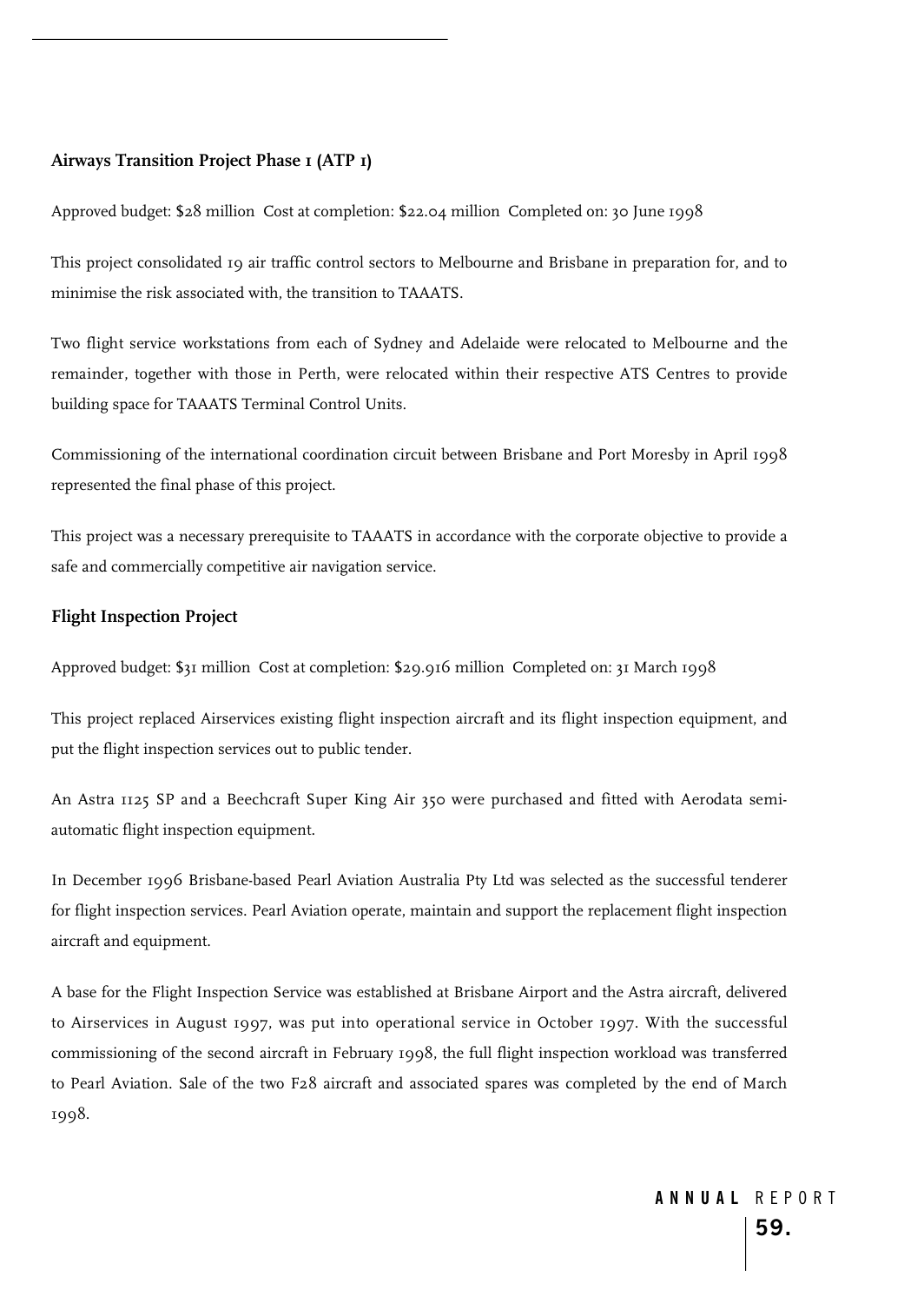#### **Instrument Landing System (ILS) replacment**

Approved budget: \$3.4 million Cost at completion: \$3.465 million Completed on: 21 November 1997

This project replaced the instrument landing systems (ILS) on Cairns runway 15, Canberra runway 35 and Alice Springs runway 12. Cairns ILS was commissioned in October 1995 and Alice Springs ILS was commissioned in October 1996. The Canberra glide path was commissioned in April 1997 and the localiser in November 1997.

### **Metropolitan Microwave Links Replacement**

Approved budget: \$5.9 million Cost at completion: \$6.1 million Completed on: 30 April 1998

This project replaced microwave link equipment around Melbourne, Sydney and Brisbane, and installed new links from Melbourne Airport and Mt Macedon to the new satellite ground station at Mt Cottrell. All links were commissioned by April 1998.

#### **Sydney Second Airport Development (SSAD)**

Estimated budget: \$40.0 million Cost at completion: \$219 000 (Definition Phase) Completed on: May 1998

This project was to implement the works required for Airservices facilities to support international operations at the second Sydney airport once a decision has been taken on the site.

The definition phase for this project was completed in June 1998 at a cost of \$219 000. The Environmental Impact Statement (EIS) assessing three options at Badgerys Creek is still in progress, with a decision on the preferred option expected in 1999.

Airservices is continuing to provide the DoTRD with advice on the possible air traffic management issues associated with the proposed second Sydney airport as part of the EIS.

The project is now on hold until the Federal Government decides on the site for the new airport.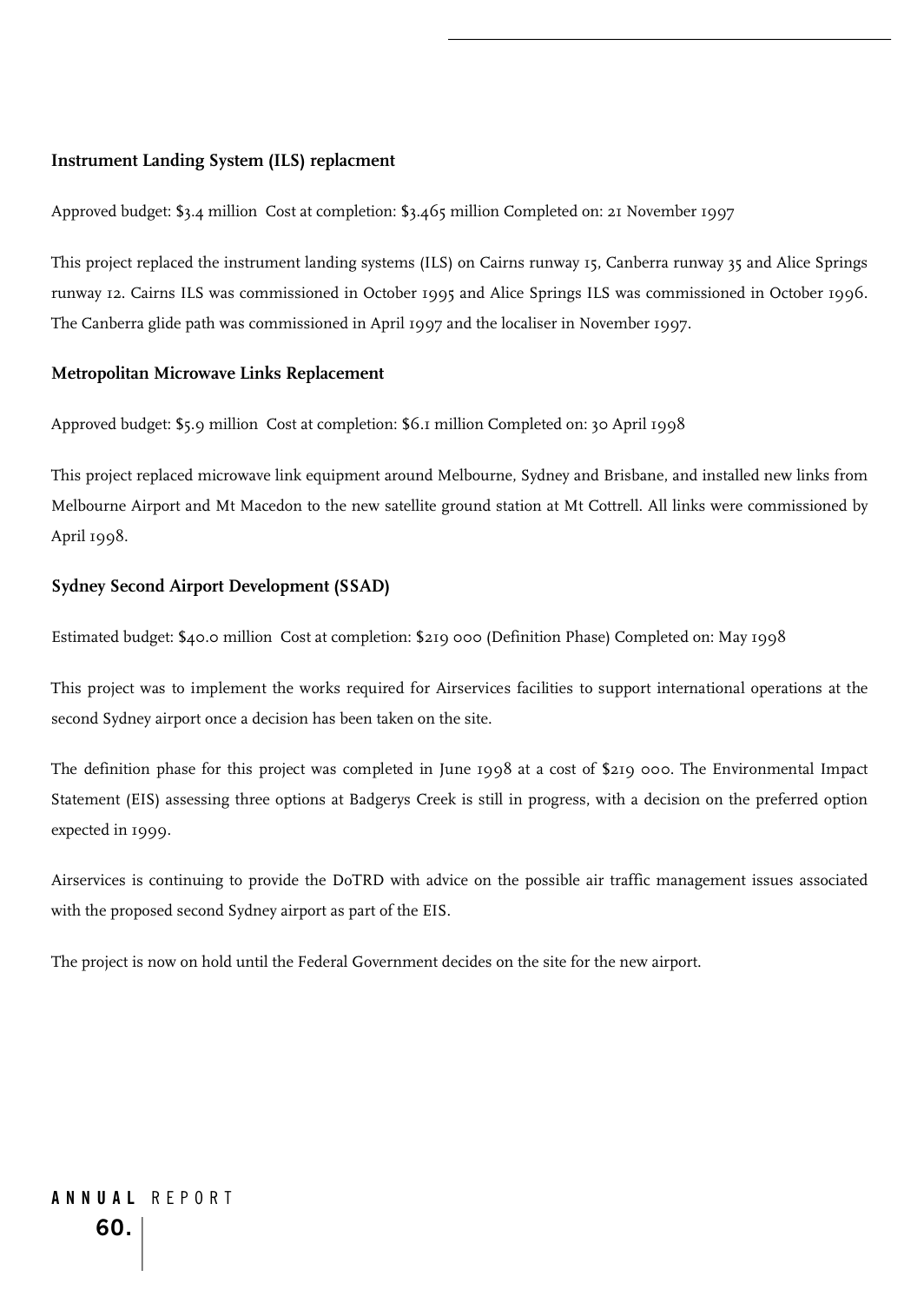#### **Weather Radar Distribution and Display System**

Approved budget: \$1.1 million Cost at completion: \$858 000 Completed on: 31 July 1997

Equipment was installed in the TAAATS Centres in Brisbane and Melbourne and Terminal Control Units in Cairns, Sydney, Adelaide and Perth. Using data from the Bureau of Meteorology's weather radars located throughout Australia, the system distributes and displays the location of rain and dense or turbulent cloud to air traffic controllers. The system is ready for use by TAAATS sites as they are commissioned.

#### **East Coast Traffic Management system**

Estimated cost: \$6 million Cost at rescoping: \$253 000 Completed on: May 1998

During 1997–98 this project became known as Flow Management System. Expressions of interest had been sought from industry and analysis of their proposals led to the conclusion that it would be difficult to implement a flow control system without the facilities such as Flight Data Processing provided by TAAATS, and certainly difficult to implement before TAAATS. Under this project the definition phase was conducted at a cost of \$253 000 and completed in May 1998. It is proposed that this task will be undertaken as a scope variation within the TAAATS project, at an estimated cost of \$5 million and estimated completion date of 1999–2000.

#### **ATS Simulation Requirements**

Estimated cost: \$2.5 million Original completion target date: 1997–98

This project was not progressed pending consideration of a business case for the future of Airservices' training requirements, which will include analysis of appropriate simulation requirements.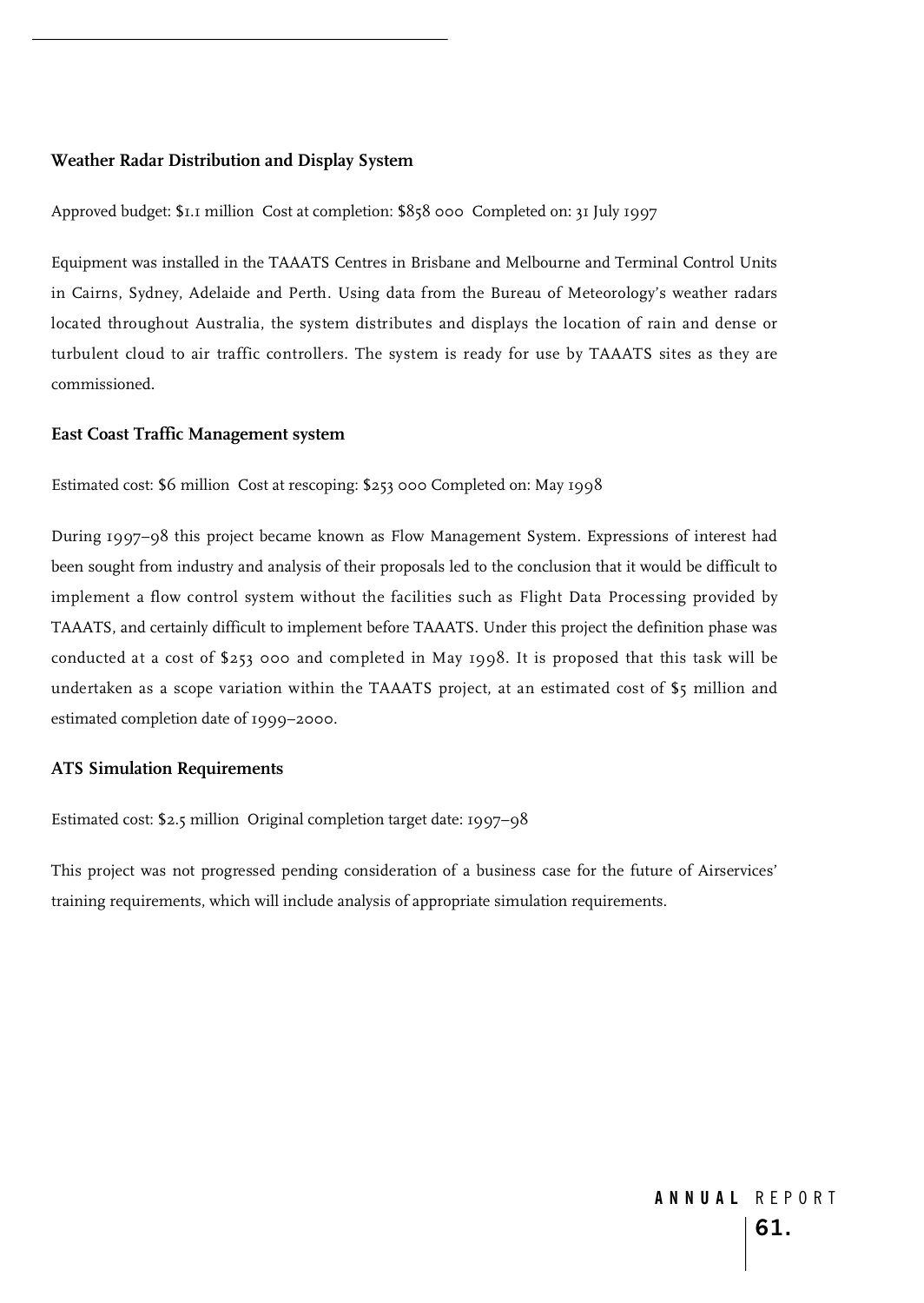### *New projects for 1998/99*

#### **Navigation Services Definition - Transition to the GNSS Project**

Approved budget : \$1.77 million Estimated completion : June 1999

This project will conduct the evaluation necessary to define the future civil aviation navigation services to be provided in Australia during the next 15-20 years as well as assess their business potential. On completion of the project, Airservices will have developed a future navigation services definition to customer and regulatory requirements. The resulting Navigation Services Definition: Transition to the GNSS Plan will incorporate both a safety case and an assessment of the business potential of the services.

#### **Aeronautical Reference Data Distribution and Display System (ARDDDS)**

Approved budget: \$571,000 Estimated completion: October 1998

This project will provide aeronautical reference data distribution and display facilities to meet operational requirements in the TAAATS ATS Centres and Terminal Control Units. The project will provide for an efficient and quick display of static reference data which will assist air traffic controllers in decision making when performing their tasks. The system will be integrated with the existing Weather Radar data system currently installed in the TAAATS consoles.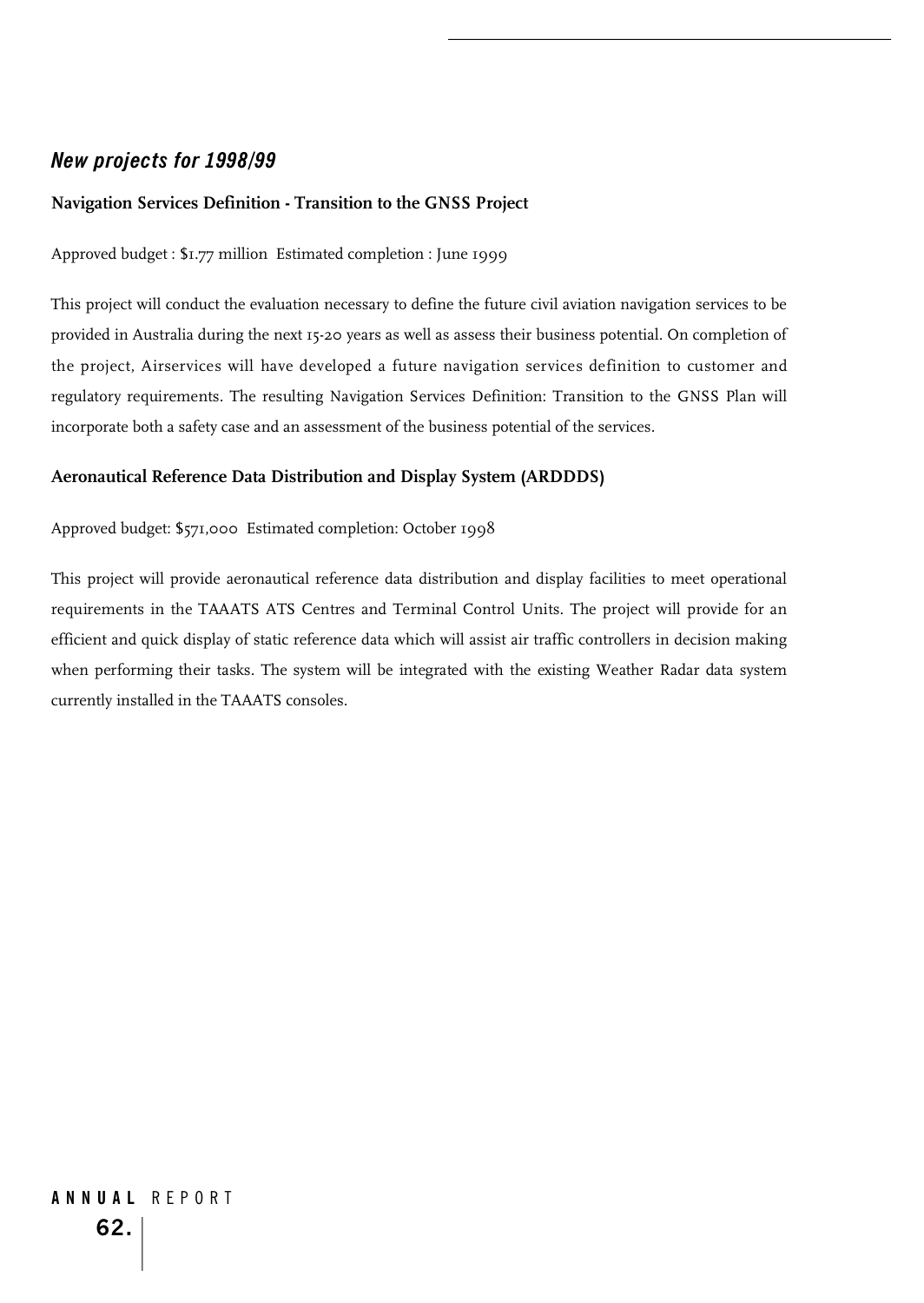#### **Flight Path Monitoring System (FPMS) upgrade project**

Approved budget: \$2.1 million Estimated completion: June 1999

This project will deliver a major hardware and software upgrade of the current network of Noise and Flight Path Monitoring Systems which are installed at seven major airports. These are: Cairns, Brisbane, Coolangatta, Sydney, Melbourne, Adelaide and Perth. The upgrade will ensure that Airservices can continue to meet its environmental obligations relating to aircraft noise.

The contract for the upgrade was awarded on 15 May 1998 with the first site (Cairns) to be completed by early September 1998.

#### **Investigation of networked CNS/ATM applications**

Approved budget: \$4.67 million Estimated completion: June 2000

The objective of this project is to continue trials and acquire reliable information about potential markets in order to determine the business potential for deploying CNS/ATM applications and associated data communication network services. This is to be achieved through the continued operation and extension of the ASIATN Aeronautical Telecommunications Network validation platform and the development of a detailed business case based on technology and applications validated using the ASIATN validation platform.

#### **Precision Radar Monitor (PRM) Commissioning project**

Approved budget: \$1.13 million Estimated completion: January 1999

This project will complete the residual activities to take the PRM facility at Sydney Airport from a state of engineering readiness to commissioning. These activities will include software modifications, flight testing, development of the safety case document, maintenance support arrangements, development of ATC procedures, development of pilot procedures, assessment of environmental impacts, ATC training and an education program for the aviation industry, including pilot training.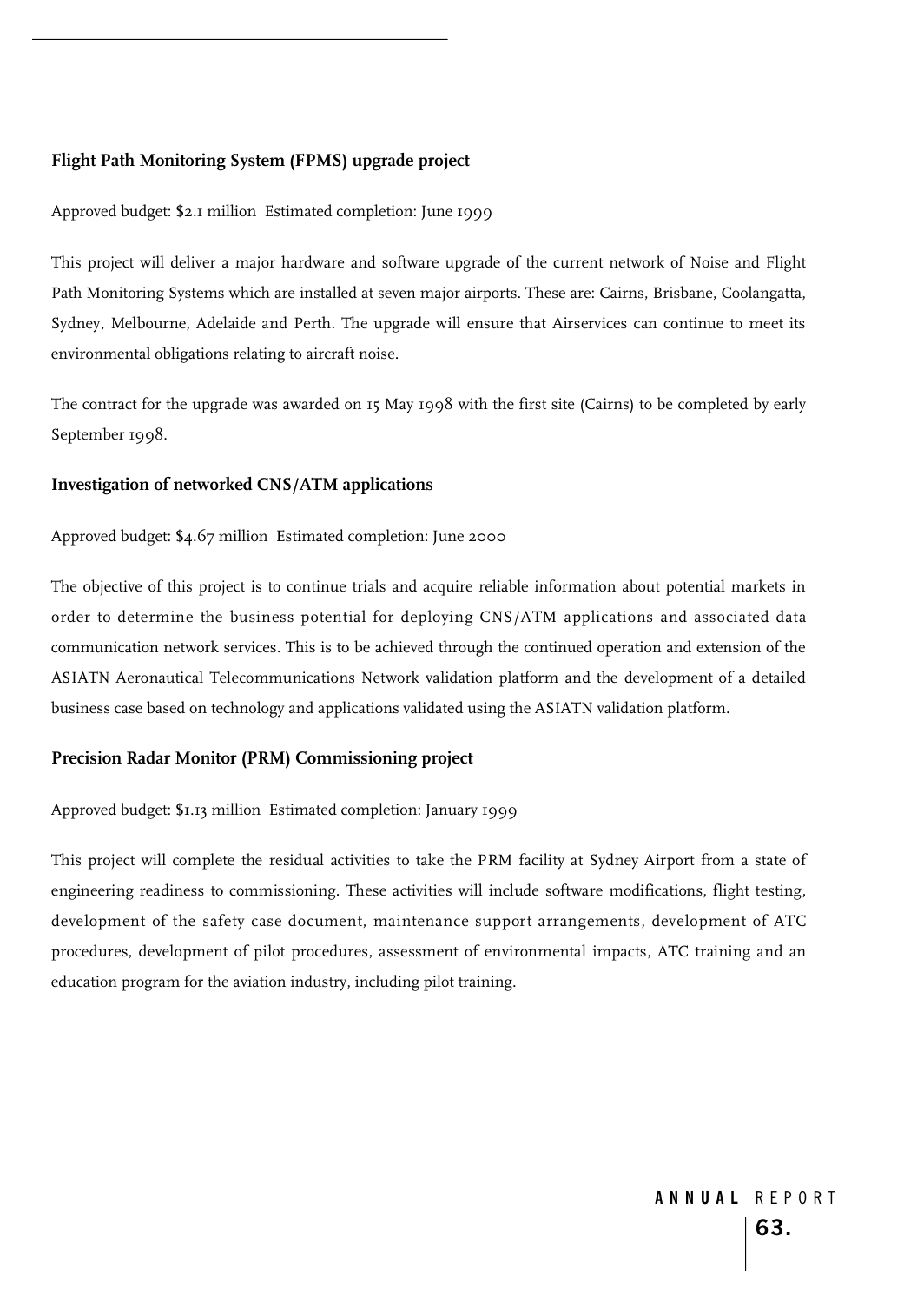#### **Year 2000 Project**

Estimated cost: \$1.9 million Estimated completion: December 1998

The Year 2000 Project will identify and successfully mitigate Airservices' risks in relation to the Year 2000 date rollover problems and develop appropriate measures to avoid disruption of services provided by Airservices to the aviation industry during the roll-over.

Airservices' Year 2000 Project that has been in place since mid-1996. The project seeks to identify, assess, communicate, and resolve Year 2000 issues as they affect Airservices' stakeholders, regulatory and legal obligations and interfaces to adjoining airspace.

Like most other businesses, Airservices is addressing the main areas of concern:

- Internal systems including all IT and non-IT systems
- Systems affecting our customers and business partners
- The 'Supply Chain' issue, including communications and utility issues

In the last three to five years, Airservices has moved to replace many of the older and potentially non-compliant systems in response to business needs.

Although Airservices is ensuring that their suppliers address the Year 2000 issue, it is in the process of establishing contingency procedures to ensure that any possible disruptions from this area will not affect its customers. Airservices anticipates that it will be fully operational before, during and after the millennium change.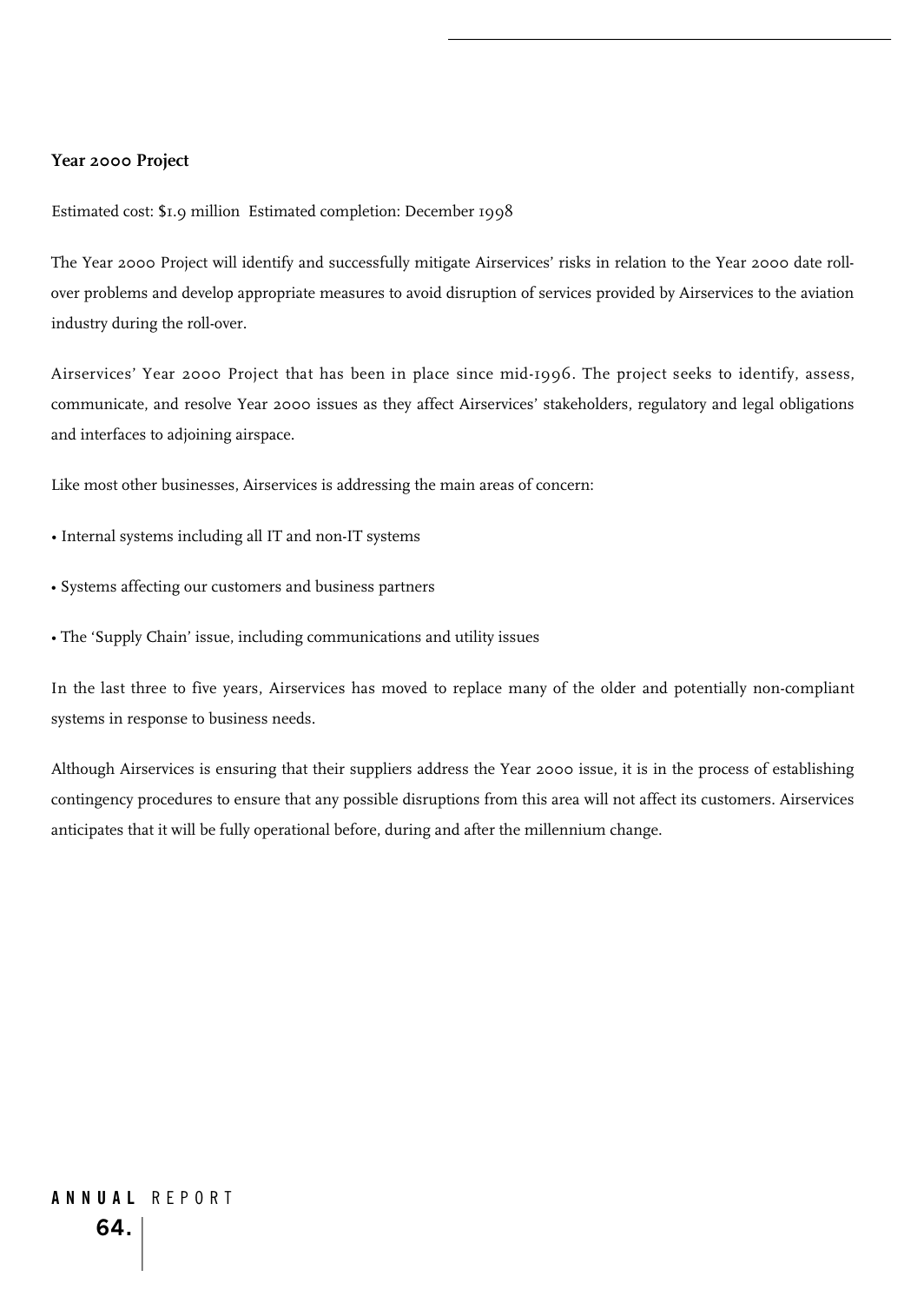# Appendix two Ministerial directive

#### **COMMONWEALTH OF AUSTRALIA**

#### **AIR SERVICES ACT 1996 SUBSECTION 16(1)**

#### **DIRECTION**

#### **WHEREAS:**

- 1. On 20 March 1996, I directed Airservices Australia to report to me by 16 December 1996 on a proposed long term operating plan for Sydney (Kingsford Smith) Airport (the Airport) and associated airspace based on four principles specified in that direction;
- 2. On 16 December 1996, in response to that direction, Airservices Australia provided me with a report entitled "The Long-Term Operating Plan for Sydney (Kingsford Smith) Airport and Associated Airspace" which contained proposals for a long term operating plan for the Airport;
- 3. On 26 February 1997, acting in accordance with the requirements of the Environment Protection (Impact of Proposals) Act 1974 and the Administrative Procedures made thereunder, I designated the Department of Transport and Regional Development (the Department) as the proponent in relation to the implementation of the proposal for a long term operating plan for the Airport (the proposal);
- 4. On 11 June 1997, acting in accordance with the requirements of the Environment Protection (Impact of Proposals) Act 1974 and the Administrative Procedures made thereunder, the Department provided a Proponent's Statement to the Department of the Environment, Sport and Territories in relation to the proposal:
- 5. On 22 July 1997 the Minister for the Environment determined, in accordance with paragraph 3.1.1(b) of the Administrative Procedures, that neither an environmental impact statement nor a public environment report is required for the purpose of achieving the object of the Act in regard to the proposal:

I, John Randall Sharp, Minister for Transport and Regional Development, acting under subsection 16(1) of the Air Services Act 1996 ('the Act'), DIRECT Airservices Australia, consistent with the requirements of the Act, to implement progressively the Sydney Airport Long Term Operating Plan in accordance with the schedule.

day of July, 1997.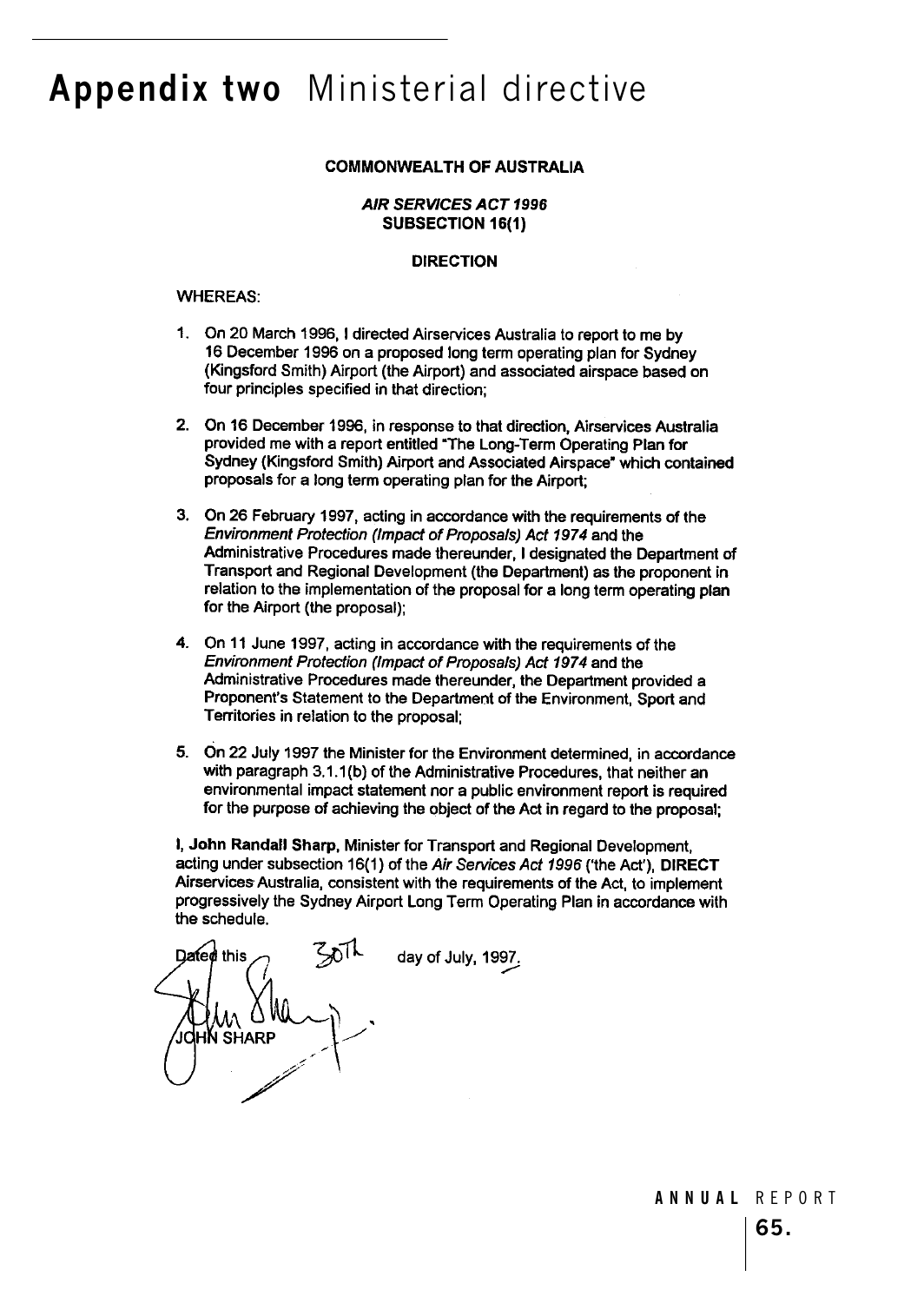## **SCHEDULE**

## SYDNEY AIRPORT LONG TERM OPERATING PLAN

#### $\mathbf{1}$ **Definitions**

"Airservices Australia Report" means the document entitled "The Long-Term Operating Plan for Sydney (Kingsford Smith) Airport and Associated Airspace" prepared by Airservices Australia and provided to the Minister for Transport and Regional Development on 16 December 1996 in response to the Minister's direction of 20 March 1996.

"the Plan" means the Sydney Airport Long Term Operating Plan as set out in this direction.

"Proponent's Statement" means the document entitled "Sydney Airport Long Term Operating Plan Proponent's Statement" prepared by the Department of Transport and Regional Development and provided to the Department of Environment, Sport and Territories on 11 June 1997 in accordance with the requirements of the Environment Protection (Impact of Proposals) Act 1974 and the Administrative Procedures made thereunder.

#### $2<sub>-</sub>$ **Flight Paths**

Airservices Australia should implement the general structure and layout of the flight paths shown in the maps in the Airservices Australia Report incorporating the amendments indicated in the Proponent's Statement and including any adjustments necessary to meet the detailed design of the airspace arrangements and to satisfy safety requirements.

#### $3<sub>1</sub>$ **Runway Selection**

- 3.1 Airservices Australia should introduce runway selection procedures as described in Chapter 6 of the Airservices Australia Report to facilitate the more equitable sharing of the impact of aircraft noise, taking into account forecast or prevailing weather and traffic levels including the balance between arrivals and departures. The modes of operation should be changed throughout each day, when traffic and weather conditions permit, to provide respite from noise affecting residents in different areas.
- 3.2 Subject to paragraph 3.3, Airservices Australia should make available for use runway modes 1, 4, 5, 7, 8, 9, 10, 12, 13, and 14A (as described in the Airservices Australia Report).
- 3.3 Operations under the Plan should not include runway mode 8 in the first instance. Runway mode 8 may be introduced at a later date if experience indicates that it would contribute to the Plan's objectives.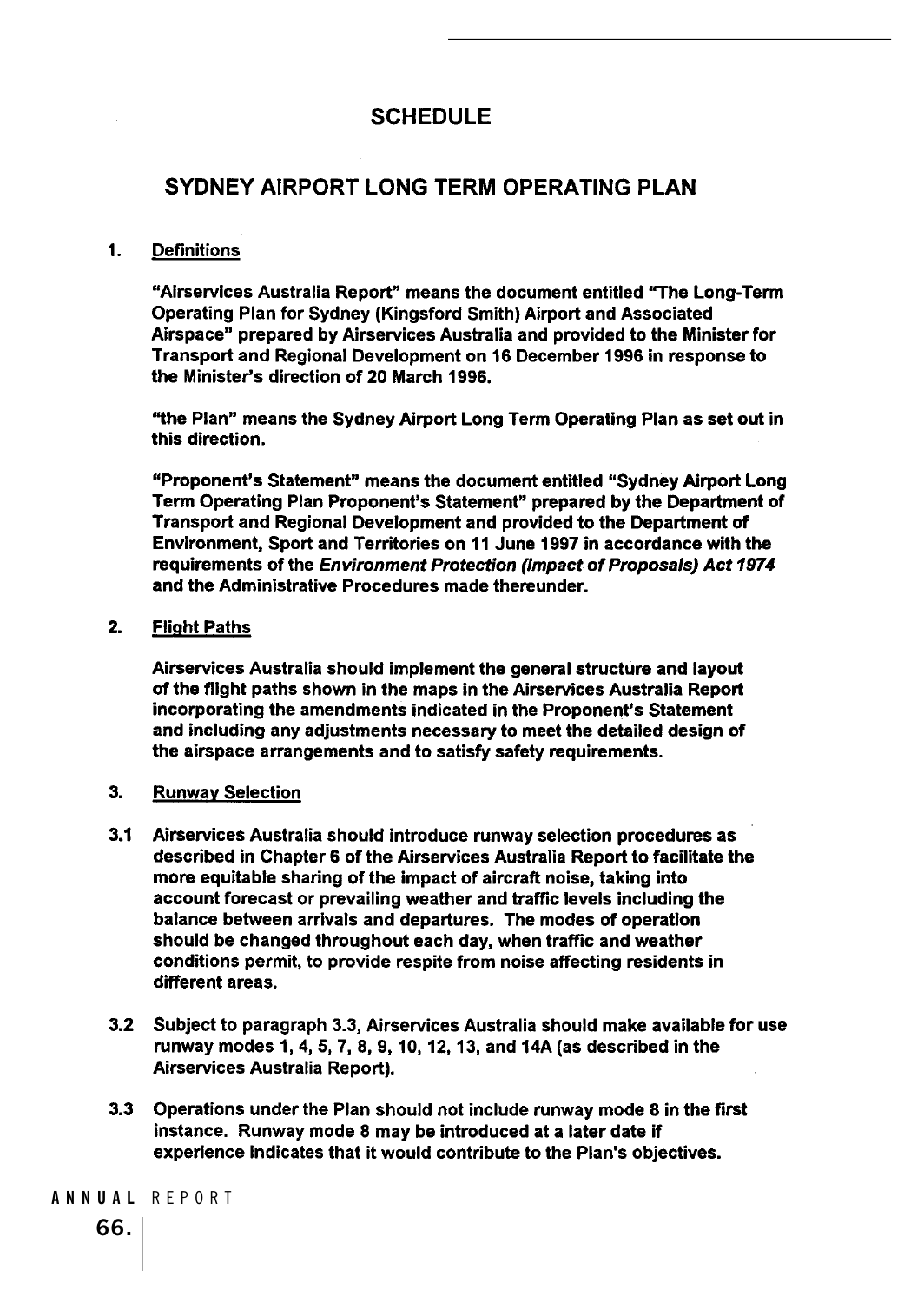- 3.4 Subject to paragraph 3.1 Airservices Australia should:
	- $(a)$ discontinue the current noise abatement requirements which mandate changing to, or continuing the use of, runways 16L and 16R for arrivals and departures (in a southerly direction) when there is up to 5 knots of downwind: and
	- (b) adopt new runway selection criteria to:
		- give preference to over-the-water operations (Mode 4) to minimise residential overflights:
		- restrict the dedicated use of the east-west runway (Modes 12 and 13) to circumstances when weather requires use of these modes: and
		- interchange use of the other modes to ensure a fair sharing of unavoidable aircraft noise subject to weather and traffic demands.
- 3.5 Where traffic levels and disposition allow, preference should be given to the use of Runway 34L for arriving traffic when runways in that direction are in use subject to it assisting, and not detracting from, attainment of the noise sharing goals.
- 4. **Safety Review**

 $\overline{a}$ 

Airservices Australia should undertake formal safety analyses of the operational components of the Plan prior to their implementation. An independent review of safety issues by an independent third party with international expertise should also be undertaken.

- 5. **Implementation and Monitoring Committee**
- $5.1$ Airservices Australia should establish an Implementation and Monitoring Committee whose membership should include two community representatives appointed by the Minister for Transport and Regional Development, the aviation industry, the Federal Airports Corporation, the Civil Aviation Safety Authority and the Department of Transport and Regional Development. The Committee should be chaired by a senior official of Airservices Australia, and report through Airservices' Chief Executive to the Minister. The Committee should have terms of reference shown in Attachment A.
- 5.2 Airservices Australia should initiate, through the Implementation and **Monitoring Committee,** 
	- a study into the patterns of runway use by long haul aircraft;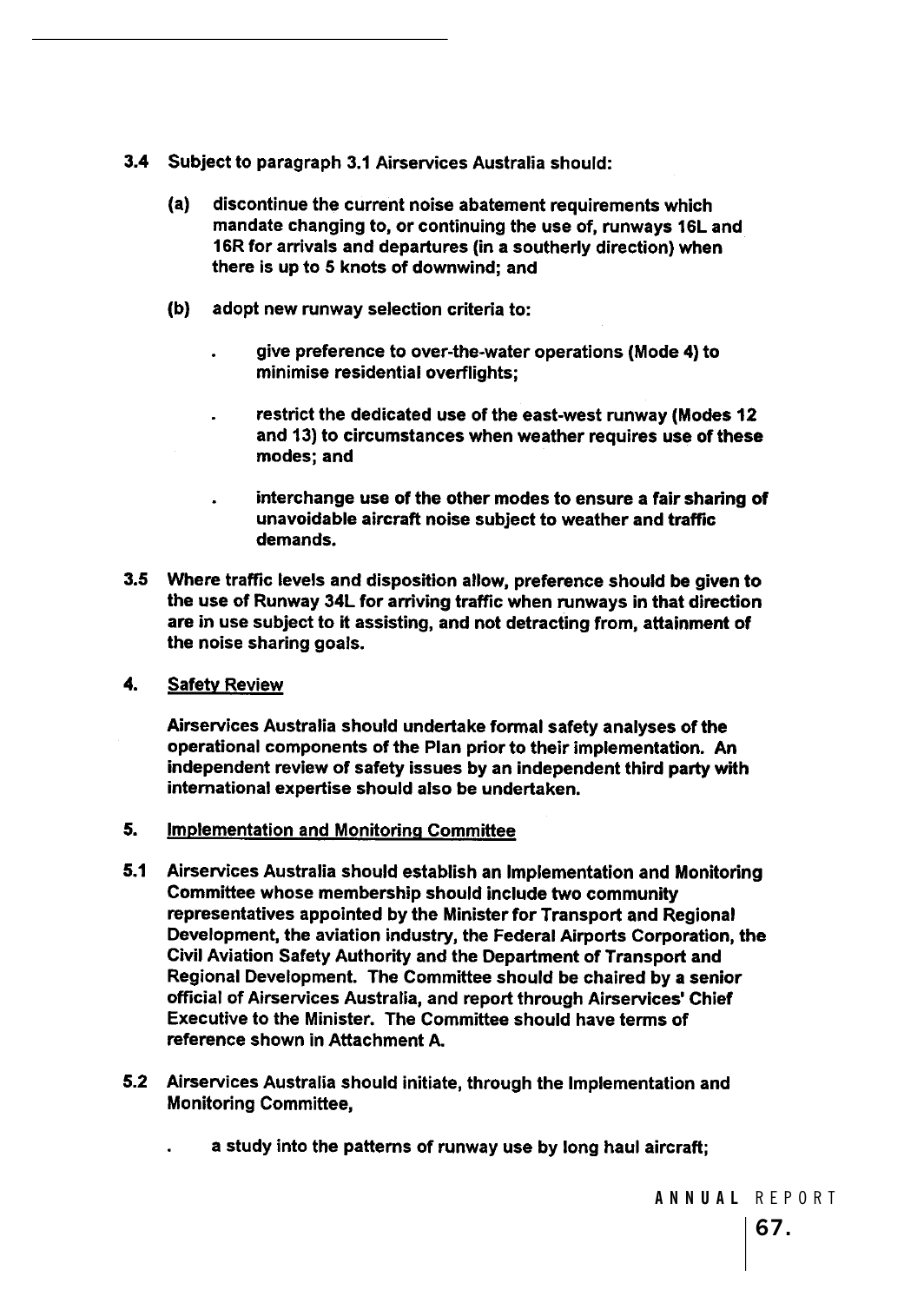- further development of the arrival flight paths to the north of the airport (known as the 'trident') to reduce the concentration of air traffic on the Runway 16 localiser tracks:
- an assessment of the noise exposure benefits of ICAO A and ICAO B departure procedures;
- an examination of the merits of requiring propeller aircraft departures on runway 34L to commence no further north than Taxiway B10;
- an examination of viable systems for disseminating monitoring information to the public;
- a review of the location of permanent noise monitoring terminals (plus any additional noise monitoring terminals) in light of the new operating arrangements under the Plan; and
- the development of a program of short term deployment of portable noise monitors to provide data to residents in areas where significant problems are identified.

#### 6. **Matters for Further Advice**

Airservices Australia should provide advice to the Minister for Transport and Regional Development on:

- the need for aircraft to track through Botany Bay Heads after departure from Runway 16R to achieve separation with traffic approaching to land on Runway 34L when simultaneous opposite direction parallel runway operations are in use; and
- the costs and benefits of installing an Instrument Landing System on Runway 25.
- $7.$ **Noise Monitoring**
- $7.1$ Airservices Australia should produce Australian Noise Exposure Index (ANEI) contours on a quarterly (and cumulatively up to 12 months) basis with the first quarterly ANEI to be produced for the quarter commencing 1 October 1997.
- 7.2. Airservices Australia should produce an Australian Noise Exposure Forecast (ANEF) for the Airport as soon as it is possible to provide robust forecasts on future traffic movement patterns. In the interim the Australian Noise Exposure Concept (ANEC) contours should be updated on a six monthly basis.
- 7.3 Airservices Australia should maintain and enhance the responsiveness of the Noise Enquiry Unit through appropriate staffing and equipment and access to the best available noise monitoring methodology.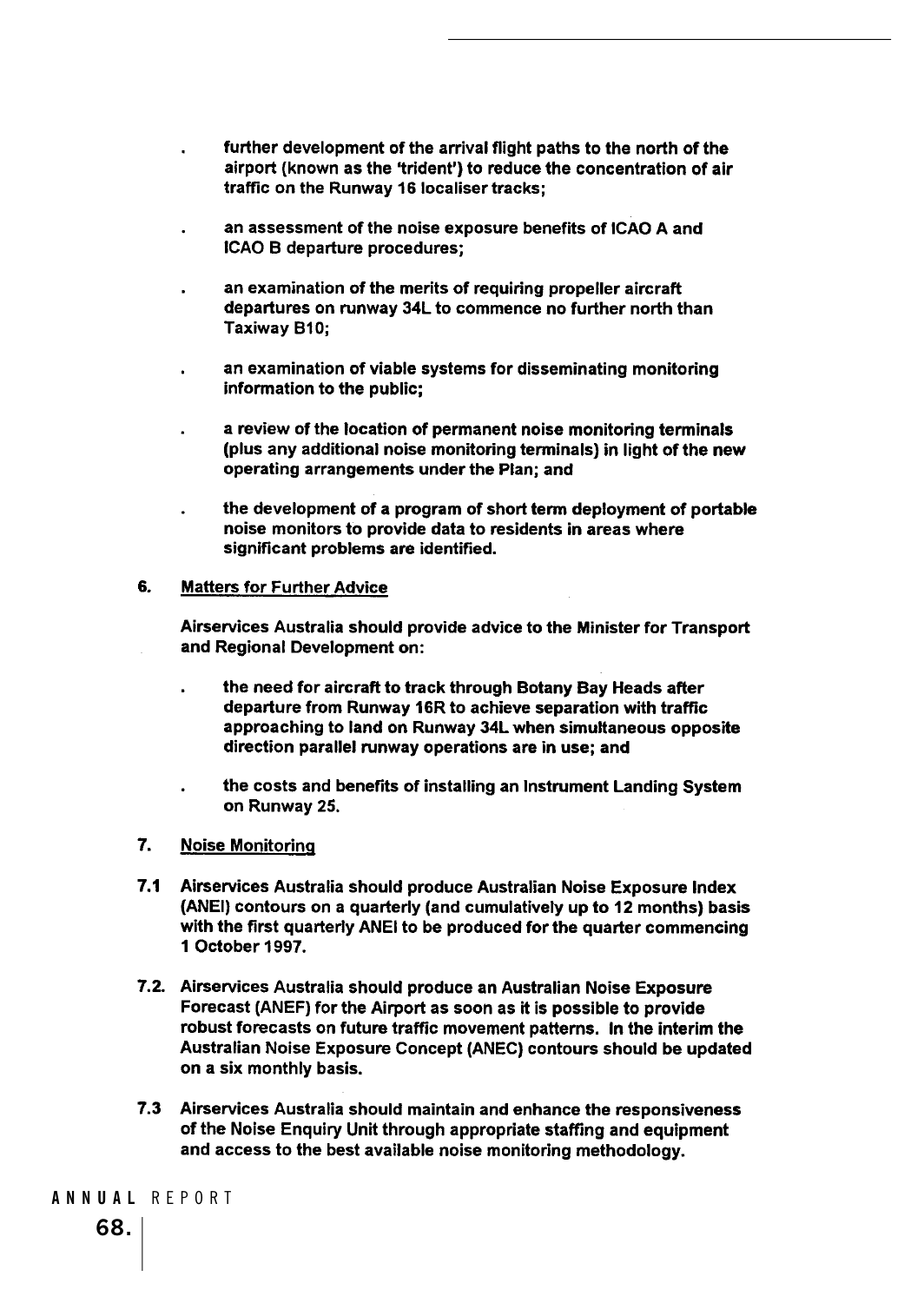7.4 Airservices Australia should add permanent noise monitors to the present noise and flight path monitoring system where appropriate to allow monitoring of aircraft noise in areas affected by changes to flightpaths made as a result of the Long Term Operating Plan. Additional mobile noise monitors should be purchased to improve the effectiveness of responses to noise complaints and improve the coverage of monitoring information.

#### 8. Reporting

Airservices Australia should publish regular reports on the performance of the Plan using a set of standard indicators which the public can understand and follow over time. There should be an annual report and a report at least each quarter.

#### 9. **Miscellaneous**

- 9.1 As recommended in the Airservices Australia Report, Airservices Australia should ensure that equipment and staff resources are adequate to satisfy the objectives of the Plan.
- 9.2 Airservices Australia should remove the West Pymble beacon from service at the earliest possible time.
- $9.3$ Airservices Australia should undertake, as a matter of priority, the simulation and evaluation of alternatives to the departure track to the south on the 163 VOR radial.
- $9.4$ Aircraft tracking from Sydney to Bankstown during the curfew period, 2300-0600, should be tracked at 3000' via non populous areas of the Royal National Park and Holsworthy military areas.
- 9.5 Airservices Australia should implement, in conjunction with the Australian Defence Force, the in principle agreements for changes to military airspace surrounding Sydney.

## 10. Ongoing Review

Airservices Australia should keep the Plan under review to respond to experience and changes in the pattern of aircraft movements with a view to ensuring that the overall integrity, intent and targets of the Plan are met. Proposed changes to the elements of the Plan should be tested with the public through the Sydney Airport Community Forum before being implemented.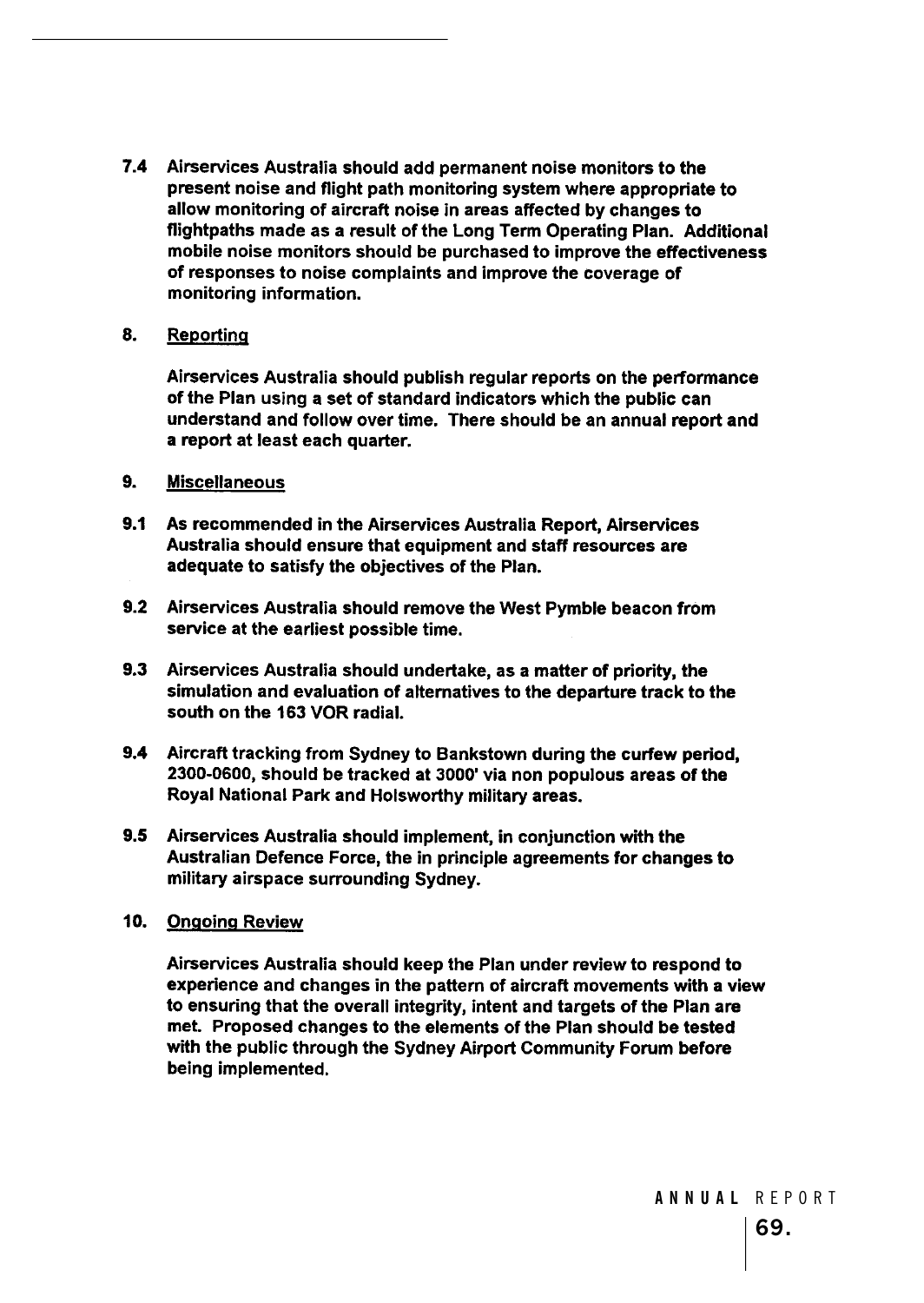## **ATTACHMENT A**

## **IMPLEMENTATION AND MONITORING COMMITTEE**

## **TERMS OF REFERENCE**

To assist the achievement of the integrity, intent and targets of the Sydney Airport Long Term Operating Plan, the Committee shall:

- Monitor the distribution of noise, flight paths and runway movements  $\bullet$ which arise out of implementation of the Long Term Operating Plan.
- Provide reports on the results of the monitoring to the Sydney Airport  $\bullet$ Community Forum (SACF) and the broader community on a regular basis.
- Comment on potential changes to operational procedures under the Plan  $\bullet$ which will improve the aircraft noise environment in the Sydney area.
- Oversight the conduct of specific studies relating to aspects of the Plan.  $\bullet$

## **ANNUAL REPORT**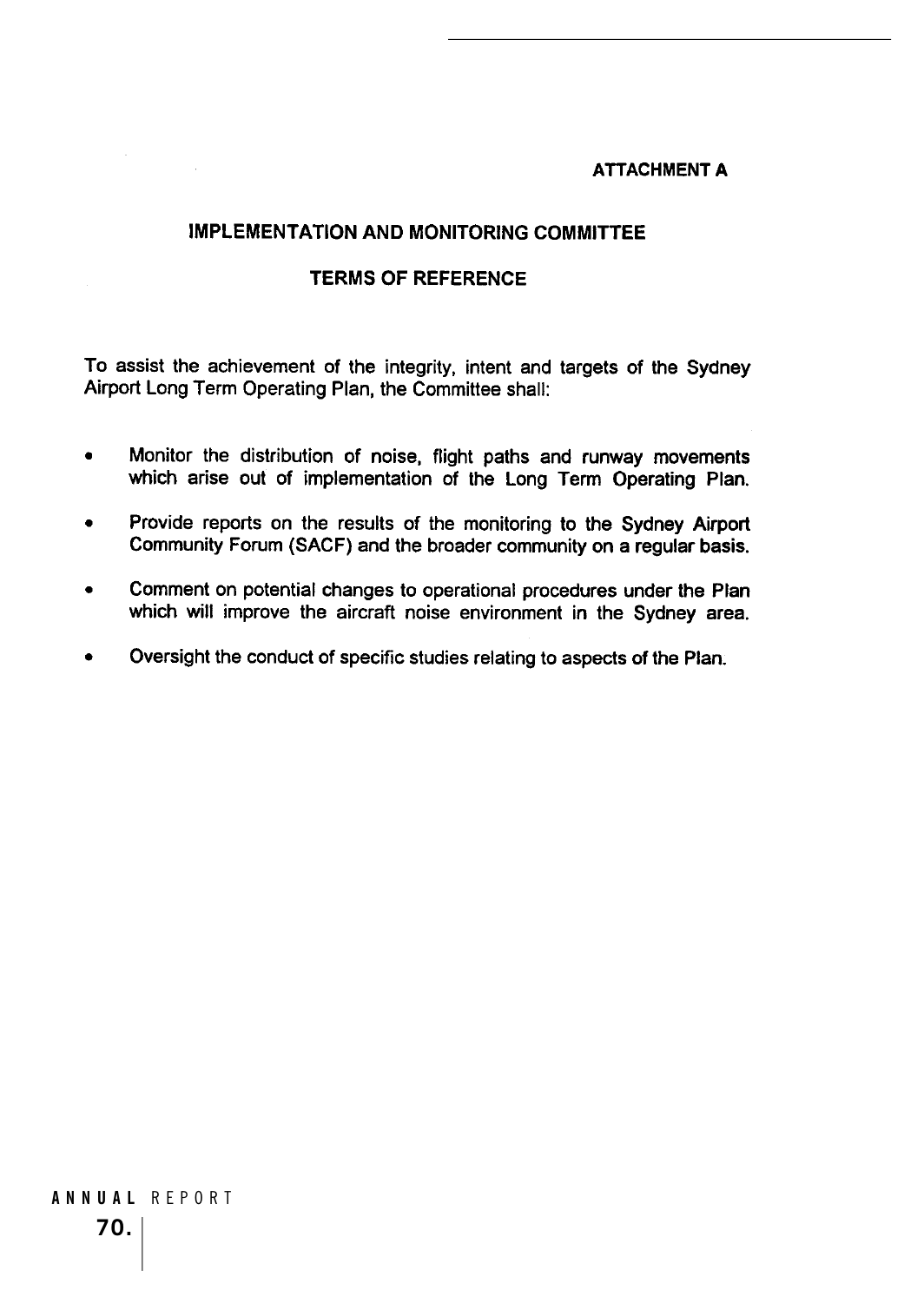# Appendix three Airservices Board

| <b>The Airservices Board</b>          |                                               | 24 April 1998                                                               | Stamford Grand Hotel Adelaide,                                                                 |  |
|---------------------------------------|-----------------------------------------------|-----------------------------------------------------------------------------|------------------------------------------------------------------------------------------------|--|
| <b>Members</b>                        |                                               |                                                                             | Glenelg                                                                                        |  |
| Board members for 1997-98 were:       |                                               | 22 May 1998                                                                 | Airservices, Canberra                                                                          |  |
|                                       |                                               | 19 June 1998                                                                | Airservices, Canberra                                                                          |  |
| John Forsyth (Chairman)               |                                               | <b>Committees</b>                                                           |                                                                                                |  |
|                                       | Captain John Faulkner (Deputy Chairman)       |                                                                             | The committees assisting the Board were:                                                       |  |
| Gail Burke (appointed I January 1998) |                                               |                                                                             | <b>Safety and Environment Committee</b>                                                        |  |
| Norman Correy                         |                                               |                                                                             | Members: Captain John Faulkner (Chair), Kevin Gale,                                            |  |
| Graham Maguire                        |                                               | John Forsyth (ex-officio)                                                   |                                                                                                |  |
| Kevin Gale                            |                                               | The Safety and Environment Committee met II times:                          |                                                                                                |  |
| William Pollard                       |                                               | eight meetings were held in Canberra, two in Sydney<br>and one in Brisbane. |                                                                                                |  |
| David Lowy (until 17 November 1997)   |                                               | <b>Audit and Finance Committee</b>                                          |                                                                                                |  |
| <b>Meetings</b>                       |                                               |                                                                             | Members: Graham Maguire (Chair), Norman Correy,                                                |  |
|                                       | The Board met 10 times during the year on the | David Lowy (until 17 November 1997), Gail Burke                             |                                                                                                |  |
| following dates and venues:           |                                               |                                                                             | (from 9 February 1998), John Forsyth (ex-officio)                                              |  |
| 18 July 1997                          | Airservices, Sydney                           |                                                                             | The Audit and Finance Committee met four times:<br>three times in Sydney and once by telephone |  |
| 22 August 1997                        | Airservices TAAATS Building,                  | conference.                                                                 |                                                                                                |  |
|                                       | <b>Brisbane Airport</b>                       |                                                                             |                                                                                                |  |
| 24 October 1997                       | Airservices, Canberra                         | Board members)                                                              | (See Appendix 3 page 72 for biographical notes of                                              |  |
| 20 November 1997 Airservices, Perth   |                                               |                                                                             |                                                                                                |  |
| 23 January 1998                       | Airservices, Canberra                         |                                                                             |                                                                                                |  |
| 20 February 1998                      | Airservices, Canberra                         |                                                                             |                                                                                                |  |

18 March 1998 Observatory Hotel, Sydney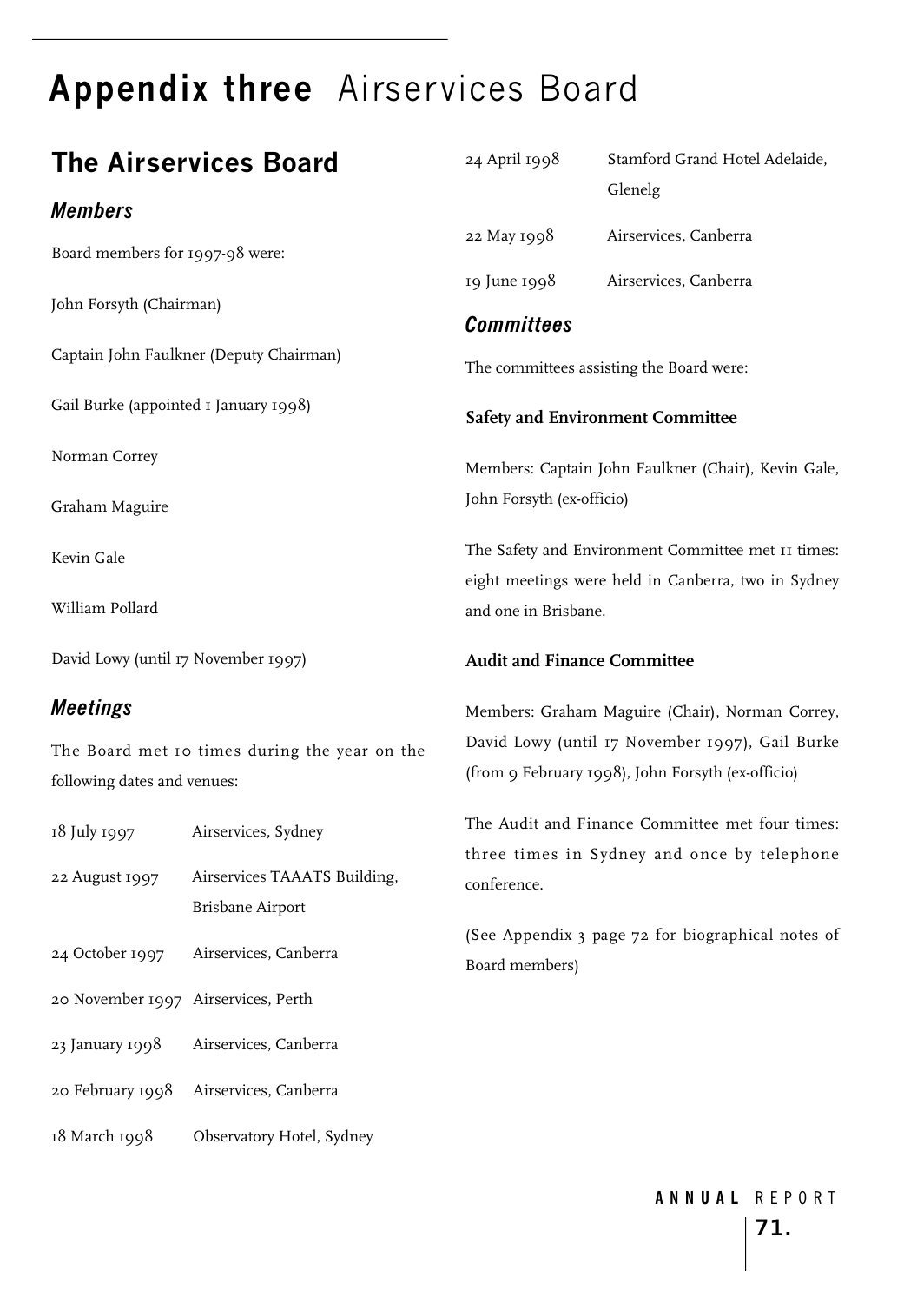# **Appendix four** Board biographies

# **John PC Forsyth**

## *C h a i r m a n*

John Forsyth, holder of a Private Pilot Licence (Helicopter) since 1981, is chairman of the Dymocks Group of companies with interests in book retailing, property investments and farming. Dymocks is part of a joint venture, Balloon Walk, which is developing large, tethered, passenger-carrying helium balloons as a tourist attraction. As well as his involvement with Dymocks, Mr Forsyth is chairman of Coolgardie Gold NL, a West Australian-based mining company with gold interests in WA and base metal leases in northwest Queensland. He is also a director of Gold Mines of Coolgardie, a joint venture company mining gold at Coolgardie, WA.

# **Captain John Faulkner**

## *Deputy Chairman*

Captain John Faulkner retired as Manager Flight Safety and Deputy Head of Safety at Qantas Airways in 1 994. A graduate of the Royal Naval College, Dartmouth, England, Captain Faulkner served on aircraft carriers as a fighter pilot. He joined Qantas in 1967 and has flown the Boeing 707, 747 and 767. Captain Faulkner has his own aviation safety consultancy and is a fellow of the Royal Aeronautical Society. He is an adjunct Associate Professor at the University of New South Wales Department of Aviation.

# **Gail Burke**

Gail Burke heads Macquarie Bank's Information Services division with responsibility for the Bank's investment in IT assets and for the overall architecture of IT systems within the Bank. She is also an Executive Director of the Bank and its Operations Review and IT Committees. Ms Burke is also a member of the Finance Minister's IT&T Policy Advisory Committee. Ms Burke has a strong business background, particularly in the area of information technology. She formerly worked for Datec Pty Ltd, Adelaide Group Data and Sun Alliance Insurance.

## **Norman Abraham Correy**

Norman Correy has been a partner in the law firm Moray and Agnew since July 1977. He has specialised in insurance litigation relating to employer and workers' compensation law, common law, industrial law, contractors and public risk insurance, Mr Correy has also advised corporations on workplace safety and made legal representations for employers in this area.

# **Kevin Onslow Gale**

Kevin Gale has more than 40 years experience in the General Aviation industry a pilot and instructor, and in ATC. Mr Gale is the holder of a Commercial Pilot Licence and an Air Traffic Control Licence.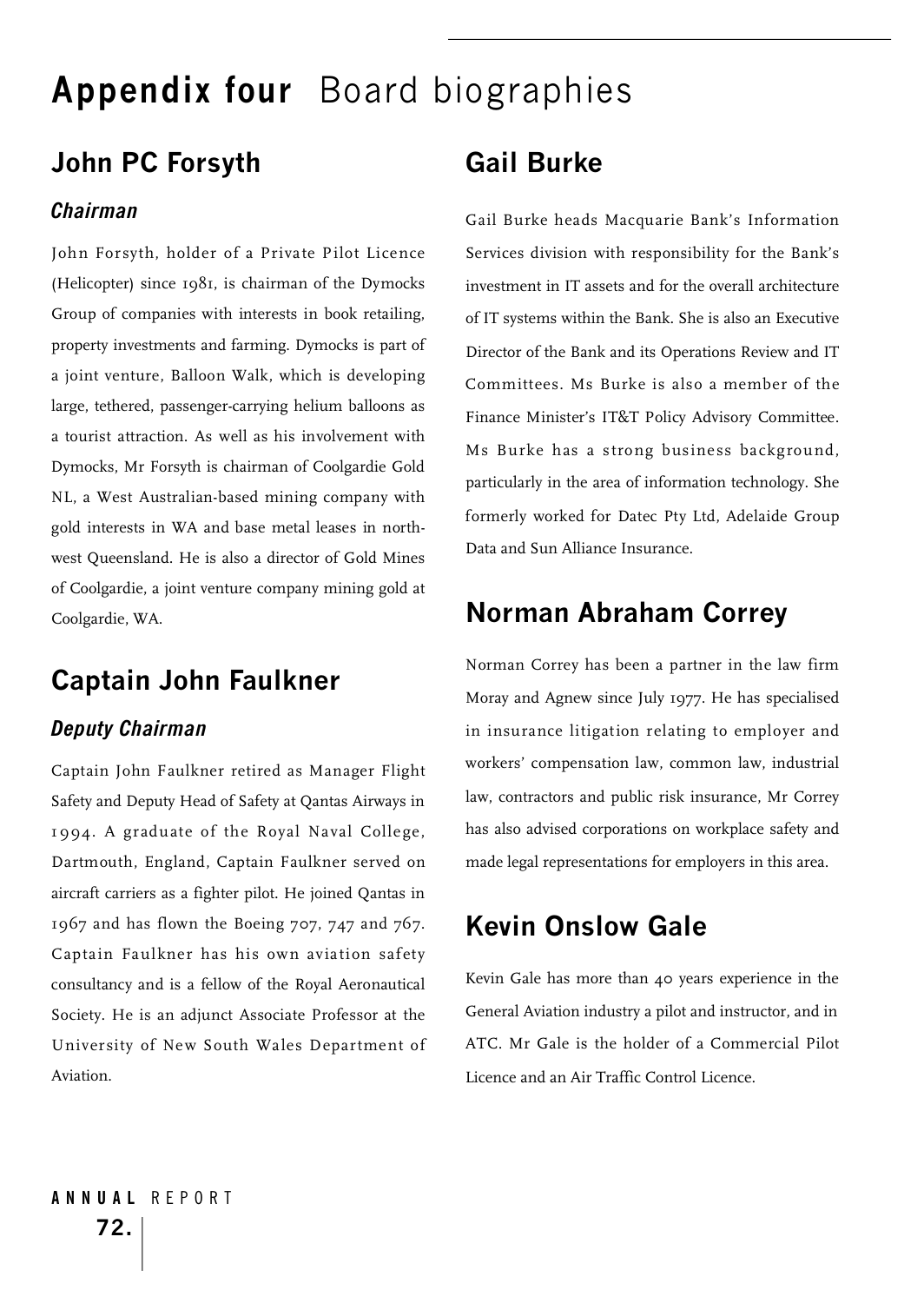He has endorsements on most general aviation aircraft and has more than 5500 hours flying time. In ATC, Mr Gale's extensive experience has included operating and check controller, management as an operating and check controller, and Senior Supervisor ATC, NSW Region. He has played leading roles in the conception, development and introduction of: Pilot Awareness and Safety Seminars; Simultaneous Runway Operations in Australia; Slot Flow Control at Sydney Airport; helicopter lanes throughout the Sydney metropolitan area; and the restructuring of Pacific Ocean and Tasman Sea air routes. Mr Gale has also been closely involved with major projects such as Airspace Management and Air Traffic Services (AMATS), the review of air traffic control towers and Airspace 2000.

# **Graham Ross Maguire**

Graham Maguire was a senator from South Australia in the Federal Parliament from 1983 until 1993. During that time he served as Chairman of the Senate Standing Committee on Foreign Affairs, Defence and Trade and was a member of the Joint Committee of Public Accounts. Mr Maguire has a Masters degree in economics and has previously worked as a research and policy officer in the South Australian Government and as a ministerial adviser. From 1993 to 1995, Mr Maguire was a part-time member of the Board of the Federal Airports Corporation.

# **William H Pollard**

Bill Pollard was appointed Chief Executive Officer of Airservices on 6 November 1995. His appointment followed a 29-year career with the US Federal Aviation Administration, a career which saw him rise to the position of Associate Administrator, Air Traffic, with responsibility for a \$US2 billion budget and 26 000 employees providing air traffic control services. On his retirement from the FAA in May 1994, Mr Pollard was appointed Vice President, Resource Management and Product Assurance, with NYMA Incorporated, a major US consultancy firm dealing with aviation interests, in Greenbelt, Maryland. He is the holder of a US Private Pilot Licence and has a Bachelor of Arts degree in Public Administration.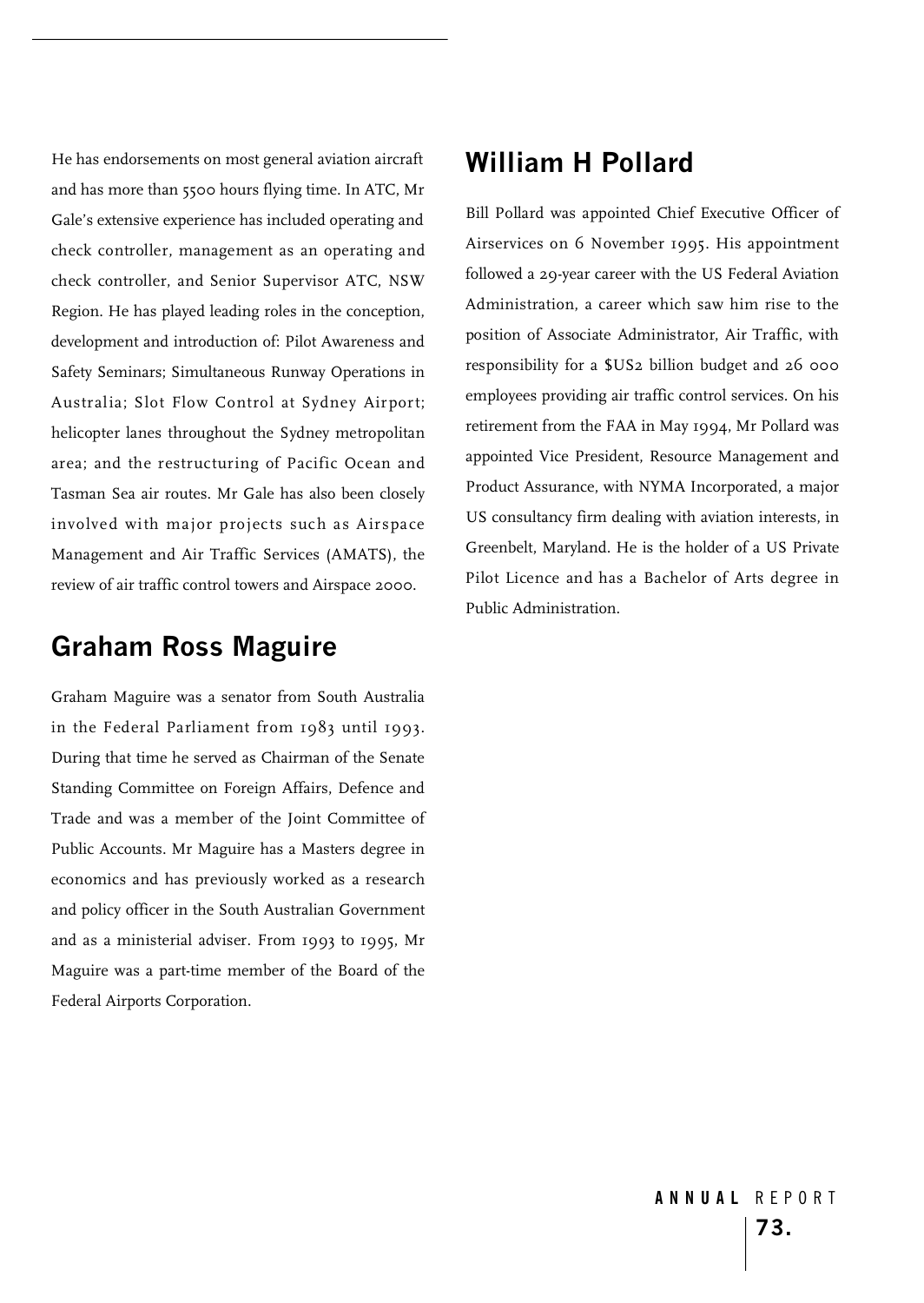# **Appendix five** Glossary

| AIS           | <b>Aeronautical Information Services</b>                           | DoD           | Department of Defence                            |
|---------------|--------------------------------------------------------------------|---------------|--------------------------------------------------|
| AMSA          | Australian Maritime Safety Authority                               | E&D           | Equity and Diversity                             |
|               | APANPIRG Asia-Pacific Air Navigation Planning and                  | EBA           | <b>Enterprise Bargaining Agreement</b>           |
|               | <b>Implementation Regional Group</b>                               | ELT           | <b>Emergency Locator Transmitter</b>             |
| <b>ASIATN</b> | Telecommunication Network Validation<br>Platform (Project)         | FANS          | Future Air Navigation Systems                    |
| ASTB          | Augmentation System Test Bed                                       | FIR           | Flight Information Region                        |
| ATM           | Air Traffic Management                                             | FMD           | Facilities Management Division                   |
| ATS           | Air Traffic Services                                               | GAAP          | <b>General Aviation Airport Procedures</b>       |
| <b>ATC</b>    | Air Traffic Control(ler)                                           | GNSS          | Global Navigation Satellite System               |
| BASI          | Bureau of Air Safety Investigation                                 | GPS           | Global Positioning System                        |
| CAEP          | ICAO Committee on Aviation                                         | GIT           | GNSS Implementation Team                         |
|               | Environmental Protection                                           | HR            | Human Resources                                  |
| CASA          | Civil Aviation Safety Authority                                    | <b>IFR</b>    | Instrument Flight Rules                          |
| CANSO         | Civil Air Navigation Services<br>Organisation                      | ILS           | <b>Instrument Landing System</b>                 |
| <b>CER</b>    | Corporate Employee Relations                                       | <b>ICAO</b>   | International Civil Aviation Organization        |
| CNS/ATM       | Communications, Navigation,<br>Surveillance/Air Traffic Management | <b>ISPACG</b> | Informal South Pacific ATS Coordinating<br>Group |
| CANSO         | Civil Air Navigation Services                                      | IT            | <b>Information Technology</b>                    |
|               | Organisation                                                       | KPI           | Key performance indicators                       |
| DoTRD         | Department of Transport and Regional<br>Development                | <b>LTOP</b>   | Long Term Operating Plan (Sydney<br>Airport)     |

**7 4.**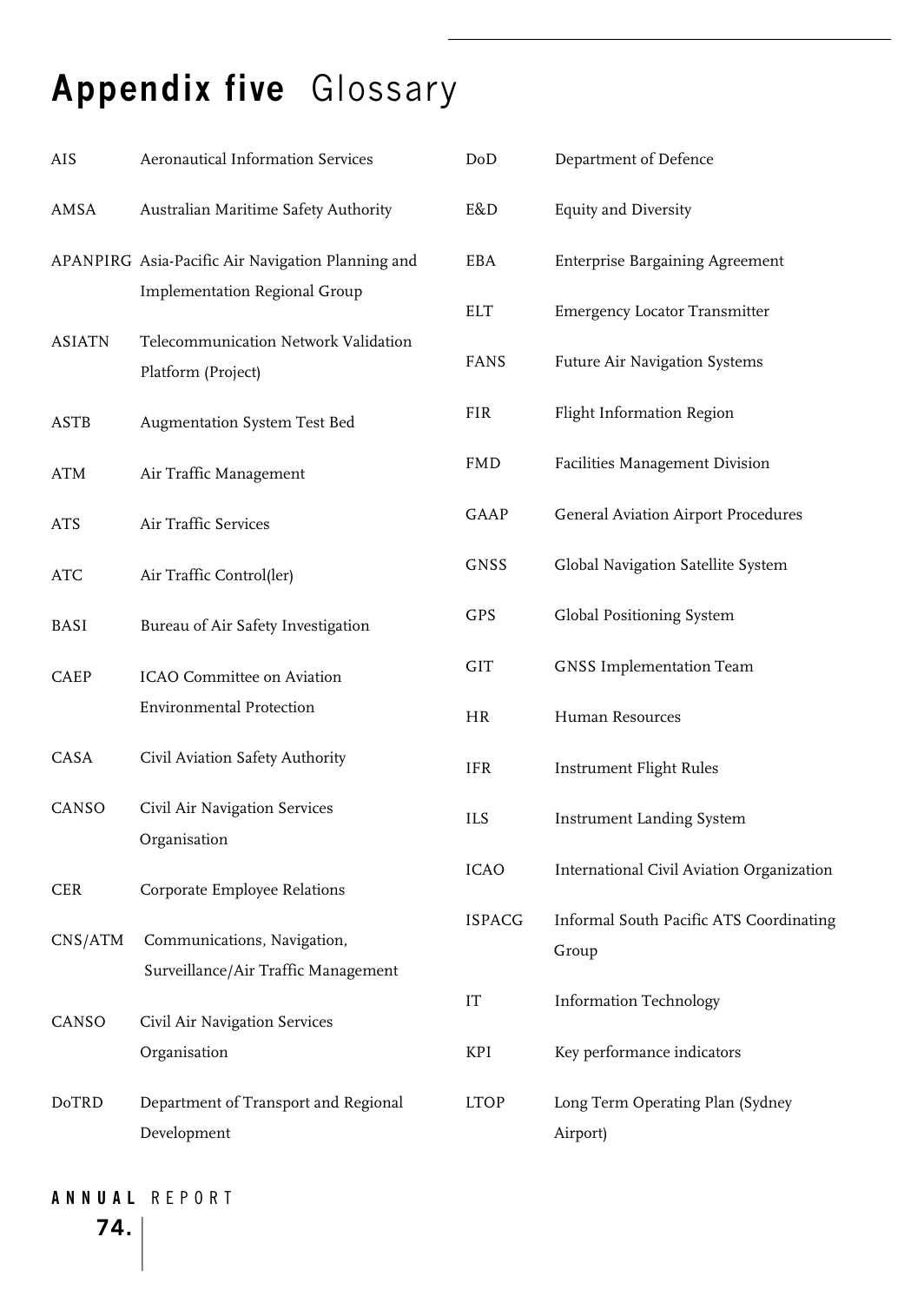| <b>LSP</b>   | Location Specific Pricing                       | RAIM          | Receiver Autonomous Integrity                        |
|--------------|-------------------------------------------------|---------------|------------------------------------------------------|
| MoC          | Memoranda of Cooperation                        |               | Monitoring                                           |
| <b>NAIPS</b> | National Aeronautical Information               | <b>RFFS</b>   | Rescue and Fire Fighting Service                     |
|              | Processing System                               | RAAF          | Royal Australian Air Force                           |
| <b>NAS</b>   | National Airways System                         | <b>RNP</b>    | Required Navigation Performance                      |
| <b>NOTAM</b> | Notice to Airmen                                | <b>SAR</b>    | Search and Rescue                                    |
| <b>NCC</b>   | National Consultative Council                   | <b>SSR</b>    | Secondary Surveillance Radar                         |
| <b>OCA</b>   | Office of Civil Aviation of Papua New<br>Guinea | SOCOG         | Sydney Organising Committee for the<br>Olympic Games |
| OH&S         | Occupational Health and Safety                  | <b>TAAATS</b> | The Australian Advanced Air Traffic<br>System        |
| RAPACs       | Regional Airspace Users Advisory                |               |                                                      |
|              | Committee                                       | <b>TMA</b>    | Terminal Area                                        |
|              |                                                 |               |                                                      |

RAC Regional Airspace Committee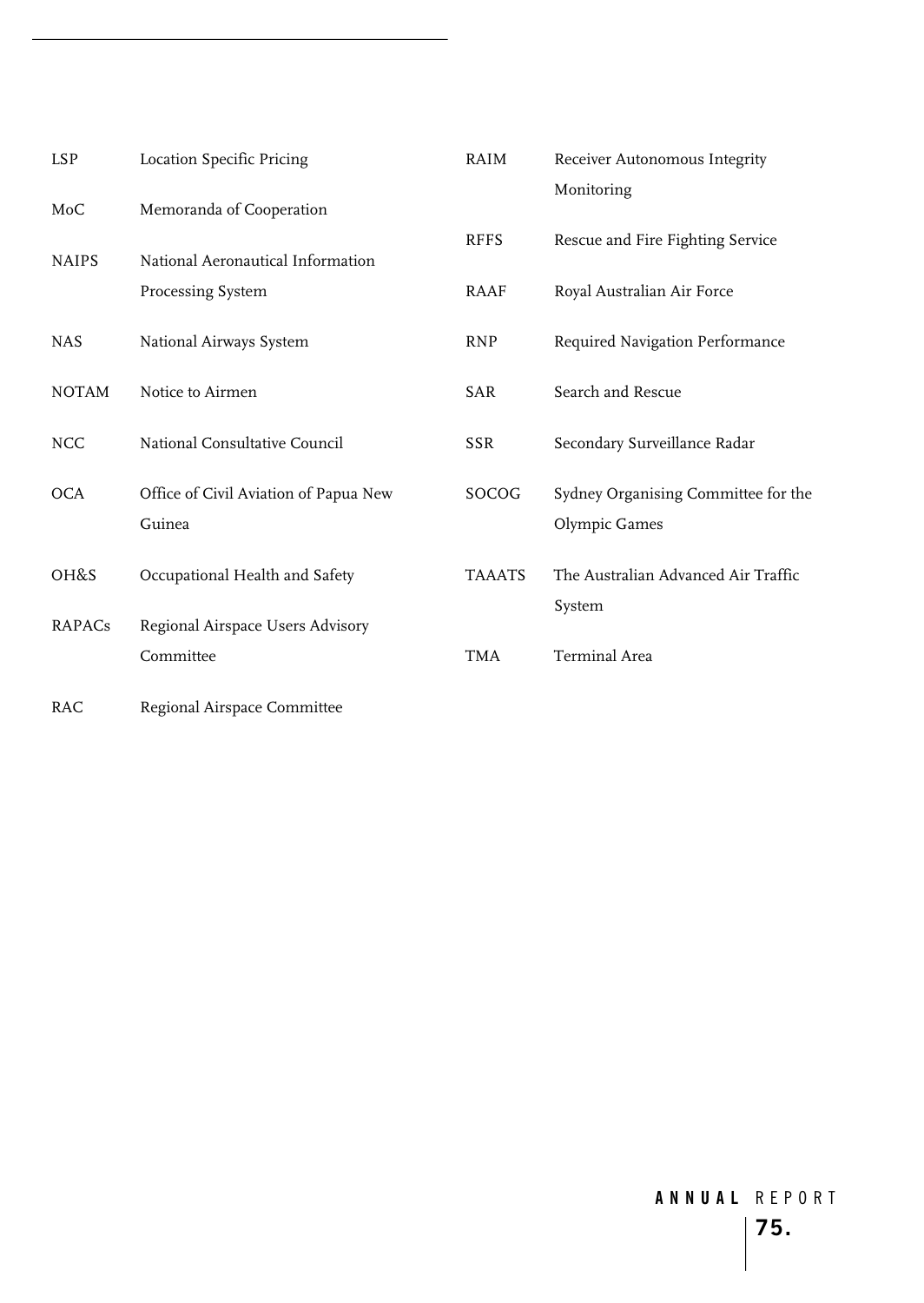# General index

Aeronautical Information Service (AIS), 3 air traffic controllers, 3 Air Traffic Management (ATM) services market, 19 aircraft movements, Aircrew Combined Rescue Training, 23 Airservices Australia, Aeronautical Information Service (AIS), 3 aircraft movements, 3 *Airservices Bulletin, The*, 4, 23, 33 *Airservices Australia Enterprise Agreement 1998-2001*, 6 *Airspace*, 12, 39 Asia-Pacific region, 3 asset base, 3 Aviation Information Centre, 29, 32 Aviation Search and Rescue, transferred to Australian Maritime Safety Authority (AMSA), 6 Bureau of Air Safety Investigation (BASI), 4 charges for services, 3 Civil Aviation Safety Authority (CASA), 4 corporate overview, 3-4 corporate structure, 16 Department of Transport and Regional Development, (DoTRD), 4 structural review of Airservices, 19 Environmental Management System, 6 Financial outlook 1998-99, 43-4 industry activity, 43 operating and capital expenses, 43 pricing, 44 revenue, 43 International Civil Aviation Organization (ICAO), 4 navigation aids, 3 navigation systems, 4 new pricing regime, 22 new technologies, 3 communication systems, 4 satellite-based communication, 4 surveillance systems, 4 overview of business, 3-5 pilot briefing service, 3 publications, 45-8 operational charts, 48

Rescue and Fire Fighting Services, 3 revenue, 3 Safety Management System, 6 staffing, staff by category, 14-15 Standards of Service Charter, 13 status change, GBE to Government-owned commercial Authority, 6 Sydney Long Term Operating Plan (LTOP), 6 workforce, 3 Airservices Board, Committees, 71, meetings, 71 members, 71 Burke, Gail, 71 Correy, Norman, 71 Faulkner, Cpt. John (Deputy Chairman), 71 Forsyth, John, (Chairman), 71 Gale, Kevin, 71 Lowy, David, 71 Maguire, Graham, 71 Pollard, William, 71 *Air Services Act 1995*, 1 *Airservices Bulletin, The*, 4 Airservices Business Planning Guidance, 29 *Airservices Australia Corporate Plan July 1997-June 2002*, 17 *Airservices Australia Enterprise Agreement 1998-2001*, 6 *Workplace Relations Act 1996*, 6 *Airservices' Family Friendly Policies, Revised Guidelines for the Elimination of Workplace Harassment* publication, 12 Airservices' Flexible Unpaid Leave Scheme, 12 *Airspace* staff newsletter, 12 Air Traffic Services, 41-2 Airways Corporation of New Zealand, 41 Automatic Dependent Surveillance and GNSS, 41 Civil Air Navigation Services Organisation (CANSO), 41 ICAO APANPIRG, 41 ICAO CNS/ATM, 41 international relations, 41-2 Required Navigation Performance airspace, 41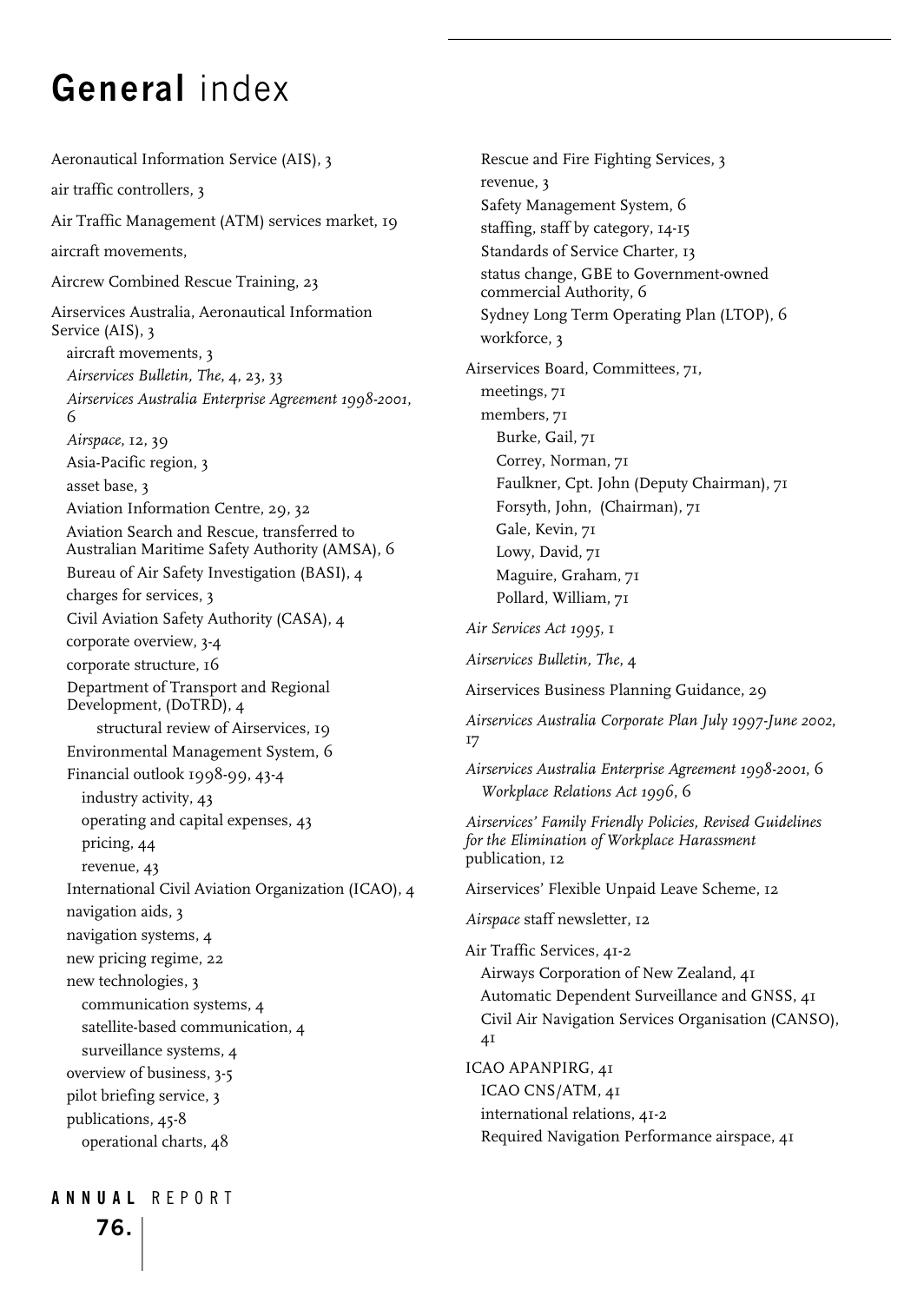Airways Corporation of New Zealand, 41

Airways Transition Project phase I (ATP), 59

Airways Transition Project phase 2 (ATP), 51

Aeronautical Reference Data Distribution and Display System (ARDDDS), 62

Alan Woods Building refurbishment, 54

Annual Report compliance, 1

Ansett Australia, RFFS strategic business planning, 23

Appendices, existing projects, 51-6

Airways Transition Project phase 2, 51 Alan Woods Building refurbishment, 54 ASIATN Telecommunications Network validation platform, 52

Asset Management and Maintenance System (AMNS), 55

The Australian Advanced Air Traffic System, 51 Consolidated High Frequency (HF) works, 55

Consolidated National Aeronautical Information Processing System (NAIPS) works, 55

Darwin facilities relocation project, 52

Fire vehicle replacement project, 52

FMD desktop systems project, 53

FMD Information Systems Development Strategy (ISDS), 54

1.8 GHz microwave link replacement project, 53

Replace Doppler Very High Frequency

Omnidirectional Range (DVOR) beacon at Sydney Airport, 56

completed projects, 57-61

Airways Transition Project phase I (ATP I), 59

ATS simulation requirements, 61

East coast traffic management system, 61

Flight inspection project, 59

Genset replacement, 56

GNSS Augmentation System Test Bed (ASTB), 57

Instrument Landing System (ILS) replacement, 60

Melbourne satellite diversity, 57

Metropolitan microwave links replacement, 60 Mini HT replacement, 57

National Aeronautical Information Processing System (NAIPS), 58

Sydney Second Airport Development (SSAD), 60

Weather radar distribution and display system, **61** 

new projects, 62-4

Flight Path Monitoring System (FPMS) upgrade project, 63

Investigation of networked CNS/ATM applications, 63

Navigation Services Definition - Transition to the GNSS Project, 62

Precision Radar Monitor Commissioning Project (PRM), 63 Screen based aeronautical reference data systems, 62

Year 2000 Project, 64

Asia-Pacific region, 3

ASIATN ATN project, 27

ASIATN Telecommunications Network validation platform, 52

Asset Management and Maintenance System (AMNS), 55

ATS simulation requirements, 61

Automatic Dependent Surveillance and GNSS, 41

Aviation Search and Rescue, responsibility of Australian Maritime Safety Authority (AMSA), 6

AvSuper Pty Ltd., accumulated superannuation option, 13

Australian Advanced Air Traffic System (TAAATS), 5 Cairns Terminal Control Unit, 5

Marketing Communications and Industry Education program, 22

Sydney 2000 Olympic Games, 5

Australian Advanced Air Traffic System (TAAATS), 51

Australian Maritime Safety Authority (AMSA), responsibility for Aviation Search and Rescue, 6

Auto Release air traffic control procedure, 19

AusSAR, 18

*see also* Corporate Objectives and Strategies

## **BB**

Burke, Gail, member Airservices Board, 71 biography, 72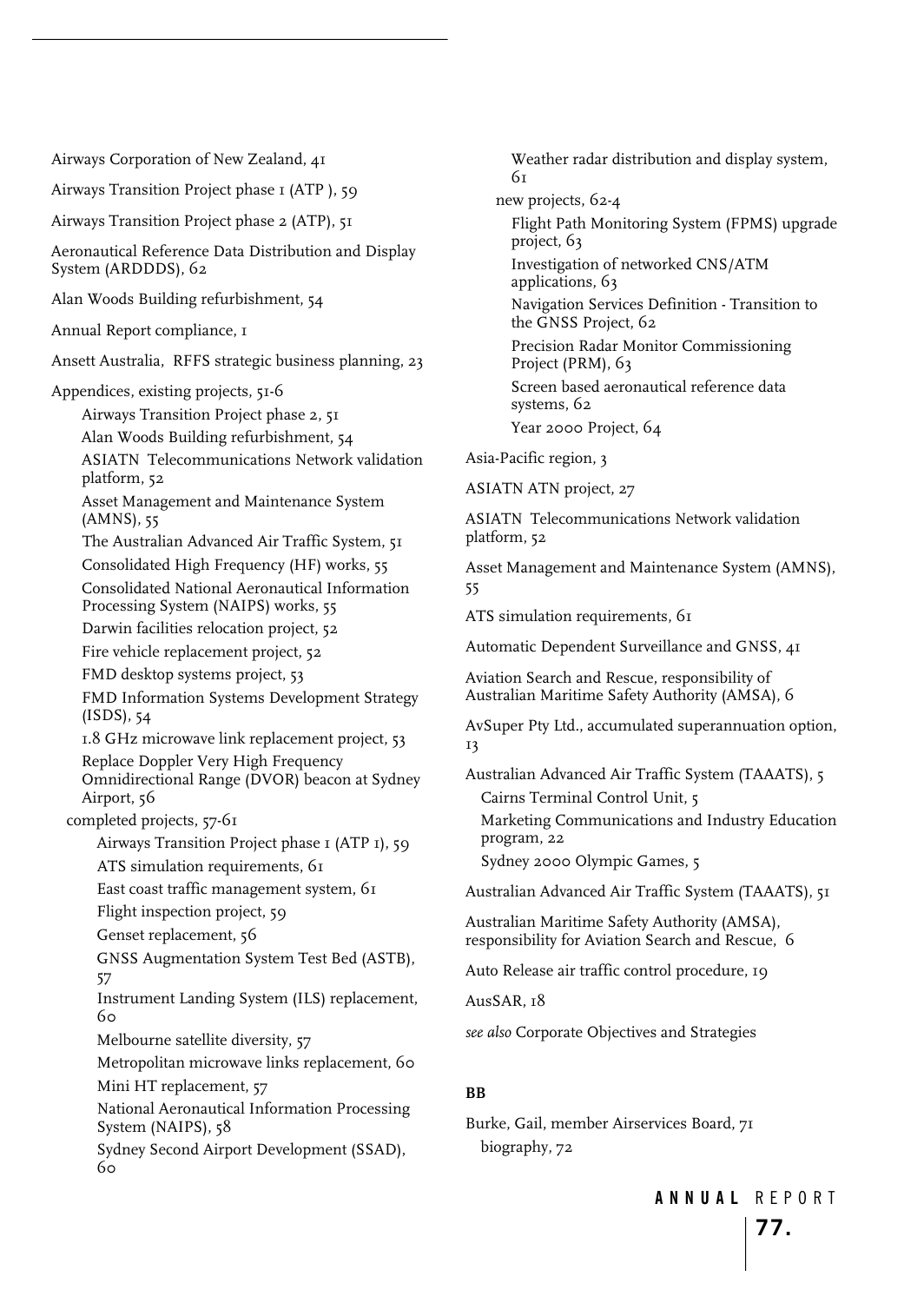Bureau of Air Safety Investigation (BASI), 4

Burton, Clare, chair of Grievances and Appeal Board, 12

Business Development Plan, 31, 32

Business outlook 1998–99, 43 industry activity, 43 operating and capital expenses, 43 pricing, 44 revenue, 43

Business Transformation Program, 5, 28 location-specific pricing, 28

## **CC**

Cairns Terminal Control Unit, 5 Australian Advanced Air Traffic System (TAAATS), 5

Central Traffic Management System, Sydney Airport, 20-21

Certificate in Workplace Leadership and Business Awareness, Part Two, 12

Chairman's year in review, 2-3

charges for services, 3

Chief Executive Officer, Report, 5-7 Australian Advanced Air Traffic System (TAAATS), 5, 6-7 Business Transformation Program, 5 Environmental Management System, 6 Safety Management System, 6 status change of Airservices, GBE to Governmentowned commercial Authority, 6 Sydney Long Term Operating Plan (LTOP), 6

China, agreement with Airservices, 31

Civil Air Navigation Services Organisation (CANSO), 41

Civil Aviation Safety Authority (CASA), 4 Global Positioning System (GPS), 18 Instrument Flight Rules (IFR), 18

communications infrastructure, Facilities Management Division (FMD), 28

communication programs, 22

**7 8.**

communication systems, 4 Communications, Navigation, Surveillance/Air Traffic Management (CNS/ATM) concept, 25, 26-7 Compliance index, 49 Consolidated High Frequency (HF) works, 55 Consolidated National Aeronautical Information Processing System (NAIPS) works, 55 Corporate Business Planning Peer Review Group, 29 Corporate Objectives and Strategies, 17-42 Objective 1 - Stakeholders, aligning services with customer needs, 17-20 Air Traffic Management (ATM) services market,  $20$ *Air Services Act 1995*, 21 *Airservices Australia Corporate Plan July 1997-June 2002*, 17 Auto Release air traffic control procedure, 19 DoTRD structural review of Airservices, 19 Emergency Locator Transmitter (LS) searches, 18 Environment Management Branch, 10 GAAP air traffic control towers,  $18$ Global Navigation Satellite System (GNNS) Implementation Team (GIT), 18 Global Positioning System (GPS), 18, 19 GPS Receiver Autonomous Integrity Monitoring (RAIM) prediction service, 19 Industry Education and awareness, 23 *Airservices Bulletin, The*, 23 Industry Development Plan, 19 Information Systems Development Strategy, 19 Instrument Flight Rules, 18 location-specific pricing, 17-18 meeting the Sydney basin requirements, 20-1 National Airways System (NAS), 17, 19 promotion, 21-2 communication programs, 22 media, 21 quality management system, 19 Regional Airspace Committee (RAC), 18 Regional Airspace Users Advisory Committee (RAPAC), 18 rescue and firefighting services, major airports, 1997-98, 17 satellite link with Indonesia, 19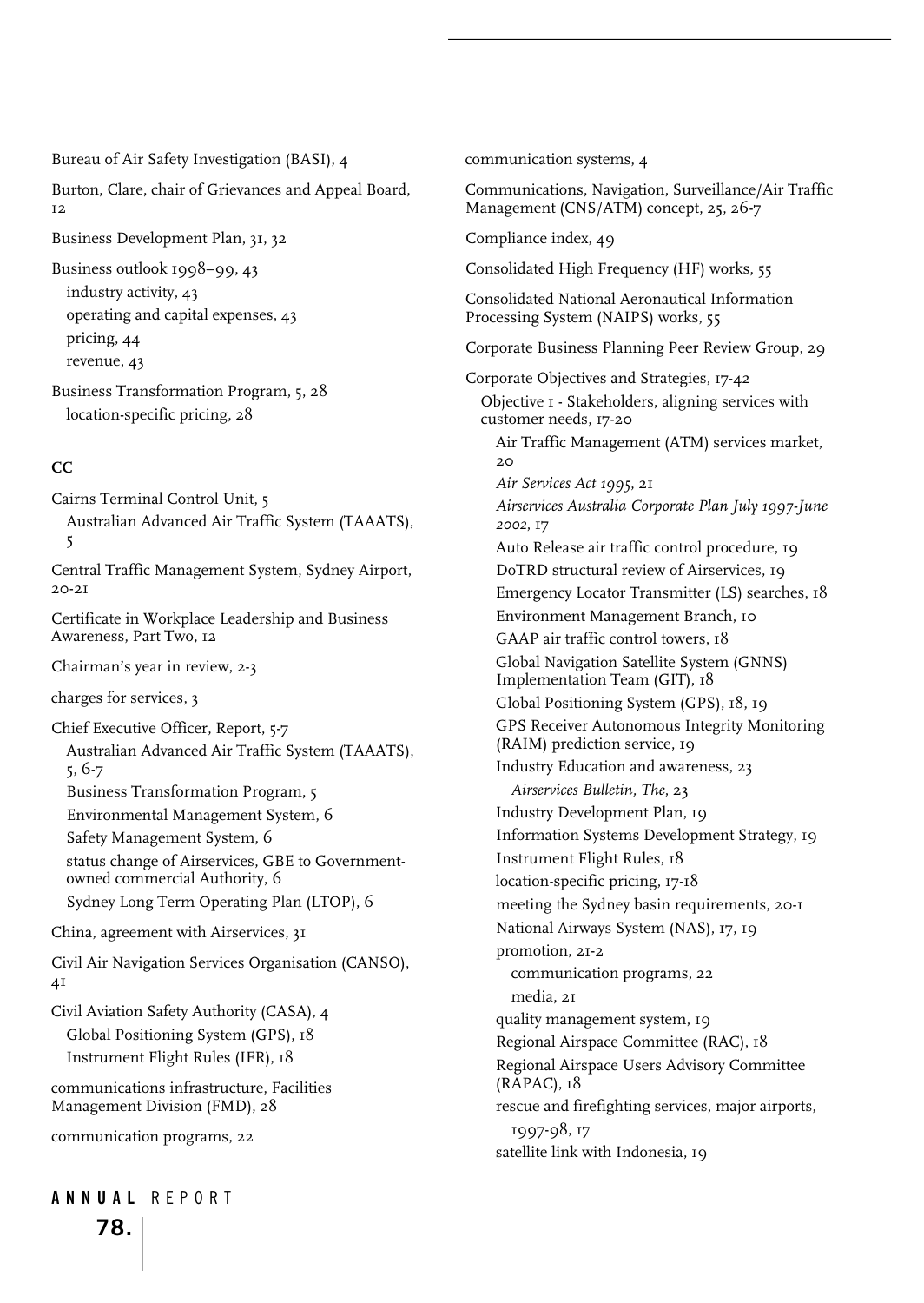Search and Rescue (SAR) response service, 18 TAAATS, (Australian Advanced Air Traffic System),  $5, 6 - 7, 19$ Objective 2 - Competitiveness, 25-30 air traffic system, maintenance 25-27 Airservices Business Planning Guidance, 29 airspace structure, new, 26 ASIATN ATN project, 27 automatic navigation chart production, 26 Business Transformation project, 28 Communications, Navigation, Surveillance/Air Traffic Management (CNS/ATM) concept, 25, 26-7 GNSS local-and wide-area augmentation options, 26 ICAO-based flight notification form introduced, 26 integrated strategic planning, 29 Oceanic Air Traffic Control (ATC) separation standards, 27 profitable and competitive services, 28 RFFS location-specific pricing, 27 SARTIMES (pilot-nominated Search and Rescue times), 26 SARTIMES (Censar) database, 26 transition to TAAATS, 25-6 Year 2000 issues, 27-8 Objective 3 - Business Development, 31-2 Business Development Plan, 31 China, 31 CNS/ATM systems, 31 Honiara FIR, 31 Japan, 31 Mauritius, 31 Papua New Guinea Office of Civil Aviation, 31 Objective 4 - Safety and Environment, 33 Environmental Management Plan, 34 Environment Management System, 33, 34 Environmental Monitoring, 35 Environmental Policy, 34 Safety, 33-4 Safety Management Manual, 34 Safety Management Plan, 33 Safety Management Policy, 33 Safety Management System, 33

strategies, 33 Objective 5 - Staff, 37-9 *Airservices Australia Enterprise Agreement 1998- 2000*, 38 *Airspace*, 39 benchmarking exercise, 37 communications with staff, 39 competencies and skills, 38 consistent practices, 37 Enterprise Bargaining agreement, 37-8 Human Resources Strategic Plan, 38 Leadership training, 38 National Consultative Committee, 37 RFFS training, 38 *Workplace Relations Act 1996*, 37 Objective 6 - Globalisation, 40 ICAO participation, 40 corporate overview, Airservices Australia, 4 corporate security, Airservices Australia, 11 corporate structure, Airservices Australia, 16 Correy, Norman, member Airservices Board 8 biography, 72

## **DD**

Darwin facilities relocation project, 52

data collection and testing, Global Navigation Satellite System Augmentation System Test Bed, 6

Directorship and staff, 1 Chairman's year in review, 2 discrimination complaints and inquiries, equity and diversity,12

#### **EE**

East coast traffic management system, 61

Emergency Locator Transmitter (LS) searches, 18

Environment, 34-6 Australian Noise Exposure Indices, 35 Environment Management Branch, 10 Environmental Management Plan, 34 Environment Management System, 6, 33, 34 Environmental Monitoring, 35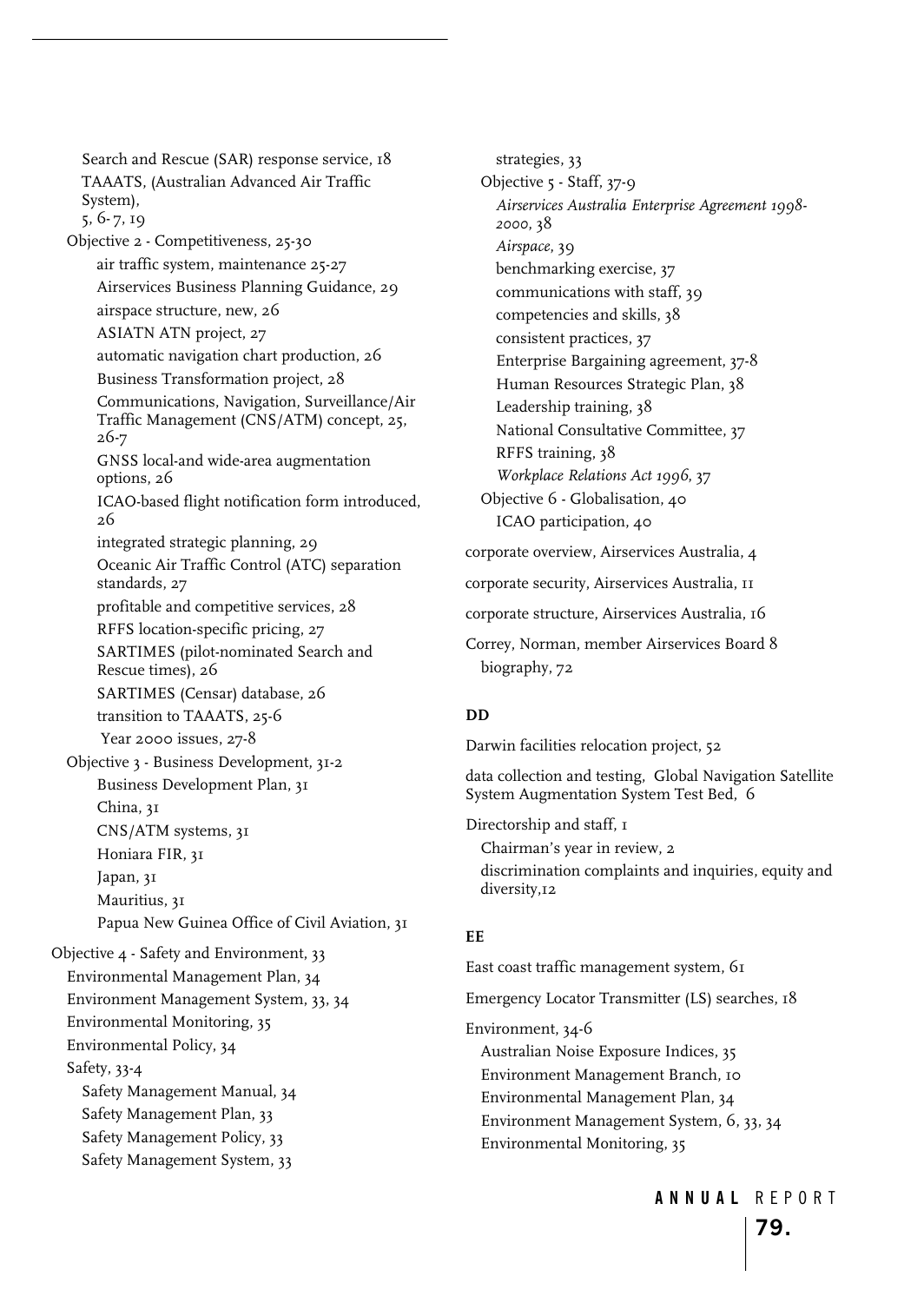environment operations assessments, 35 *Environment Protection (Impact of Proposals) Act 1974*, 35 Environmental Policy, 34 ICAO activities, 35 Integrated Noise Model, 36 Sydney Airport Long Term Operating Plan (LTOP), 36 equity and diversity (E&D), 12 *Airservices' Family Friendly Policies, Revised Guidelines for the Elimination of Workplace Harassment* publication, 12 Airservices' Flexible Unpaid Leave Scheme, 12 *Airspace* staff newsletter, 12 Certificate in Workplace Leadership and Business Awareness, Part Two, 12 discrimination complaints and inquiries, 12 E&D Contact Officer, 12 and Mediator Networks Grievances and Appeal Board, 12 harassment cases, 12 home-based work provisions, 12 Mediator Networks, 12 National E&D program, 12 *National Equity and Diversity Program 1998-2001*, 12 regional E&D Contact Officer networks

## **FF**

Facilities Management Division (FMD), communications infrastructure, 28

Faulkner, Capt. John (Deputy Chairman), member Airservices Board 8 biography, 72

Fire vehicle replacement project, 52

Financial performance, 8 revenue, 8 operating expenses, 8 abnormals, 9 capital, 9

Flight Inspection Australia, 18

Flight inspection project, 59

Flight Path Monitoring System (FPMS) upgrade project, 62-3

**8 0.**

FMD desktop systems project, 53

FMD Information Systems Development Strategy (ISDS), 54

Forsyth, John (Chairman), member Airservices Board 72

biography, 72

fraud control, 11 Fraud Control Plan review, 11 Internal Investigations Manual, 11

freedom of information, *Freedom of Information Act 1982*, 12 requests for assess to documents, 12

## **GG**

GAAP air traffic control towers, 18

Gale, Kevin, member Airservices Board 71 biography, 72-3

Genset replacement, 58

Global Navigation Satellite System (GNNS) Implementation Team (GIT), 18

Global Navigation Satellite System Augmentation System Test Bed, data collection and testing, 6

Global Positioning System (GPS), 18, 19

Globalisation, ICAO participation, 40

GNSS Augmentation System Test Bed (ASTB), 57

GNSS local-and wide-area augmentation options, 26

GPS Receiver Autonomous Integrity Monitoring (RAIM) prediction service, 19

#### **HH**

home-based work provisions, equity and diversity 12

Honiara FIR, 31

Human Resources and Statutory information, 10-11 occupational health and safety, 10-11 accident and incident reporting, 11 investigations and notices, 10 policy development, 10 workplace arrangements, 10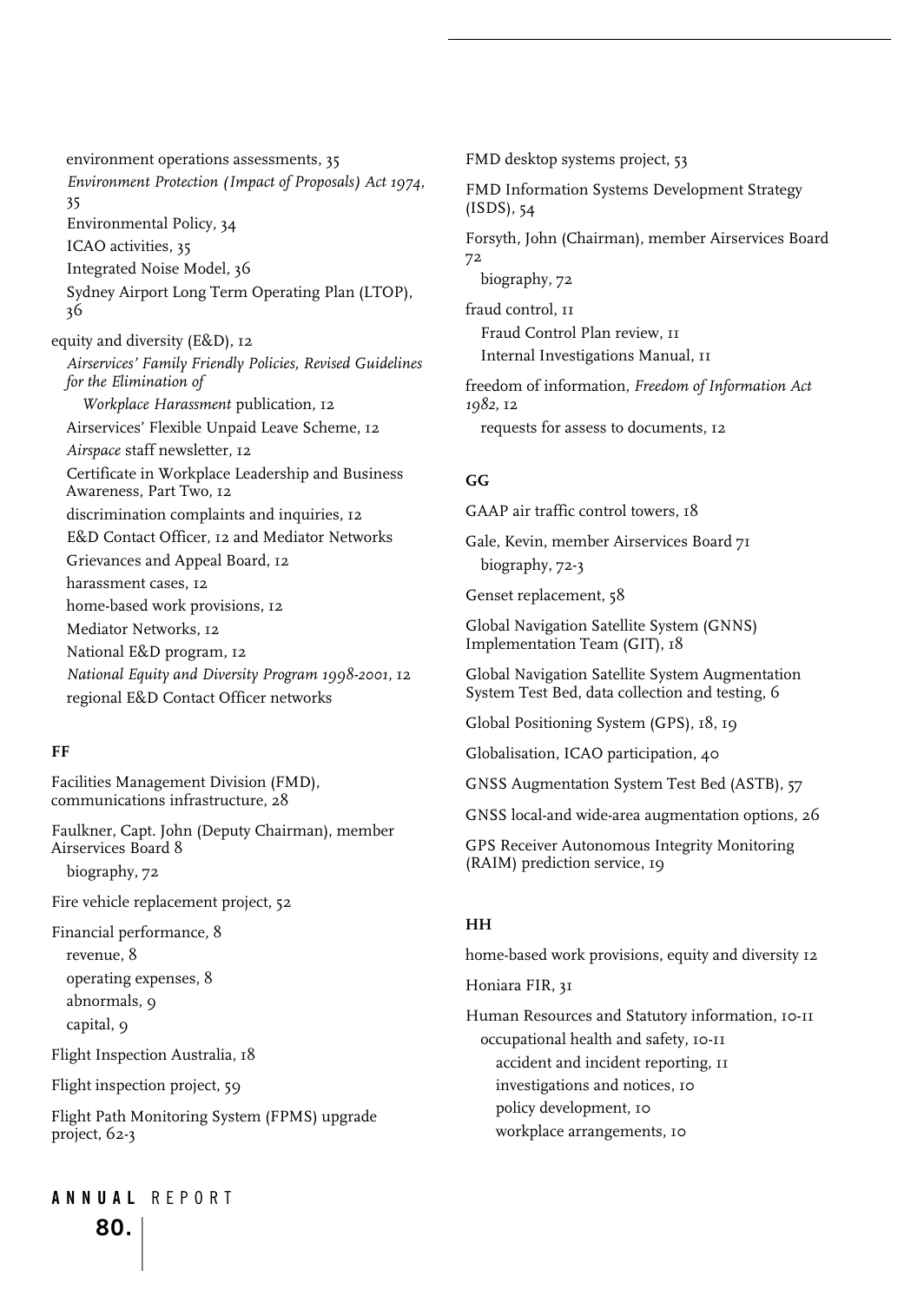Human Resource Strategic Plan, 29 see also occupational health and safety

## **II**

Industry Development Plan, 19 Industry education and awareness, 23 *Airservices Bulletin, The*, 23 Information Systems Development Strategy, 19 Instrument Flight Rules, 18 Instrument Landing System (ILS) replacement, 60 Integrated Noise Model, 36 integrated strategic planning, Airservices Business Planning Guidance, 29 Human Resource Strategic Plan, 29 Key Performance Indicators, 29 Internal Investigations Manual, 11 International Civil Aviation Organization (ICAO), 4 Investigation of networked CNS/ATM applications, 63

## **JJ**

Japan Civil Aviation Bureau agreement with Airservices, 31

## **KK**

Key Performance Indicators, integrated strategic planning, 29

## **LL**

location-specific pricing, 5, 17-18, 27, 28 Business Transformation project, 28

*Long Term Operating Plan for the Sydney (Kingsford Smith) and Associated Airspace*, 20

Lowy, David, member Airservices Board 71

## **MM**

Maguire, Graham, member Airservices Board, 71

biography, 73 Mauritius, Airservices commercial training of aviation fire services, 32 media, 21 Mediator Networks, equity and diversity, 12 Melbourne satellite diversity, 57 Metropolitan microwave links replacement, 60 Mini HT replacement, 57 Ministerial Directives, 65-71

## **NN**

National Aeronautical Information Processing System (NAIPS), 58 National Airways System (NAS), 17, 19

National E&D program, 12

*National Equity and Diversity Program 1998-2001*, 12

navigation aids, 3 inspection and calibration contracted to private company, 6

Navigation Services Definition - Transition to the GNSS Project, 62

navigation systems, 4

## **OO**

Oceanic Air Traffic Control (ATC) separation standards, 27 occupational health and safety, 10-11 accident and incident reporting, 11 compliance rate, 11 investigations and notices, 10 Comcare investigations, 10-11 policy development, 10 workplace arrangements, 10 Office of the Privacy Commissioner, 11

Ombudsman, Airservices responses to requests from Commonwealth Ombudsman, 13

1.8GHz microwave link replacement project, 53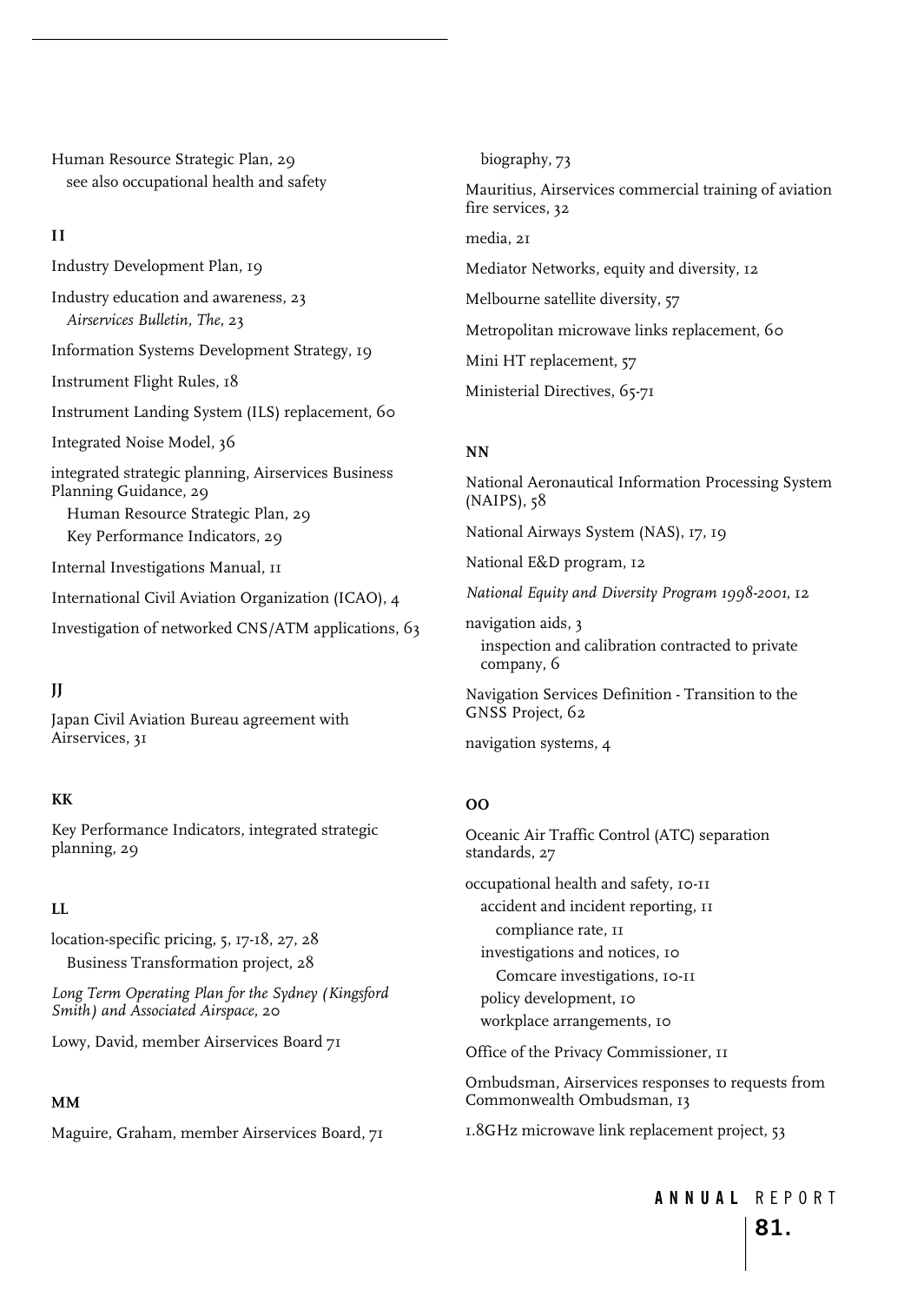#### **PP**

Papua New Guinea, Airservices commercial training of aviation fire services, 32

Papua New Guinea Office of Civil Aviation, agreement with Airservices, 31

pilot briefing service, 3

Pollard, William, member Airservices Board 71 biography, 73

powers, functions and objects, Airservices Australia, 1

Precision Radar Monitor Commissioning Project (PRM), 63

Privacy Commissioner, 11 Office of the Privacy Commissioner, 11 Privacy Contact Officer, 11

promotion, 21-2 communication programs, 22 media, 21

publications, 45-8 operational charts, 48

## **QQ**

Qantas, RFFS strategic business planning, 23 quality management system, 19

## **RR**

Regional Airspace Committee (RAC), 18

Regional Airspace Users Advisory Committee  $(RAPAC)$ ,  $18$ 

Replace Doppler Very High Frequency Omnidirectional Range (DVOR) beacon at Sydney Airport, 56

Required Navigation Performance airspace, 41

rescue and firefighting services, major airports, 23 1997-98, 17-18

Rescue and Fire Fighting Services (RFFS), 3 Aircrew Combined Rescue Training, 23 Ansett Australia, 23 bidding of supply of RFFS to DoD, 32 Certified Agreement implemented, 30

**A N N U A L** R E P O R T

Corporate Business Planning Peer Review Group, 29 Fire Stations established as discrete business units, 30 incidents attended Australia-wide 1997-98, 24 location-specific pricing, 5, 17-18, 27 maintenance contract with Telstra for communication facilities on Cocos Island maintenance contracts with DoD, 32 profitable and competitive provision of services, 29 Qantas, 23 quality assurance section, 24 World Best Practice, 30 revenue, 3

## **SS**

Safety Management Manual, 34 Safety Management Plan, 33 Safety Management Policy, 33 Safety Management System, 6, 33 *Safety Net* Newsletter, 33 SARTIMES (Censar) database, 26 SARTIMES (pilot-nominated Search and Rescue times), 26 satellite link with Indonesia, 19 satellite-based communication, 4 Search and Rescue (SAR) response service, 18 staffing, 13-15 *Airservices Australia Enterprise Agreement 1998-2000*, 38 *Airspace*, 39 benchmarking exercise, 37 categories, 14-15 communications with staff, 39 competencies and skills, 38 consistent practices, 37 Enterprise Bargaining Agreement, 37-8 Human Resources Strategic Plan, 38 Leadership training, 38 National Consultative Committee, 37 RFFS training, 38

**8 2.**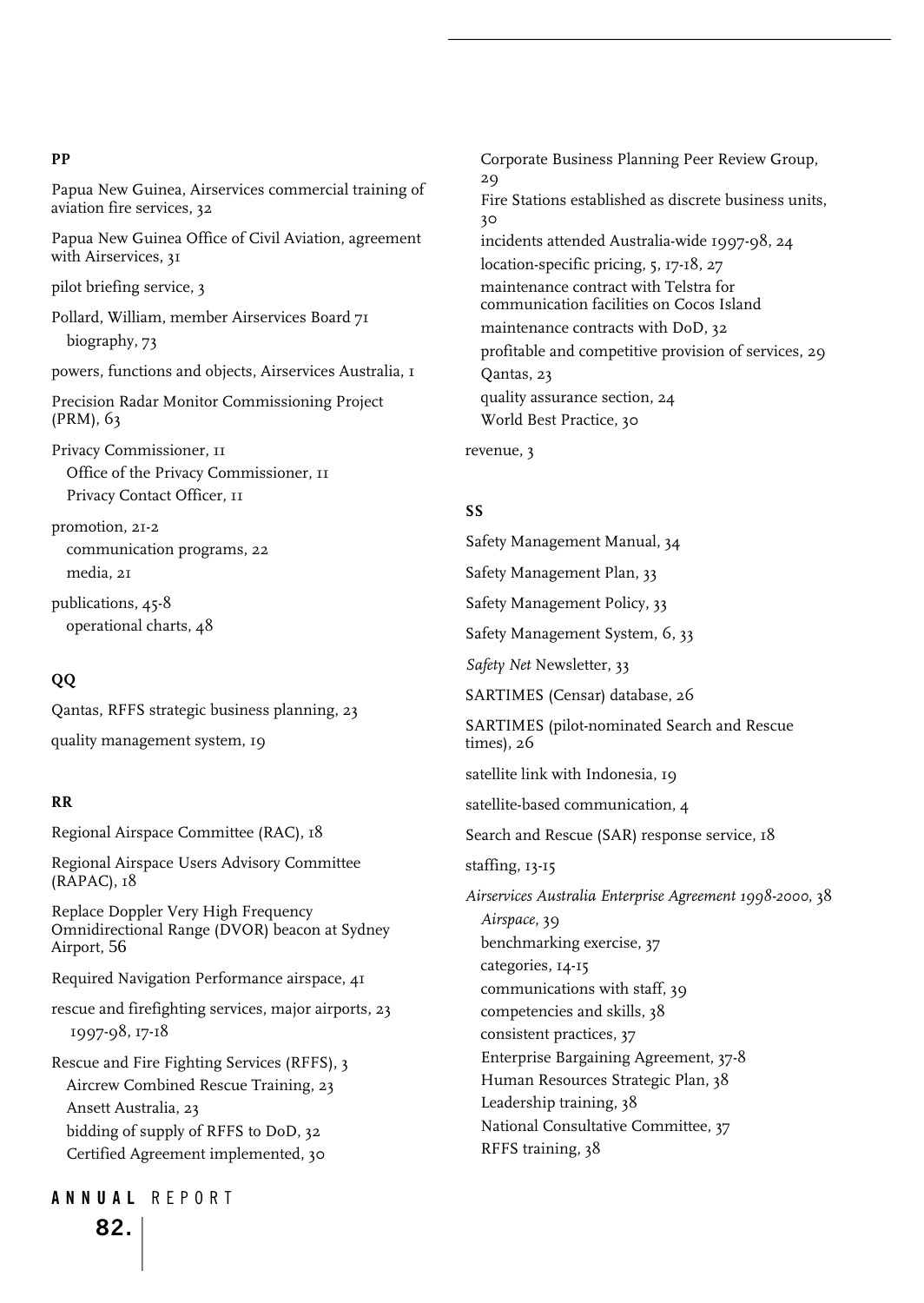*Workplace Relations Act 1996*, 37 Standards of Service Charter, 13 superannuation, AvSuper Pty Ltd., accumulated superannuation option, 13 *Superannuation Benefits (Supervisory Mechanisms) Act 1990*, 13 surveillance systems, 4 Sydney Airport, Central Traffic Management System, 20-21 curfew times, 23 Sydney 2000 Olympic Games, 21 Sydney basin, management issues, 22 meeting requirements, 20-1 *Long Term Operating Plan for the Sydney (Kingsford Smith) and Associated Airspace*, 20 Sydney Long Term Operating Plan (LTOP), 6, 36 Sydney Second Airport Development (SSAD), 60

Sydney 2000 Olympic Games, 5, 21

## **TT**

TAAATS, (Australian Advanced Air Traffic System), 5, 6-7, 19 Cairns Terminal Control Unit, 5 Sydney 2000 Olympic Games, 5

technologies, new, 3

## **WW**

Weather Radar Distribution and Display System, 61

workforce, 3

air traffic controllers, 3

*Workplace Relations Act 1996*, 6 *Airservices Australia Enterprise Agreement 1998-2001*, 6

## **YY**

Year 2000 issues, 27-8

Year 2000 Project, 64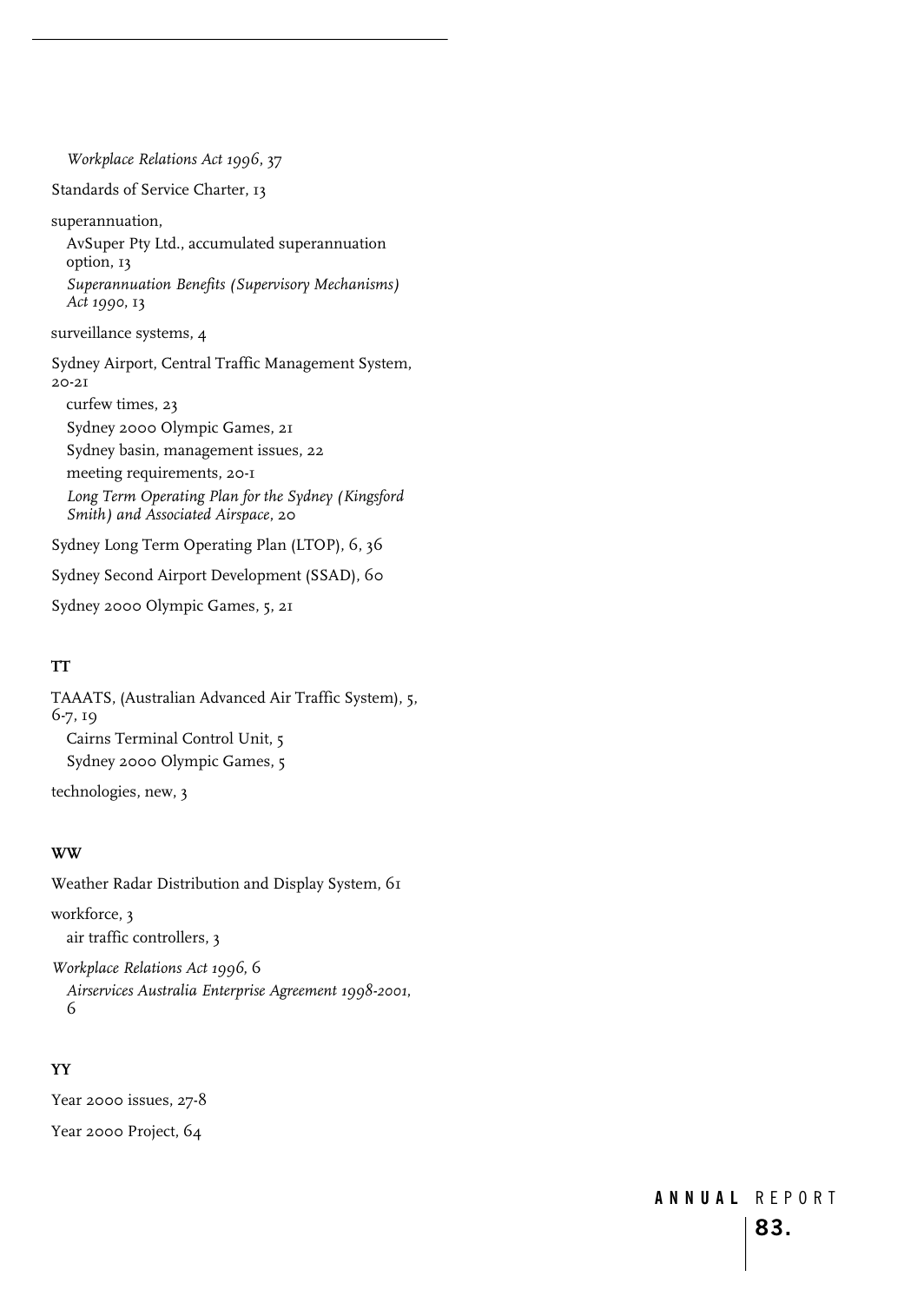## **A N N U A L** R E P O R T

**8 4.**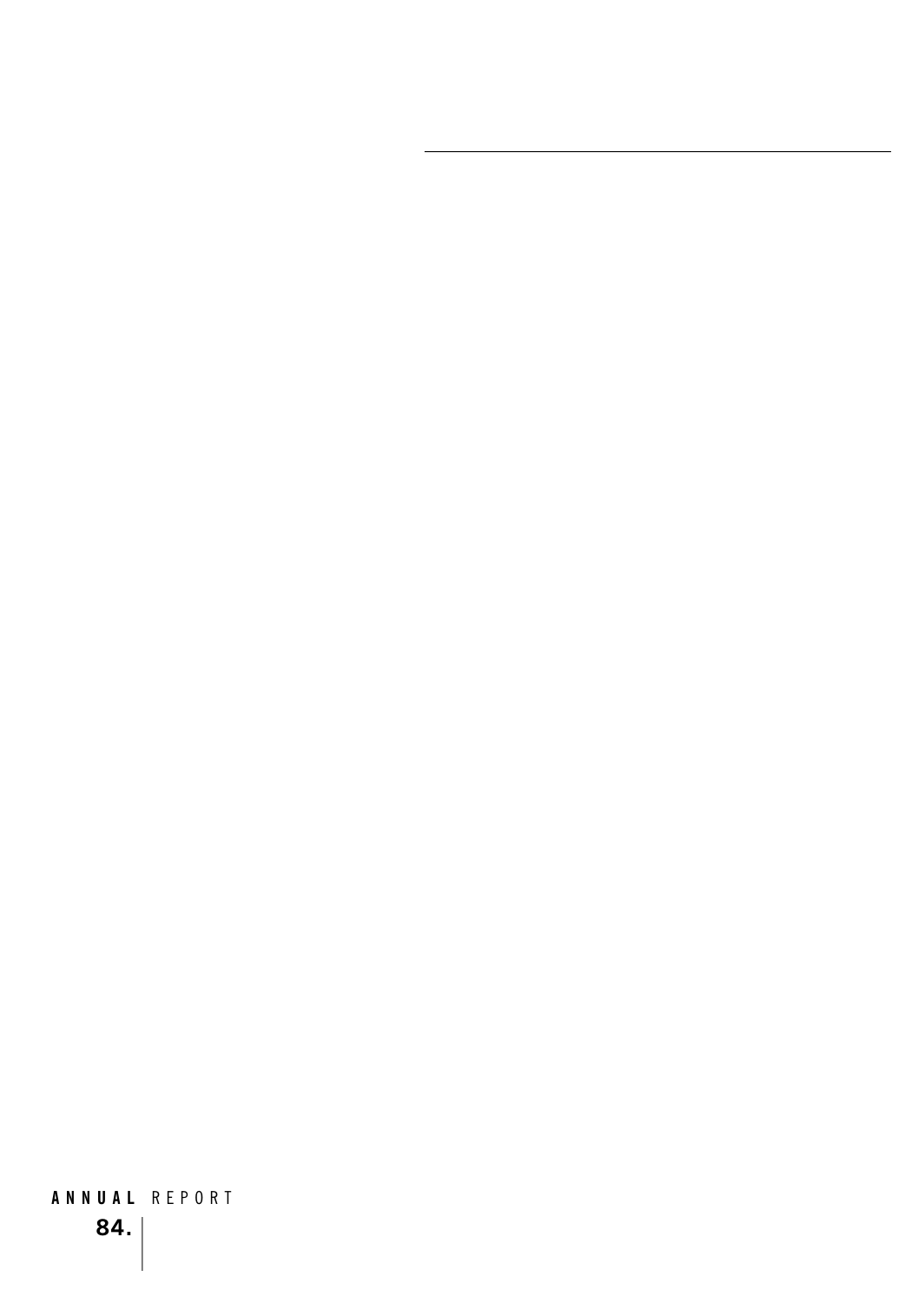# **F I N A N** C I A L **S T A T E M** E N T S

For the year ended 30 June 1998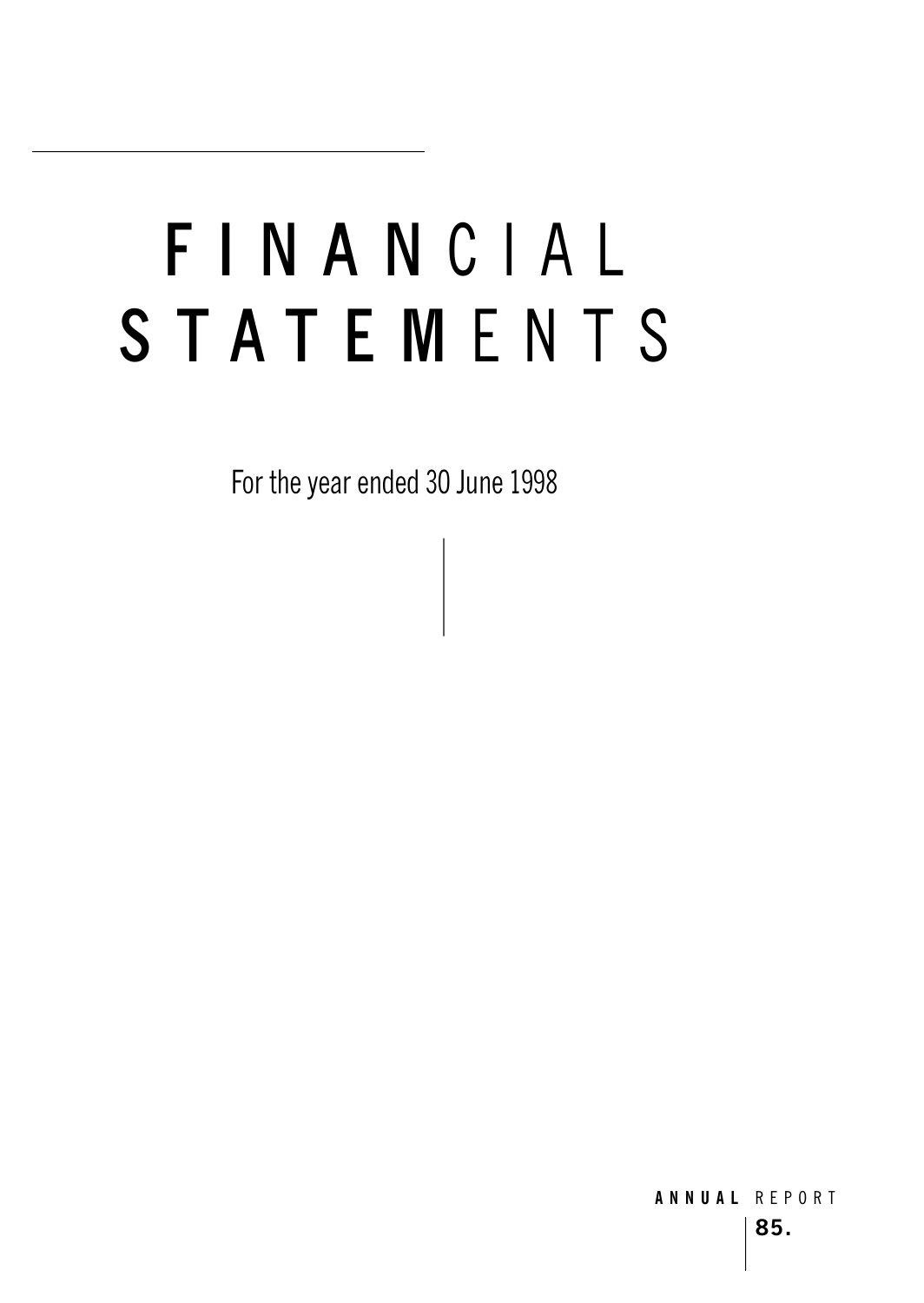

#### **INDEPENDENT AUDIT REPORT**

To the Minister for Transport and Regional Development.

#### **Scope**

I have audited the financial statements of Airservices Australia for the year ended 30 June 1998. The financial statements comprise:

- **Statement by Directors**
- **Balance Sheet**
- Profit and Loss Statement
- **Statement of Cash Flows**
- Schedule of Commitments
- Schedule of Contingencies, and
- Notes to and forming part of the Financial Statements.

The members of the Board are responsible for the preparation and presentation of the financial statements and the information they contain. I have conducted an independent audit of the financial statements in order to express an opinion on them to you, the Minister for Transport and Regional Development.

The audit has been conducted in accordance with Australian National Audit Office Auditing Standards, which incorporate the Australian Auditing Standards, to provide reasonable assurance as to whether the financial statements are free of material misstatement. Audit procedures included examination, on a test basis, of evidence supporting the amounts and other disclosures in the financial statements, and the evaluation of accounting policies and significant accounting estimates. These procedures have been undertaken to form an opinion as to whether, in all material respects, the financial statements are presented fairly in accordance with Australian Accounting Standards, other mandatory professional reporting requirements (Urgent Issues Group Consensus Views) and statutory requirements so as to present a view of the entity which is consistent with my understanding of its financial position, the results of its operations and its cash flows.

The audit opinion expressed in this report has been formed on the above basis.

GPO Box 707 CANBERRA ACT 2601 Centenary House 19 National Circuit Phone (02) 6203 7300 Fax (02) 6203 7777

**ANNUAL REPORT** 

86.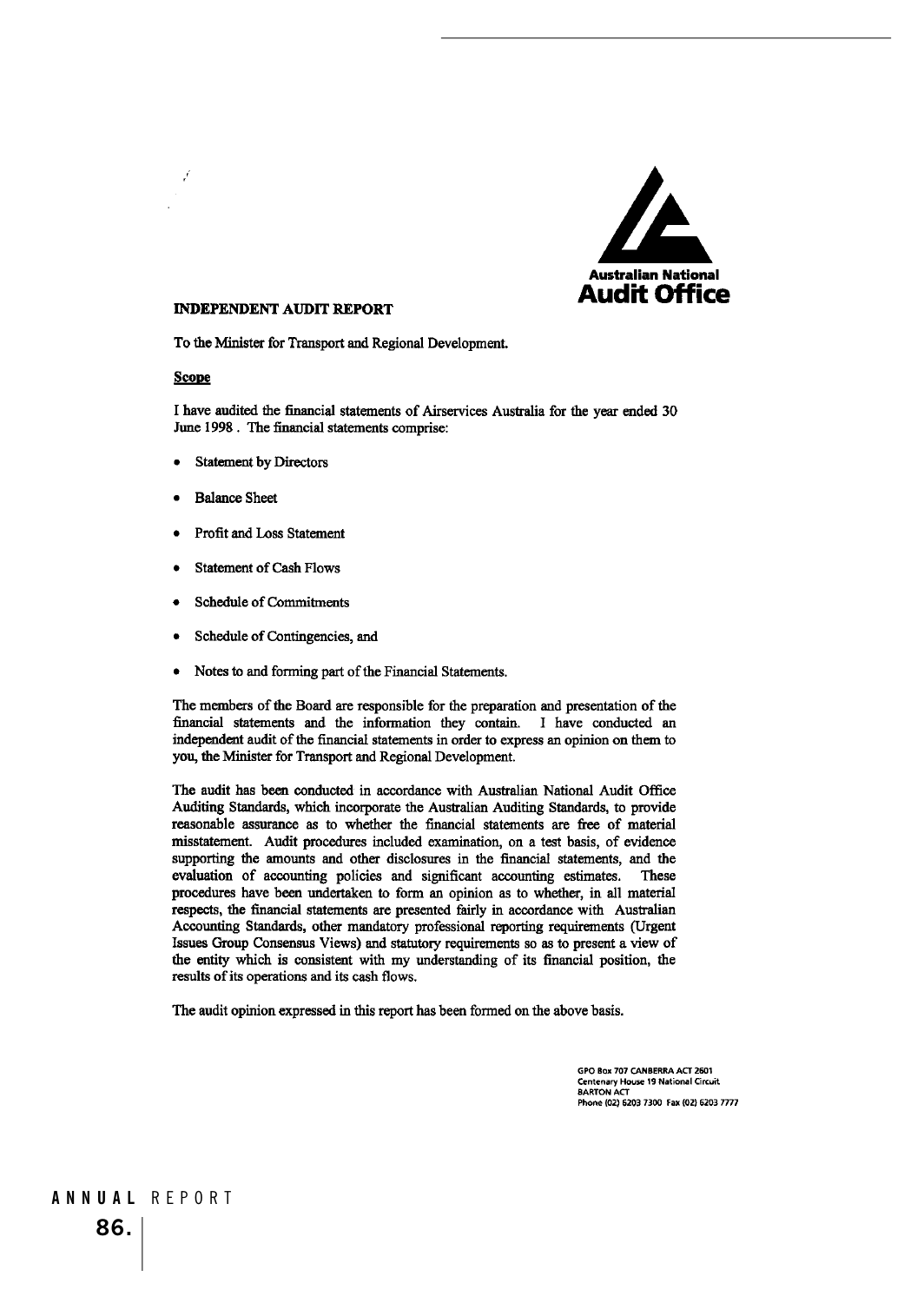#### **Audit Opinion**

In my opinion,

- (i) the financial statements have been prepared in accordance with the Guidelines for Financial Statements of Commonwealth Authorities
- (ii) the financial statements give a true and fair view, in accordance with applicable Accounting Standards, other mandatory professional reporting requirements and the Guidelines for Financial Statements of Commonwealth Authorities, of the financial position of Airservices Australia as at 30 June 1998 and the results its operations and its cash flows for the year then ended.

Australian National Audit Office

David C. McKean **Executive Director** 

Delegate of the Auditor-General

Canberra 24 August 1998

## **ANNUAL REPORT**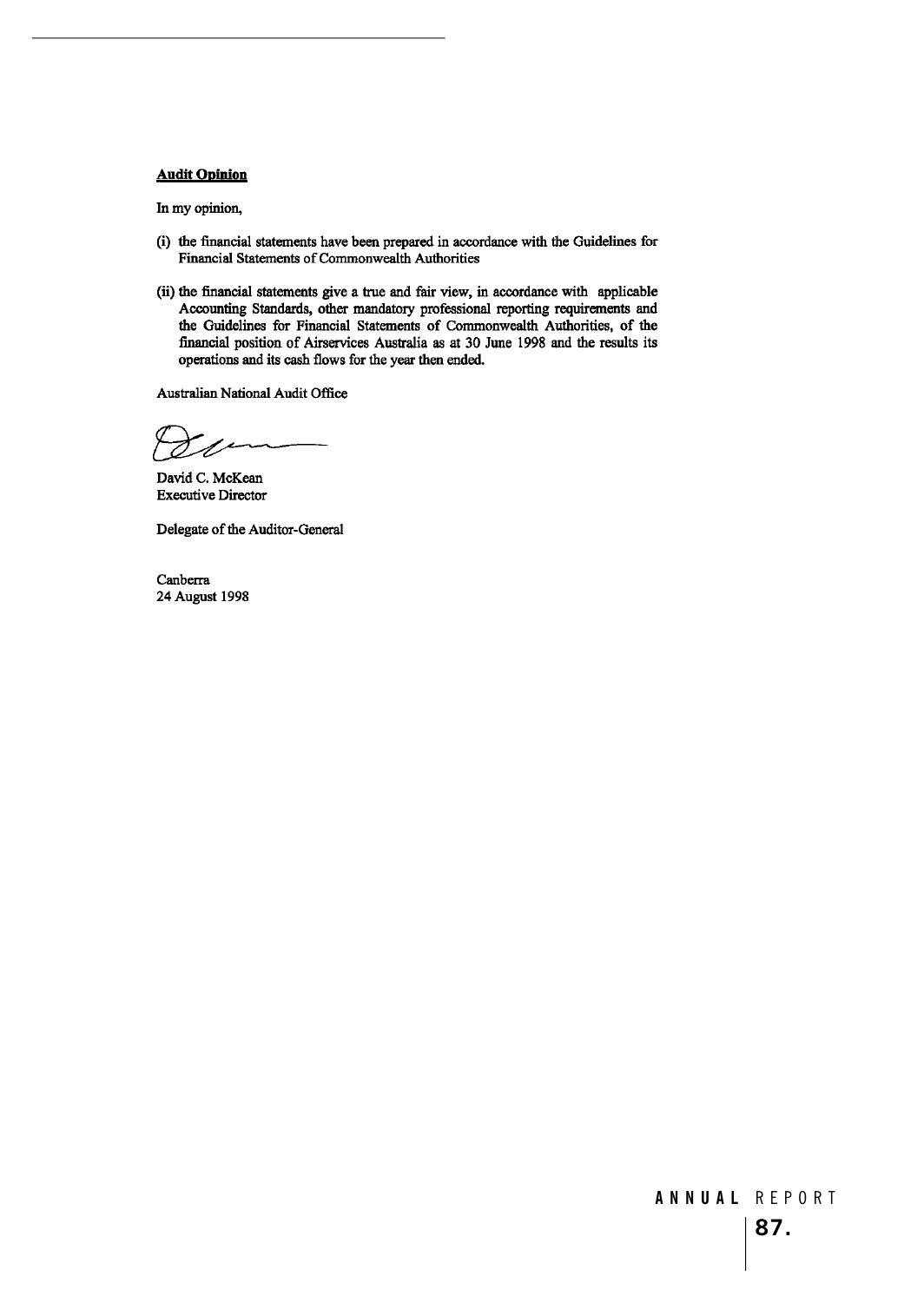#### **STATEMENT BY DIRECTORS**

In accordance with a resolution of the Board of Airservices Australia, we state:

In the opinion of the Directors:

- (a) the financial statements of Airservices Australia are drawn up to show fairly the entity's operating result for the year ended 30 June 1998, the financial position as at 30 June 1998, the cash flows for the year ended 30 June 1998, the commitments as at 30 June 1998 and the contingencies as at 30 June 1998.
- (b) at the date of this statement there are reasonable grounds to believe that Airservices Australia will be able to pay its debts as and when they fall due.

On behalf of the Board

Will Dave

John Jones 14

Director

Dated at

CAIRNS

this 21st day of August

1998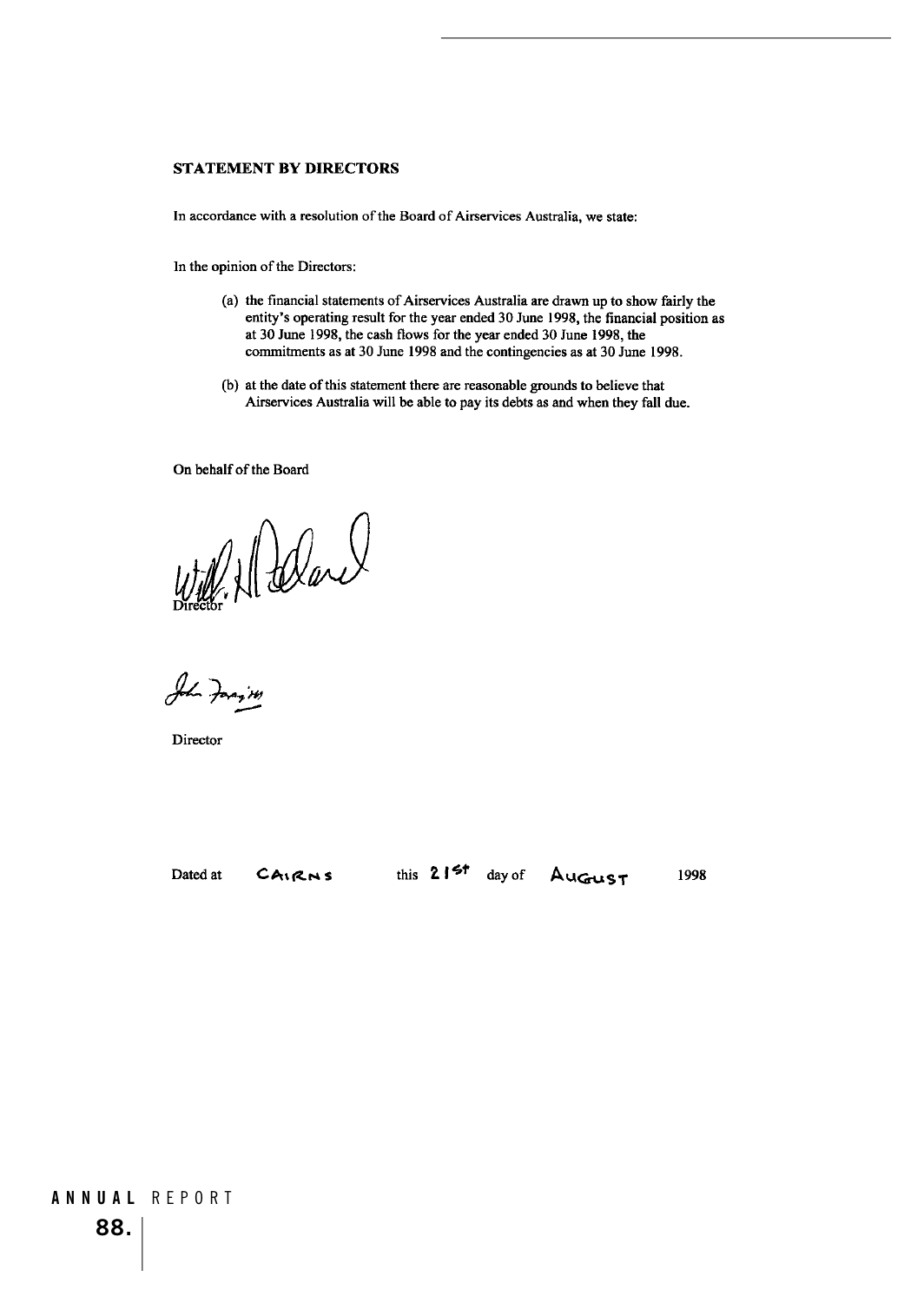## **PROFIT AND LOSS STATEMENT FOR THE YEAR ENDED 30 JUNE 1998**

|                                                             | <b>NOTES</b>   | 1998<br>$S'$ 000 | 1997<br>$\mathbf{\hat{S}}$ 000 |
|-------------------------------------------------------------|----------------|------------------|--------------------------------|
| <b>OPERATING REVENUES - BEFORE ABNORMAL ITEMS</b>           |                |                  |                                |
| Airways revenues                                            |                | 563,459          | 556,433                        |
| Excises                                                     |                | 16,678           | 16,550                         |
| Search and rescue capability                                |                |                  | 8,121                          |
| Other revenues                                              |                | 26,792           | 21,766                         |
| Total operating revenues - before abnormal items            |                | 606,929          | 602,870                        |
| OPERATING EXPENSES - BEFORE ABNORMAL ITEMS                  |                |                  |                                |
| Staff costs                                                 |                | 343,297          | 342,295                        |
| Non-commercial activities                                   | 2(b)           | 6,212            | 8,230                          |
| General & administration                                    |                | 160,009          | 152,763                        |
| Depreciation                                                |                | 64,736           | 63,687                         |
| Total operating expenses - before abnormal items            |                | 574,254          | 566,975                        |
| Operating profit - before abnormal items & income tax       | $\overline{a}$ | 32,675           | 35,895                         |
| Abnormal items                                              | 3              | (80, 687)        | (18, 932)                      |
| Operating profit/(loss)                                     |                | (48,012)         | 16,963                         |
| Income tax attributable to operating profit/(loss)          | $\overline{4}$ | (15, 025)        | 9,205                          |
| Operating profit/(loss) and abnormal items after income tax |                | (32,987)         | 7,758                          |
| Accumulated profits at beginning of reporting period        |                | 8,644            | 6,836                          |
| Total available for appropriation                           |                | (24,343)         | 14,594                         |
| Dividends provided for and dividends paid                   | 5              | 5,950            | 5,950                          |
| Accumulated profit/(loss) at end of the reporting period    |                | (30, 293)        | 8,644                          |

The above Profit and Loss Statement is to be read in conjunction with the notes to and forming part of the financial statements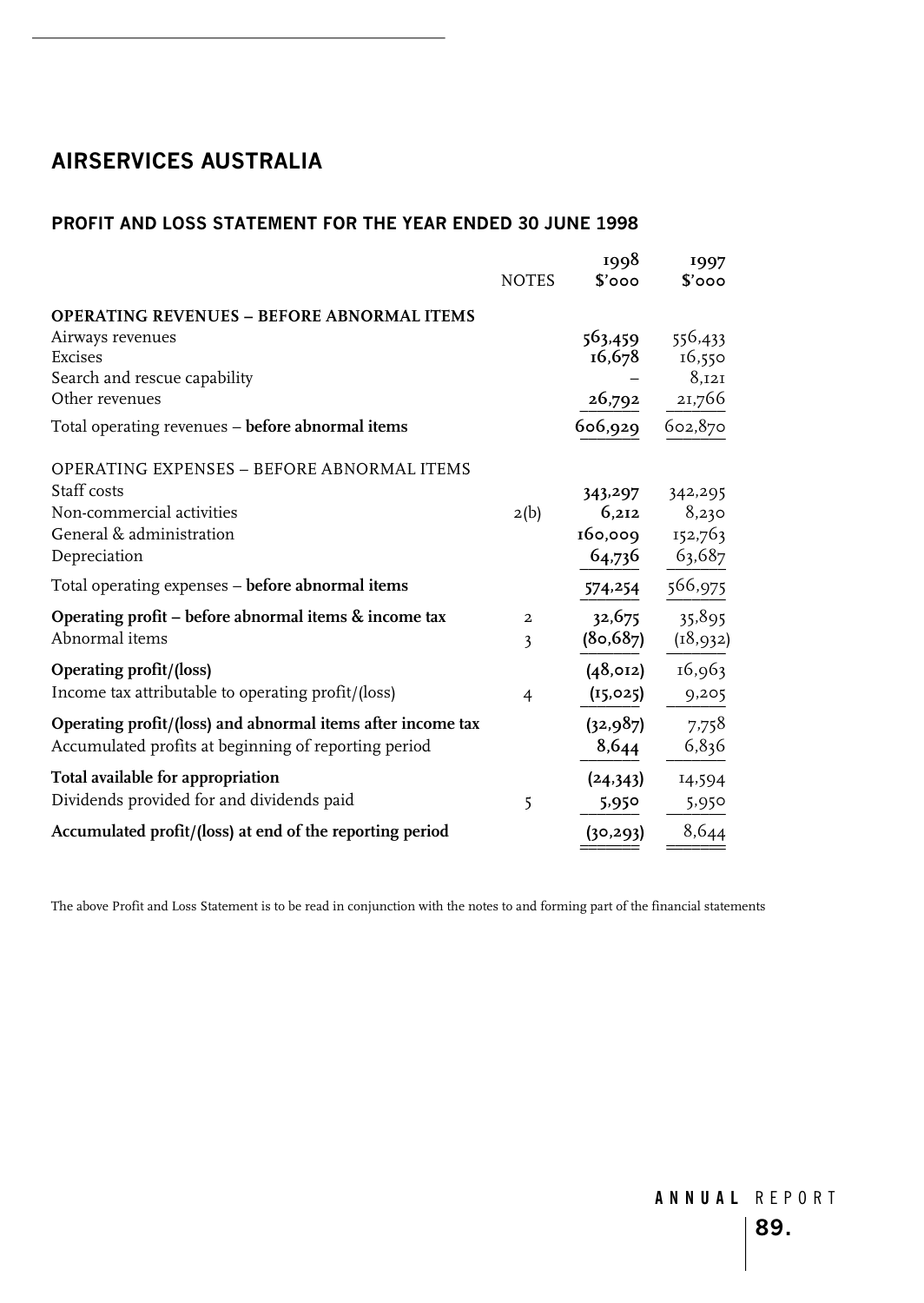## **BALANCE SHEET AS AT 30 JUNE 1998**

|                                   |                | 1998             | 1997              |
|-----------------------------------|----------------|------------------|-------------------|
|                                   | <b>NOTES</b>   | $$'$ 000         | $\mathsf{S}'$ 000 |
| <b>CURRENT ASSETS</b>             |                |                  |                   |
| Cash                              |                | 23,330           | 1,362             |
| Receivables<br>Other              | 6              | 54,341<br>II,664 | 52,306<br>18,365  |
|                                   | 7              |                  |                   |
| Total current assets              |                | 89,335           | 72,033            |
| NON-CURRENT ASSETS                |                |                  |                   |
| Land & buildings                  | 8              | 152,622          | 162,397           |
| Infrastructure, plant & equipment | 8              | 457,702          | 461,605           |
| Future income tax benefit         |                | 46,411           | 33,592            |
| Other                             | 7              | 895              | $2,141$           |
| Total non-current assets          |                | 657,630          | 659,735           |
| <b>Total assets</b>               |                | 746,965          | 731,768           |
| <b>CURRENT LIABILITIES</b>        |                |                  |                   |
| Debt                              | 9              | 68,066           | 57,692            |
| Provisions and payables           | IO             | 159,5221         | 128,293           |
| <b>Total current liabilities</b>  |                | 227,588          | 185,985           |
| NON-CURRENT LIABILITIES           |                |                  |                   |
| Debt                              | $\overline{9}$ | 99,756           | 99,685            |
| Provisions                        | IO             | 82,724           | 67,895            |
| Total non-current liabilities     |                | 182,480          | 167,580           |
| <b>Total liabilities</b>          |                | 410,068          | 353,565           |
| Net assets                        |                | 336,897          | 378,203           |
| EQUITY                            |                |                  |                   |
| Capital                           | $_{II}$        | 367,190          | 369,052           |
| Reserves                          | и              |                  | 507               |
| Accumulated profit/(loss)         | II             | (30, 293)        | 8,644             |
| <b>Total equity</b>               |                | 336,897          | 378,203           |

The above Balance Sheet is to be read in conjunction with the notes to and forming part of the financial statements

**A N N U A L** R E P O R T

**9 0.**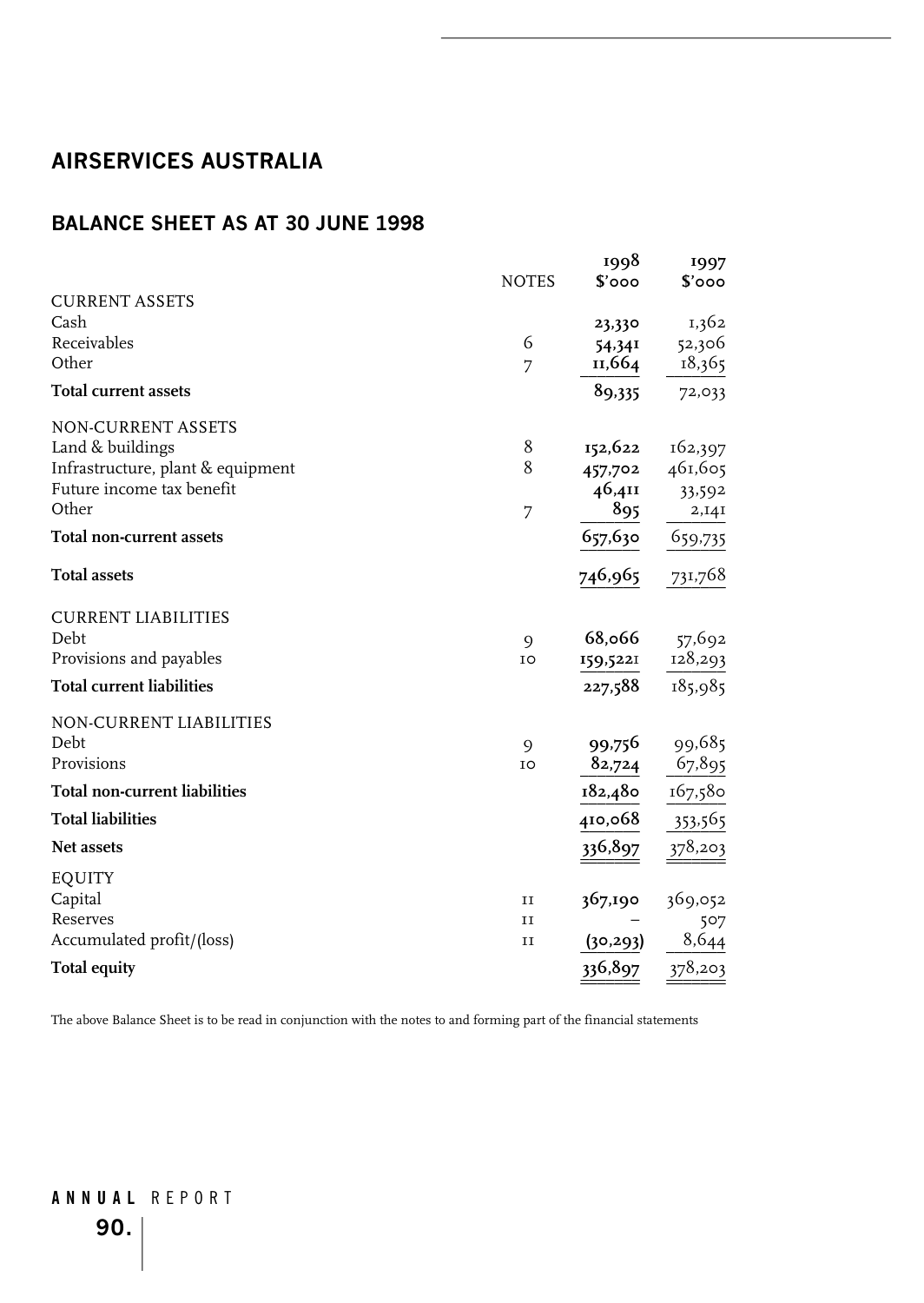## **STATEMENT OF CASH FLOWS FOR THE YEAR ENDED 30 JUNE 1998**

|                                                   | 1998<br>$\mathsf{S}'$ 000 | 1997<br>$s'$ ooo          |
|---------------------------------------------------|---------------------------|---------------------------|
| <b>OPERATING ACTIVITIES</b>                       |                           |                           |
| Cash received                                     |                           |                           |
| Receipts from customers                           |                           | 603,424 626,376           |
| Interest                                          | 618                       | 439                       |
| Receipts from government                          |                           | 9,218                     |
| Cash used                                         |                           |                           |
| Payments to suppliers/employees                   |                           | $(512,021)$ $(470,128)$   |
| Interest and other financing costs                |                           | $(11,568)$ $(16,900)$     |
| Income tax                                        |                           | $(II, 494)$ 5,671         |
| Net cash from operating activities                |                           | 68,959 154,676            |
| * (refer reconciliation next page)                |                           |                           |
| <b>INVESTING ACTIVITIES</b>                       |                           |                           |
| Cash received                                     |                           |                           |
| Proceeds from sale of property, plant & equipment | 6,340                     | 3,117                     |
| Cash used                                         |                           |                           |
| Payment for property, plant & equipment           | (57, 764)                 | (72, 258)                 |
| Net cash from investing activities                | (51, 424)                 | (69,141)                  |
| <b>FINANCING ACTIVITIES</b>                       |                           |                           |
| <b>Cash received</b>                              |                           |                           |
| Proceeds from borrowings - non government         | 1,024,200 1,331,925       |                           |
| Proceeds from borrowings - government             |                           | 5,000                     |
| Redemption of short term investments              | 341,192                   | 495,187                   |
| Cash used                                         |                           |                           |
| Repayments of borrowings - non government         |                           | $(999.475)$ $(1,359.900)$ |
| Repayments of borrowings - government             |                           | $(10,000)$ $(11,875)$     |
| Placements of short term investments              | (341,192)                 | (495,187)                 |
| Repayment of capital                              |                           | (49,000)                  |
| Dividends paid                                    | (5.950)                   | (7,150)                   |
| Net cash from financing activities                | 8,775                     | (91,000)                  |
| Net increase in cash held                         | 26,310                    | (5.465)                   |
| Add cash as at 1 July                             | (6,172)                   | (707)                     |
| Cash as at 30 June                                | 20,138                    | (6,172)                   |

The above Statement of Cash Flows is to be read in conjunction with the notes to and forming part of the financial statements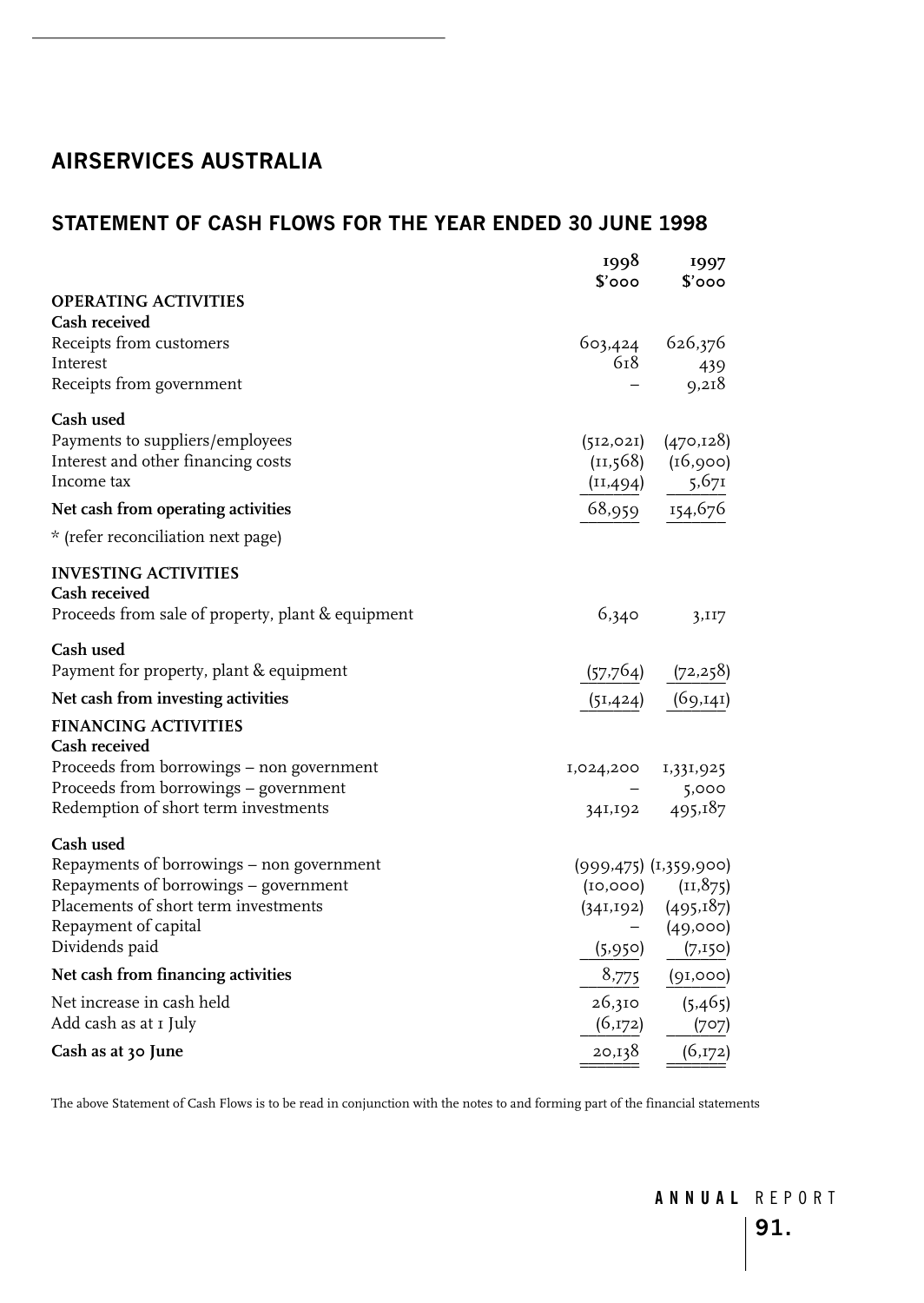## **STATEMENT OF CASH FLOWS FOR THE YEAR ENDED 30 JUNE 1998 \* RECONCILIATION OF CASH AND NET CASH PROVIDED BY OPERATING ACTIVITIES TO OPERATING PROFIT AFTER TAX**

| Reconciliation of cash<br>Cash at the end of reporting period as shown<br>in the Statement of Cash Flows is reconciled to                                                                          | 1998<br>$$'$ 000                         | 1997<br>$$'$ 000                                  |
|----------------------------------------------------------------------------------------------------------------------------------------------------------------------------------------------------|------------------------------------------|---------------------------------------------------|
| the related items in the balance sheet as follows:                                                                                                                                                 |                                          |                                                   |
| Bank balance/ (overdraft)<br>Cash advances and cash on call                                                                                                                                        | (3,192)<br>23,016                        | (7, 534)                                          |
| Bank balance - including foreign currency                                                                                                                                                          | $3^{14}$                                 | 1,362                                             |
|                                                                                                                                                                                                    | $\frac{20,138}{2}$                       | (6,172)                                           |
| Reconciliation of net cash provided by operating activities<br>Operating profit/(loss) after income tax                                                                                            | (32,987)                                 | 7,758                                             |
| Adjustments for non-cash income and expense items                                                                                                                                                  |                                          |                                                   |
| Depreciation<br>Net loss / (profit) on sale of property plant and equipment<br>Revaluation of property plant and equipment<br>Amortisation of deferred income<br>Amortisation of discount on bonds | 64,736<br>(2,005)<br>6,580<br>63         | 63,687<br>(213)<br>20,737<br>(236)<br>975         |
| Change in accounting treatment of deferred income                                                                                                                                                  |                                          | (3,436)                                           |
| Transfer to provisions:<br>Employee entitlements<br>Doubtful debts<br>Diminution in value of consumable/project spares<br>Raise/(write back) of provision for litigation<br>Legal costs            | 25,213<br>(1,166)<br>24,507<br>3,482     | 9,841<br>2,283<br>II3<br>(12, 537)<br>1,500       |
| Movement in provisions:<br>Income tax payable                                                                                                                                                      | (13,700)                                 | 9,182                                             |
| (Increase) / decrease in:<br>Accounts receivable<br>Inventory / non-current consumable spares<br>Prepayments and other assets<br>Intangibles - (future income tax benefit)                         | (2,312)<br>1,322<br>II, I43<br>(12, 819) | 33,386<br>(I70)<br>1,502<br>5,694                 |
| (Decrease) / increase in:<br>Creditors                                                                                                                                                             | (3.098)                                  |                                                   |
| Net cash from operating activities                                                                                                                                                                 |                                          | $\frac{(3,008)}{68,959}$ $\frac{14,610}{154,676}$ |

The above Statement of Cash Flows is to be read in conjunction with the notes to and forming part of the financial statements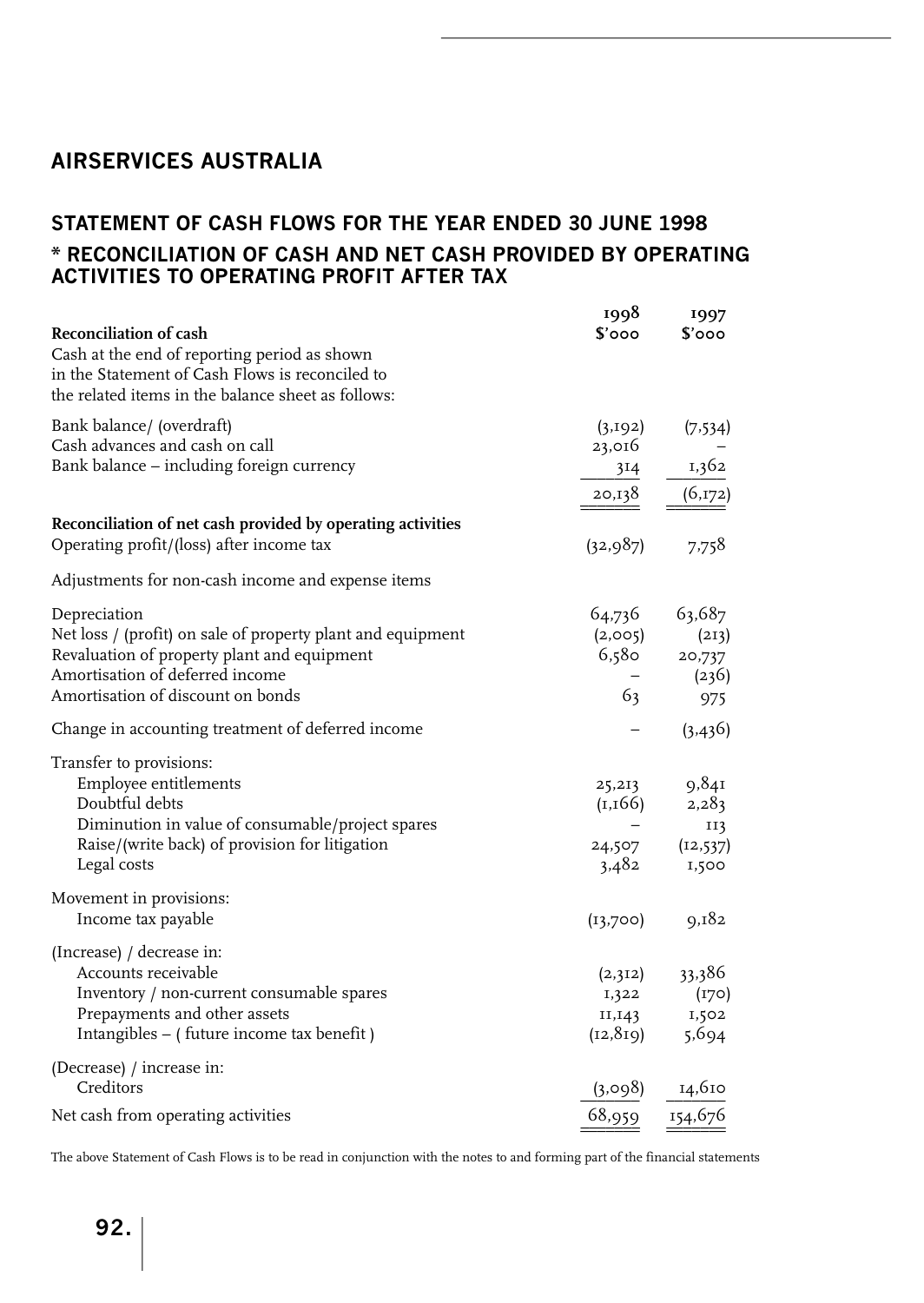## **SCHEDULE OF COMMITMENTS AS AT 30 JUNE 1998**

|                                     | 1998<br>$S'$ 000 | 1997<br>$\mathbf{\hat{S}}$ 000 |
|-------------------------------------|------------------|--------------------------------|
| <b>BY TYPE</b>                      |                  |                                |
| CAPITAL COMMITMENTS                 |                  |                                |
| Land and buildings                  | 723              | 2,133                          |
| Infrastructure, plant and equipment | 27,504           | 52,544                         |
| Investments                         |                  | 30                             |
| Other capital commitments           | 306              | 623                            |
| Total capital commitments           | 28,535           | 55,330                         |
| OTHER COMMITMENTS                   |                  |                                |
| Operating leases                    | 52,814           | 62,621                         |
| Project commitments                 |                  | 619                            |
| Research and development            |                  | 839                            |
| Other commitments                   | 18,220           | 7,219                          |
| Total other commitments             | 71,034           | 71,298                         |
| <b>COMMITMENTS RECEIVABLE</b>       | (25,916)         | (19, 144)                      |
| Net commitments                     | 73,653           | 107,484                        |
| <b>BY MATURITY</b>                  |                  |                                |
| One year or less                    | 40,832           | 51,848                         |
| From one to two years               | 30,351           | 25,228                         |
| From two to five years              | 3,673            | 27,002                         |
| Over five years                     |                  | $(1,203)$ 3,406                |
| Net commitments                     | 73,653           | 107,484                        |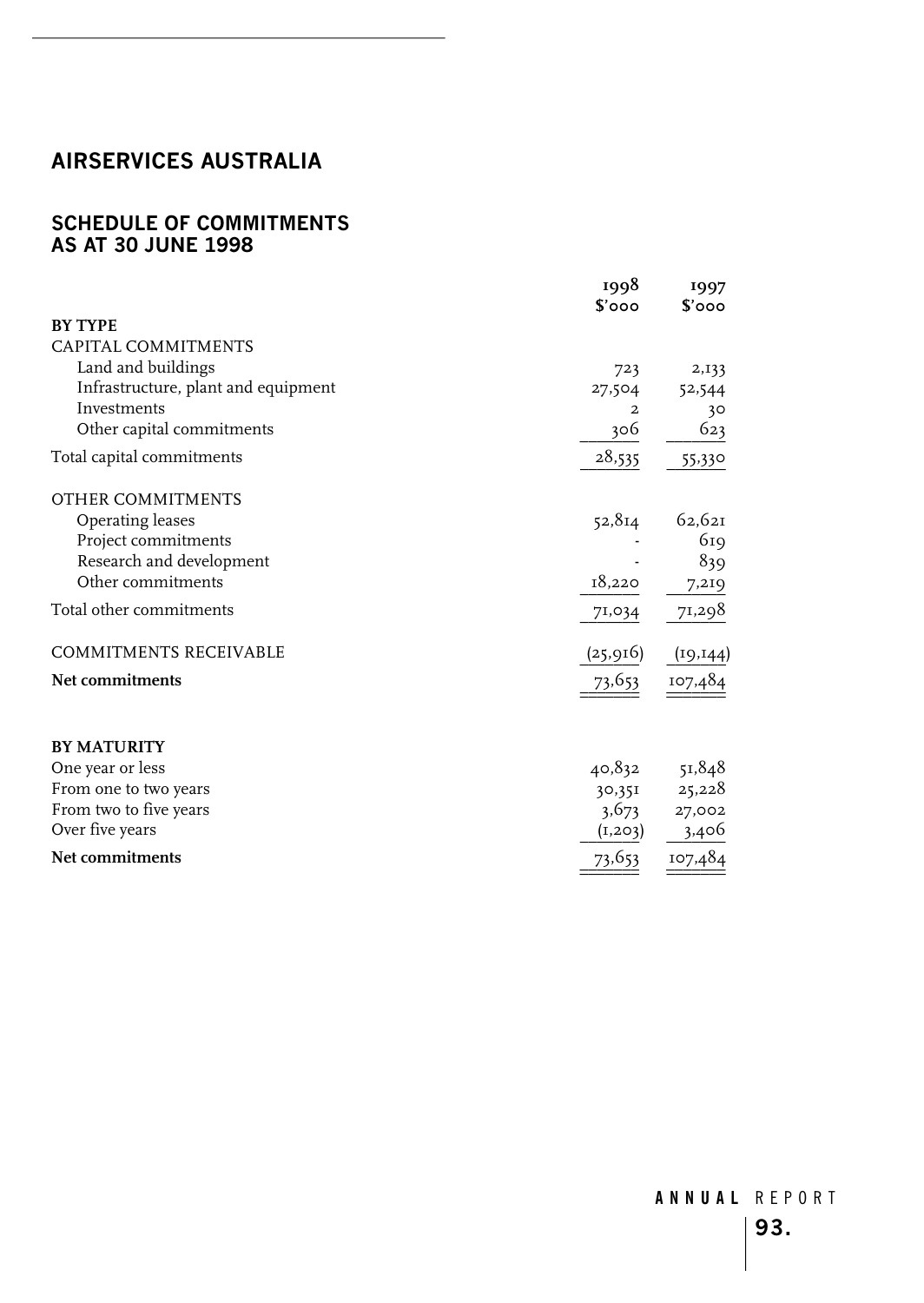## **SCHEDULE OF CONTINGENCIES AS AT 30 JUNE 1998**

## **SCHEDULE OF UNQUANTIFIABLE CONTINGENCIES**

- (a) Hughes Aircraft Systems International ('Hughes') has brought a claim for damages in relation to losses Hughes alleges it suffered arising out of not being the successful tenderer for the TAAATS project. There has been no decision as to the quantum of damages to which Hughes may be entitled. The hearing to determine the quantum of damages (if any) is currently scheduled to commence on 21 September 1998.
- (b) Termination payments due to staff who retire or become redundant is dependent on the number of staff affected, their entitlements and timing of their termination(s). These liabilities are recognised when it is determined that Airservices has a present obligation to make a termination payment.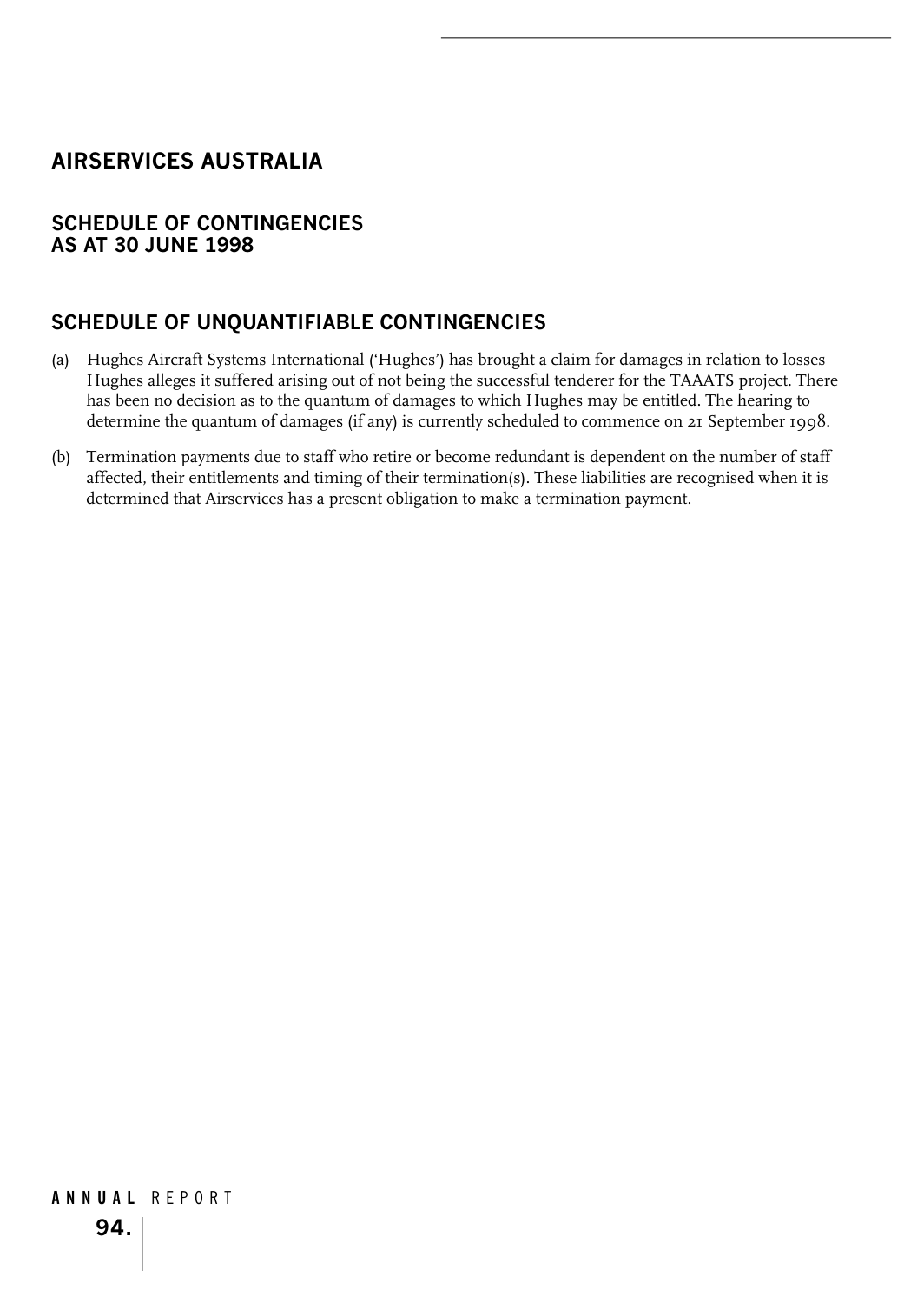## **NOTES TO AND FORMING PART OF THE ACCOUNTS FOR THE YEAR ENDED 30 JUNE 1998**

## **1. STATEMENT OF SIGNIFICANT ACCOUNTING POLICIES**

## **1.1 Basis of Accounting**

The financial statements have been prepared in compliance with the guidelines for Financial Statements of Commonwealth Authorities issued by the Minister for Finance for reporting periods ending on and after 30 June 1998. The financial statements are a general purpose financial report that have been prepared in accordance with applicable Accounting Standards and other mandatory professional reporting requirements (Urgent Issues Group Consensus Views).

The financial statements have been prepared on the basis of historical costs except for certain noncurrent assets which are at valuation as described in note 8.

All amounts are shown in thousands of dollars unless otherwise stated, and are expressed in Australian currency.

## **1.2 Property, Plant and Equipment**

## (a) Cost and Valuation

Property, plant and equipment are brought to account at cost or at independent valuation, less, where applicable, accumulated depreciation or amortisation. The carrying amounts of property, plant and equipment have been reviewed by directors to determine whether they exceed their recoverable amounts. The recoverable amount of an asset is the net amount expected to be recovered through the net cash inflows arising from its continued use and subsequent disposal. Where net cash inflows are derived from a group of assets working together, recoverable amount is determined on the basis of the relevant group of assets.

Assets purchased by Airservices are initially valued at cost. Labour and direct overheads incurred in installation are capitalised and added to the cost. Assets constructed by Airservices are initially valued at cost of materials, labour and direct overheads.

All property, plant and equipment was independently revalued during the year (except those items held at cost – see note 8). Revaluation increments and decrements are accounted for separately for each class of assets in accordance with AAS10, "Accounting for the Revaluation of Non-Current Assets." Revaluation increments and decrements are accounted separately for each class of assets.

## (b) Leases and Deferred Income

Leases of fixed assets where substantially all the risks and benefits incidental to the ownership of the asset, but not the legal ownership, are transferred to Airservices, are classified as finance leases. Finance leases are capitalised, recording an asset and a liability equal to the present value of the minimum lease payments, including any guaranteed residual values. Lease payments are allocated between the reduction of the lease liability and the lease interest expense for the period.

Payments under operating leases, where the lessor effectively retains substantially all of the risks and benefits of ownership of leased assets, are included in the determination of the operating profit in equal instalments over the lease term.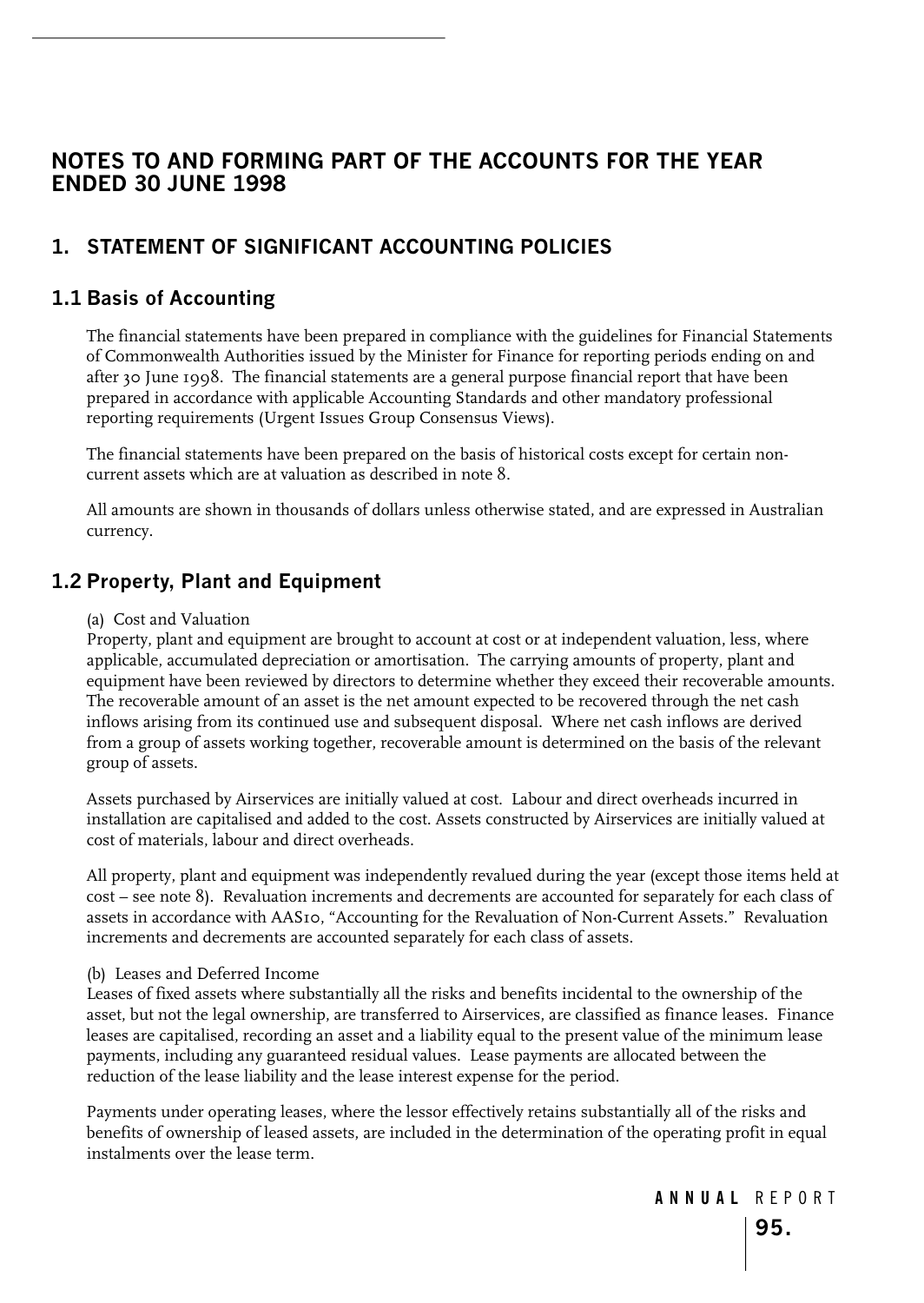(c) Depreciation

Property, plant and equipment, excluding freehold land, are depreciated or amortised at rates based upon their expected useful lives using the straight line method. The expected useful lives are as follows:

| Buildings (including fittings)      | 10–40 years |
|-------------------------------------|-------------|
| Infrastructure, plant and equipment | 5–20 years  |

Certain items of property, plant and equipment have had their useful lives and their amounts expected to be recovered on disposal reassessed during the year.

(d) Spares

Asset specific spare parts (eg. rotable and repairable spares) have been treated as plant and equipment and depreciated over the useful life of the parent asset to which they are related.

## **1.3 Inventories**

Inventories consist of retail and publication material for sale to the aviation industry. Inventories are valued at the lower of cost or net realisable value, using the weighted average unit cost method.

## **1.4 Change in Accounting Treatment – Early Retirement Benefits**

Early Retirement Benefit (ERB) is payable to certain Flight Service and Air Traffic Control employees who have attained the age of 50 years and whose relevant period of service exceeds ten years. In prior years an ERB payment was expensed or accrued when an eligible employee retired or whose service was terminated.

Under the new Airservices Australia Enterprise Agreement 1998–2001, finalised on 29 June 1998, provision is made for a range of employees to either continue with the existing benefit or to make an election to choose an alternative to the early retirement benefit. In respect of this new arrangement Airservices has changed its accounting treatment by creating a provision for ERB in recognition of the liability payable to all eligible employees as at 30 June 1998. The financial impact of this change in accounting treatment is \$13.852m (see note 3).

## **1.5 Receivables**

All trade debtors are recognised at the amounts receivable from the date of the invoice for services provided for. The terms of the invoices are 28 days.

Collectibility of trade debtors is reviewed on an ongoing basis. Debts which are known to be uncollectable are written off. A provision for doubtful debts is raised where some doubt as to collection exists and in any event where the debt is more than 90 days overdue for commercial entities or 150 days for Government entities.

## **1.6 Trade and Other Creditors**

These amounts represent liabilities for goods and services provided to Airservices prior to the end of the financial year and which are unpaid. The amounts are unsecured and are usually paid within 30 days of recognition.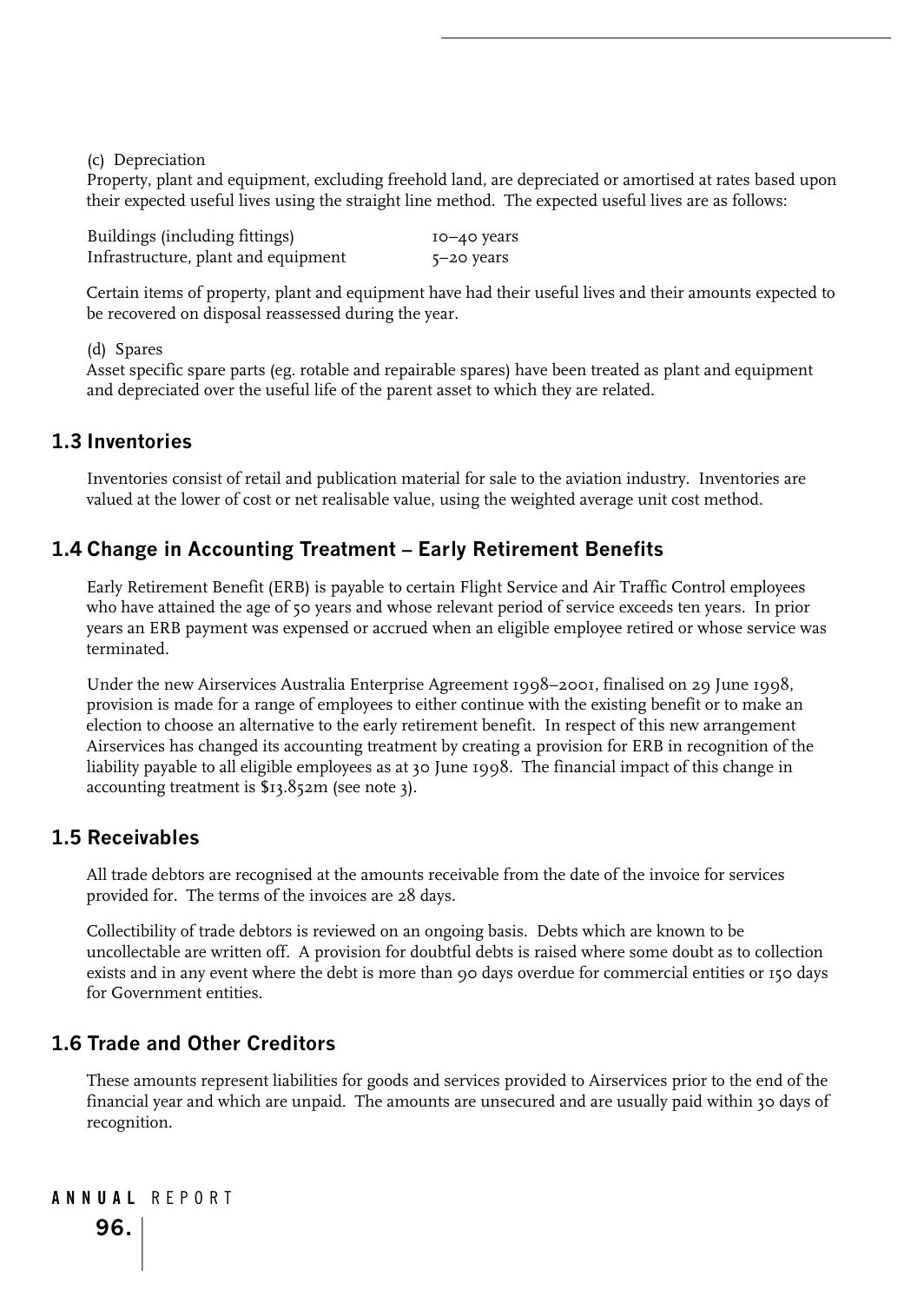## **1.7 Comparative Figures**

Comparative figures in the Profit and Loss Statement, Balance Sheet, Statement of Cash Flows, Schedule of Commitments, Schedule of Contingencies and the notes to and forming part of the financial statements relate to the prior year's financial statements.

## **2. OPERATING PROFIT/(LOSS)**

|                                                                                               | 1998<br>$s'$ ooo | 1997<br>\$'ooo |
|-----------------------------------------------------------------------------------------------|------------------|----------------|
| (a) Operating profit/(loss) before abnormal items is arrived at after:<br>Crediting as income |                  |                |
| Interest received or due and receivable                                                       |                  |                |
| – Loans                                                                                       | 178              | 176            |
| - Deposits                                                                                    | 4 <sub>I</sub>   | 76             |
| - Bills receivable                                                                            | 8                | 22             |
| – Other                                                                                       | 396              | 184            |
| Profit on sale of non-current assets                                                          |                  |                |
| - Land & buildings                                                                            | 826              | 1,233          |
| - Infrastructure, plant and equipment                                                         | 3,463            | <b>I22</b>     |
| Government contribution : Search & Rescue                                                     |                  | 8,121          |
| Charging as expense                                                                           |                  |                |
| Staff costs:                                                                                  |                  |                |
| - Staff remuneration                                                                          | 335,589          | 338,530        |
| - Additional unbudgeted staff remuneration associated with                                    |                  |                |
| the deferral of Airspace 2000                                                                 | 4,066            |                |
| - Separation and redundancy payments                                                          | 8,253            | 7,852          |
| Depreciation on property, plant and equipment                                                 | 64,736           | 63,687         |
| Operating lease rentals                                                                       | 23,249           | 26,394         |
| Loss on sale of non-current assets                                                            |                  |                |
| - Land & buildings                                                                            | 375              | 63             |
| - Infrastructure, plant and equipment                                                         | 1,909            | 1,069          |
| Interest expenses                                                                             |                  |                |
| - Government securities                                                                       |                  | 647            |
| – Loans                                                                                       | II,024           | II,869         |
| – Overdrafts                                                                                  | 19               | I4             |
| – Guarantees                                                                                  | 96               | 23I            |
| - Other borrowing costs                                                                       | 469              | 514            |
| Provisions for:                                                                               |                  |                |
| - Doubtful debts                                                                              | (1,166)          | 2,283          |
| - Legal costs                                                                                 | 2,673            | 4,768          |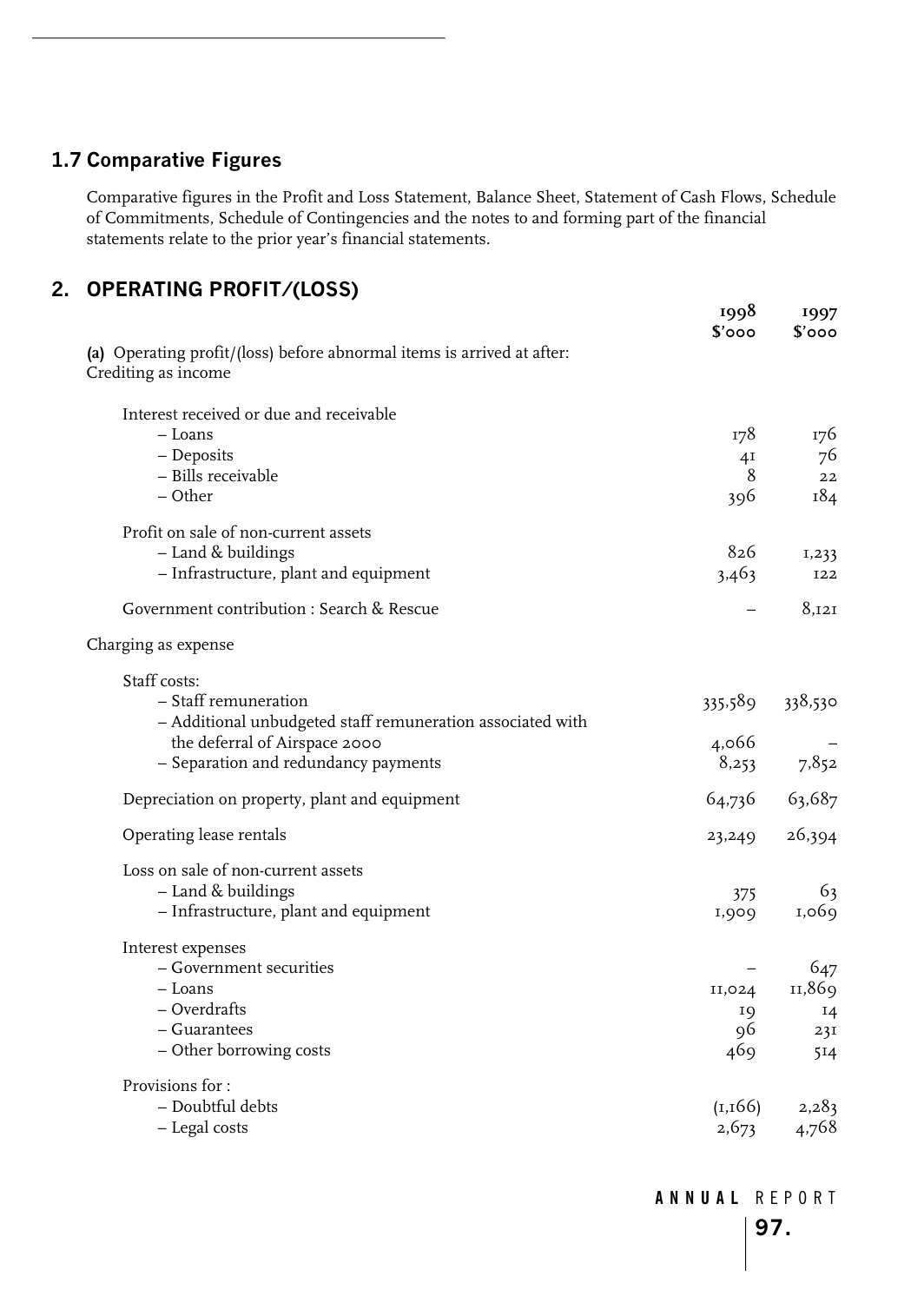|    |     |                                                                                | 1998<br>$S'$ 000 | 1997<br>$\mathsf{S}'$ 000 |
|----|-----|--------------------------------------------------------------------------------|------------------|---------------------------|
| 2. | (b) | The non-commercial activities funded by Airservices and                        |                  |                           |
|    |     | charged against operating profit during the period to meet the                 |                  |                           |
|    |     | specific requirements of the Government were:                                  |                  |                           |
|    |     | - Inflight Emergency Response                                                  | 25               |                           |
|    |     | - Noise inquiry lines                                                          | 1,898            | 1,412                     |
|    |     | - Development of Long Term Operating Plan for Sydney Airport                   | I, OQI           | 1,319                     |
|    |     | - Provision of environmental information (reports, statistics<br>and maps) by: |                  |                           |
|    |     | - Safety and Environment Management Unit and Corporate                         |                  |                           |
|    |     | Communications Branch                                                          | 1,251            | 1,083                     |
|    |     | - Noise and Flight Path Monitoring System                                      | I,I3I            | 1,216                     |
|    |     | - Search and rescue capability (shortfall in Government funding)               |                  | 1,262                     |
|    |     | Search and rescue (shortfall in Government funding in                          |                  |                           |
|    |     | 1994/95 and 1995/96 against which a provision for doubtful                     |                  |                           |
|    |     | debts was created)                                                             |                  | 1,690                     |
|    |     | - Transfer of SAR function to the Australian Maritime Safety                   |                  |                           |
|    |     | Authority (AMSA) – administration cost                                         | 706              | 248                       |
|    |     | - Sydney Olympics                                                              | IIO              |                           |
|    |     |                                                                                | * $6,212$        | 8,230                     |
|    |     | - Staff terminations payments arising from the transfer of the                 |                  |                           |
|    |     | SAR function to AMSA (included as abnormal item - note 3)                      | 48               | 4,340                     |
|    |     |                                                                                |                  |                           |

\* The above costs are the direct costs incurred by Airservices for these activities. These costs do not include any attributable overhead or profit margin, which if applied, would result in a fully allocated cost of \$9.064m.

## **3. ABNORMAL ITEMS**

| - Represents the (charges)/write back to profits for the                  | $(24,507)$ 12,537    |              |
|---------------------------------------------------------------------------|----------------------|--------------|
| provision for litigation                                                  |                      |              |
| (Income tax benefit/(expense) applicable: $$8.823m$ ; 1997: $$(2.965m)$ ) |                      |              |
| - Revaluation decrement on land and buildings                             |                      | $-$ (12,051) |
| (Income tax benefit applicable: \$2.825m)                                 |                      |              |
| - Separation and redundancy payments and direct project                   | $(31,200)$ $(9,828)$ |              |
| costs arising from major organisational restructuring                     |                      |              |
| (Income tax benefit applicable: \$11.232m; 1997: \$3.538m)                |                      |              |

**A N N U A L** R E P O R T

**9 8.**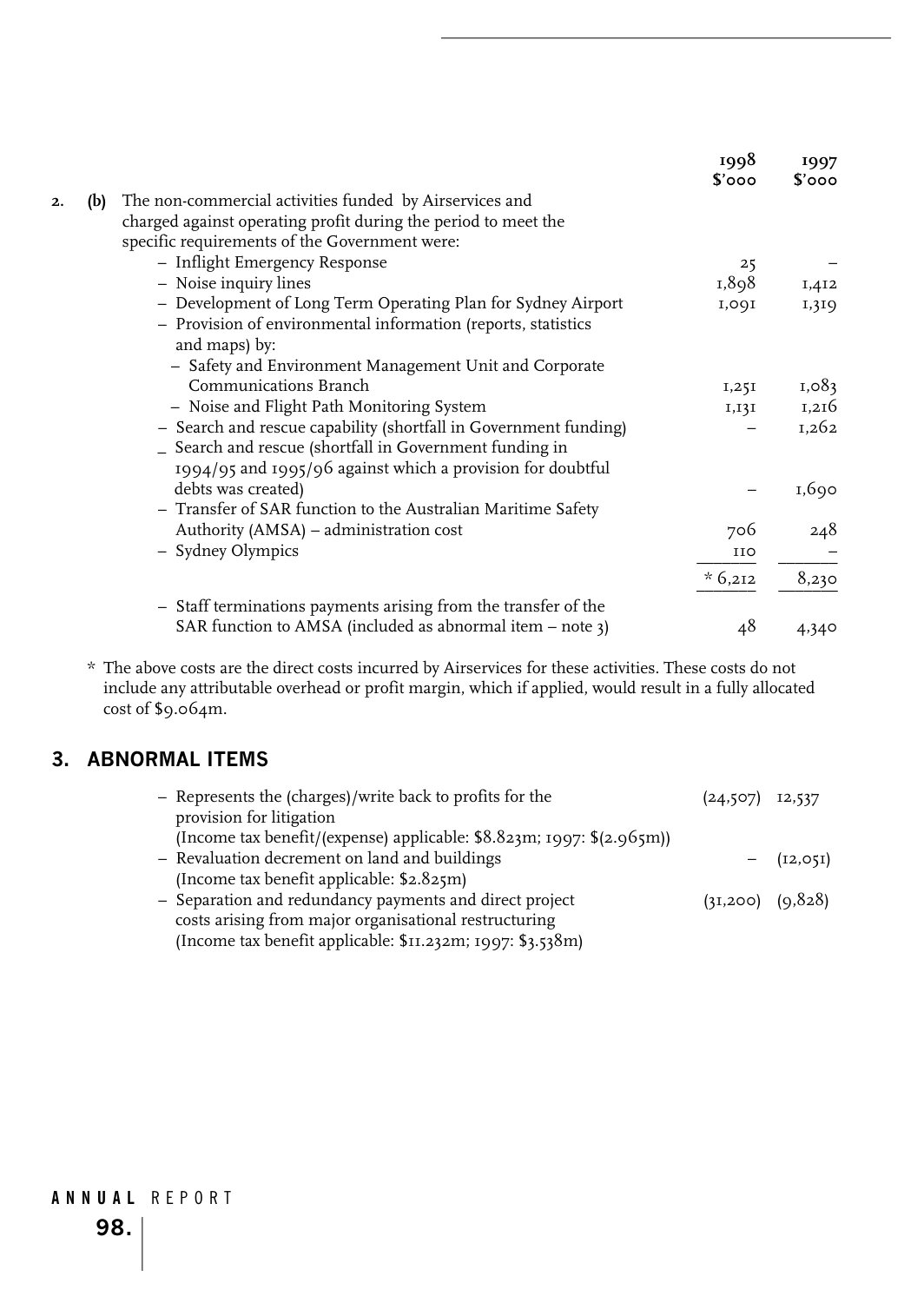|                                                                | 1998<br>$\mathbf{S}'$ 000 | 1997<br>$\mathbf{\hat{S}}$ 000 |
|----------------------------------------------------------------|---------------------------|--------------------------------|
| - Provision for Legal Costs                                    | (4,500)                   |                                |
| (Income tax benefit applicable: \$1.620m)                      |                           |                                |
| - Revaluation decrement on infrastructure, plant and equipment | (6,580)                   | (8,686)                        |
| (Income tax benefit applicable: \$4.340m; 1997: \$1.447m)      |                           |                                |
| - Provision for Early Retirement Benefits (see note 1.4)       | (13, 852)                 |                                |
| (Income tax benefit applicable: \$4.987m)                      |                           |                                |
| - Write back to profits for the change in policy for the       |                           | 3,436                          |
| accounting treatment for lease defeasance transactions         |                           |                                |
| (Income tax expense applicable: \$1.237m)                      |                           |                                |
| - Staff termination payments arising from the transfer of      | (48)                      | (4,340)                        |
| the SAR function to AMSA                                       |                           |                                |
| (Income tax benefit applicable: \$0.017m; 1997: \$1.562m)      |                           |                                |
|                                                                |                           |                                |
|                                                                |                           |                                |

## **4. INCOME TAX EXPENSE**

| The prima facie tax on operating profit/(loss) is reconciled to the<br>(a)<br>income tax provided in the accounts as follows:<br>Operating profit/(loss) before tax | (48,012)  | 16,963   |
|---------------------------------------------------------------------------------------------------------------------------------------------------------------------|-----------|----------|
| Prima facie tax payable on operating profit/(loss) before<br>income tax at 36%<br>Tax effect of permanent and other differences                                     | (I7, 284) | 6,107    |
| - Non-deductible project operating costs                                                                                                                            | 152       | 335      |
| - Other non-deductible expenditure                                                                                                                                  | 431       | 510      |
| - Non-deductible depreciation expense * and asset disposals                                                                                                         | 6,593     | 3,275    |
| - Non-deductible asset revaluation decrement                                                                                                                        |           | 3,193    |
| - Under provision for income tax in prior year<br>692                                                                                                               |           | 184      |
| - Research and development tax incentive<br>(173)                                                                                                                   |           | (95)     |
| - Compass accrual reversal                                                                                                                                          |           | (1, 548) |
| - Development allowances<br>(3,465)                                                                                                                                 |           | (2,756)  |
| - Non-assessable asset revaluation increment                                                                                                                        | (1,971)   |          |
| Income tax attributable to operating profit/(loss)<br>(15, 025)                                                                                                     |           |          |

\* This permanent component arises from previous years revaluations of fixed assets. As at 30 June 1994 the corporate value of fixed assets included a revaluation increment of \$128m. This figure represents future years corporate book depreciation which will never be deductible for tax purposes. The proportion of corporate depreciation arising from the revaluation increment taken up as a permanent adjustment to operating profit/(loss) in determining income tax expense was \$18.313m (1997 \$9.096m).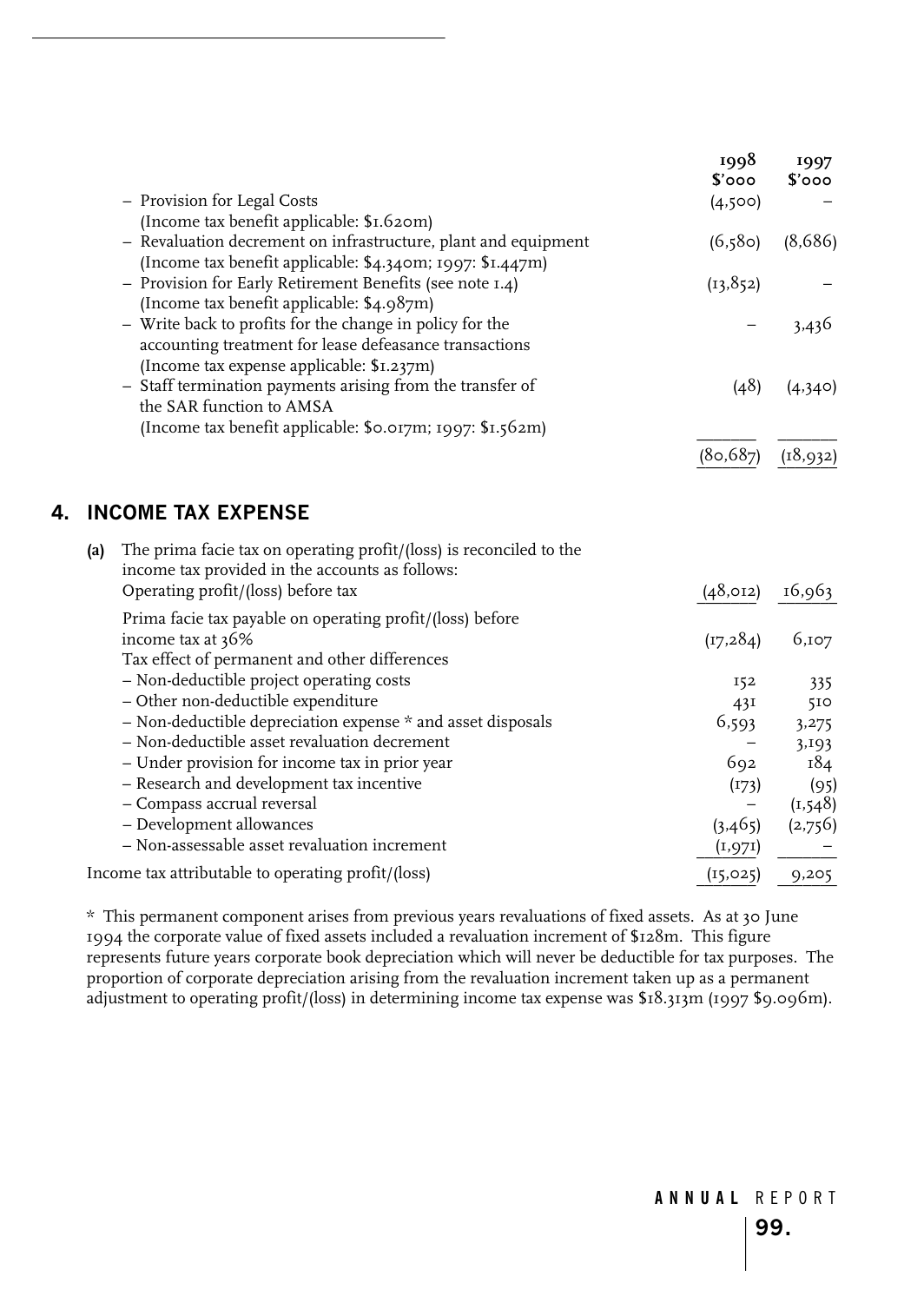|     |                                                             | 1998<br>$S'$ 000 | 1997<br>$\mathsf{S}'$ 000 |
|-----|-------------------------------------------------------------|------------------|---------------------------|
| (D) | The income tax expense comprises amounts set aside as :     |                  |                           |
|     | Provision for income tax attributable to current year       |                  |                           |
|     | - Income tax payable on operating profit                    | 380              | IO,I3I                    |
|     | Provision for income tax attributable to future years       |                  |                           |
|     | - Provision for deferred income tax                         | (971)            | (745)                     |
|     | - Future income tax benefit arising from timing differences | (15, 126)        | (365)                     |
|     | - Under provision for tax in prior year                     |                  |                           |
|     |                                                             | 692              | 184                       |
|     |                                                             | (15,025          | 9,205                     |

## **5. DIVIDENDS**

- (a) A final dividend of \$5.950m in respect of the financial year ended 30 June 1997 was paid in the current financial year.
- (b) The Board will be recommending to the Minister for Transport and Regional Development that no dividend be provided in respect of the current financial year.

## **6. RECEIVABLES – CURRENT ASSETS**

|    | Trade debtors                                       | 49,384          | 51,652  |
|----|-----------------------------------------------------|-----------------|---------|
|    | Less: Provision for doubtful debts                  | (1,461)         | (2,161) |
|    | Other debtors                                       | 5,117           | 1,631   |
|    | Accrued revenue and interest                        | 1,301           | 1,184   |
|    |                                                     | 54,341          | 52,306  |
|    | Aged analysis of receivables overdue for:           |                 |         |
|    | less than 30 days                                   | 2,410           | 2,262   |
|    | 30 to 60 days                                       | 44 <sup>I</sup> | 335     |
|    | more than 60 days                                   | 717             | 540     |
|    |                                                     | 3,568           | 3,137   |
|    |                                                     |                 |         |
| 7. | <b>OTHER ASSETS</b>                                 |                 |         |
|    | <b>CURRENT</b>                                      |                 |         |
|    | Prepayments                                         | 8,969           | 15,418  |
|    | Consumable spares $-$ at cost $-$ not held for sale | 2,473           | 2,649   |
|    | Inventories                                         | 222             | 298     |
|    |                                                     | II,664          | 18,365  |
|    |                                                     |                 |         |
|    | <b>NON CURRENT</b>                                  |                 |         |
|    | Consumable spares - at cost - not held for sale     | 3,104           | 4,722   |
|    | Less: Provision for obsolescence                    | (2,209)         | (2,581) |

 $895$  2,141

## **A N N U A L** R E P O R T

**1 0 0.**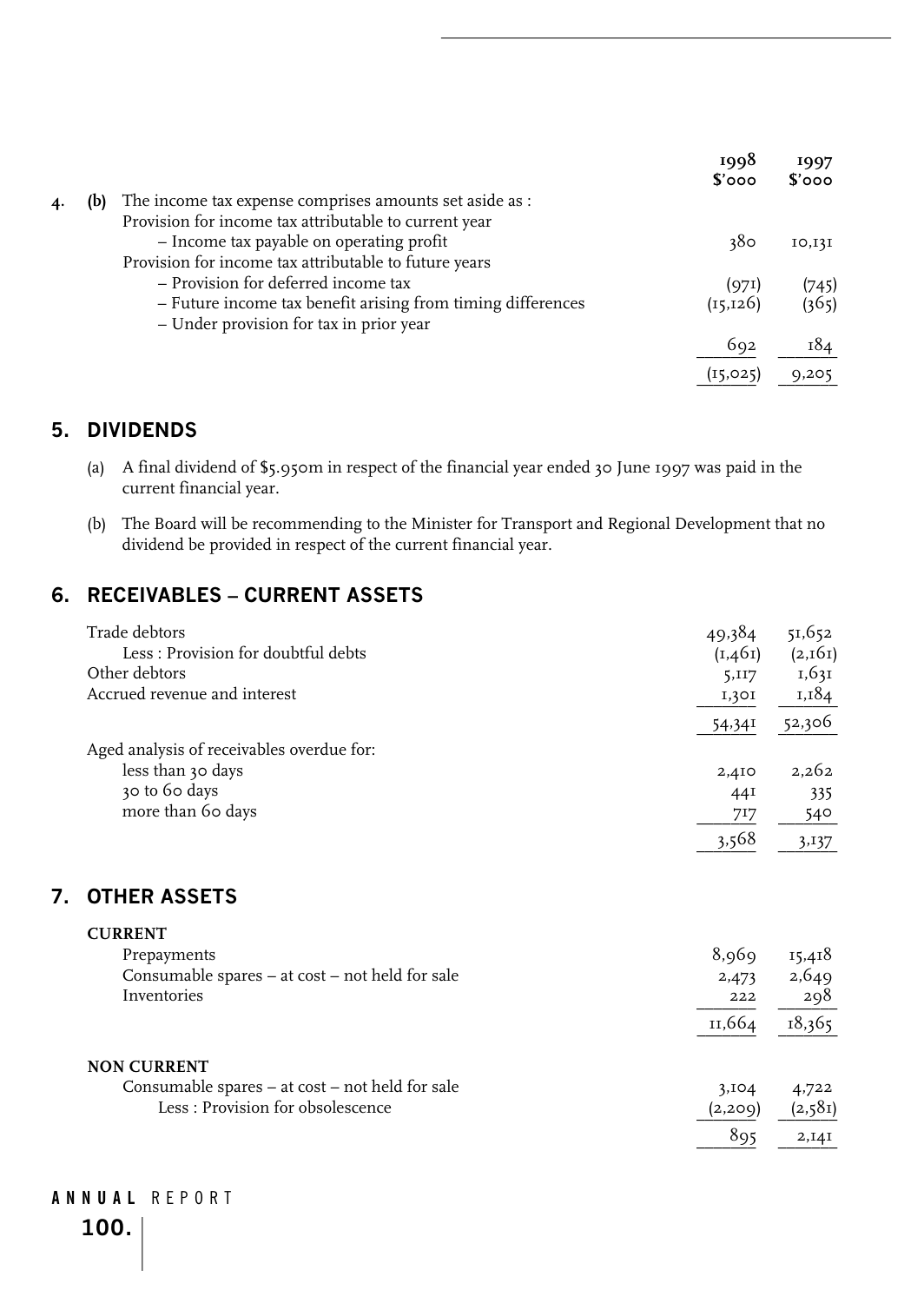## **8. PROPERTY, PLANT & EQUIPMENT**

**(a) Aggregate Property, Plant and Equipment**

| Item                            | Land          | <b>Buildings</b> | Total land    | Total           | Total              |
|---------------------------------|---------------|------------------|---------------|-----------------|--------------------|
|                                 |               |                  | and           | infrastructure, |                    |
|                                 |               |                  | buildings     | plant and       |                    |
|                                 |               |                  |               | equipment       |                    |
|                                 | $\sqrt{2000}$ | $$'$ 000         | $\sqrt{2000}$ | $\sqrt[6]{000}$ | $\mathcal{S}'$ 000 |
| Gross value $-$ I July 1997     | 27,283        | 135,322          | 162,605       | 469,202         | 631,807            |
| Additions                       |               | 10,272           | 10,272        | 62,111          | 72,383             |
| Revaluations                    | (287)         | (12, 626)        | (12, 913)     | (55,153)        | (68, 066)          |
| Disposals                       | (4,042)       | (3,144)          | (7,186)       | (8, 249)        | (15, 435)          |
| Gross value - 30 June 1998      | 22,954        | 129,824          | 152,778       | 467,911         | 620,689            |
| <b>Accumulated depreciation</b> |               |                  |               |                 |                    |
| - 1 July 1997                   |               | (208)            | (208)         | (7.597)         | (7,805)            |
| Depreciation charge             |               | (8, 8, 34)       | (8,834)       | (55,902)        | (64,736)           |
| Adj. for revaluation            |               | 8,797            | 8,797         | 52,181          | 60,978             |
| Adj. for disposals              |               | 89               | 89            | I,IOO           | 1,198              |
| Accumulated depreciation        |               |                  |               |                 |                    |
| – 30 June 1998                  |               | (156)            | (156)         | (10, 209)       | (10,365)           |
| Net book value - 30 June 1998   | 22,954        | 129,668          | 152,622       | 457,702         | 610,324            |

| Item                     | Land          | <b>Buildings</b> | Total land    | Total           | Total         |
|--------------------------|---------------|------------------|---------------|-----------------|---------------|
|                          |               |                  | and           | infrastructure, |               |
|                          |               |                  | buildings     | plant and       |               |
|                          |               |                  |               | equipment       |               |
| As at 30 June $1998$     | $\sqrt{2000}$ | $\sqrt{2000}$    | $\sqrt{2000}$ | $\sqrt{2000}$   | $\sqrt{2000}$ |
| Gross value              | 22,954        | 121,775          | 144,729       | 291,377         | 436,106       |
| Accumulated depreciation |               |                  |               |                 |               |
| Net book value           | 22,954        | 121,775          | 144,729       | 291,377         | 436,106       |
| As at 30 June 1997       |               |                  |               |                 |               |
| Gross value              | 23,241        | 134,401          | 157,642       | 346,530         | 504,172       |
| Accumulated depreciation |               | (8,797)          | (8,797)       | (52,181)        | (60, 978)     |
| Net book value           | 23,241        | 125,604          | 148,845       | 294,349         | 443,194       |

## **8. (c) Independent Valuation**

All property, except for the Alan Woods Building, have been independently revalued during the year and the results of the revaluation were brought to account at 30 June 1998. All revaluations, other than the Alan Woods Building, 25 Constitution Avenue, Canberra, were carried out by Messrs. J Weaving, AVLE (P&M), ASA (USA); and A St Leon, AVLE (VAL & Econ), AICMV of Edward Rushton Australia Pty. Limited, Sydney, NSW. The revaluation of Alan Woods Building, was carried out by Mr. Neal J. Smith AVLE (VAL) of Herron Todd White Valuers Pty. Limited, Sydney, NSW.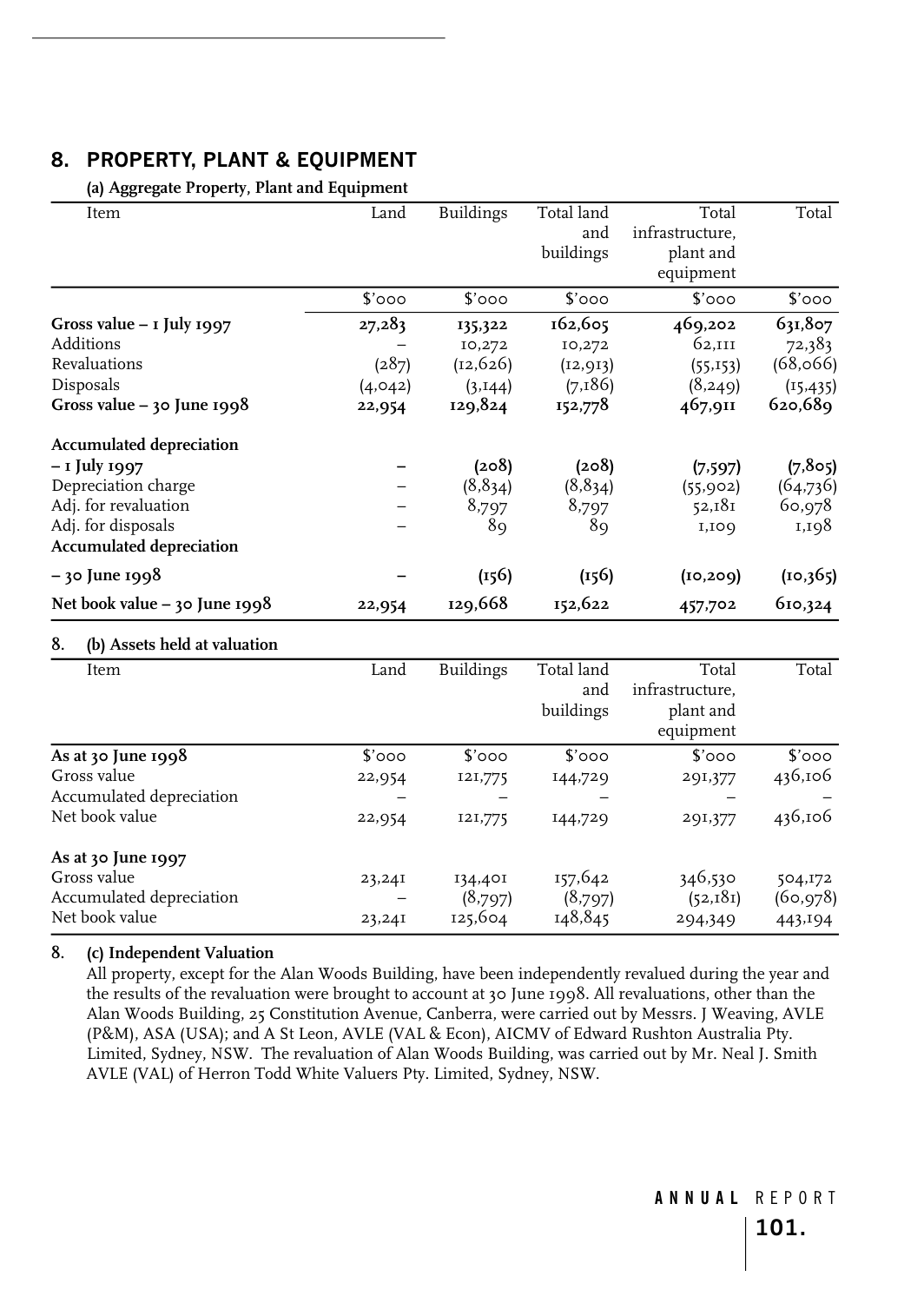Plant and equipment (except those at cost at 30 June 1998) were revalued based on the application of indices supplied by Edward Rushton Australia Pty Limited at 30 June 1998. Assets at cost at 30 June 1998 were excluded from the revaluation as they were acquired and/or commissioned after the determined cut-off date for the revaluation.

The valuation was made in accordance with a corporate policy of revaluing property, plant and equipment annually (see note 1.2 (a)).

The basis of the independent valuation is as follows:–

| (i)  | Land and buildings                                                                                                                                                          |                                                                                                                                                                                                                                                                                                                           |
|------|-----------------------------------------------------------------------------------------------------------------------------------------------------------------------------|---------------------------------------------------------------------------------------------------------------------------------------------------------------------------------------------------------------------------------------------------------------------------------------------------------------------------|
|      | - General purpose buildings                                                                                                                                                 | Market valuation for land and improvement                                                                                                                                                                                                                                                                                 |
|      | - Special purpose buildings                                                                                                                                                 | Market valuation for land and as for (iii) below for<br>improvements                                                                                                                                                                                                                                                      |
| (ii) | Assets which are used in operations,<br>which would be replaced by similar<br>assets and for which there is an<br>available secondary market                                | Market value                                                                                                                                                                                                                                                                                                              |
|      | (iii) Assets which are used in operations<br>but for which there is no secondary<br>market or where reference to an<br>available secondary market would<br>be inappropriate |                                                                                                                                                                                                                                                                                                                           |
|      | - assets which would be replaced by<br>modern or new assets with the same<br>gross service potential                                                                        | Depreciated replacement cost: lower of current<br>replacement or reproduction cost of a modern or new<br>asset adjusted for depreciation (ie. the age, condition and<br>operating costs of the existing asset), with depreciation<br>being applied on a straight line basis.                                              |
|      | - assets which would be replaced by<br>assets with a different gross<br>service potential                                                                                   | Depreciated replacement cost: current replacement cost<br>of the equivalent gross service potential obtainable from the<br>most appropriate modern asset adjusted for depreciation<br>(ie. the age, condition and operating costs of the existing<br>asset), with depreciation being applied on a straight line<br>basis. |
| (iv) | Assets (general & specific) which<br>have no usage value and/or which<br>are surplus as at balance date                                                                     | Net realisable value                                                                                                                                                                                                                                                                                                      |

## **A N N U A L** R E P O R T **1 0 2.**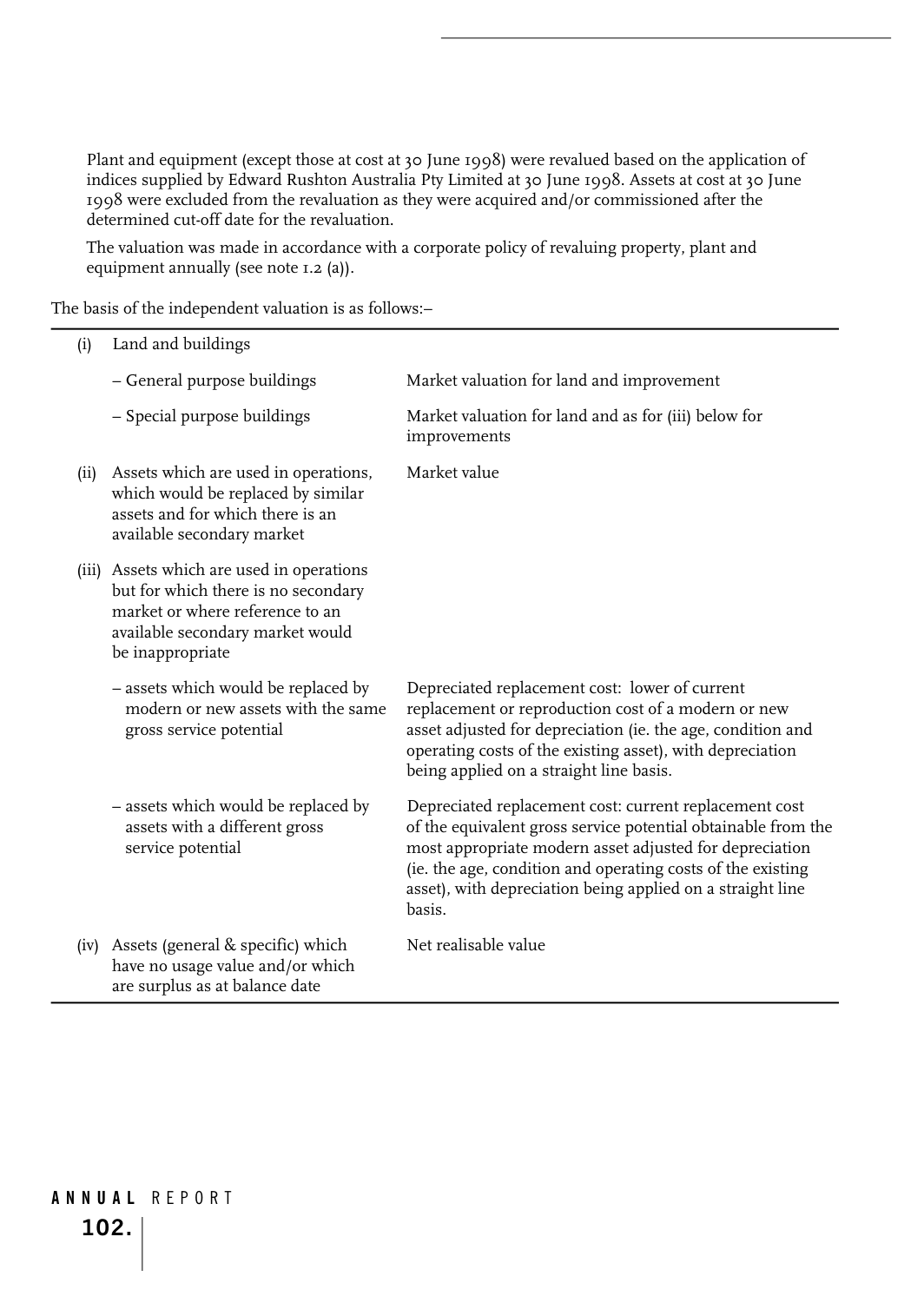|    |     |                                        | 1998<br>\$'000 | 1997<br>$\mathsf{S}'$ 000 |
|----|-----|----------------------------------------|----------------|---------------------------|
| 9. |     | <b>DEBT</b>                            |                |                           |
|    | (a) | <b>CURRENT</b>                         |                |                           |
|    |     | Unsecured loans                        |                |                           |
|    |     | - Bank overdraft                       | 3,192          | 7,534                     |
|    |     | - Commonwealth loans                   |                | 10,000                    |
|    |     | - Bank loans                           |                | 9,275                     |
|    |     | - Promissory notes                     | 64,874         | 30,883                    |
|    |     |                                        | 68,066         | 57,692                    |
|    | (b) | <b>NON-CURRENT</b>                     |                |                           |
|    |     | Unsecured loans                        |                |                           |
|    |     | - Bank loans                           | 99,756         | 99,685                    |
|    |     |                                        | 99,756         | 99,685                    |
|    | (c) | DEBT MATURITY SCHEDULE                 |                |                           |
|    |     | Total amount of loans payable within:  |                |                           |
|    |     | - One year or less;                    | 68,066         | 57,692                    |
|    |     | - From one to two years;               |                |                           |
|    |     | - From two to five years;              |                | 99,756 99,685             |
|    |     | - Over five years;                     |                |                           |
|    |     | <b>10. PROVISIONS AND PAYABLES</b>     |                |                           |
|    | (a) | <b>CURRENT PAYABLES</b>                |                |                           |
|    |     | Suppliers                              |                |                           |
|    |     | - Trade creditors                      | 7,988          | 10,926                    |
|    |     | - Operating lease rentals              | 212            | 58                        |
|    |     | Employees                              |                |                           |
|    |     | - Salaries & wages<br>- Superannuation | 8,763          | 4,641<br>617              |
|    |     | - Other                                | 588            | <b>II2</b>                |
|    |     | Other accrued expenses                 |                |                           |
|    |     | - Interest payable                     | 4,602          | 4,625                     |
|    |     | - Revenue received in advance          | 2,44I          | 1,866                     |
|    |     | – Other                                | 18,631         | 21,995                    |
|    |     |                                        | 43,225         | 44,840                    |
|    |     |                                        |                |                           |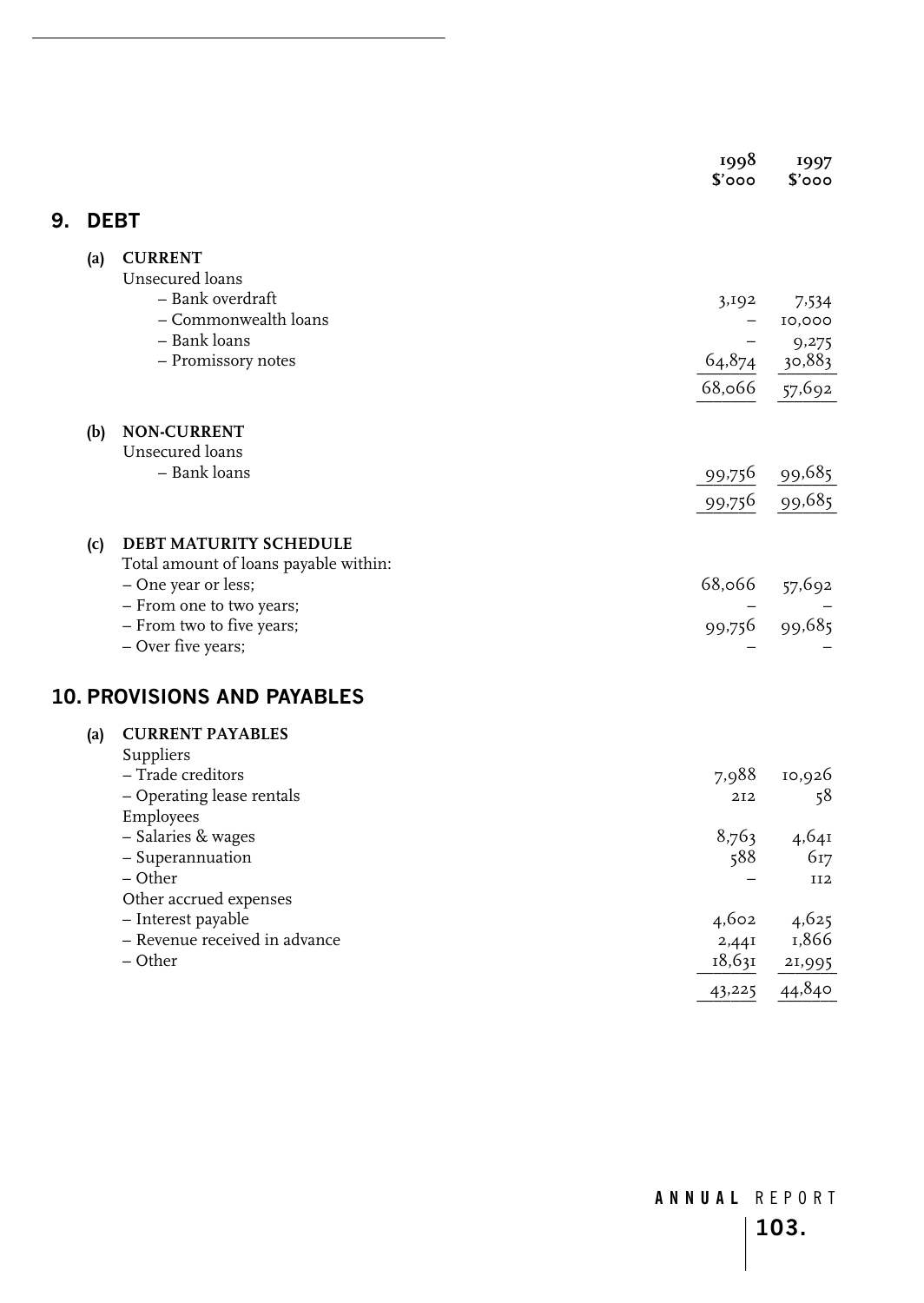|     |     |                               | 1998<br>$\mathbf{\hat{S}}$ 000 | 1997<br>$\mathbf{\hat{S}}$ 000 |
|-----|-----|-------------------------------|--------------------------------|--------------------------------|
|     |     |                               |                                |                                |
| IO. | (b) | <b>CURRENT PROVISIONS</b>     |                                |                                |
|     |     | Long service leave            | 17,876                         | 20,328                         |
|     |     | Annual recreation leave       | 41,252                         | 41,121                         |
|     |     | Workers compensation $-$ (a)  | 579                            | 17I                            |
|     |     | Separations and redundancies  | 27,102                         | II,I5I                         |
|     |     | Taxation                      |                                | 9,182                          |
|     |     | Legal costs                   | 4,982                          | 1,500                          |
|     |     | Litigation                    | 24,506                         |                                |
|     |     |                               | 116,297                        | 83,453                         |
|     | (c) | <b>NON-CURRENT PROVISIONS</b> |                                |                                |
|     |     | Long service leave            | 66,684                         | 63,082                         |
|     |     | Workers compensation $-$ (a)  | 3,850                          | 4,813                          |
|     |     | Separations and redundancies  | 12,190                         |                                |
|     |     |                               | 82,724                         | 67,895                         |

(a) The provision represents Airservices self insured liability for workers compensation, in respect of the years up to 1 July 1989 when Comcare took over this insurance

| Item                                  | Capital       | Accumulated<br>profits | Asset revaluation<br>reserve | Total equity  |
|---------------------------------------|---------------|------------------------|------------------------------|---------------|
|                                       | $\sqrt{2000}$ | $\sqrt{2000}$          | $\sqrt{2000}$                | $\sqrt{2000}$ |
| Balance $-$ I July 1997               | 369,052       | 8,644                  | 507                          | 378,203       |
| Operating loss after tax              |               | (32,987)               |                              | (32,987)      |
| Dividends                             |               | (5.950)                |                              | (5.950)       |
| Net revaluation increment/(decrement) |               |                        | (507)                        | (507)         |
| Capital Adjustment (a)                | (1,862)       |                        |                              | (I, 862)      |
| Balance $-$ 30 June 1998              | 367,190       | (30, 293)              |                              | 336,897       |

### **11. EQUITY**

(a) The capital adjustment represents the value of all assets transferred to the Australian Maritime Safety Authority (AMSA) pursuant to an agreement of services and facilities made in July 1997 by parties in conjunction with the transfer of Airservices' search and rescue function.

# **A N N U A L** R E P O R T **1 0 4.**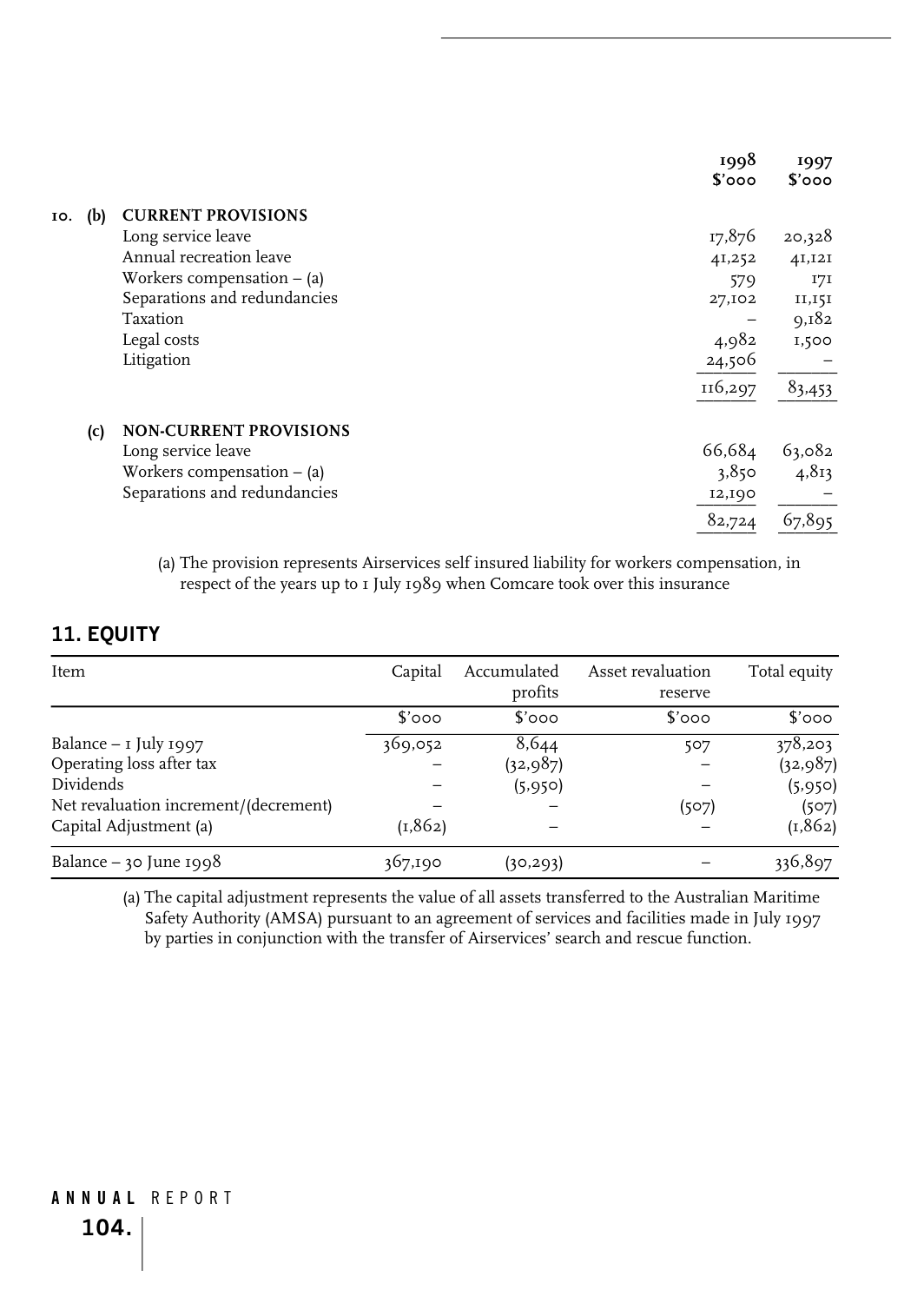### **12. SEGMENT REPORTING**

Airservices operates solely in the Aviation Industry and predominantly in Australia.

|                                                                 | 1998<br>$\mathbf{\hat{S}}$ 000 | 1997<br>$\mathbf{\hat{S}}$ 000 |
|-----------------------------------------------------------------|--------------------------------|--------------------------------|
| <b>13. STANDBY ARRANGEMENTS AND</b><br>UNUSED CREDIT FACILITIES |                                |                                |
| <b>Bank Overdraft</b><br>Amount Utilised                        | 5,000                          | 5,000                          |
| Unused Credit Facility                                          | 5,000                          | 5,000                          |
| Loan facilities:<br>- Promissory note                           | 300,000                        | 300,000                        |
| - Eurobond<br>– Standby<br>– Term loan                          | 100,000<br>50,000              | 100,000<br>50,000<br>1,875     |
| – Government loan                                               | -<br>450,000                   | 10,000<br>461,875              |
| Amount Utilised<br>Unused Loan Facility                         | (164,631)<br>285,369           | (149, 843)<br>312,032          |
|                                                                 |                                |                                |

### **14. SUPERANNUATION COMMITMENTS**

Airservices makes contributions to AvSuper (sponsored by Airservices) and the Commonwealth Superannuation Administration (ComSuper) which administers the CSS and PSS funds. Contributions to these defined benefit schemes are expensed in the year they are paid or become payable.

Airservices rates of contribution for CSS and PSS members are determined by ComSuper. Total contributions made by Airservices for CSS and PSS members to ComSuper during the period were \$16.119m and \$0.108m respectively. AvSuper provides the normal range of employer sponsored benefits i.e. retirements, resignation, retrenchment, death and disablement. AvSuper is operated as a defined benefit scheme with benefits based on years of fund membership and final average salary. Flexible employee contribution rates range from 0% – 10%.

The last actuarial assessment of AvSuper as at 1 July 1997 was presented by Sedgwick Noble Lowndes on 7 October 1997. Information relating to AvSuper based on the latest actuarial assessment and the financial report of AvSuper for year ended 30 June 1997 is set out below:

|                                                                            | $S'$ 000 |
|----------------------------------------------------------------------------|----------|
| Present value of employees' accrued benefits                               | 386,907  |
| Net market value of assets held by AvSuper to meet future benefit payments | 424,665  |
| Surplus                                                                    | 37,758   |
| Vested benefits                                                            | 386,907  |
| Employer contributions to AvSuper                                          | 32,879   |

AvSuper is scheduled to have its next full actuarial review on or before 1 July 2000. At balance date, the assets of the Fund were considered sufficient to satisfy all benefits payable to meet the ongoing liabilities of the fund including voluntary or compulsory termination of employment of each employee covered by the Fund.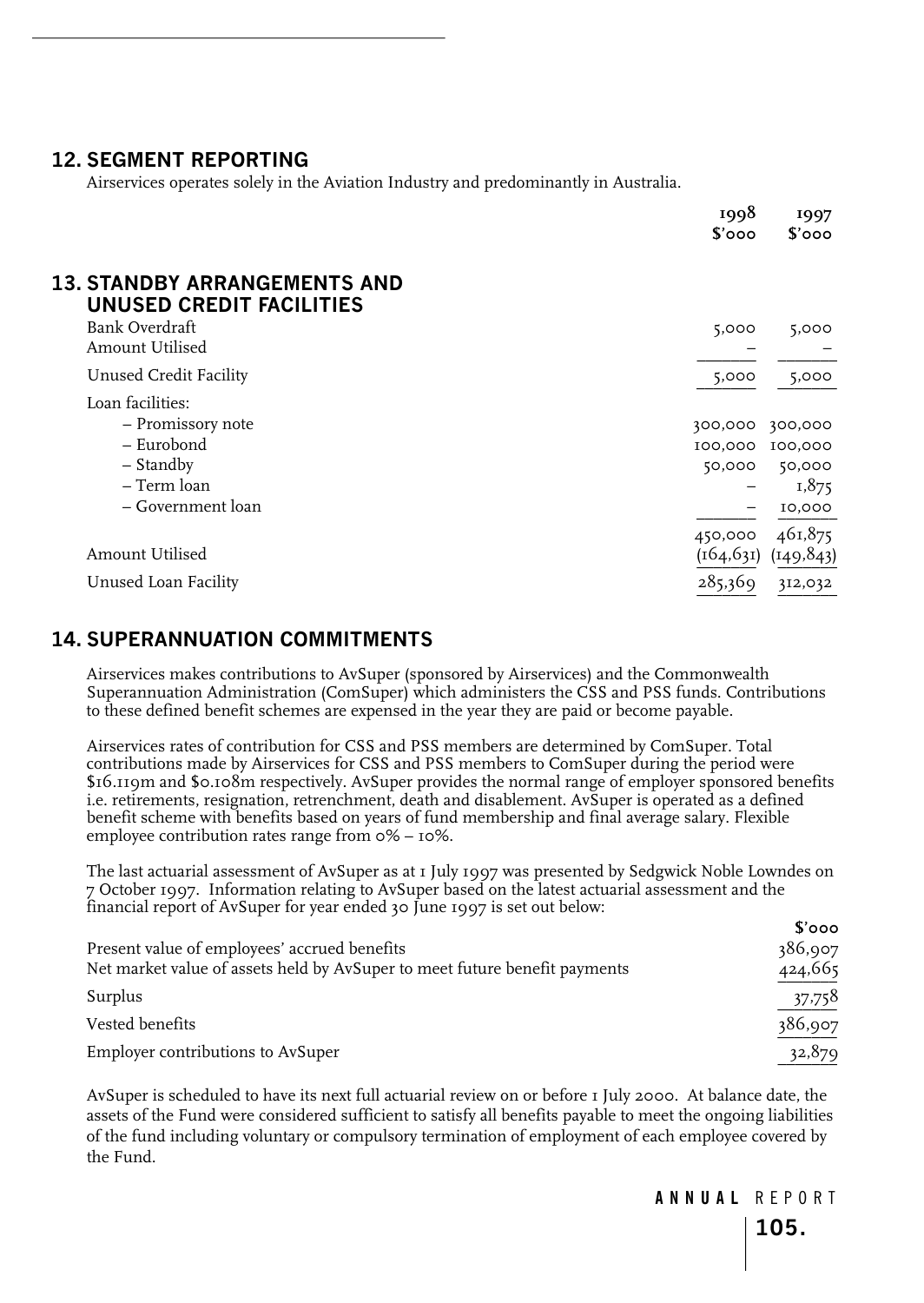|                                                       |                                                               | 1998<br>S                     | 1997<br>S                     |
|-------------------------------------------------------|---------------------------------------------------------------|-------------------------------|-------------------------------|
| <b>15. REMUNERATION OF AUDITORS</b>                   |                                                               |                               |                               |
| National Audit Office                                 | Audit services for Airservices are provided by the Australian |                               |                               |
| Auditing services<br>Other services                   |                                                               | 132,000<br>O                  | 156,000                       |
|                                                       |                                                               | 132,000                       | 156,000                       |
| <b>16. REMUNERATION OF DIRECTORS</b>                  |                                                               |                               |                               |
| Amounts received, or due and receivable, by Directors |                                                               | 194,573                       | 239,047                       |
| specified bands are as follows:                       | The number of Directors whose remuneration falls within the   |                               |                               |
| \$0<br>$-$ \$9,999<br>$$10,000 - $19,999$             |                                                               | $\mathbf I$                   | Ι.                            |
| \$20,000-\$29,999                                     |                                                               | $\mathbf I$<br>$\overline{a}$ | 7                             |
| $$30,000 - $39,999$                                   |                                                               | 1                             | $\mathbf I$                   |
| $$40,000 - $49,999$                                   |                                                               | $\overline{a}$                | $\mathbf I$                   |
| <b>17. REMUNERATION OF EXECUTIVES</b>                 |                                                               |                               |                               |
|                                                       | Amounts received, or due and receivable, by the Executives    |                               |                               |
| whose remuneration is \$100,000 or more               |                                                               | 1,678,519                     | 1,986,220                     |
| specified bands are as follows:                       | The number of Executives whose remuneration falls within the  |                               |                               |
| $$170,000 - $179,999$                                 |                                                               |                               | Ι.                            |
| $$180,000 - $189,999$                                 |                                                               |                               | $\overline{a}$                |
| $$190,000 - $199,999$<br>$$200,000 - $209,999$        |                                                               | $\overline{a}$<br>$\mathbf I$ | $\mathbf I$<br>$\overline{a}$ |
| $$220,000 - $229,999$                                 |                                                               | I                             |                               |
| $$230,000 - $239,999$                                 |                                                               | $\overline{a}$                |                               |
| $$380,000 - $389,999$                                 |                                                               | I                             |                               |
| $$390,000 - $399,999$                                 |                                                               |                               | $\mathbf I$                   |
| $$440,000 - $449,999$                                 |                                                               |                               | $\mathbf I$                   |

The above figures include termination payments paid to Executives during the year.

**A N N U A L** R E P O R T **1 0 6.**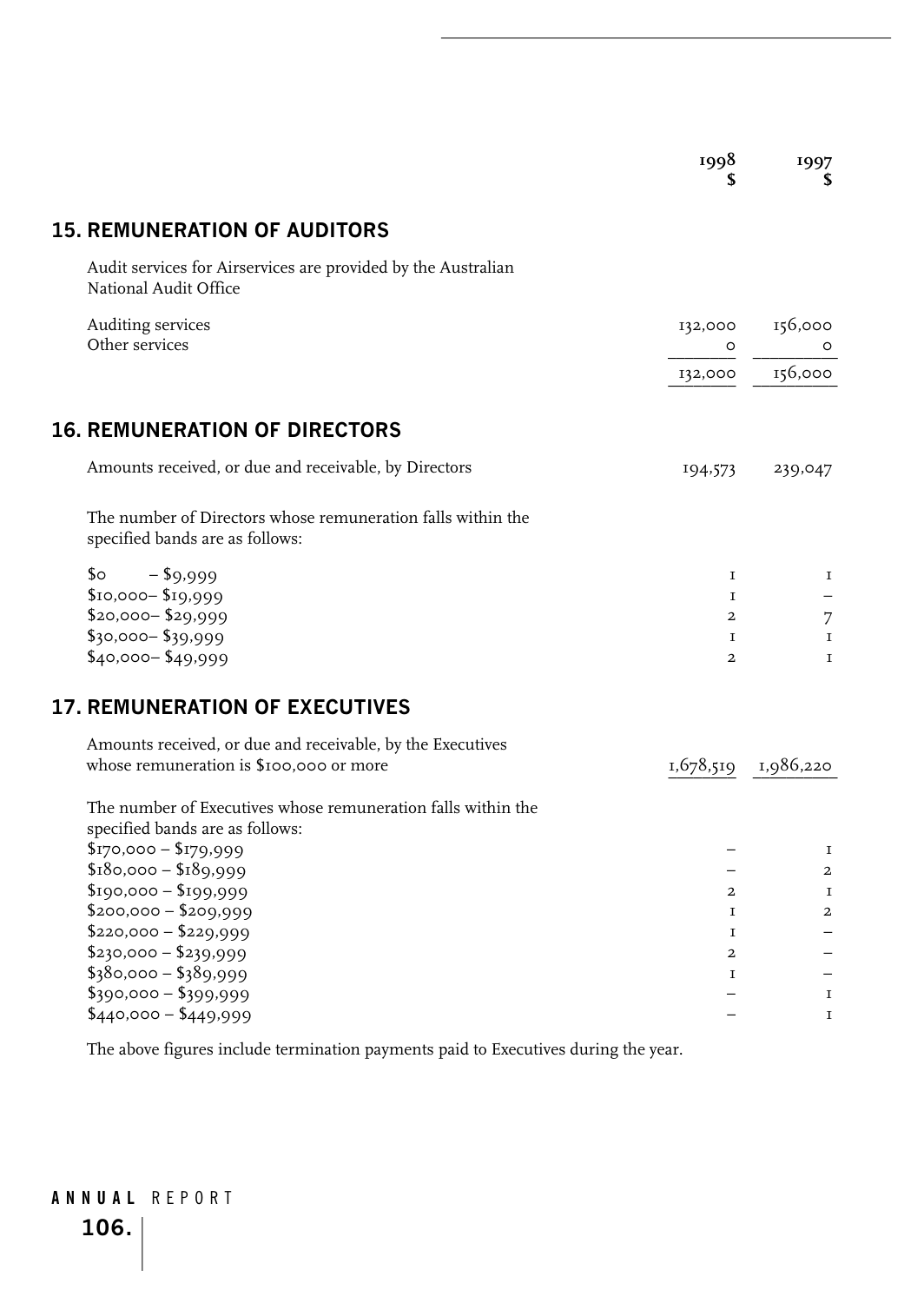## **18. RELATED PARTY TRANSACTIONS**

- (a) The Directors of Airservices during the year were: John P C Forsyth (Chairman) John Faulkner Kevin Gale Gail Burke (appointed 1 January 1998) William H Pollard Norman A Correy (resigned 30 June 1998) Graham R Maguire (resigned 30 June 1998) David H Lowy (resigned 17 November 1997)
- (b) Transactions with related parties

Transactions between related parties are on normal commercial terms and conditions unless otherwise stated.

#### Director-related entities

Certain director-related entities have transactions with Airservices that occur within normal customer or supplier relationships on terms and conditions no more favourable than those with which it is reasonable to expect Airservices would have adopted if dealing with the director related entity at arm's length in similar circumstances. These transactions include the following entities and have been quantified below where the transactions are considered likely to be of interest to users of these financial statements:

- Aviation and publication amendment services were provided to Flight Charter Services Pty Ltd, Performance Aerospace Pty. Ltd. and Westfield Holdings Ltd., companies of which Mr. D Lowy is a director.
- Aviation services were provided to Airwing Services Pty. Ltd., a company of which Mr J P C Forsyth is a director.
- Publication amendment services were provided to Eurocopter International Pacific Ltd, a company of which Mr J P C Forsyth is a director.
- Employer superannuation contributions were made to AvSuper, a superannuation fund, of which Mr G Maguire was appointed by the Airservices Board as a director.

## **A N N U A L** R E P O R T **1 0 7.**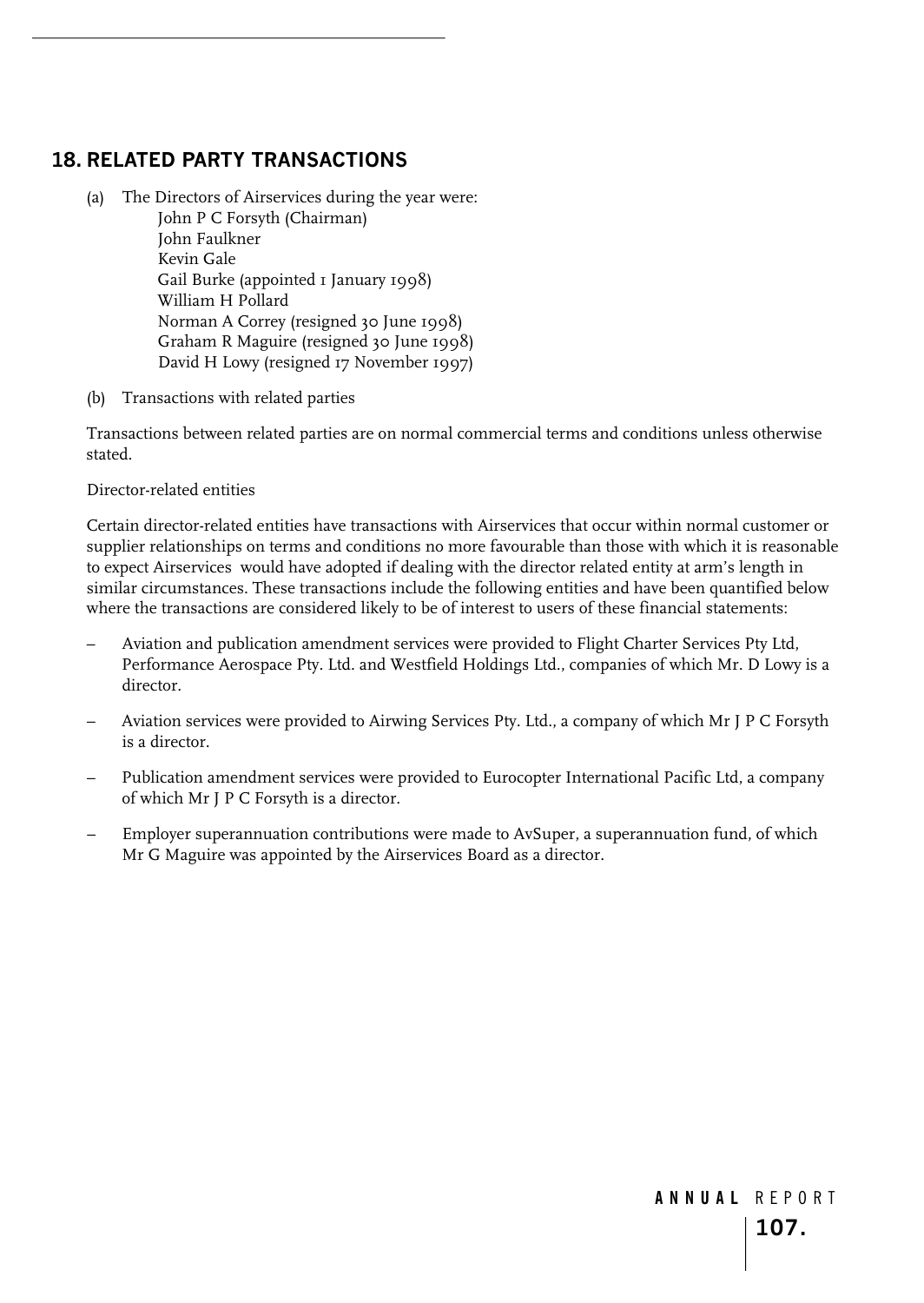## **19. FINANCIAL INSTRUMENTS**

#### **Financial Instruments**

Airservices is exposed to financial risks arising from movements in interest rates and foreign exchange rates. Airservices uses derivative financial instruments to minimise the impact of adverse movement in rates within the framework of a comprehensive set of risk management policies approved by the Board. Financial risk is managed centrally and speculative trading is strictly prohibited.

### **Interest Rate Risk Exposures**

The following table summarises the interest rate risk exposures of Airservices, together with effective interest rates at balance date.

|                           |              |               |               | Fixed interest rate<br>maturing in |                        |                          |                    |                  |        |
|---------------------------|--------------|---------------|---------------|------------------------------------|------------------------|--------------------------|--------------------|------------------|--------|
| 1998                      | <b>Notes</b> | Floating      | I year        | Over 1                             | More                   | Non-                     | Total              | Average          |        |
|                           |              | Interest rate | or less       | to $5$                             | than 5                 | interest                 |                    | interest         |        |
|                           |              | $\sqrt{2000}$ | $\sqrt{2000}$ | years<br>$\sqrt{2000}$             | years<br>$\sqrt{2000}$ | bearing<br>$\sqrt{2000}$ | $\mathcal{S}'$ 000 | rate<br>floating | fixed  |
| Financial assets          |              |               |               |                                    |                        |                          |                    |                  |        |
| Cash and deposits         |              | 22,600        |               |                                    |                        | 730                      | 23,330             | 4.950%           |        |
| Receivables               | 6            |               |               |                                    |                        | 54,341                   | 54,341             |                  |        |
|                           |              | 22,600        |               |                                    |                        | 55,071                   | 77,671             |                  |        |
| Financial liabilities     |              |               |               |                                    |                        |                          |                    |                  |        |
| Bank overdraft            | 9            | 3,192         |               |                                    |                        |                          | 3,192              | 7.950%           |        |
| Trade and other creditors | TO           |               |               |                                    |                        | 43,225                   | 43,225             |                  |        |
| Promissory notes          | 9            | 64,874        |               |                                    |                        |                          |                    | 64,874 5.600%    |        |
| Bank loans – bonds        | 9            |               |               | 99,756                             |                        |                          | 99,756             |                  | 7.375% |
|                           |              | 68,066        |               | 99,756                             |                        | 43,225                   | 2II,047            |                  |        |
| Net Financial Assets      |              | (45, 466)     |               | (99,756)                           |                        |                          | 11,846 (133,376)   |                  |        |

Comparative information is not required in the first year the accounting standard relating to financial instruments is applied.

#### **Off-balance Sheet Liabilities**

Airservices executes novation agreements with employees who wish to salary sacrifice a motor vehicle as part of their salary package. The employee agrees to have the costs borne by Airservices as a result of the novation agreement deducted from their remuneration package. At balance date the amount outstanding under the above arrangement was \$11.309m.

```
A N N U A L R E P O R T
1 0 8.
```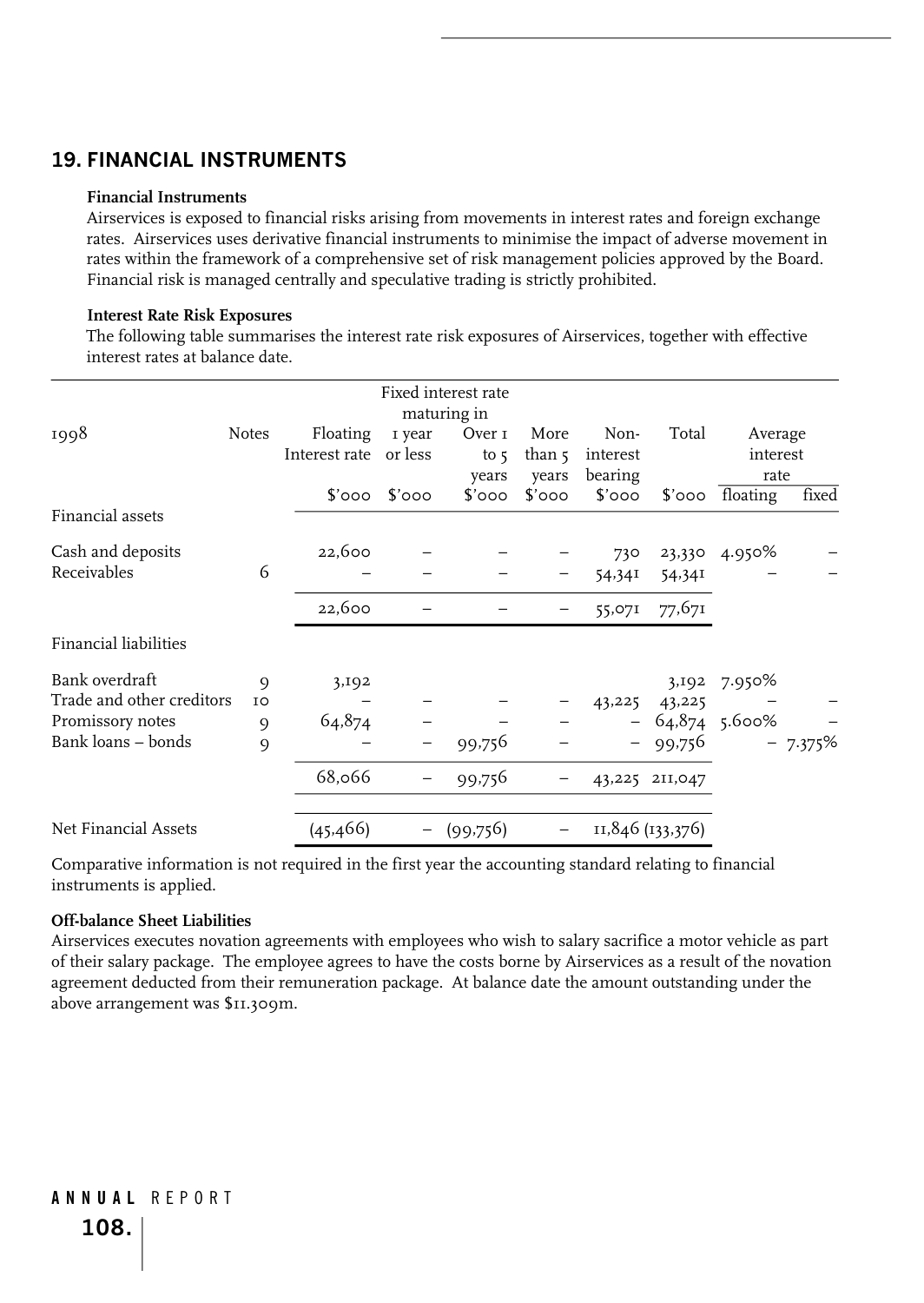### **Reconciliation of Net Financial Assets to Net Assets**

| <b>Notes</b> | 1998                   |
|--------------|------------------------|
|              | $\mathbf{\hat{S}}$ 000 |
|              | (133,376)              |
|              | 11,664                 |
| 7,8          | 657,630                |
| IO           | (116, 297)             |
| ΙO           | (82,724)               |
|              | 336,897                |
|              |                        |

#### **Foreign Exchange Risk Exposure**

Airservices' exposure to foreign currency exchange rate risk arises primarily from committed transactions relating to capital expenditure program undertakings up to 12 months ahead.

| 1998                       | Australian<br>dollars<br>$\sqrt{2000}$ | United<br><b>States</b><br>dollars<br>$\sqrt{2000}$ | Total<br>$\sqrt{2000}$ |
|----------------------------|----------------------------------------|-----------------------------------------------------|------------------------|
| Financial assets           |                                        |                                                     |                        |
| Forward exchange contracts | 298                                    | (298)                                               |                        |
|                            | 298                                    | 298                                                 |                        |

The following table summarises the Australian dollar value of forward foreign exchange contracts, translated at rates current at the reporting date.

|                        |                          |               | 1998          |
|------------------------|--------------------------|---------------|---------------|
|                        | Average<br>Exchange rate | Buy           | Sell          |
|                        | 1998                     | $\sqrt{2000}$ | $\sqrt{2000}$ |
| United States dollars: |                          |               |               |
| 3 months or less       | 0.6138                   | 3,123         | (3, 42I)      |
| Total                  |                          | 3,123         | (3, 42I)      |

### **Credit Risk Exposures**

Credit risk represents the risk that one party to a transaction will fail to discharge an obligation and cause the other party to suffer a financial loss. Airservices enters into financial derivative contracts with counterparties with Standard & Poor's rating of at least AA– and accordingly have minimal credit risk.